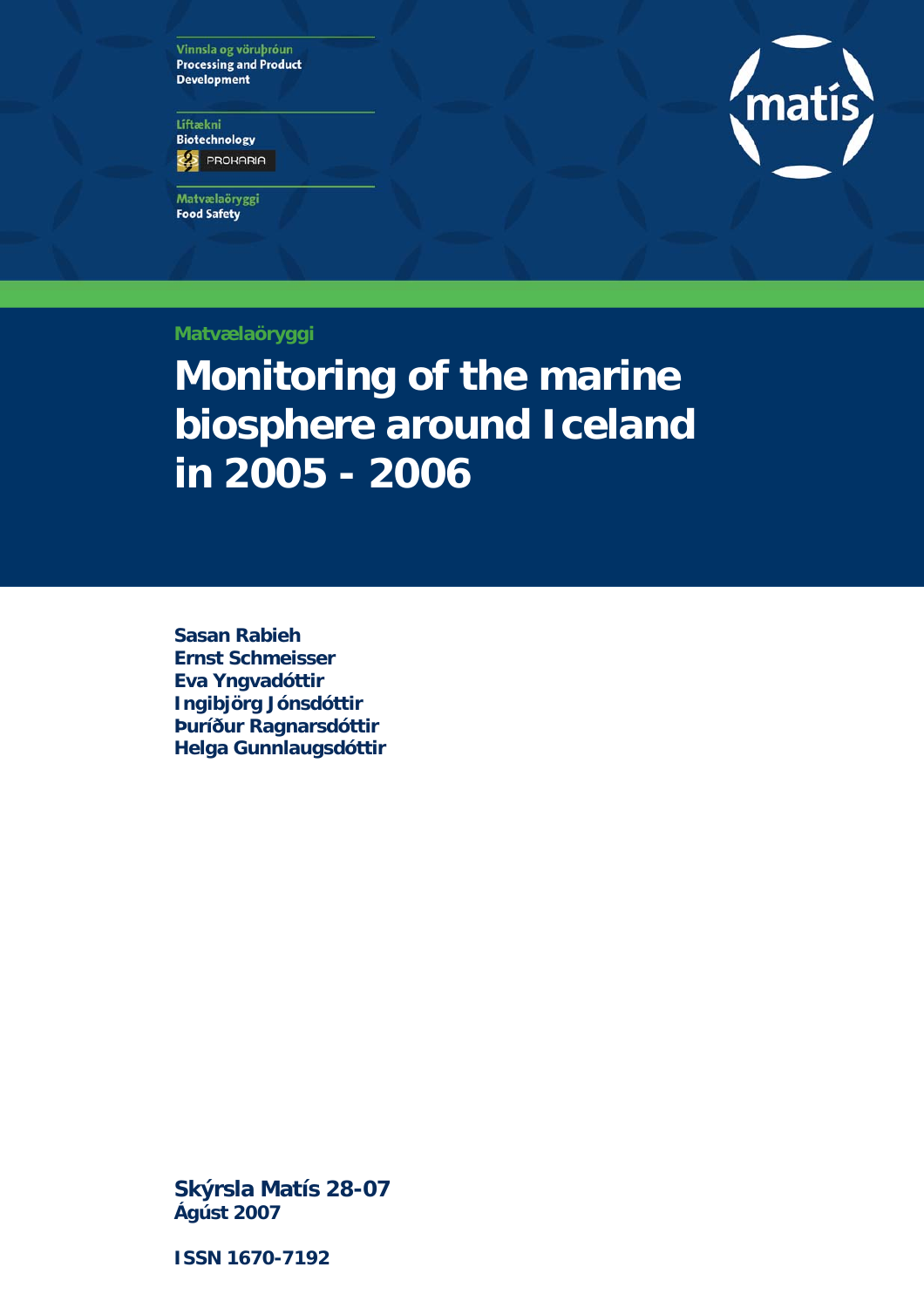# Skýrsluágrip Matís ohf<br>Matis Food Research, Innovation & Safety **Report Summary**



## ISSN: 1670-7192

| Titill / Title            | Monitoring of the marine biosphere around Iceland in 2005 - 2006                                                                                                                                                                                                                                                                                                                                                                                                                                                                                                                                                                                                                                                                                                                                                                                                                                                   |                     |             |  |  |  |
|---------------------------|--------------------------------------------------------------------------------------------------------------------------------------------------------------------------------------------------------------------------------------------------------------------------------------------------------------------------------------------------------------------------------------------------------------------------------------------------------------------------------------------------------------------------------------------------------------------------------------------------------------------------------------------------------------------------------------------------------------------------------------------------------------------------------------------------------------------------------------------------------------------------------------------------------------------|---------------------|-------------|--|--|--|
| Höfundar / Authors        | Sasan Rabieh, Ernst Schmeisser, Eva Yngvadóttir, Ingibjörg Jónsdóttir,<br>Puríður Ragnarsdóttir, and Helga Gunnlaugsdóttir                                                                                                                                                                                                                                                                                                                                                                                                                                                                                                                                                                                                                                                                                                                                                                                         |                     |             |  |  |  |
| Skýrsla / Report no.      | $28 - 07$                                                                                                                                                                                                                                                                                                                                                                                                                                                                                                                                                                                                                                                                                                                                                                                                                                                                                                          | Útgáfudagur / Date: | August 2007 |  |  |  |
| Verknr. / project no.     | 1694                                                                                                                                                                                                                                                                                                                                                                                                                                                                                                                                                                                                                                                                                                                                                                                                                                                                                                               |                     |             |  |  |  |
| Styrktaraðilar / funding: | Ministry for the Environment (Umhverfisráðuneytið)                                                                                                                                                                                                                                                                                                                                                                                                                                                                                                                                                                                                                                                                                                                                                                                                                                                                 |                     |             |  |  |  |
| Ágrip á íslensku:         | Í þessari skýrslu eru birtar niðurstöður árlegs vöktunarverkefnis á vegum<br>Umhverfisráðuneytisins fyrir árin 2005 og 2006. Markmiðið með þessari<br>vöktun er að uppfylla skuldbindingar Íslands varðandi Oslóar- og<br>Parísarsamninginn (OSPAR), auk AMAP (Artic Monitoring Assessment<br>Program).<br>Gögnin hafa verið send í gagnabanka Alþjóðahafrannsóknarráðsins (ICES).<br>Hafrannsóknastofnun sér um að<br>afla sýna og Rannsóknastofnun<br>fiskiðnaðarins hafði umsjón með undirbúningi sýna og mælingum á<br>snefilefnum í lífríki hafsins. Sýnin voru mæld á Rf og á Rannsóknastofu í<br>lyfja- og eiturefnafræði.<br>Mæld voru ýmis ólífræn snefilefni og klórlífræn efni í þorski veiddum í<br>árlegu vorralli Hafrannsónastofnunarinnar í mars 2006 og í kræklingi sem<br>safnað var á 11 stöðum í kringum landið í ágúst/sept 2005.<br>Vöktun í lífríki sjávar við Ísland hófst 1989.           |                     |             |  |  |  |
| Lykilorð á íslensku:      | OSPAR, AMAP, vöktun á lífríki sjávar, ólífræn snefilefni, klórlífræn efni,<br><i>borskur, kræklingur.</i>                                                                                                                                                                                                                                                                                                                                                                                                                                                                                                                                                                                                                                                                                                                                                                                                          |                     |             |  |  |  |
| Summary in English:       | This report contains results of the annual monitoring of the biosphere around<br>Iceland in 2005 and 2006. The project, overseen by the Environmental and<br>Food Agency of Iceland, is to fulfil the OSPAR (Oslo and Paris agreement)<br>and AMAP (Arctic Monitoring Assessment Program) agreements.<br>The data has been submitted to the ICES databank (ices.dk), collection of<br>data began 1989. The Icelandic Fisheries Laboratories (IFL) (now Matís) is<br>the coordinator for marine biota monitoring and is responsible for methods<br>relating to sampling, preparation and analysis of samples. The samples were<br>analyzed at IFL/Matís and at the Department of Pharmacology and<br>Toxicology at the University of Iceland.<br>Trace metals and organochlorines were analysed in cod (Gadus morhua)<br>caught in March 2006 and in blue mussel (Mytilus edulis) collected in<br>August/Sept 2005. |                     |             |  |  |  |
|                           | Marine monitoring began in Iceland 1989.                                                                                                                                                                                                                                                                                                                                                                                                                                                                                                                                                                                                                                                                                                                                                                                                                                                                           |                     |             |  |  |  |
| English keywords:         | OSPAR, AMAP, monitoring, trace metals, organochlorine compounds,<br>cod (Gadus Morhua), blue mussel (Mytilus edulis).                                                                                                                                                                                                                                                                                                                                                                                                                                                                                                                                                                                                                                                                                                                                                                                              |                     |             |  |  |  |

© Copyright Matís ohf / Matis - Food Research, Innovation & Safety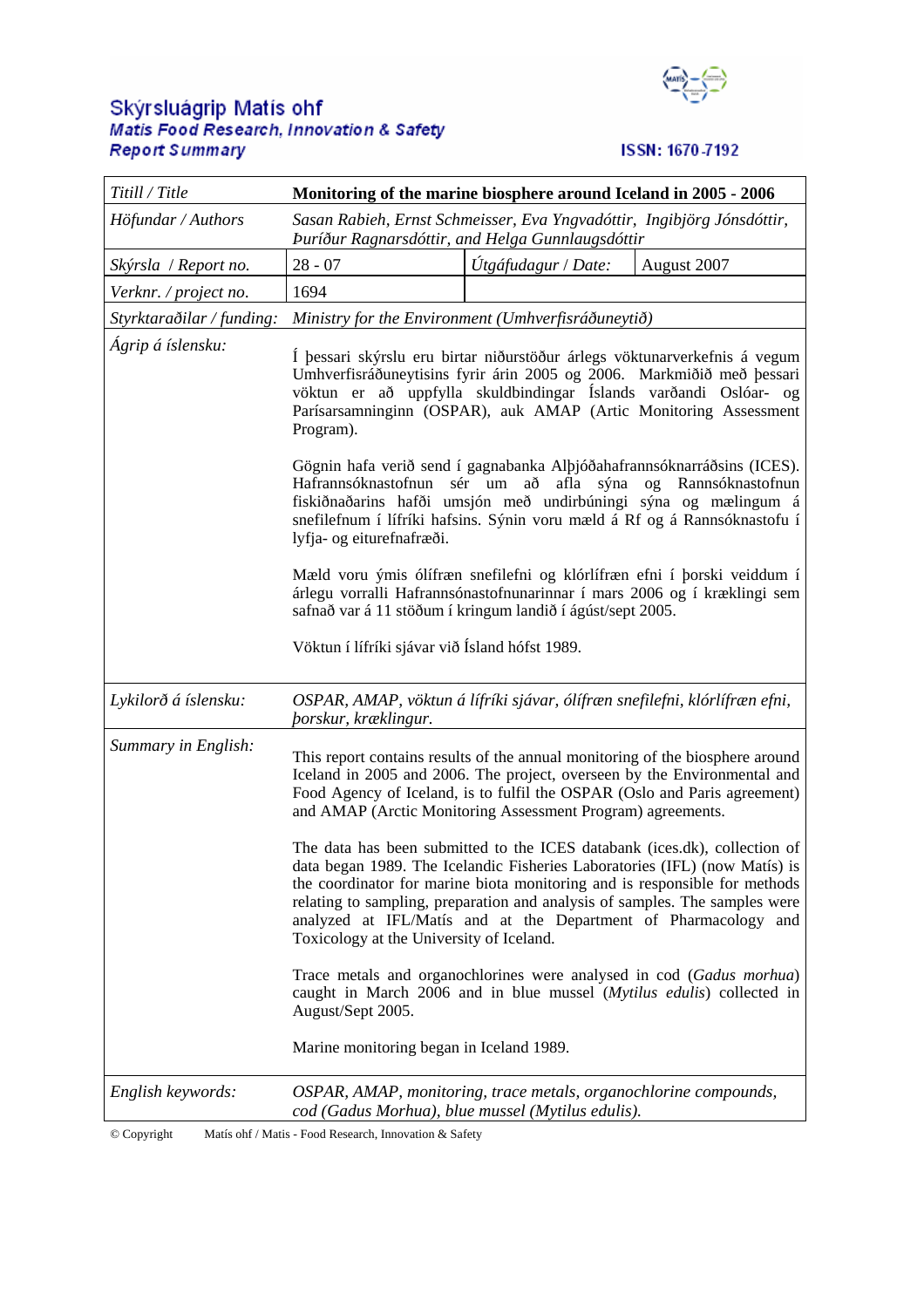# **Table of Contents**

## **APPENDICES**

- I. Biological measurements of Blue mussel (*Mytilus edulis*) 2005.
- II. Biological measurements of Cod (*Gadus morhua*) 2006.
- III. Quality assurance in metal analysis and in persistent organochlorines analysis.
- IV. Results of trace metal analysis for Blue mussel (*Mytilus edulis*) 2005 and Cod (*Gadus Morhua*) 2006.
- V. Results of persistent organochlorines analysis for Blue mussel (*Mytilus edulis*) 2005 and Cod (*Gadus morhua*) 2006.
- VI. Graphs of biological variations in Cod (*Gadus morhua*) 1990-2006.
- VII. Graphs of metals and organic compounds in Blue mussel (*Mytilus edulis*) 1990-2005.
- VIII. Graphs of metals and organic compounds in Cod (*Gadus morhua*) 1990-2006.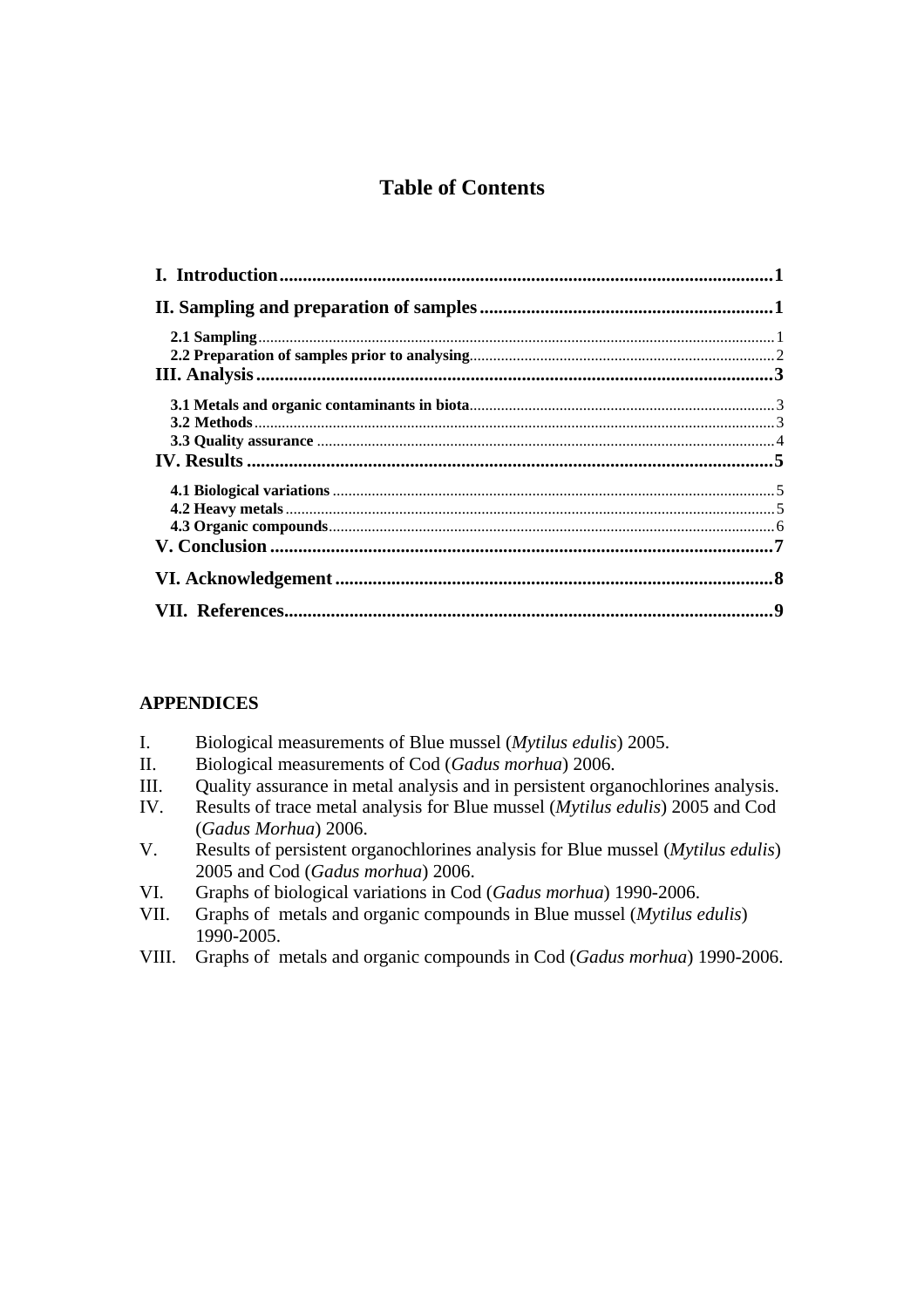### **I. Introduction**

This report contains the results of the annual monitoring of heavy metals and organochlorine analyses for blue mussel (*Mytilus edulis*), collected in the waters around Iceland in 2005, as well as for cod (*Gadus morhua*), which collected in Icelandic territorial waters in 2006. Annual monitoring of trace metals in the marine biota around Iceland began in 1989 and the monitoring of organochlorine compounds a few years later, in 1991. Several reports have already been published on this matter (1-11). To meet the requirements of the OSPAR (Oslo and Paris agreement) and the AMAP (Arctic Monitoring Assessment Program), data has been submitted to the ICES databank (ices.dk), the first data from 1989. The project is supervised by the Environment and Food Agency in Iceland and financed by The Ministry for the Environment. The IFL/Matvælarannsóknir Íslands (Matís) is the coordinator for the marine biota monitoring and responsible for methods relating to sampling, preparation and analysis of samples. The samples were analyzed at the IFL/Matís and at the Department of Pharmacology and Toxicology at the University of Iceland.

## **II. Sampling and preparation of samples**

The Marine Research Institute handles all sampling, whereas the IFL/Matís is responsible for the storage of samples, preparation and chemical analysis.

### **2.1 Sampling**

Using standard sampling guidelines (JMP, ICES and OSPAR), the sampling of cod (30-45 cm length, 3 samples (N-NW(1), N-NW(2) and NE) was carried out in the annual bottom trawl survey in March 2006. Blue mussel, 4-6 cm length, was collected from 11 sites around the country in August/September 2005. Sampling sites for cod and blue mussel are shown in Figure 1 and coordinates are given in appendix I and II. Icelandic waters have been divided into five main locations (N-NW, NE, SE-E, S, and SW) (6).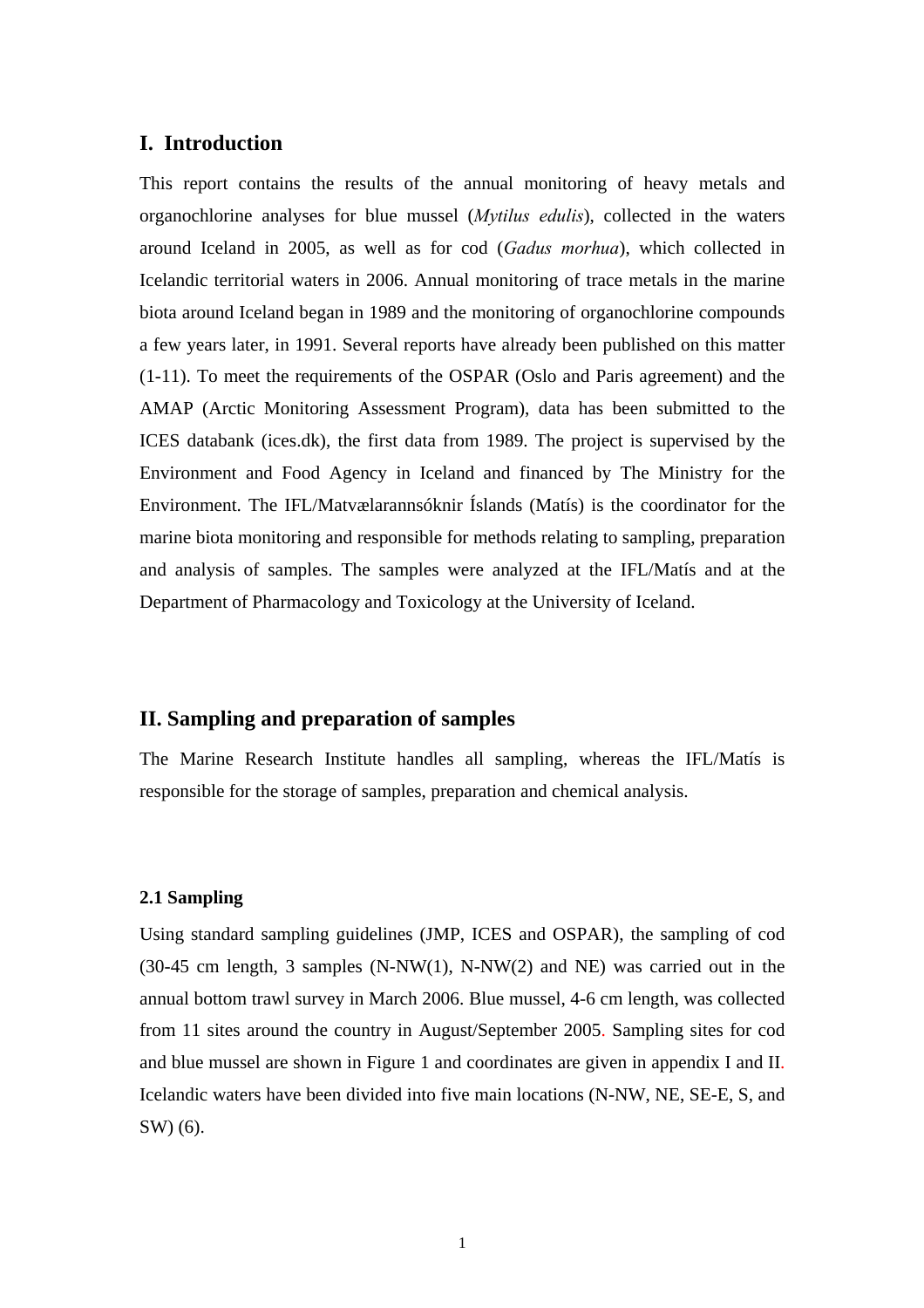

*Figure 1. Locations for sampling of cod (Gadus morhua) (red dots) 2006 and blue mussel (Mytilus edulis) (green dots) 2005.* 

### **2.2 Preparation of samples prior to analysing**

Each sample of mussel contained  $50 \pm 5$  individuals. Each mussel was weighed and its length (4-6 cm), height and width measured. The flesh and the shell were then weighed separately (Appendix I). After each sample (50 individuals) had been homogenized it was kept frozen until the analysis took place.

30-45 cm long cod was selected, each sample containing  $25 \pm 5$  individuals. At the time of the sampling, the total weight as well as the gender of each fish was determined, livers were put in pre-weighed and pre-cleaned glass jars and, finally, the fish was gutted. All samples were kept frozen until further preparation for analysis took place. Later, the otoliths were removed for age determination, the fish was filleted, skinned, and the flesh weighed (Appendix II). Finally, each sample of flesh  $(25 \pm 5)$  individuals) was homogenized. The livers of each cod sample were divided into sub samples, according to the weight of the livers. All liver samples were homogenized and kept frozen until analysis took place.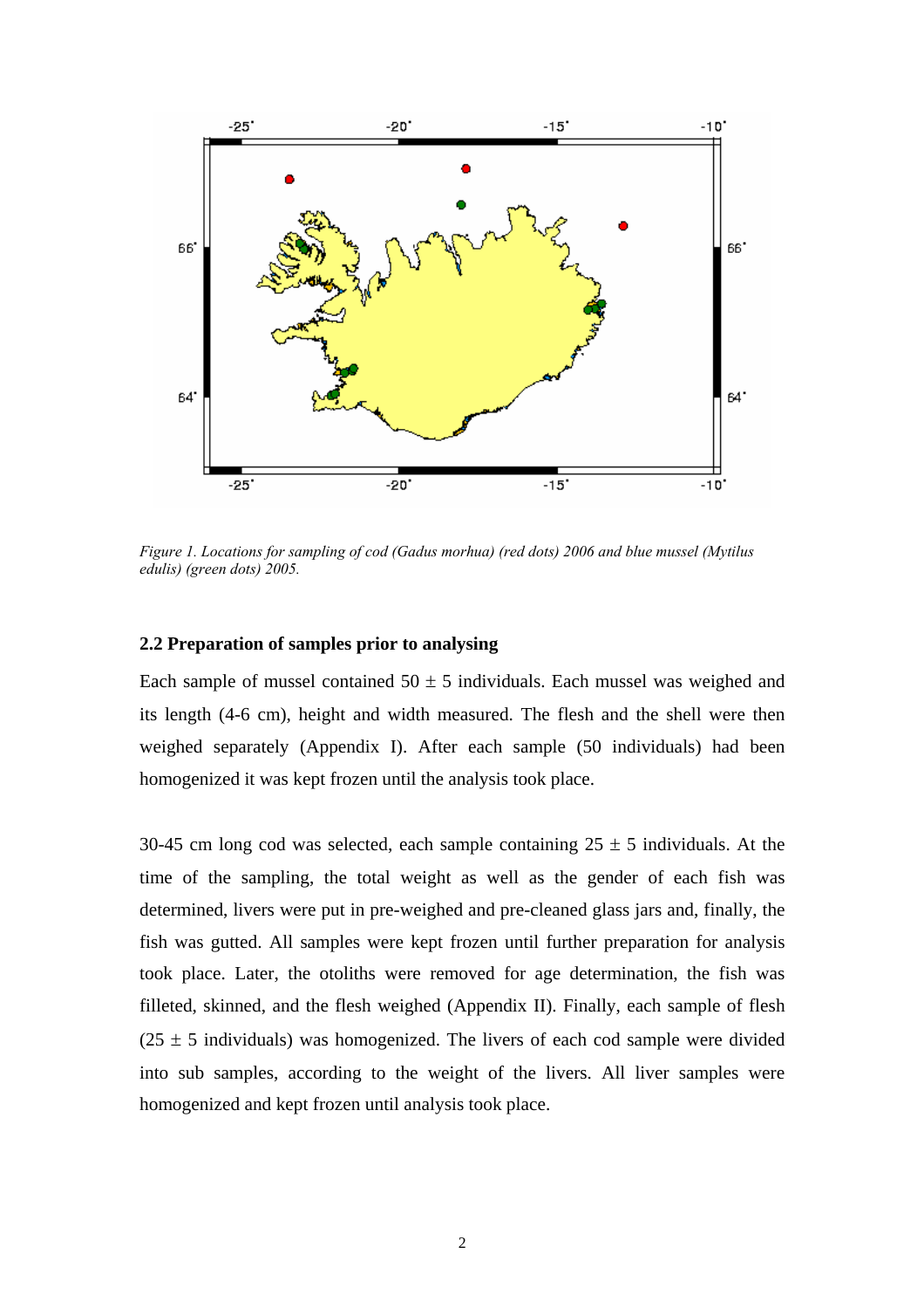### **III. Analysis**

#### **3.1 Metals and organic contaminants in biota**

The trace metal analysis of lead, cadmium, copper, zinc, mercury, arsenic and selenium was carried out at the IFL/Matís, as well as analysis of the supporting parameters, dry matter and fat. The following organic compounds were analysed at the Department of Pharmacology and Toxicology at the University of Iceland: 11 PCBs, HCB, a-HCH, b-HCH and g-HCH, p,p'-DDT o,p'-DDT, p,p'-DDE and p,p'- DDD, transnonachlor, a-chlordan, g-chlordan, oxychlordan, TOX-26, Tox-50 and Tox-62. Table 1 presents the samples and all the parameters measured in each sample.

**Species** Number Number of Type of Number of Inorganic Organic Other of samples individuals sample groups contaminants contaminants **Mussel, 2005** 11 50 Whole soft body Cd, Cu, Zn,  $X^*$  dry matter **(***Mytilus edulis***)** Pb,As, Se, Hg and fat **Cod, 2006** 3 25 Flesh 3 Hg dry matter *(Gadus morhua* **)** and fat Liver 16 Cd, Cu, Zn,  $X^*$  dry matter Pb, As, Se, Hg and fat Labels: Cod-N-NW (1) 06 Cod-N-NW (2) 06 Cod-NE 06

**Table 1. Parameters measured in different samples**.

X\*: PCB28, PCB31, PCB52, PCB101, PCB105, PCB118, PCB138, PCB153, PCB156, PCB170, PCB180, a, b, g-HCH, HCB, p,p'-DDT, o,p'-DDT, p,p'-DDE, p,p'-DDD, transnonachlor, a-chlordan, g-chlordan, oxychlordan, TOX-26, Tox-50, Tox-62.

#### **3.2 Methods**

Inorganic contaminants (Cd, Cu, Zn, As, Se, Hg, Pb) in the samples were determined by ICP-MS after mineralization of the samples with closed vessel acid digestion. Portions (up to 200 mg weighed to 0.1 mg) of freeze dried samples (cod liver was used wet) together with  $3 \text{ ml HNO}_3$  were transferred to  $50 \text{ ml }$  Parr digestion bombs. Samples were digested for 6 hours at 180 °C (cod liver 18 hours at 180 °C). The digested sample solutions were quantitatively transferred to 50 ml polypropylene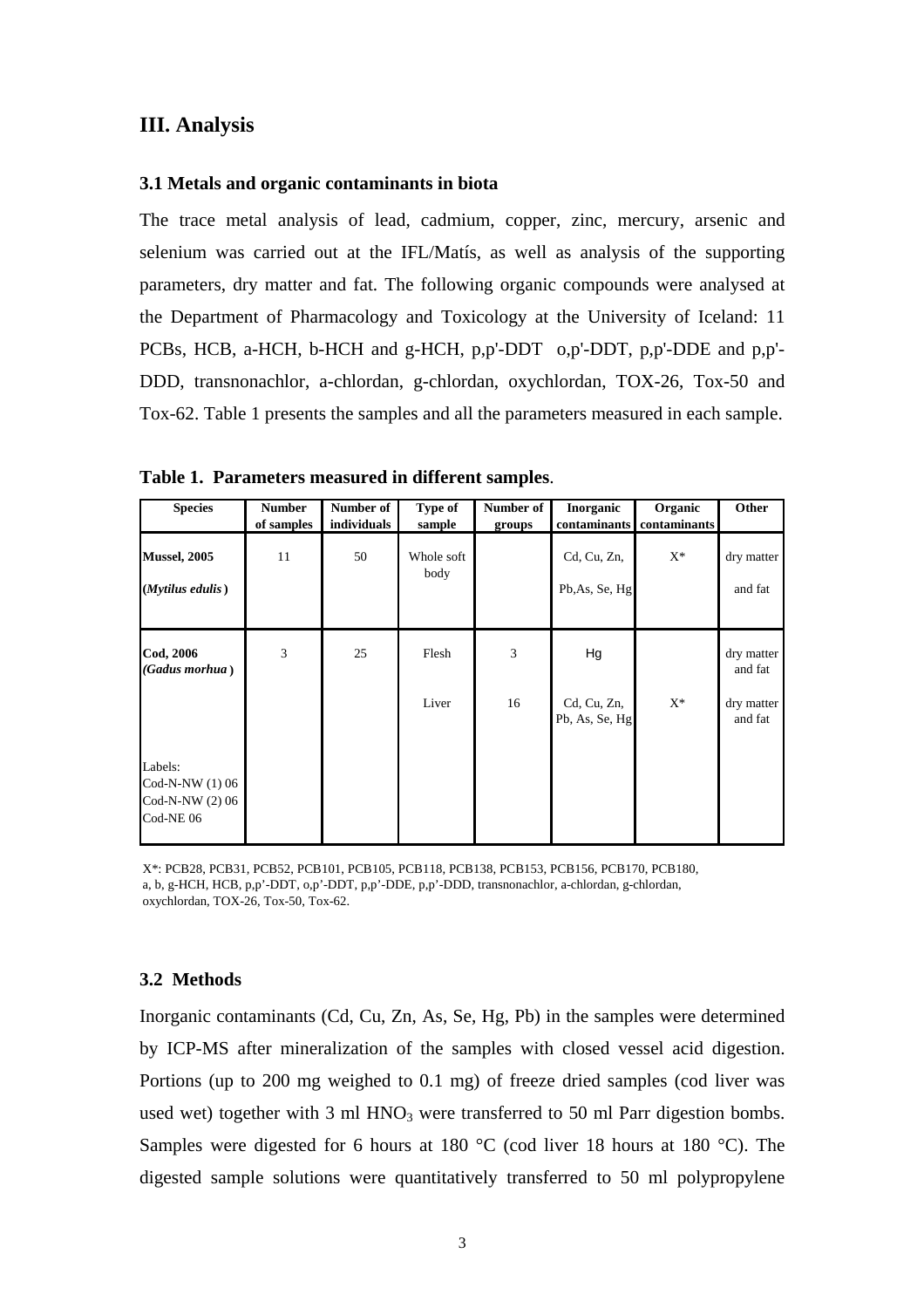tubes and diluted to 30 ml with Milli-Q water. The concentration of the different elements (Cd, Cu, Zn, As, Se, Hg, Pb) in these digests was determined by ICP-MS (Agilent 7500ce, Waldbronn, Germany).  $^{45}$ Sc,  $^{72}$ Ge,  $^{115}$ In and  $^{205}$ Tl were used as internal standards. The organochlorine compounds were analysed by GC-ECD using HP5890 Series II with an automatic injector (HP7673). A detailed description of the analyses of organic compounds and supporting parameters (dry matter and fat) is given in previous report (7).

#### **3.3 Quality assurance**

The quality of the metal analysis was checked in several ways. Certified reference materials are routinely treated and analysed in the same manner as the samples. For all the elements measured, standard additions to tissue homogenates prior to decomposition were implemented. The additions corresponded to 50, 100 and 150% increase of the expected concentrations. Results for analysis of reference materials, recovery of standard additions and limits of detection are shown in Table 2 and 3 in appendix III. Also shown are Z scores for the reference materials. The trace analytical lab at the IFL/Matís has participated in Quasimeme annually with satisfactory results. Also, IFL/Matís participated in Quash with satisfactory results. The average field blank  $(C_B)$ , derived from the sample field blanks, and three times its standard deviation  $(3xS_B)$ , and were used to evaluate the limit of detection (LOD).

For **organic contaminants,** a solvent blank and sample of certified reference material was extracted with each batch of samples. A certified standard solution was also run with the samples to check own standards. The limit of detection was estimated to be 3 x STDEV of the blanks. The Department of Pharmacology and Toxicology at the University of Iceland has participated in Quasimeme annually with satisfactory results. Results for analysis in certificate mussel and cod liver samples are presented in appendix III, Tables 4 and 5 along with relevant detection limits in Table 6.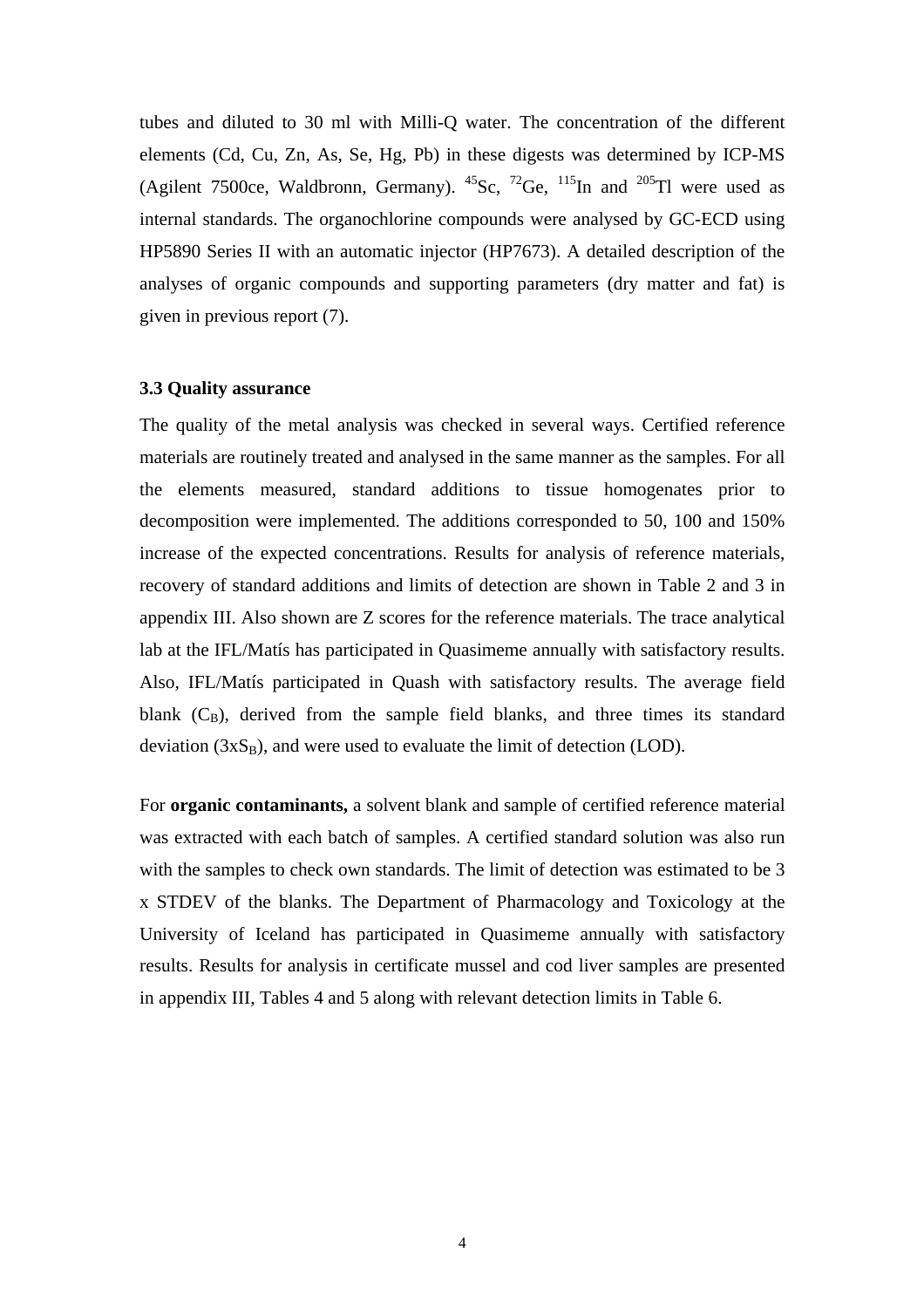#### **IV. Results**

This report contains data from the years 2005 and 2006 which has not been statistically evaluated in connection with previous results in order to evaluate time trend or spatial difference. However, there are apparently no obvious changes in contaminant concentrations pattern seen in previous years (see graphical representation in appendices VII and VIII). To be able to monitor long term trends and to indicate large scale spatial difference in the marine biota around Iceland, data from many years needs to be assessed with statistical models.

#### **4.1 Biological variations**

Figures 2a-d in appendix VI shows the biological variation in cod *(Gadus morhua)* 1990-2006, (average age, average weight of ungutted fish, average weight of liver, and average fat content in liver).

#### **4.2 Heavy metals**

Results for metals in blue mussel (2005) and cod (2006) are presented in Tables 7 and 8 in appendix IV. New data is presented along with data from previous years (1, 4-11) in figures 3a-c and 4a-c (Appendix VII) for blue mussel and in figures 6a, b and 7a-f (Appendix VIII) for cod, giving an overview of a period of 14-15 years. It should be noted that results for cod are on a wet weight basis but for mussel on a dry weight basis.

#### **4.2.1 Blue mussel**

Figures 3a-c in appendix VII show the average concentration of heavy metals in blue mussel 1991-2005, on a dry weight basis. The horizontal red line shows the ICES90 75% baseline (11). Figures 4a-c in appendix VII show average concentrations (dw), of heavy metals in blue mussel from different sampling sites, 1990-2005. Metal concentrations vary considerably between years and different locations. Concentration of arsenic is noticeably higher at Úlfsá, Skutulsfjordur than any other sample place for blue mussel. The results show low values for Hg in blue mussel when compared with ICES90 75% baseline values. Cu and Zn are close to these values but Cd is high in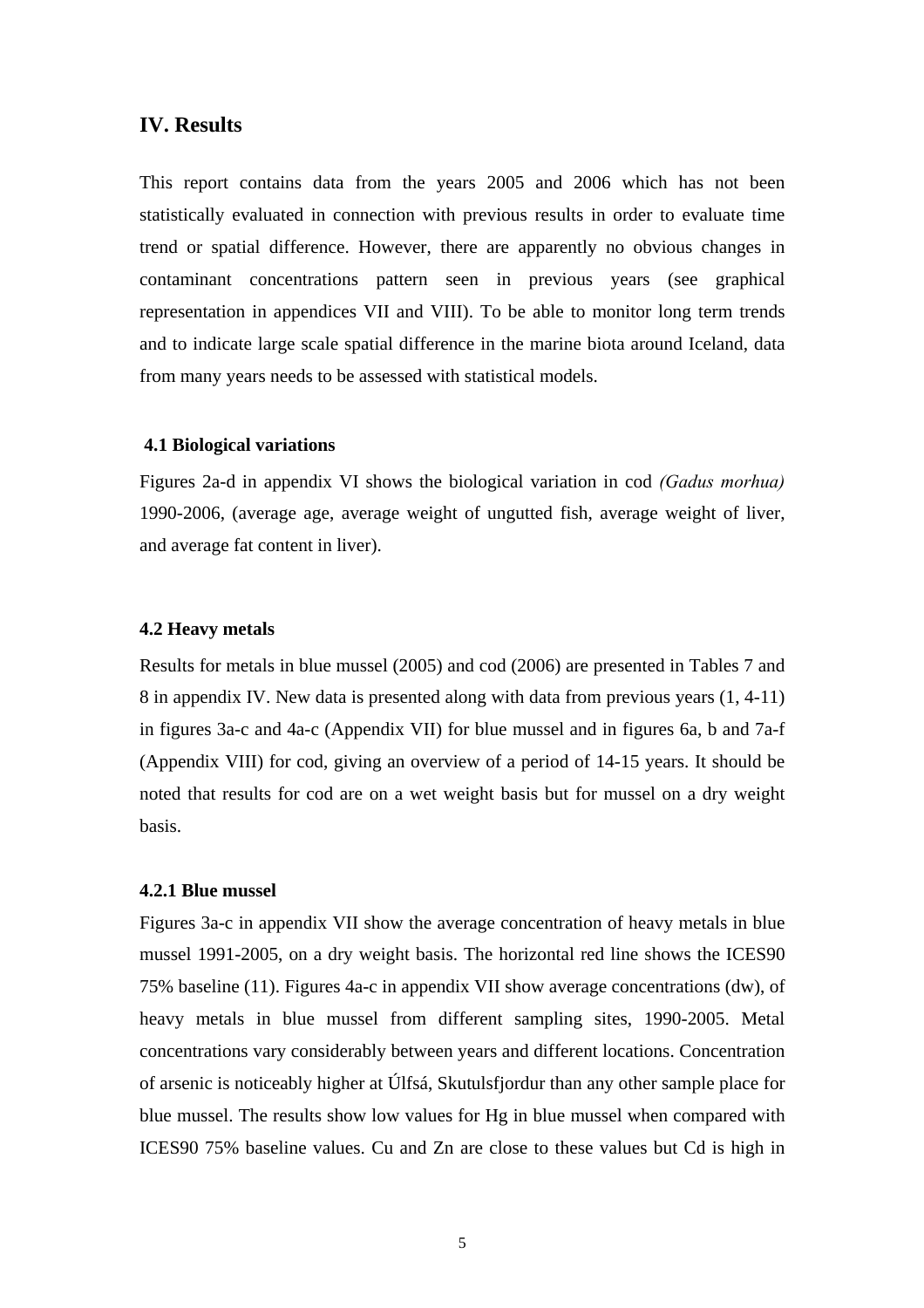blue mussel from Icelandic coasts, compared to other areas. This cadmium is considered to be of natural origin since no anthropogenic source is known.

### **4.2.2 Cod**

Figures 6a-b in appendix VIII show the average heavy metal concentration in livers of 30-45 cm cod (wet weight), caught in Icelandic waters in March every year between 1990-2006. Figures 7a-f in appendix VIII show average concentrations (ww), of heavy metals in cod from different sampling sites, 1990-2006. Mercury is measured in the flesh and liver as well. Lead concentration was below the limits of detection in all samples. Variations in concentration between years and locations over the time interval can be seen. The concentration of heavy metals in cod from Icelandic waters is low compared to cod from other northern locations (6). As for the blue mussel the only exception is cadmium which is probably of natural origin reflecting the natural background values. However, the amount of cadmium in cod and other species in Icelandic costal waters is far below the TWI (Tolerable Weekly Intake) standard of WHO, even with heavy consumption  $(6)$ .

#### **4.3 Organic compounds**

Results for organic compounds in blue mussel (2005) and cod (2006) are presented in appendix V, Tables 9 and 10. The results for cod are presented on a wet-weight basis but results for blue mussel are on a dry-weight basis. New data is shown along with data from previous years (1, 4-10) in figures 5a-b (Appendix VII) for blue mussel and in figures 8 and 9a-e (Appendix VIII) for cod, giving an overview of a 14-15 year period.

#### **4.3.1 Blue mussel**

Figures 5a-b in appendix VII show the concentration on a dry-weight basis of organic compounds in blue mussel from different locations in Iceland 1991-2005. The most common organochlorines found in blue mussel are PCBs. The concentration of PCBs in blue mussel found in Iceland are comparable with values found in mussels from remote areas of the west coast of United States and also similar to the lowest values found in mussels on the coast of the United Kingdom and Ireland (6). In general, concentration of HCH, HCB and DDE is low, close to the limit of detection.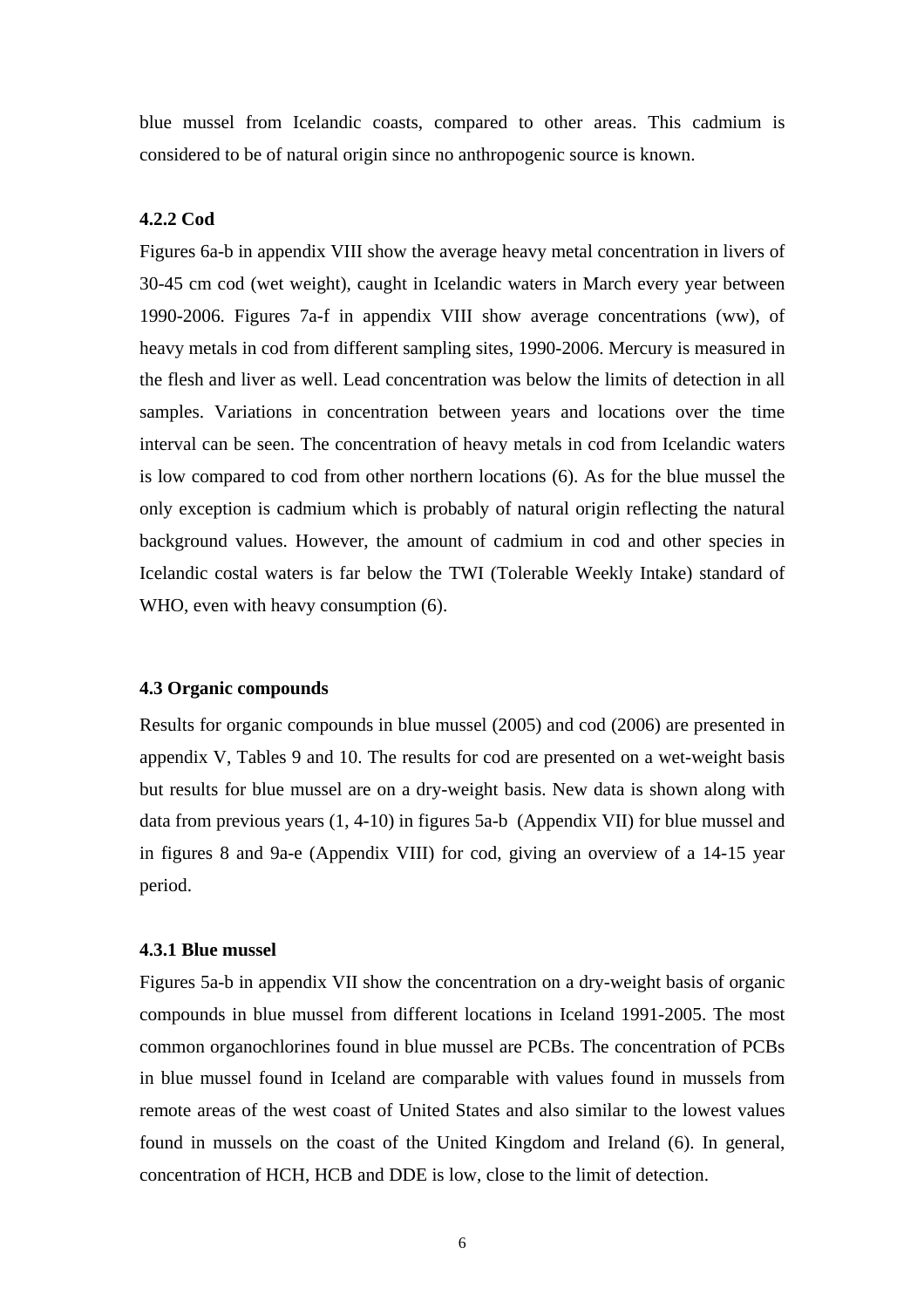#### **4.3.2 Cod**

Figure 8 in appendix VIII shows the average concentration on a wet-weight basis of organic compounds in livers of 30-45 cm cod, caught in Icelandic waters in March every year between 1991-2006. Figures 9a-e in appendix VIII show average concentrations (ww), of some organic compounds in cod from different sampling sites, 1991-2006. The sum of seven PCBs (PCB-28, PCB-52, PCB-101, PCB-118, PCB-138, PCB-153 and PCB-180) is about 90% of the 11 PCBs measured. The concentrations of the organic substances that are measured in cod from Icelandic waters correspond to the lowest values observed elsewhere (6).

## **V. Conclusion**

This report contains the results of an evaluation of trace elements in Icelandic marine biota for the years 2005 and 2006. It adds to the information gathered every year to determine: if the concentration of trace elements is increasing, decreasing or not changing; if current situation is a cause for health concerns; and if the marine environment is being threatened by pollution**.**

This data has not been statistically evaluated in connection with previous results in order to evaluate time trend or spatial difference. However, there are apparently no obvious changes in contaminant concentrations pattern seen in previous years. **A full statistical analysis of all data is needed to confirm changes if any.** This was done in 1998 (6) but new data calls for a new evaluation. In addition, when comparing data of livers it is necessary to keep in mind the factors (i.e. fat, age, dw) that may affect the quantity and concentration of trace elements.

Iceland is unique in terms of geology, oceanography and meteorology. High levels of heavy metals, particularly cadmium, occur naturally in the environment in Iceland. Therefore, natural background values need to be kept in mind when comparing contamination levels with other countries.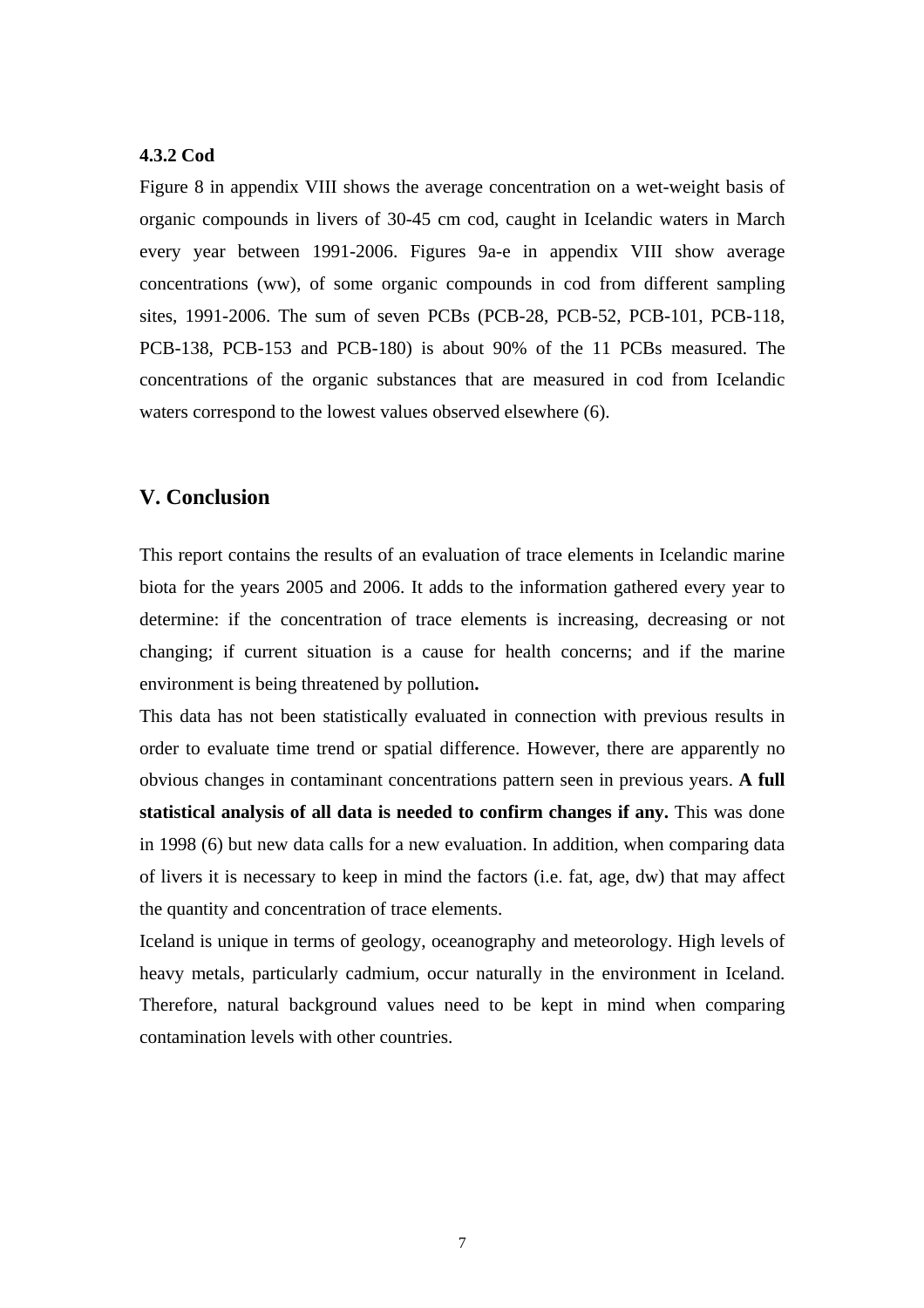# **VI. Acknowledgement**

The authors would like to thank the Marine Research Institute, Iceland for providing the samples. We thank Þorsteinn Ingvarsson and Eyrún Þorsteinsdóttir for their technical laboratory assistance. Kristín Olafsdóttir, University of Iceland, Department of Pharmacology and Toxicology is also acknowledged for analysing the organic compounds.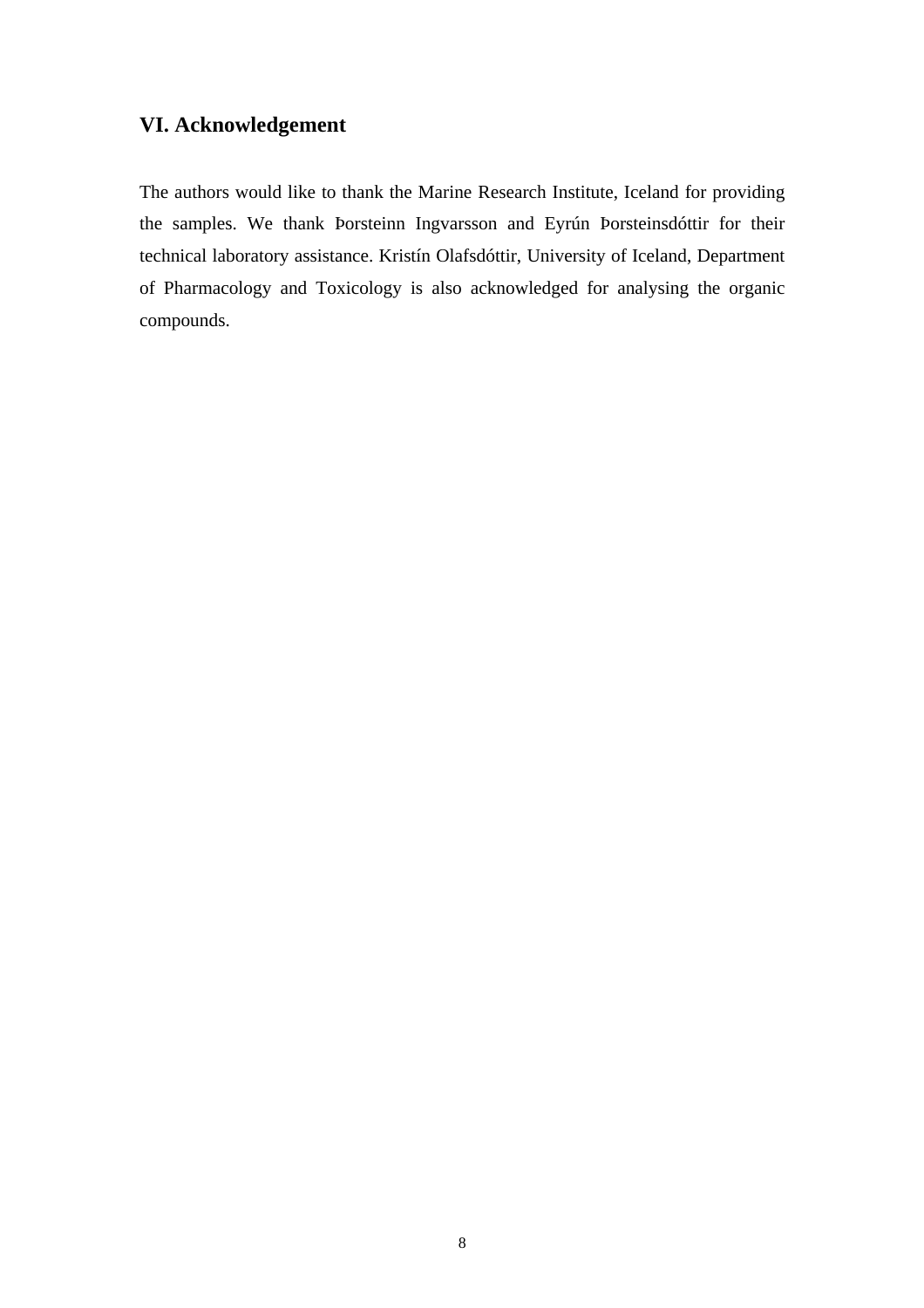## **VII. References**

- 1) Magnús Jóhannesson, Jón Ólafsson, Sigurður M. Magnússon, Davíð Egilson, Steinþór Sigurðsson, Guðjón Atli Auðunsson og Stefán Einarsson (1995). Mengunarmælingar í sjó við Ísland, lokaskýrsla, febrúar 1995, Útg. Umhverfisráðuneytið, 137 bls.
- 2) Guðjón Atli Auðunsson, Björn Gunnarsson, Elín Árnadóttir, Eyrún Þorsteinsdóttir, Eva Yngvadóttir, Gavin Norman Grewer, Guðrún I. Stefánsdóttir, Helga Halldórsdóttir, Þuríður Ragnarsdóttir, Öyvind Glömmi (1997). Verkefnaskýrsla til AMSUM hópsins, Efnasamsetning þorsks á Íslandsmiðum, Rannsóknastofnun fiskiðnaðarins, 42 bls.
- 3) Guðjón Atli Auðunsson (1999). The effect of nutritional status of Icelandic cod (Gadus morhua) on macroconstituents and trace elements in the liver. Journal of the Marine Research Institute, Reykjavík. **16**: 111-129.
- 4) Eva Yngvadóttir, Helga Halldórsdóttir (1998). Mengunarvöktun í sjó við Ísland 1996 og 1997. Skýrsla Rf 20-98.
- 5) Eva Yngvadóttir, Helga Halldórsdóttir (1999). Mengunarvöktun í lífríki sjávar við Ísland 1997 og 1998. Skýrsla Rf 6-99.
- 6) Davíð Egilson, Elísabet D. Ólafsdóttir, Eva Yngvadóttir, Helga Halldórsdóttir, Flosi Hrafn Sigurðsson, Gunnar Steinn Jónsson, Helgi Jensson, Karl Gunnarsson, Sigurður A. Þráinsson, Andri Stefánsson, Hallgrímur Daði Indriðason, Hreinn Hjartarsson, Jóhanna Torlacius, Kristín Ólafsdóttir, Sigurður R. Gíslason og Jörundur Svavarsson (1999). Mælingar á mengandi efnum á og við Ísland. Niðurstöður vöktunarmælinga. Starfshópur um mengunarmælingar. Mars 1999, 138 bls., kafli 8.
- 7) Eva Yngvadóttir, Helga Halldórsdóttir (2001). Marine monitoring in Iceland 1998- 2000. IFL Project Report 13-02.
- 8) Eva Yngvadóttir, Helga Halldórsdóttir, Þuríður Ragnarsdóttir and Elín Árnadóttir (2002). Mengunarvöktun í lífríki sjávar við Ísland 2000-2001. Skýrsla Rf 14- 02.
- 9) Eva Yngvadóttir, Helga Halldórsdóttir (2003). Monitoring of the marine biosphere around Iceland 2001 and 2002. IFL Project Report 27-03.
- 10) Eva Yngvadóttir (2004). Monitoring of the marine biosphere around Iceland 2002 and 2003. IFL Project Report 05-04.
- 11) Eva Yngvadóttir, Helga Halldórsdóttir, Taru Uusinoka, and Þuríður Ragnarsdóttir (2005). Monitoring of the marine biosphere around Iceland in 2003-2004. IFL project Report 13-05.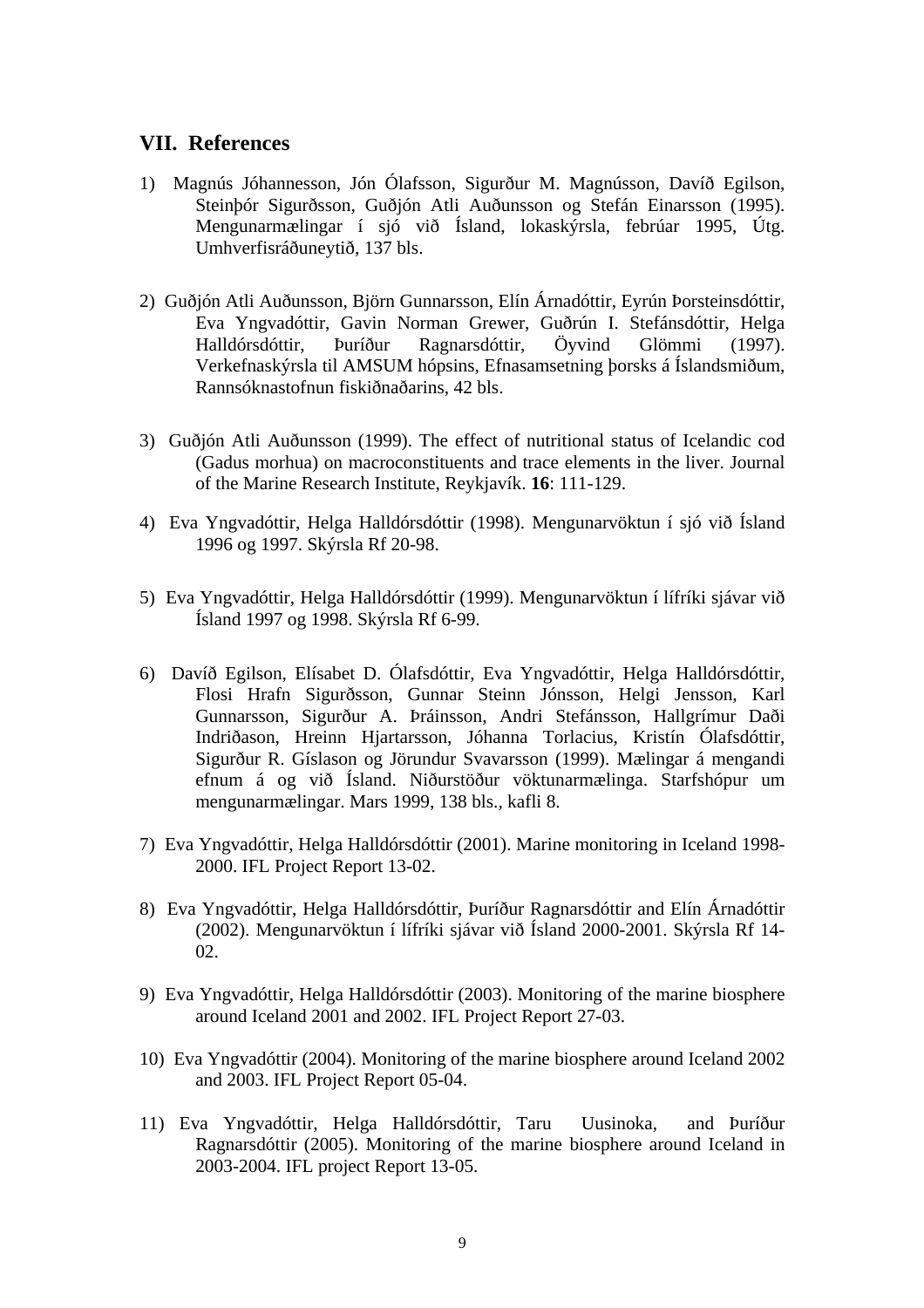12) Oslo and Paris Commission Report 1991. Draft Report on the Results of the 1990 Supplementary Baseline Study of Contaminants in Fish and Shellfish.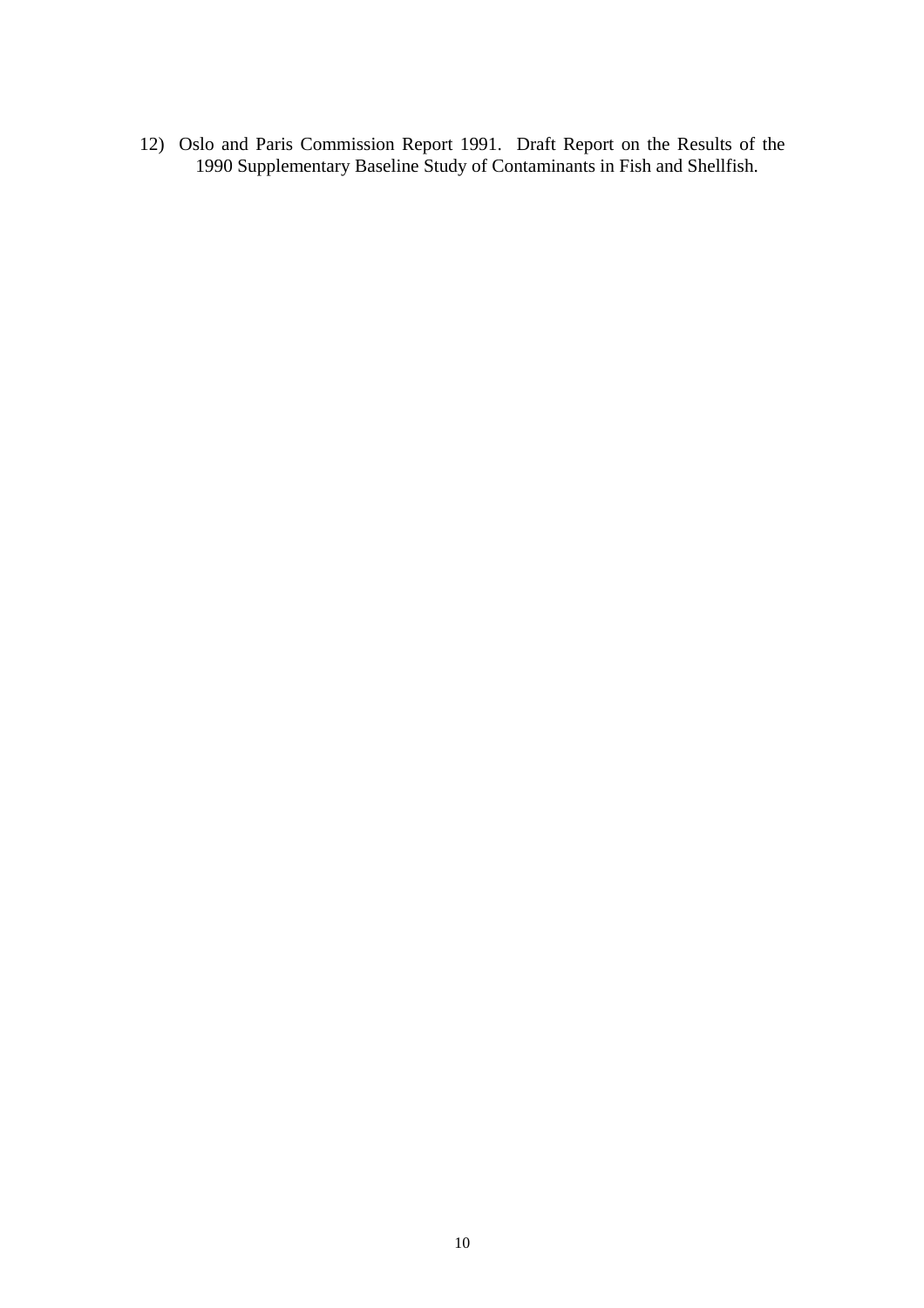# **Appendix I.**

# **Biological measurements of Blue mussel (***Mytilus edulis***) 2005**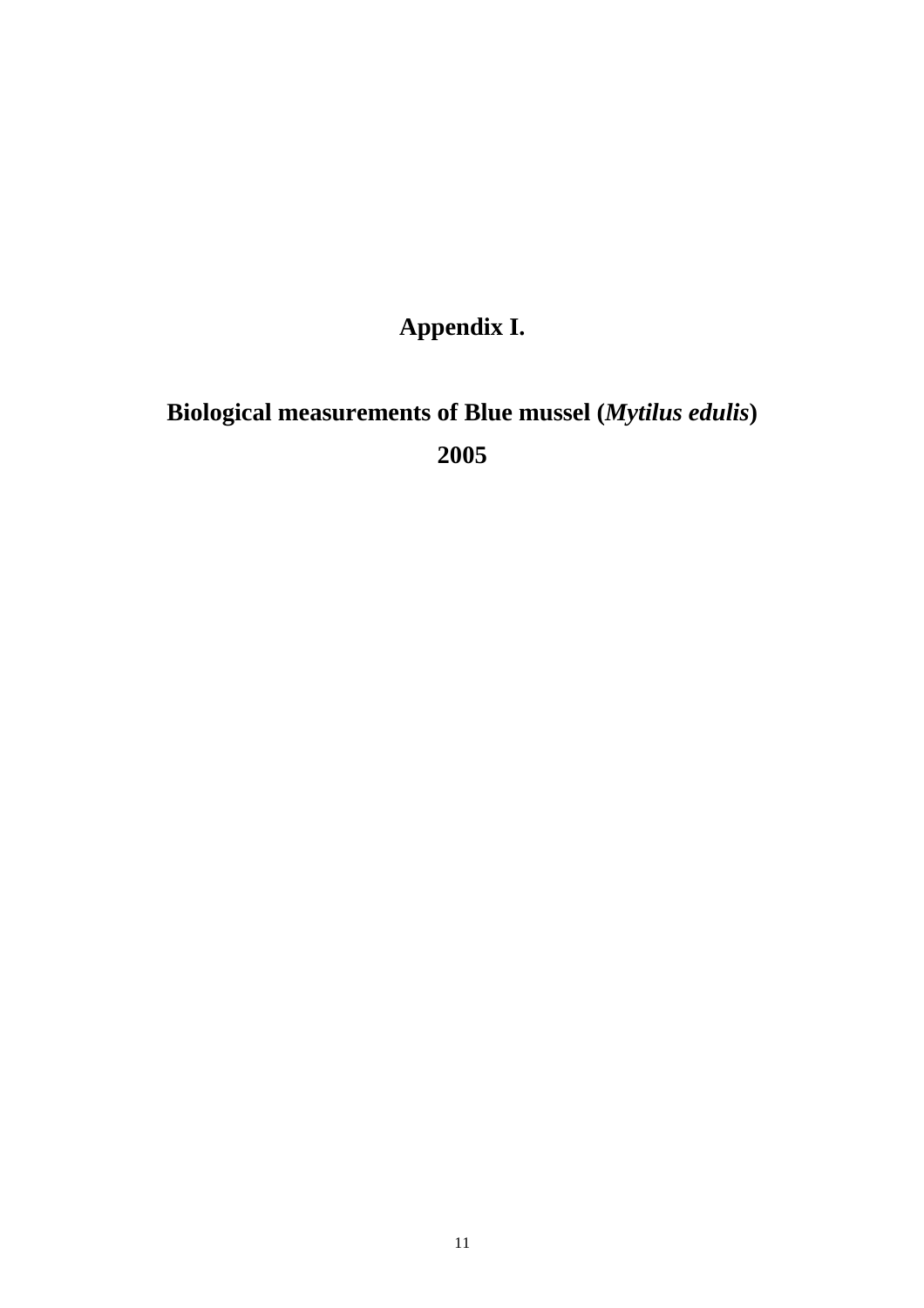| Species:                | Blue mussel ( <i>Mytilus edulis</i> ) |              | Date of sampling:             | 22.8.2005                   |                  |               |
|-------------------------|---------------------------------------|--------------|-------------------------------|-----------------------------|------------------|---------------|
| Length:                 | 4-6 cm                                |              | Sampled by:                   | Marine Inst.                |                  |               |
| Location:               | Úlfsá/Sigurðarbúð, Skutulsfjordur     |              | Date of preparation: May 2006 |                             |                  |               |
| Coordinates:            | 660355-230996                         |              | IFL#:                         | SN-2006-38                  |                  |               |
|                         | Length                                | Width        | Height                        | <b>Total weight</b>         | Weight soft body | Weight shell  |
|                         | (mm)                                  | (mm)         | (mm)                          | $\left( \mathbf{g} \right)$ | (g)              | (g)           |
| 1                       | 12,6                                  | 23,1         | 16,2                          | 7,74                        | 4,42             | 3,21          |
| $\overline{2}$          | 48,5                                  | 22,8         | 19,5                          | 11,80                       | 6,35             | 5,41          |
| 3                       | 53,4                                  | 25,0         | 24,4                          | 18,32                       | 9,77             | 8,48          |
| $\overline{\mathbf{4}}$ | 50,2                                  | 26,3         | 21,9                          | 14,06                       | 8,17             | 5,77          |
| 5                       | 53,5                                  | 24,4         | 23,4                          | 16,65                       | 9,34             | 7,29          |
| 6<br>$\overline{7}$     | 54,9<br>53,9                          | 24,2<br>24,4 | $\overline{2}2,2$<br>24,2     | 17,55<br>19,15              | 9,01<br>10,27    | 8,45<br>8,87  |
| 8                       | 53,8                                  | 25,0         | 23,9                          | 19,65                       | 9,77             | 9,79          |
| $\overline{9}$          | 46,9                                  | 22,6         | 18,5                          | 10,68                       | 6,16             | 4,48          |
| 10                      | 50,1                                  | 25,6         | 21,3                          | 14,40                       | 7,69             | 6,46          |
| 11                      | 56,6                                  | 25,7         | 22,7                          | 18,56                       | 10,70            | 8,10          |
| 12                      | 47,5                                  | 24,1         | 20,9                          | 12,40                       | 7,87             | 4,49          |
| 13                      | 52,6                                  | 26,7         | 22,4                          | 17,86                       | 9,09             | 8,70          |
| 14                      | 50,7                                  | 23,4         | 21,3                          | 14,23                       | 7,79             | 6,36          |
| 15                      | 46,2                                  | 21,1         | 19,3                          | 10,34                       | 5,65             | 4,60          |
| 16                      | 47,1                                  | 21,3         | 22,1                          | 13,44                       | 6,75             | 6,67          |
| 17                      | 46,1                                  | 21,8         | 19,0                          | 11,26                       | 5,67             | 5,58          |
| 18                      | 47,5                                  | 22,3         | 20,2                          | 11,19                       | 6,15             | 4,91          |
| 19                      | 42,6                                  | 21,1         | 19,1                          | 9,52                        | 5,56             | 3,94          |
| $\overline{20}$         | 43,8                                  | 21,7         | 20,0                          | 10,27                       | 5,76             | 4,47          |
| 21                      | 53,7                                  | 27,0         | 26,4                          | 22,36                       | 12,26            | 9,89          |
| $\overline{22}$         | 48,2                                  | 22,4         | 22,6                          | 14,98                       | 7,54             | 7,44          |
| 23                      | 40,3                                  | 21,1         | 17,3                          | 8,90                        | 4,82             | 4,05          |
| 24<br>$\overline{25}$   | 54,6<br>51,9                          | 23,3         | 24,2                          | 18,64                       | 9,53<br>9,87     | 9,00<br>6,29  |
| 26                      | 49,9                                  | 25,3<br>22,6 | 23,4<br>20,5                  | 16,21<br>14,10              | 7,87             | 6,13          |
| 27                      | 52,0                                  | 26,2         | 19,5                          | 12,92                       | 8,00             | 4,85          |
| 28                      | 45,4                                  | 22,2         | 18,2                          | 9,28                        | 5,67             | 3,59          |
| 29                      | 43,5                                  | 22,4         | 18,9                          | 11,11                       | 5,37             | 5,76          |
| 30                      | 52,9                                  | 27,4         | 23,8                          | 22,63                       | 11,79            | 10,72         |
| 31                      | 49,6                                  | 23,9         | 20,3                          | 15,31                       | 7,16             | 7,95          |
| 32                      | 49,8                                  | 23,3         | 21,4                          | 13,45                       | 7,31             | 6,05          |
| 33                      | 46,8                                  | 23,2         | 21,7                          | 11,99                       | 6,86             | 5,15          |
| 34                      | 44,1                                  | 22,2         | 18,6                          | 9,81                        | 5,21             | 4,55          |
| $\overline{35}$         | 41,8                                  | 20,4         | 18,0                          | 8,40                        | 4,41             | 4,01          |
| 36                      | 53,1                                  | 24.4         | 23,0                          | 18,07                       | 9,29             | 8,62          |
| 37                      | 53,3                                  | 24,5         | 24,5                          | 20,63                       | 10,21            | 10,33         |
| $\overline{38}$         | 44,0                                  | 22,3         | 17,6                          | 9,09                        | 5,44             | 3,64          |
| 39                      | 40,8                                  | 18,4         | 16,6                          | 6,43                        | 3,63             | 2,68          |
| 40<br>41                | 44,5<br>60,0                          | 20,3<br>27,0 | 19,3<br>28,1                  | 9,50<br>27,80               | 5,15<br>14,29    | 4,23<br>13,43 |
| 42                      | 52,9                                  | 22,9         | 24,3                          | 15,91                       | 7,97             | 7,91          |
| 43                      | 51,9                                  | 24,9         | $\overline{2}3,4$             | 17,19                       | 8,92             | 8,24          |
| 44                      | 43,6                                  | 20,1         | 17,6                          | 8,62                        | 4,96             | 3,64          |
| 45                      | 50,2                                  | 24,7         | 22,2                          | 13,96                       | 7,97             | 5,94          |
| 46                      | 47,9                                  | 23,4         | 20,1                          | 13,00                       | 6,94             | 6,06          |
| 47                      | 48,2                                  | 23,5         | 19,6                          | 10,62                       | 6,55             | 4,00          |
| 48                      | 45,6                                  | 21,1         | 17,1                          | 9,33                        | 4,92             | 4,36          |
| 49                      | 42,6                                  | 20,2         | 20,5                          | 10,47                       | 5,46             | 4,92          |
| 50                      | 44,4                                  | 23,0         | 19,5                          | 11,73                       | 6,25             | 5,48          |
|                         | Length                                |              | Height                        | <b>Total weight</b>         | Weight soft body | Weight shell  |
| Average                 | 48,1                                  |              | 21,0                          | 13,83                       | 7,47             | 6,30          |
| Stdev                   | 6,8                                   |              | 2,6                           | 4,48                        | 2,26             | 2,30          |
| Min                     | 12,6                                  |              | 16,2                          | 6,43                        | 3,63             | 2,68          |
| Max                     | 60,0                                  |              | 28,1                          | 27,80                       | 14,29            | 13,43         |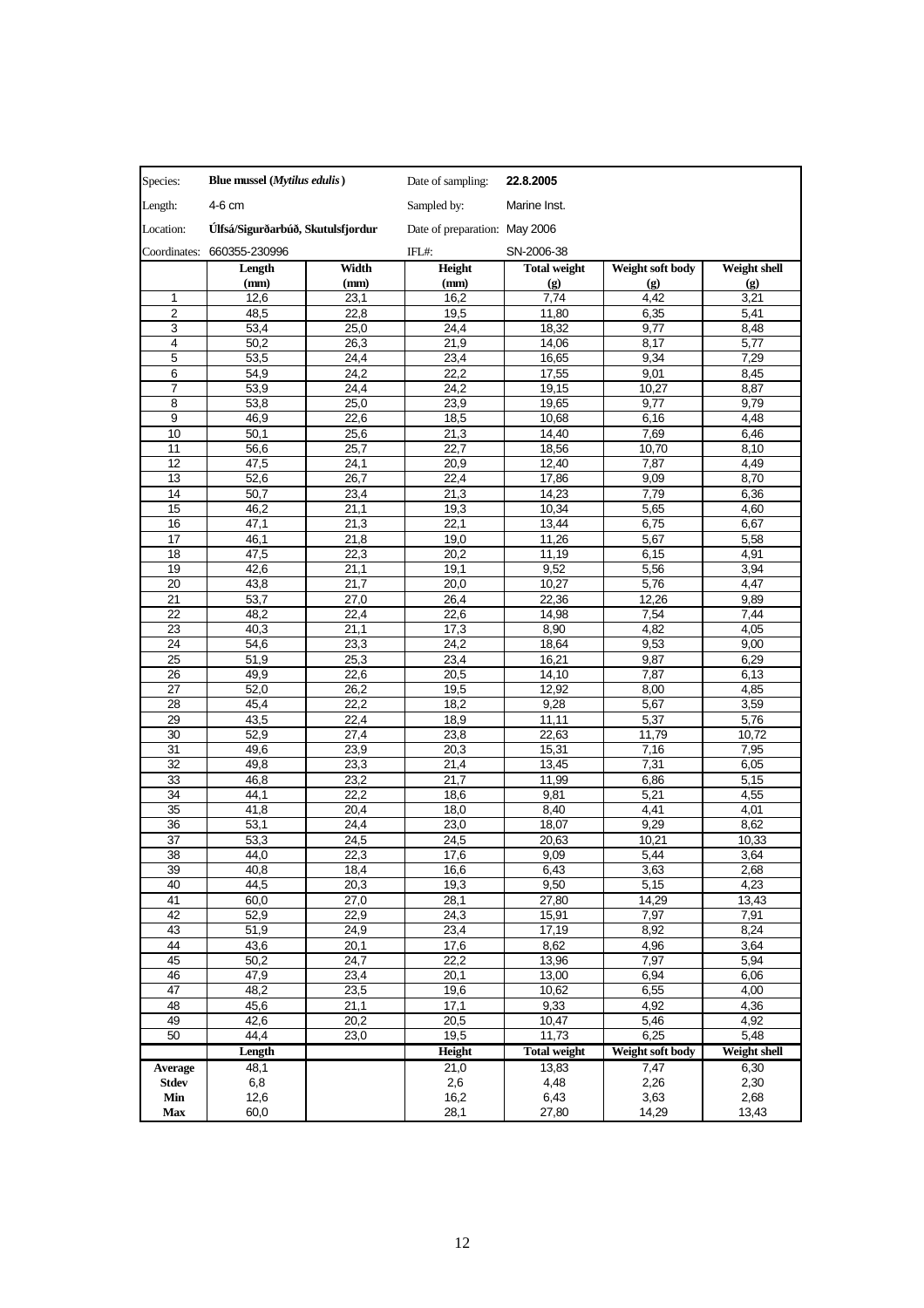| Species:        | Blue mussel ( <i>Mytilus edulis</i> ) |                   | Date of sampling:             | 24.8.2005           |                             |                             |
|-----------------|---------------------------------------|-------------------|-------------------------------|---------------------|-----------------------------|-----------------------------|
| Length:         | 4-6 cm                                |                   | Sampled by:                   | Marine. Inst.       |                             |                             |
| Location:       | Eyri, Hvalfjordur                     |                   | Date of preparation: May 2006 |                     |                             |                             |
|                 | Coordinates: 642050-214390            |                   | IFL#:                         | SN-2006-33          |                             |                             |
|                 | Length                                | Width             | Height                        | <b>Total weight</b> | Weight soft body            | <b>Weight shell</b>         |
|                 | (mm)                                  | (mm)              | (mm)                          | (g)                 | $\left( \mathbf{g} \right)$ | $\left( \mathbf{g} \right)$ |
| 1               | 55,7                                  | 26,8              | 22,5                          | 17,14               | 9,78                        | 7,21                        |
| $\overline{2}$  | 44,6                                  | 19,8              | 18,7                          | 8,21                | 4,78                        | 3,42                        |
| 3               | 49,7                                  | 22,9              | 20,2                          | 11,92               | 6,85                        | 5,01                        |
| 4               | 4,4                                   | 21,2              | 18,5                          | 9,36                | 5,18                        | 4,10                        |
| 5               | 44,6                                  | 20,8              | 17,3                          | 8,88                | 4,54                        | 4,27                        |
| 6               | 40,6                                  | 20,5              | 15,5                          | 6,78                | 3,80                        | 2,93                        |
| 7               | 45,8                                  | 22,0              | 17,0                          | 8,68                | 4,85                        | 3,73                        |
| 8               | 40,7                                  | 18,9              | 14,7                          | 5,82                | 3,12                        | 2,51                        |
| 9               | 45,0                                  | 22,4              | 15,2                          | 8,02                | 4,51                        | 3,45                        |
| 10              | 47,0                                  | 22,4              | 18,8                          | 10,61               | 6,08                        | 4,52                        |
| 11              | 54,5                                  | 26,7              | 24,2                          | 16,34               | 8,97                        | 7,23                        |
| 12              | 54,3                                  | 25,2              | 21,0                          | 14,39               | 9,31                        | 4,98                        |
| 13              | 45,6                                  | 20,4              | 17,6                          | 8,51                | 4,39                        | 4,03                        |
| 14              | 39,8                                  | 19,5              | 15,0                          | 5,76                | 3,26                        | 2,48                        |
| 15              | 40,6                                  | 18,9              | 17,9                          | 7,08                | 4,09                        | 2,94                        |
| 16              | 41,9                                  | 20,0              | 18,1                          | 8,18                | 4,16                        | 3,96                        |
| 17              | 40,8                                  | 19,8              | 15,2                          | 6,34                | 3,56                        | 2,70                        |
| 18              | 41,7                                  | 18,5              | 17,3                          | 6,74                | 4,30                        | 2,36                        |
| 19              | 41,2                                  | 19,6              | 15,0                          | 6,17                | 3,70                        | 2,42                        |
| 20              | 47,4                                  | $\overline{2}2,1$ | 18,7                          | 10,73               | 6,14                        | 4,56                        |
| 21              | 59,3                                  | 29,1              | 24,1                          | 20,75               | 10,87                       | 9,84                        |
| 22              | 60,2                                  | 30,7              | 24,5                          | 23,40               | 14,17                       | 9,11                        |
| $\overline{23}$ | 52,4                                  | 22,4              | 21,4                          | 12,46               | 6,08                        | 6,35                        |
| 24              | 46,0                                  | 22,0              | 18,0                          | 9,20                | 5,31                        | 3,80                        |
| 25              | 40,4                                  | 17,9              | 16,0                          | 6,06                | 3,62                        | 2,43                        |
| 26              | 52,7                                  | 24.7              | 21,4                          | 15,14               | 7,10                        | 8,03                        |
| 27              | 51,4                                  | 24,3              | 21,0                          | 12,94               | 7,78                        | 5,12                        |
| 28              | 46,5                                  | 21,7              | 18,3                          | 10,57               | 5,92                        | 4,63                        |
| 29              | 50,4                                  | 22,4              | 21,4                          | 13,01               | 6,95                        | 6,03                        |
| 30              | 41,3                                  | 18,4              | 15,2                          | 5,97                | 3,11                        | 2,70                        |
| 31              | 61,6                                  | 27,6              | 25,8                          | 24,42               | 12,58                       | 11,54                       |
| 32              | 51,0                                  | 23,9              | 22,6                          | 14,50               | 8,09                        | 6,26                        |
| 33              | 55,5                                  | 26,2              | 19,6                          | 15,06               | 8,12                        | 6,77                        |
| 34              | 57,9                                  | 26,7              | 23,5                          | 19,72               | 11,43                       | 8,01                        |
| 35              | 56,2                                  | 27,0              | 22,0                          | 18,56               | 10,60                       | 7,82                        |
| 36              | 41,4                                  | 21,0              | 17,6                          | 8,24                | 4,21                        | 3,73                        |
| 37              | 49,0                                  | 21,7              | $\overline{2}0,8$             | 11,32               | 6,35                        | 4,82                        |
| 38              | 42,0                                  | 21,0              | 16,5                          | 7,80                | 3,79                        | 3,87                        |
| 39              | 48,2                                  | 21,1              | 17,9                          | 10,55               | 5,69                        | 4,74                        |
| 40              | 42,9                                  | 21,5              | 17,1                          | 8,40                | 4,73                        | 3,56                        |
| 41              | 52,3                                  | 24,5              | 20,0                          | 13,80               | 7,91                        | 5,61                        |
| 42              | 58,0                                  | 26,0              | 26,4                          | 22,33               | 11,54                       | 10,52                       |
| 43              | 53,4                                  | 24,6              | 22,4                          | 16,19               | 9,07                        | 7,00                        |
| 44              | 53,5                                  | 25,3              | 23,6                          | 19,07               | 8,92                        | 9,88                        |
| 45              | 50,7                                  | 24,0              | 20,8                          | 14,54               | 7,62                        | 6,74                        |
| 46              | 53,1                                  | 24,0              | 19,5                          | 13,05               | 7,22                        | 5,66                        |
| 47              | 43,3                                  | 20,4              | 19,1                          | 8,95                | 4,34                        | 4,38                        |
| 48              | 47,0                                  | 23,6              | 17,5                          | 10,53               | 6,02                        | 4,42                        |
| 49              | 41,8                                  | 21,2              | 15,0                          | 6,86                | 3,88                        | 2,89                        |
| 50              | 47,5                                  | 21,4              | 17,9                          | 9,59                | 5,35                        | 4,18                        |
|                 | Length                                | Width             | <b>Height</b>                 | Total weight        | Weight soft body            | Weight shell                |
| <b>Average</b>  | 47,5                                  | 22,7              | 19,3                          | 11,77               | 6,47                        | 5,19                        |
| Stdev           | 8,7                                   | 2,9               | 3,1                           | 4,96                | 2,72                        | 2,31                        |
| Min             | 4,4                                   | 17,9              | 14,7                          | 5,76                | 3,11                        | 2,36                        |
| Max             | 61,6                                  | 30,7              | 26,4                          | 24,42               | 14,17                       | 11,54                       |
|                 |                                       |                   |                               |                     |                             |                             |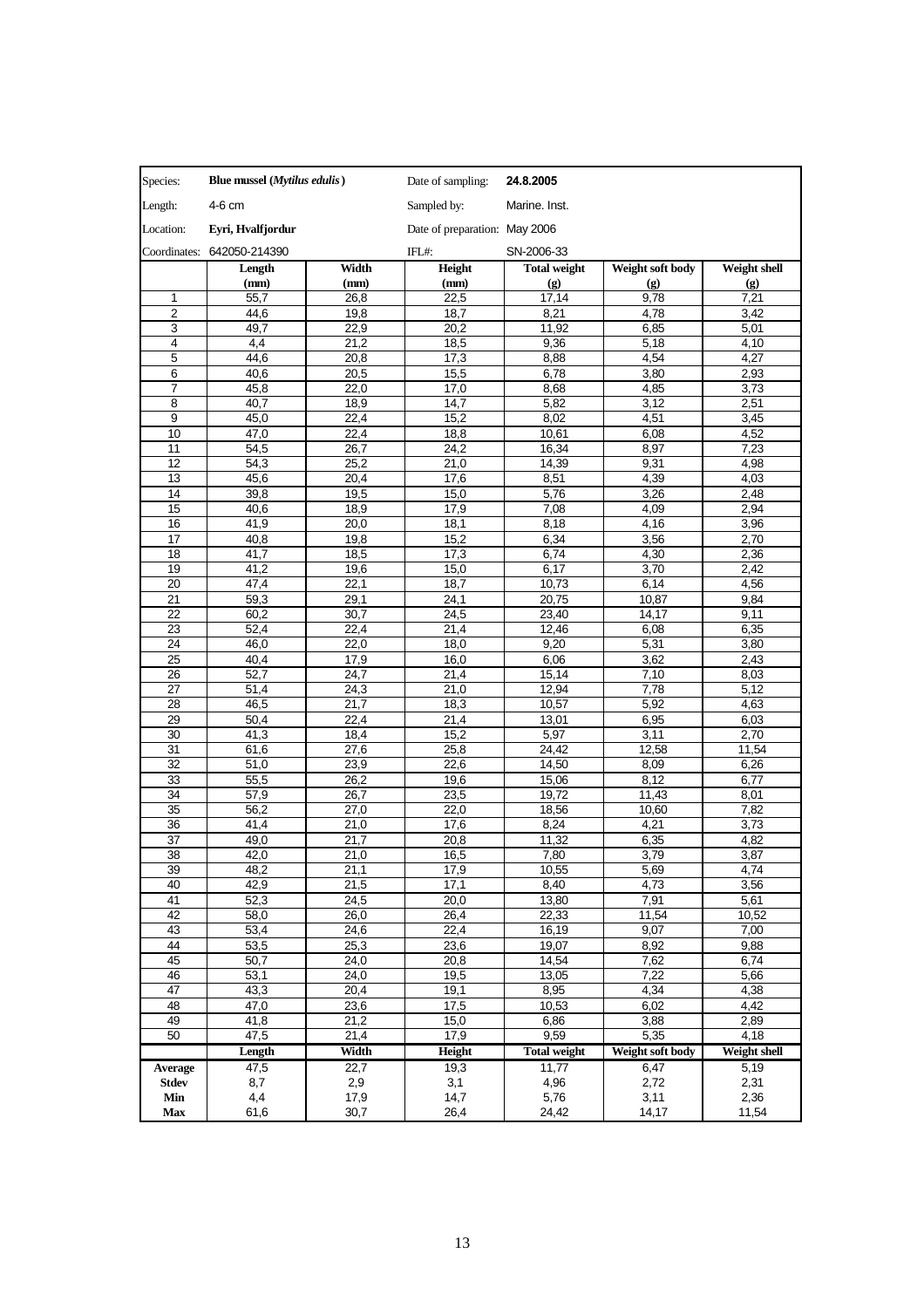| Species:        | Blue mussel ( <i>Mytilus edulis</i> ) |       | Date of sampling:             | 23.8.2005           |                             |                     |
|-----------------|---------------------------------------|-------|-------------------------------|---------------------|-----------------------------|---------------------|
| Length:         | 4-6 cm                                |       | Sampled by:                   | Marine Inst.        |                             |                     |
| Location:       | Hvítanes, Hvalfjörður                 |       | Date of preparation: May 2006 |                     |                             |                     |
| Coordinates:    | 642185-212970                         |       | IFL#:                         | SN-2006-32          |                             |                     |
|                 | Length                                | Width | Height                        | <b>Total weight</b> | Weight soft body            | <b>Weight shell</b> |
|                 | (mm)                                  | (mm)  | (mm)                          | (g)                 | $\left( \mathbf{g} \right)$ | (g)                 |
| 1               | 43,0                                  | 20,8  | 17,1                          | 7,51                | 4,08                        | 3,31                |
| $\overline{2}$  | 46,3                                  | 21,2  | 20,9                          | 12,25               | 5,96                        | 6,22                |
| 3               | 39,3                                  | 18,4  | 11,4                          | 5,47                | 3,07                        | 2,24                |
| 4               | 50,0                                  | 23,7  | 21,4                          | 12,46               | 7,13                        | 5,10                |
| 5               | 54,2                                  | 27,4  | 21,3                          | 16,68               | 9,39                        | 7,11                |
| 6               | 42,1                                  | 22,1  | 18,4                          | 8,85                | 4,53                        | 4,14                |
| $\overline{7}$  | 40,5                                  | 22,2  | 20,0                          | 8,95                | 4,84                        | 4,05                |
| 8               | 41,7                                  | 18,5  | 17,7                          | 7,14                | 3,60                        | 3,33                |
| 9               | 42,2                                  | 21,0  | 16,4                          | 7,46                | 4,10                        | 3,17                |
| 10              | 43,8                                  | 22,5  | 20,7                          | 10,54               | 5,91                        | 4,46                |
| 11              | 45,0                                  | 21,7  | 21,5                          | 11,63               | 5,93                        | 5,58                |
| 12              | 49,5                                  | 23,2  | 22,9                          | 14,79               | 8,22                        | 6,29                |
| 13              | 38,7                                  | 20,2  | 16,5                          | 6,34                | 3,43                        | 2,82                |
| 14              | 37,8                                  | 18,4  | 15,9                          | 6,06                | 2,94                        | 2,74                |
| 15              | 37,9                                  | 18,2  | 18,6                          | 7,34                | 3,64                        | 3,32                |
| 16              | 54,0                                  | 26,4  | 23,3                          | 17,20               | 9,09                        | 8,03                |
| 17              | 42,6                                  | 18,9  | 18,5                          | 8,98                | 5,01                        | 3,86                |
| 18              | 42,0                                  | 19,6  | 19,0                          | 8,33                | 4,40                        | 3,86                |
| 19              | 44,1                                  | 22,9  | 19,3                          | 10,31               | 5,83                        | 4,47                |
| 20              | 42,4                                  | 19,7  | 20,0                          | 8,78                | 4,97                        | 3,59                |
| 21              | 48,8                                  | 25,5  | 19,6                          | 13,30               | 7,33                        | 5,88                |
| 22              | 48,0                                  | 23,7  | 21,7                          | 14,32               | 6,83                        | 7,39                |
| $\overline{23}$ | 41,4                                  | 21,4  | 20,8                          | 9,34                | 5,20                        | 4,03                |
| 24              | 45,7                                  | 23,9  | 19,9                          | 11,38               | 6,28                        | 4,93                |
| 25              | 41,4                                  | 22,4  | 16,1                          | 7,57                | 4,34                        | 3,17                |
| 26              | 44.2                                  | 24,4  | 17,8                          | 8,83                | 5,22                        | 3,45                |
| 27              | 39,7                                  | 21,0  | 16,8                          | 8,03                | 4,19                        | 3,81                |
| 28              | 42,5                                  | 22,9  | 20,4                          | 10,76               | 6,14                        | 4,51                |
| 29              | 37,7                                  | 18,9  | 15,8                          | 6,56                | 3,18                        | 3,12                |
| 30              | 37,9                                  | 17,5  | 17,2                          | 7,24                | 2,81                        | 4,03                |
| 31              | 39,8                                  | 16,9  | 20,1                          | 9,03                | 3,80                        | 5,11                |
| 32              | 38,7                                  | 19,5  | 15,4                          | 5,90                | 3,46                        | 2,33                |
| 33              | 58,6                                  | 30,4  | 25,1                          | 21,36               | 11,91                       | 9,32                |
| 34              | 38,6                                  | 20,4  | 15,3                          | 6,12                | 3,45                        | 2,60                |
| 35              | 46,2                                  | 19,8  | 22,5                          | 13,23               | 6,06                        | 7,14                |
| 36              | 47,3                                  | 25,9  | 19,7                          | 14,18               | 5,70                        | 8,35                |
| 37              | 38,9                                  | 21,8  | 17,7                          | 8,02                | 4,24                        | 3,74                |
| 38              | 46,1                                  | 21,8  | 19,8                          | 11,24               | 5,30                        | 5,90                |
| 39              | 43,5                                  | 22,4  | 17,8                          | 8,74                | 5,00                        | 3,65                |
| 40              | 47,7                                  | 19,9  | 21,6                          | 11,55               | 6,05                        | 5,37                |
| 41              | 51,2                                  | 28,3  | 21,7                          | 16,49               | 8,89                        | 7,46                |
| 42              | 40,4                                  | 20,6  | 18,1                          | 8,79                | 4,62                        | 4,14                |
| 43              | 37,5                                  | 19,6  | 16,7                          | 5,92                | 3,44                        | 2,41                |
| 44              | 36,9                                  | 17,8  | 14,0                          | 4,44                | 2,64                        | 1,69                |
| 45              | 38,7                                  | 18,9  | 15,4                          | 5,70                | 3,21                        | 2,42                |
| 46              | 37,8                                  | 20,1  | 15,3                          | 5,85                | 3,36                        | 2,45                |
| 47              | 37,0                                  | 15,7  | 19,6                          | 5,95                | 3,15                        | 2,70                |
| 48              | 37,2                                  | 18,3  | 14,2                          | 4,39                | 2,38                        | 1,83                |
| 49              | 36,5                                  | 19,4  | 19,0                          | 7,74                | 4,00                        | 3,69                |
| 50              | 36,0                                  | 19,5  | 16,8                          | 5,72                | 3,10                        | 2,45                |
|                 | Length                                | Width | Height                        | Total weight        | Weight soft body            | <b>Weight shell</b> |
| <b>Average</b>  | 42,8                                  | 21,3  | 18,7                          | 9,50                | 5,03                        | 4,34                |
| <b>Stdev</b>    | 5,2                                   | 3,0   | 2,7                           | 3,69                | 1,99                        | 1,83                |
| Min             | 36,0                                  | 15,7  | 11,4                          | 4,39                | 2,38                        | 1,69                |
| Max             | 58,6                                  | 30,4  | 25,1                          | 21,36               | 11,91                       | 9,32                |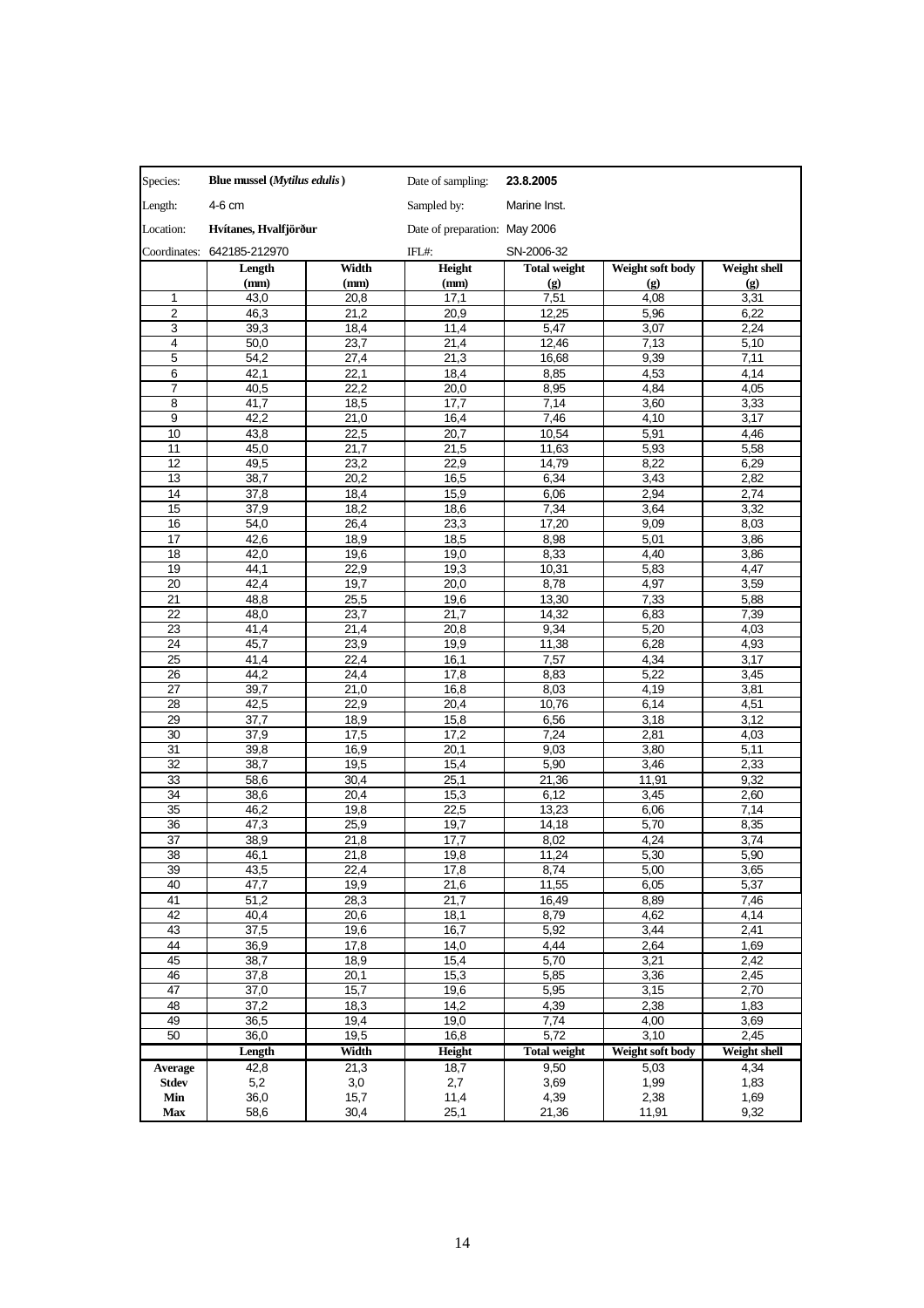| Species:                | Blue mussel ( <i>Mytilus edulis</i> ) |              | Date of sampling:             | 22.8.2005           |                  |                     |
|-------------------------|---------------------------------------|--------------|-------------------------------|---------------------|------------------|---------------------|
| Length:                 | 4-6 cm                                |              | Sampled by:                   | Marine Inst.        |                  |                     |
| Location:               | Hvassahraun                           |              | Date of preparation: May 2006 |                     |                  |                     |
| Coordinates:            | 640125-220900                         |              | IFL#:                         | SN-2006-31          |                  |                     |
|                         | Length                                | Width        | Height                        | <b>Total weight</b> | Weight soft body | <b>Weight shell</b> |
|                         | (mm)                                  | (mm)         | (mm)                          | (g)                 | (g)              | (g)                 |
| 1                       | 44,1                                  | 21,7         | 17,8                          | 9,00                | 4,71             | 4,19                |
| $\overline{2}$          | 39,8                                  | 19,8         | 16,3                          | 6,27                | 3,56             | 2,55                |
| 3                       | 43,6                                  | 22,2         | 18,6                          | 10,36               | 4,90             | 5,38                |
| $\overline{\mathbf{4}}$ | 42,0                                  | 20,0         | 18,4                          | 7,59                | 3,90             | 3,57                |
| 5                       | 45,0                                  | 22,5         | 19,5                          | 8,27                | 4,33             | 3,87                |
| 6                       | 43,5                                  | 20,6         | 16,4                          | 10,07               | 5,51             | 4,47                |
| $\overline{7}$          | 40,7                                  | 21,8         | 16,9                          | 8,09                | 4,30             | 3,60                |
| 8                       | 41,1                                  | 21,2         | 16,0                          | 7,44                | 4,24             | 3,13                |
| 9                       | 46,8                                  | 19,8         | 17,0                          | 8,75                | 4,36             | 4,14                |
| 10                      | 41,2                                  | 17,2         | 16,7                          | 6,52                | 3,19             | 2,99                |
| 11                      | 41,7                                  | 21,2         | 17,3                          | 8,17                | 4,65             | 3,47                |
| 12                      | 45,6                                  | 21,5         | 21,3                          | 12,58               | 6,20             | 6,26                |
| 13                      | 43,2                                  | 20,8         | 19,2                          | 8,88                | 5,00             | 3,77                |
| 14                      | 39,8                                  | 21,0         | 18,1                          | 8,10                | 4,43             | 3,60                |
| 15                      | 41,1                                  | 22,9         | 15,2                          | 6,67                | 3,15             | 3,24                |
| 16                      | 40,3                                  | 21,2         | 16,9                          | 7,33                | 3,85             | 3,30                |
| 17                      | 41,1                                  | 18,6         | 17,1                          | 7,12                | 4,01             | 3,11                |
| 18                      | 40,9                                  | 21,8         | 15,7                          | 7,48                | 3,92             | 3,49                |
| 19                      | 43,2                                  | 20,2         | 18,9                          | 8,99                | 4,79             | 4,16                |
| $\overline{20}$         | 40,8                                  | 19,8         | 16,2                          | 6,76                | 3,74             | 2,89                |
| $\overline{21}$         | 43,6                                  | 20,1         | 17,0                          | 7,59                | 4,27             | 3,28                |
| 22<br>23                | 45,1<br>41,4                          | 20,2<br>19,5 | 18,1                          | 9,40<br>7,82        | 4,78             | 4,12                |
| 24                      |                                       |              | 18,0                          |                     | 4,19             | 3,50                |
| 25                      | 42,6<br>43,1                          | 21,2<br>20,0 | 16,2<br>19,2                  | 7,76<br>8,89        | 4,21<br>4,50     | 3,43                |
| 26                      | 43,2                                  | 22,4         | 17,5                          | 9,19                | 4,82             | 4,21<br>4,21        |
| 27                      | 43,7                                  | 21,6         | 16,9                          | 8,18                | 4,39             | 3,61                |
| 28                      | 45,8                                  | 20,9         | 19,6                          | 10,02               | 5,17             | 4,77                |
| 29                      | 43,6                                  | 20,4         | 17,1                          | 8,75                | 3,90             | 4,48                |
| 30                      | 44,0                                  | 22,4         | 17,8                          | 9,59                | 5,06             | 4,59                |
| 31                      | 45,6                                  | 23,6         | 19,8                          | 11,00               | 6,42             | 4,42                |
| 32                      | 48,6                                  | 23,6         | 20,6                          | 13,45               | 7,08             | 4,56                |
| 33                      | 46,1                                  | 20,7         | 19,0                          | 10,23               | 5,76             | 4,90                |
| $\overline{34}$         | 46,2                                  | 19,6         | 19,0                          | 9,67                | 5,02             | 3,83                |
| 35                      | 46,9                                  | 23,0         | 19,5                          | 4,36                | 6,23             | 4,35                |
| 36                      | 44,4                                  | 21,3         | 18,4                          | 9,28                | 5,40             | 5,56                |
| 37                      | 47,0                                  | 22,0         | 19,5                          | 10,15               | 5,75             | 4,85                |
| 38                      | 47,4                                  | 23,3         | 18,3                          | 11,50               | 5,93             | 5,79                |
| 39                      | 47,8                                  | 22,2         | 18,4                          | 9,88                | 4,97             | 4,85                |
| 40                      | 50,6                                  | 21,8         | 20,6                          | 12,46               | 6,56             | 5,79                |
| 41                      | 44,8                                  | 20,7         | 19,3                          | 8,79                | 5,00             | 3,70                |
| 42                      | 43,6                                  | 20,7         | 16,6                          | 8,06                | 4,15             | 3,75                |
| 43                      | 44,8                                  | 21,2         | 21,3                          | 11,45               | 6,01             | 5,31                |
| 44                      | 41,0                                  | 20,3         | 18,2                          | 8,38                | 4,75             | 3,60                |
| 45                      | 43,8                                  | 23,2         | 17,7                          | 9,29                | 5,07             | 3,83                |
| 46                      | 40,3                                  | 23,9         | 18,5                          | 10,39               | 5,44             | 4,84                |
| 47                      | 40,7                                  | 22,4         | 17,1                          | 8,52                | 4,73             | 3,69                |
| 48                      | 43,2                                  | 20,7         | 18,0                          | 8,81                | 4,67             | 4,13                |
| 49                      | 39,4                                  | 19,0         | 17,7                          | 7,39                | 3,74             | 3,51                |
| 50                      | 40,8                                  | 20,2         | 16,9                          | 7,68                | 4,12             | 3,52                |
|                         | Length                                | Width        | Height                        | <b>Total weight</b> | Weight soft body | Weight shell        |
| Average                 | 43,5                                  | 21,2         | 18,0                          | 8,85                | 4,78             | 4,08                |
| Stdev                   | 2,6                                   | 1,4          | 1,4                           | 1,71                | 0,88             | 0,82                |
| Min                     | 39,4                                  | 17,2         | 15,2                          | 4,36                | 3,15             | 2,55                |
| <b>Max</b>              | 50,6                                  | 23,9         | 21,3                          | 13,45               | 7,08             | 6,26                |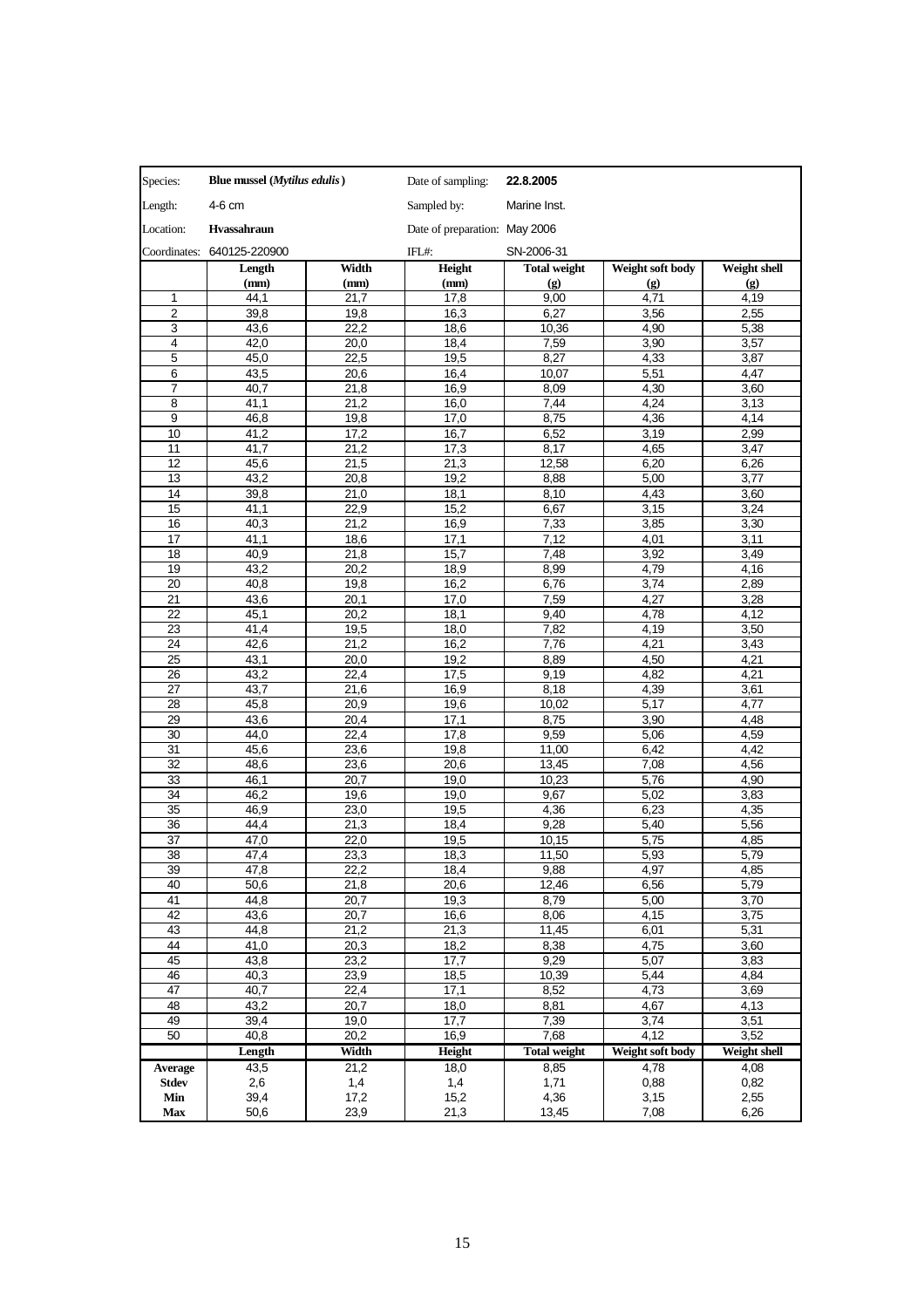| Species:                | Blue mussel ( <i>Mytilus edulis</i> ) |              | Date of sampling:             | 22.8.2005           |                             |              |
|-------------------------|---------------------------------------|--------------|-------------------------------|---------------------|-----------------------------|--------------|
| Length:                 | 4-6 cm                                |              | Sampled by:                   | Marine Inst.        |                             |              |
| Location:               | Straumur, Straumsvík                  |              | Date of preparation: May 2006 |                     |                             |              |
| Coordinates:            | 640254-220270                         |              | IFL#:                         | SN-2006-40          |                             |              |
|                         | Length                                | Width        | Height                        | <b>Total weight</b> | Weight soft body            | Weight shell |
|                         | (mm)                                  | (mm)         | (mm)                          | (g)                 | $\left( \mathbf{g} \right)$ | (g)          |
| 1                       | 55,0                                  | 27,4         | 23,8                          | 20,45               | 10,75                       | 9,50         |
| $\overline{2}$          | 47,8                                  | 22,2         | 20,7                          | 10,89               | 7,01                        | 3,80         |
| 3                       | 51,5                                  | 23,8         | 21,6                          | 15,27               | 8,47                        | 6,73         |
| $\overline{\mathbf{4}}$ | 49,3                                  | 22,2         | 20,2                          | 13,77               | 6,54                        | 7,12         |
| 5                       | 53,4                                  | 25,0         | 22,2                          | 15,52               | 8,85                        | 6,56         |
| 6                       | 49,1                                  | 20,6         | 19,2                          | 10,43               | 6,23                        | 4,16         |
| $\overline{7}$          | 51,1                                  | 22,5         | 10,0                          | 13,26               | 7,86                        | 5,34         |
| 8                       | 49,7                                  | 21,5         | 19,4                          | 10,80               | 6,79                        | 3,96         |
| 9                       | 44,7                                  | 19,3         | 18,8                          | 9,40                | 4,99                        | 4,14         |
| 10                      | 39,7                                  | 19,4         | 17,2                          | 6,29                | 3,34                        | 2,81         |
| 11                      | 44,4                                  | 20,7         | 18,7                          | 9,62                | 5,03                        | 4,48         |
| 12                      | 40,5                                  | 19,4         | 18,7                          | 7,99                | 4,79                        | 3,18         |
| 13                      | 41,9                                  | 20,3         | 19,5                          | 9,51                | 4,77                        | 4,66         |
| 14                      | 40,1                                  | 18,7         | 18,3                          | 8,44                | 4,36                        | 3,97         |
| 15                      | 41,0                                  | 19,1         | 17,3                          | 7,35                | 4,19                        | 3,11         |
| 16                      | 51,0                                  | 22,7         | 20,7                          | 13,21               | 7,56                        | 5,60         |
| 17                      | 43,3                                  | 23,1         | 19,6                          | 10,54               | 5,90                        | 4,57         |
| 18                      | 53,2                                  | 24,2         | 18,8                          | 12,16               | 7,41                        | 4,69         |
| 19                      | 44,3                                  | 22,1         | 18,8                          | 9,13                | 5,84                        | 3,16         |
| 20                      | 52,0                                  | 25,1         | 23,4                          | 17,57               | 10,33                       | 17.48        |
| 21                      | 44,0                                  | 20,8         | 19,9                          | 9,82                | 5,65                        | 4,00         |
| 22                      | 46,9                                  | 21,6         | 18,9                          | 9,31                | 5,00                        | 4,20         |
| 23                      | 46,1                                  | 21,9         | 19,3                          | 10,22               | 5,31                        | 4,71         |
| 24                      | 59,9                                  | 24,4         | 23,4                          | 18,13               | 10,87                       | 7,21         |
| 25                      | 56,3                                  | 26,5         | 22,5                          | 18,40               | 10,64                       | 7,50         |
| 26                      | 43,5                                  | 19,2         | 17,7                          | 7,54                | 3,33                        | 4,02         |
| 27                      | 41,8                                  | 20,1         | 18,2                          | 7,49                | 3,59                        | 3,58         |
| 28<br>29                | 43,6<br>42,9                          | 18,1<br>16,9 | 17,9<br>17,3                  | 7,97<br>7,70        | 3,60<br>4,37                | 4,05<br>3,08 |
| 30                      | 40,6                                  | 19,3         | 18,6                          | 6,74                | 2,94                        | 3,61         |
| 31                      | 50,5                                  | 21,6         | 22,2                          | 14,77               | 7,83                        | 6,84         |
| 32                      | 57,8                                  | 24,3         | 24,2                          | 20,31               | 11,43                       | 8,70         |
| 33                      | 45,7                                  | 22,5         | 20,2                          | 11,23               | 7,18                        | 4,01         |
| 34                      | 44,5                                  | 21,2         | 19,4                          | 10,82               | 5,66                        | 5,02         |
| 35                      | 52,2                                  | 21,5         | 23,3                          | 16,79               | 9,08                        | 7,60         |
| 36                      | 50,3                                  | 22,4         | 20,4                          | 13,16               | 7,29                        | 5,87         |
| 37                      | 41,4                                  | 20,2         | 19,4                          | 10,75               | 6, 14                       | 4,55         |
| 38                      | 44,5                                  | 22,3         | 20,8                          | 10,97               | 6,35                        | 4,61         |
| 39                      | 44,3                                  | 19,5         | 19,1                          | 8,99                | 5,42                        | 3,51         |
| 40                      | 41,0                                  | 19,3         | 15,0                          | 7,22                | 3,66                        | 3,38         |
| 41                      | 40,2                                  | 19,4         | 16,1                          | 7,38                | 4,07                        | 3,25         |
| 42                      | 48,8                                  | 20,2         | 22,3                          | 13,99               | 7,35                        | 6,56         |
| 43                      | 55,8                                  | 24,7         | 22,5                          | 17,28               | 9,99                        | 7,18         |
| 44                      | 59,6                                  | 26,4         | 25,3                          | 20,36               | 10,93                       | 9,34         |
| 45                      | 53,5                                  | 24,4         | 22,5                          | 15,30               | 9,59                        | 5,64         |
| 46                      | 53,0                                  | 25,8         | 20,4                          | 14,22               | 8,93                        | 5,21         |
| 47                      | 49,3                                  | 22,0         | 22,2                          | 13,67               | 8,28                        | 5,34         |
| 48                      | 43,0                                  | 19,8         | 17,8                          | 8,36                | 4,77                        | 3,56         |
| 49                      | 43,9                                  | 19,7         | 19,1                          | 9,11                | 5,21                        | 3,83         |
| 50                      | 46,0                                  | 21,4         | 17,8                          | 9,80                | 5,22                        | 4,42         |
|                         | Length                                | Width        | Height                        | <b>Total weight</b> | Weight soft body            | Weight shell |
| <b>Average</b>          | 47,5                                  | 21,7         | 19,8                          | 11,79               | 6,61                        | 5,27         |
| Stdev                   | 5,5                                   | 2,4          | 2,6                           | 3,91                | 2,34                        | 2,43         |
| Min                     | 39,7                                  | 16,9         | 10,0                          | 6,29                | 2,94                        | 2,81         |
| Max                     | 59,9                                  | 27,4         | 25,3                          | 20,45               | 11,43                       | 17,48        |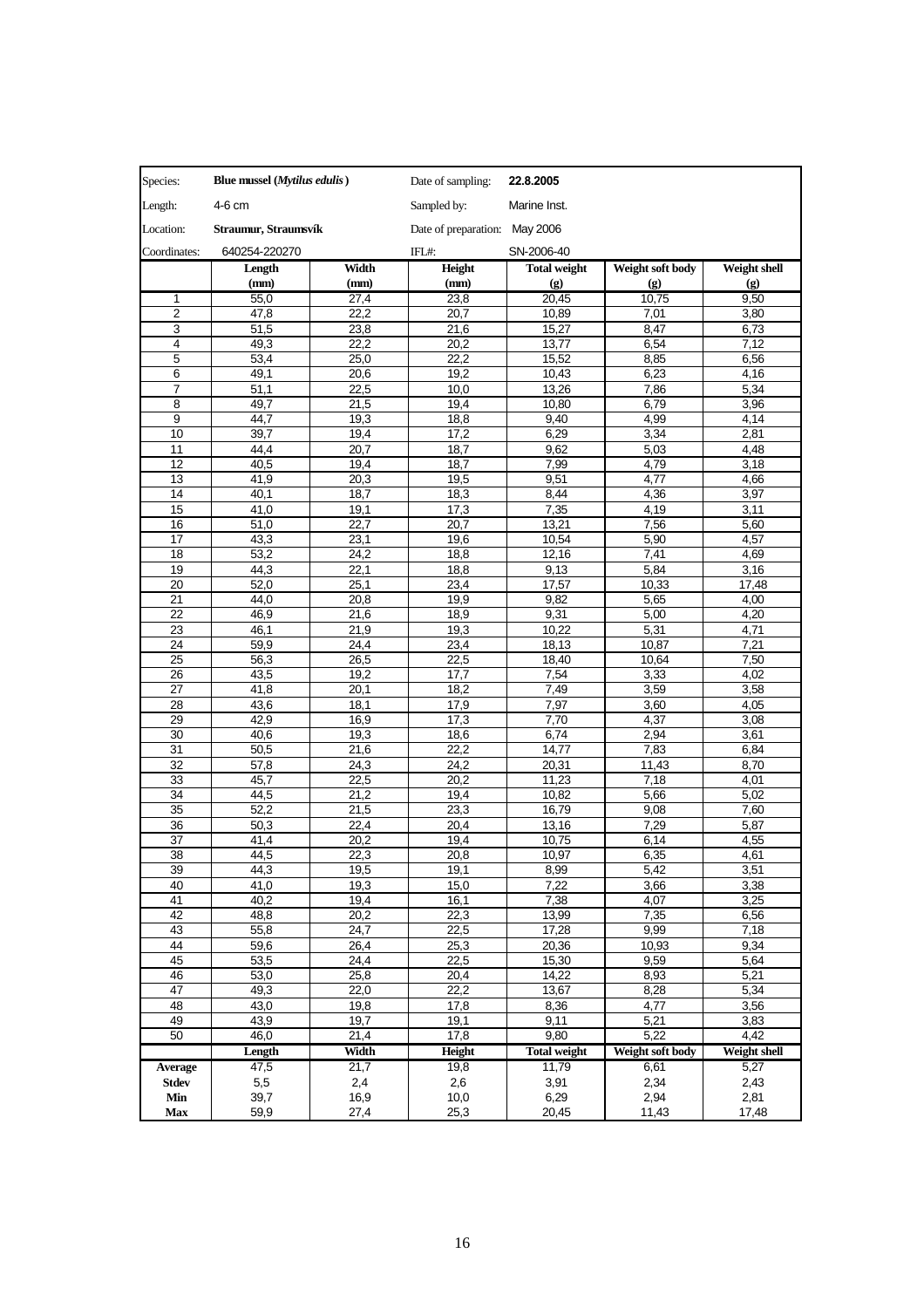| Species:                | Blue mussel ( <i>Mytilus edulis</i> ) |              | Date of sampling:             | 5.9.2005            |                             |                             |
|-------------------------|---------------------------------------|--------------|-------------------------------|---------------------|-----------------------------|-----------------------------|
| Length:                 | 4-6 cm                                |              | Sampled by:                   | Marine Inst.        |                             |                             |
| Location:               | Mjoifjordur I (head)                  |              | Date of preparation: May 2006 |                     |                             |                             |
| Coordinates:            | 651115-140012                         |              | IFL#:                         | SN-2006-37          |                             |                             |
|                         | Length                                | Width        | Height                        | <b>Total weight</b> | Weight soft body            | Weight shell                |
|                         | (mm)                                  | (mm)         | (mm)                          | (g)                 | $\left( \mathbf{g} \right)$ | $\left( \mathbf{g} \right)$ |
| 1                       | 57,50                                 | 26,1         | 21,0                          | 16,05               | 9,67                        | 6,27                        |
| $\overline{2}$          | 55,30                                 | 25,9         | 19,4                          | 13,65               | 8,45                        | 5,13                        |
| 3                       | 49,30                                 | 24,7         | 19,6                          | 12,22               | 6,81                        | 5,21                        |
| $\overline{\mathbf{4}}$ | 43,00                                 | 20,8         | 17,0                          | 7,36                | 4,33                        | 2,97                        |
| 5                       | 46,20                                 | 21,9         | 19,0                          | 9,57                | 5,35                        | 4,20                        |
| 6                       | 53,40                                 | 25,5         | 23,3                          | 15,39               | 9,23                        | 6,17                        |
| $\overline{7}$          | 51,50                                 | 23,2         | 25,8                          | 15,97               | 9,68                        | 6,22                        |
| 8                       | 54,40                                 | 24,0         | 25,5                          | 18,13               | 9,63                        | 8,44                        |
| 9<br>10                 | 49,30<br>41,50                        | 23,8<br>20,6 | 18,5<br>16,5                  | 10,58<br>6,92       | 6,47<br>3,86                | 4,05<br>2,94                |
| 11                      | 48,50                                 | 22,5         | 23,0                          | 13,19               | 8,09                        | 5,04                        |
| 12                      | 50,70                                 | 24,0         | 21,7                          | 14,55               | 8,38                        | 6,15                        |
| 13                      | 47,90                                 | 24,0         | 22,2                          | 14,99               | 7,23                        | 7,65                        |
| 14                      | 47,20                                 | 22,5         | 20,9                          | 11,56               | 6,52                        | 4,99                        |
| 15                      | 47,30                                 | 22,3         | 22,0                          | 13,13               | 6,98                        | 6,14                        |
| 16                      | 40,60                                 | 22,8         | 21,0                          | 9,70                | 5,58                        | 4,08                        |
| 17                      | 46,40                                 | 23,9         | 19,0                          | 10,37               | 6,18                        | 4,16                        |
| 18                      | 42,00                                 | 20,6         | 20,0                          | 9,16                | 5,02                        | 4,05                        |
| 19                      | $\overline{4}4,40$                    | 21,0         | 19,6                          | 8,17                | 4,72                        | 3,37                        |
| 20                      | 42,50                                 | 20,5         | 18,6                          | 8,50                | 4,74                        | 3,75                        |
| 21                      | 52,10                                 | 24,8         | 19,5                          | 12,74               | 7,32                        | 5,36                        |
| 22                      | 51,30                                 | 25,6         | 23,9                          | 16,25               | 9,17                        | 7,04                        |
| 23                      | 51,30                                 | 24,5         | 20,8                          | 12,50               | 7,61                        | 4,85                        |
| 24                      | 48,10                                 | 21,1         | 20,0                          | 10,66               | 6,59                        | 4,06                        |
| 25                      | 51,90                                 | 26,6         | 18,9                          | 12,40               | 7,42                        | 4,98                        |
| 26                      | 50,40                                 | 23,8         | 21,6                          | 13,28               | 8,11                        | 5,17                        |
| 27<br>28                | 49,50<br>46,30                        | 23,2<br>20,6 | 19,0<br>18,7                  | 10,39<br>9,26       | 6,37<br>5,88                | 4,06<br>3,33                |
| 29                      | 43,80                                 | 21,4         | 16,5                          | 8,49                | 4,42                        | 3,99                        |
| 30                      | 41,9                                  | 21,3         | 19,0                          | 8,95                | 5,05                        | 3,86                        |
| 31                      | 55,4                                  | 27,8         | 23,3                          | 17,68               | 11,34                       | 6,27                        |
| 32                      | 52,6                                  | 26,9         | 23,6                          | 16,89               | 10,07                       | 6,73                        |
| 33                      | 55,6                                  | 25,0         | 23,5                          | 15,94               | 9,63                        | 5,99                        |
| 34                      | 50,4                                  | 23,6         | 20,5                          | 11,59               | 7,60                        | 3,89                        |
| 35                      | 52,7                                  | 24,3         | 21,2                          | 13,23               | 8,66                        | 4,52                        |
| 36                      | 49,30                                 | 24,5         | 19,5                          | 12,06               | 7,12                        | 4,85                        |
| 37                      | 55,80                                 | 27,2         | 23,8                          | 16,78               | 10,54                       | 6,22                        |
| 38                      | 53,30                                 | 25,9         | 20,6                          | 14,19               | 8,50                        | 5,65                        |
| 39                      | 41,10                                 | 21,1         | 18,4                          | 8,00                | 4,58                        | 3,38                        |
| 40                      | 45,00                                 | 21,9         | 19,5                          | 9,10                | 4,77                        | 4,18                        |
| 41                      | 53,50                                 | 25,6         | 22,1                          | 15,07               | 9,27                        | 5,57                        |
| 42                      | 46,00                                 | 22,7         | 22,4                          | 12,25               | 7,09                        | 5,00                        |
| 43                      | 50,40                                 | 23,9         | 21,5                          | 12,54               | 7,66                        | 4,66                        |
| 44                      | 43,00                                 | 20,9         | 21,2                          | 10,58               | 6,11                        | 4,44                        |
| 45<br>46                | 50,90<br>52,10                        | 24,5<br>25,0 | 21,2<br>22,6                  | 12,95<br>14,24      | 7,82<br>8,83                | 5,07<br>5,27                |
| 47                      | 46,20                                 | 23,4         | 20,9                          | 11,50               | 6,67                        | 4,75                        |
| 48                      | 53,50                                 | 25,6         | 22,1                          | 15,68               | 9,12                        | 6,40                        |
| 49                      | 51,10                                 | 24,9         | 22,9                          | 14,91               | 8,56                        | 6,23                        |
| 50                      | 45,80                                 | 21,5         | 20,2                          | 10,70               | 6,21                        | 4,45                        |
|                         | Length                                |              | Height                        | <b>Total weight</b> | Weight soft body            | Weight shell                |
| <b>Average</b>          | 49,0                                  | 23,6         | 20,9                          | 12,40               | 7,30                        | 5,02                        |
| Stdev                   | 4,4                                   | 2,0          | 2,1                           | 2,91                | 1,83                        | 1,20                        |
| Min                     | 40,6                                  | 20,5         | 16,5                          | 6,92                | 3,86                        | 2,94                        |
| Max                     | 57,5                                  | 27,8         | 25,8                          | 18,13               | 11,34                       | 8,44                        |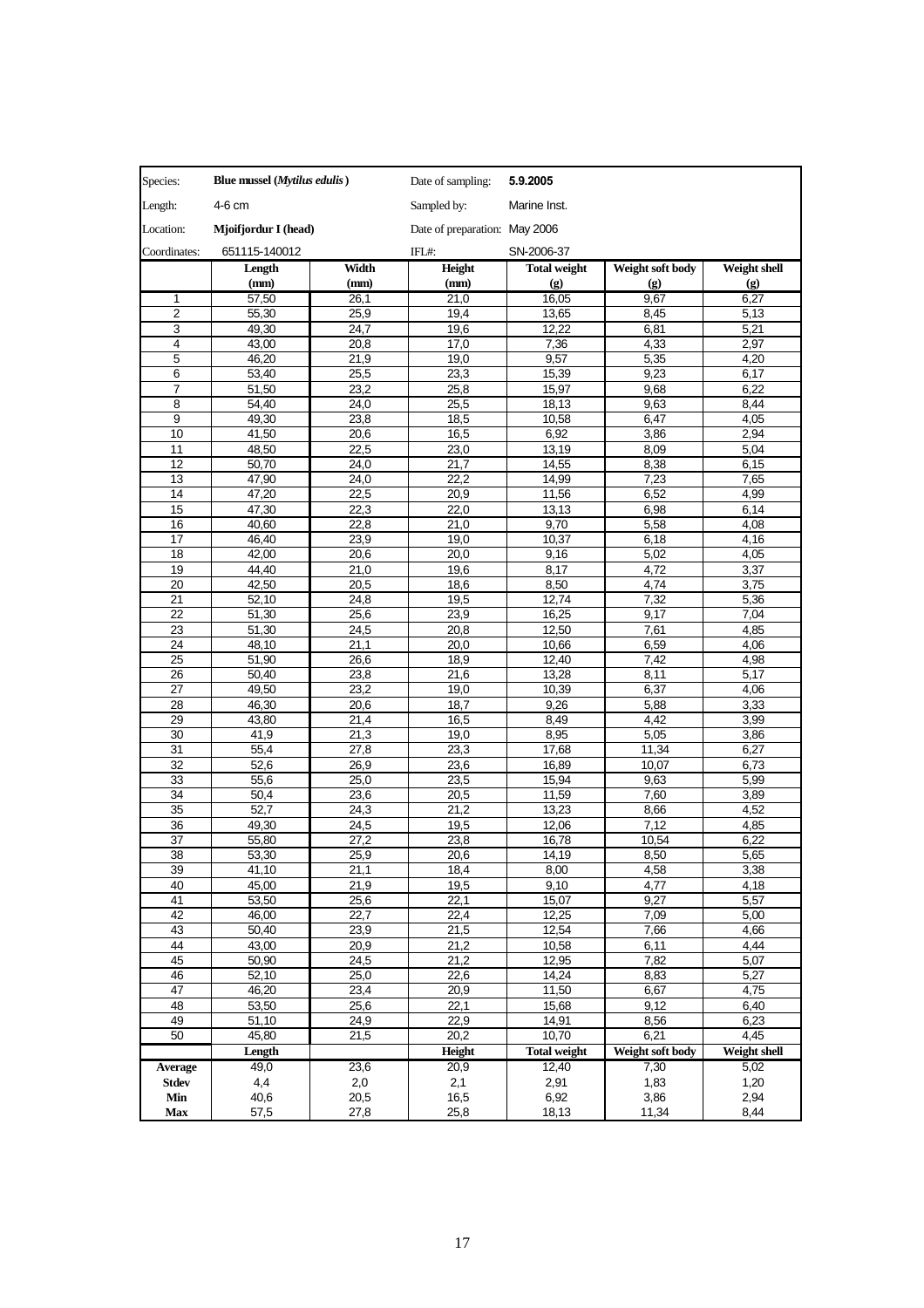| Species:       | Blue mussel ( <i>Mytilus edulis</i> ) |                    | Date of sampling:             | 5.9.2005                    |                             |                     |
|----------------|---------------------------------------|--------------------|-------------------------------|-----------------------------|-----------------------------|---------------------|
| Length:        | 4-6 cm                                |                    | Sampled by:                   | Marine Inst.                |                             |                     |
| Location:      | Mjoifjordur II, Hofsa                 |                    | Date of preparation: May 2006 |                             |                             |                     |
| Coordinates:   | 651220-134850                         |                    | IFL#:                         | SN-2006-35                  |                             |                     |
|                | Length                                | Width              | Height                        | <b>Total weight</b>         | Weight soft body            | <b>Weight shell</b> |
|                | (mm)                                  | (mm)               | (mm)                          | $\left( \mathbf{g} \right)$ | $\left( \mathbf{g} \right)$ | (g)                 |
| 1              | 43,30                                 | 22,90              | 19,50                         | 9,56                        | 5,35                        | 4,13                |
| $\overline{2}$ | 47,70                                 | 23,90              | 18,10                         | 10,62                       | 5,82                        | 4,67                |
| 3              | 47,70                                 | 21,50              | 21,40                         | 12.82                       | 6,04                        | 6,71                |
| 4<br>5         | 46,50<br>46,10                        | 21,50<br>22,70     | 19,10<br>17,40                | 10,46<br>9,71               | 5,90<br>4,99                | 4,46<br>4,57        |
| 6              | 47,00                                 | 22,40              | 21,00                         | 12,94                       | 6,48                        | 6,41                |
| $\overline{7}$ | 40.30                                 | 20,00              | 16,00                         | 6,38                        | 3,58                        | 2,77                |
| 8              | 43,30                                 | 20,70              | 19,10                         | 8,15                        | 4,38                        | 3,59                |
| 9              | 41,40                                 | 20,30              | 16,50                         | 6,54                        | 3,58                        | 2,91                |
| 10             | 40,40                                 | 21,00              | 18,20                         | 7,40                        | 3,69                        | 3,64                |
| 11             | 42,20                                 | 20,80              | 18,30                         | 8,80                        | 4,51                        | 4,08                |
| 12             | 41,20                                 | 20,60              | 17,00                         | 6,69                        | 3,46                        | 2,98                |
| 13             | 45,70                                 | 19,80              | 16,00                         | 6,52                        | 3,60                        | 2,74                |
| 14             | 45,51                                 | $\overline{2}1,60$ | 17,60                         | 7,29                        | 3,11                        | 4,02                |
| 15             | 41,20                                 | 21,20              | 17,70                         | 6,31                        | 2,66                        | 3,33                |
| 16             | 45,70                                 | 21.60              | 18,30                         | 9,85                        | 4,99                        | 4,50                |
| 17<br>18       | 45,50<br>45,60                        | 21,30<br>20,80     | 18,80<br>15,40                | 10,39<br>6,48               | 4,39<br>3,67                | 5,33<br>2,67        |
| 19             | 42.40                                 | 20,40              | 18,50                         | 7,77                        | 4,64                        | 3,04                |
| 20             | 43,90                                 | 20,30              | 18,90                         | 9,59                        | 4,91                        | 4,53                |
| 21             | 42,90                                 | 23,80              | 13,50                         | 9,84                        | 5,21                        | 4,53                |
| 22             | 43,70                                 | 19,40              | 18,20                         | 8,04                        | 4,59                        | 3,31                |
| 23             | 42,90                                 | 21,10              | 17,60                         | 7,98                        | 4,67                        | 3,20                |
| 24             | 41,60                                 | 20,20              | 17,50                         | 8,22                        | 4,06                        | 3,98                |
| 25             | 44,40                                 | 23,00              | 16,00                         | 7,01                        | 3,12                        | 3,55                |
| 26             | 45,00                                 | 22,70              | 16,10                         | 8,59                        | 4,10                        | 4,12                |
| 27             | 43,20                                 | 21,70              | 17,10                         | 8,85                        | 4,88                        | 3,48                |
| 28             | 40,10                                 | 19,70              | 17,60                         | 7,53                        | 3,73                        | 3,69                |
| 29             | 40.40                                 | 21,30              | 17,20                         | 7,91                        | 4,24                        | 3,52                |
| 30<br>31       | 44,20<br>5,00                         | 23,50<br>22,10     | 18,50<br>19,90                | 10,26<br>13,08              | 5,50<br>6,46                | 4,49<br>6,47        |
| 32             | 59,00                                 | 26,90              | 22.30                         | 17,89                       | 10,62                       | 7,14                |
| 33             | 49,00                                 | 25,50              | 18,80                         | 13,22                       | 7,58                        | 4,66                |
| 34             | 46,00                                 | 22,20              | 18,90                         | 10,24                       | 5,74                        | 4,43                |
| 35             | 43,00                                 | 21,80              | 16,40                         | 8,76                        | 4,18                        | 4,34                |
| 36             | 41,30                                 | 18,50              | 15,90                         | 6,53                        | 3,34                        | 2,87                |
| 37             | 44,80                                 | 22,10              | 18,60                         | 9,66                        | 5,63                        | 3,79                |
| 38             | 42,20                                 | 19,70              | 18,00                         | 8,42                        | 4,47                        | 3,88                |
| 39             | 45,80                                 | 23,10              | 18,00                         | 11,02                       | 5,75                        | 5,15                |
| 40             | 44,50                                 | 23,10              | 19,00                         | 10,54                       | 5,37                        | 4,98                |
| 41             | 43,80                                 | 21,90              | 18,20                         | 9,75                        | 5,51                        | 4,21                |
| 42             | 40,80                                 | 20,50              | 17,50                         | 7,93                        | 4,32                        | 3,46                |
| 43<br>44       | 42,50<br>44,70                        | 20,00<br>21,20     | 17,70<br>17,00                | 7,70<br>8,83                | 4,54<br>4,84                | 2,96<br>3,94        |
| 45             | 43,10                                 | 20,90              | 17,60                         | 8,78                        | 3,98                        | 4,45                |
| 46             | 45,40                                 | 20,00              | 18,50                         | 8,82                        | 5,05                        | 3,67                |
| 47             | 45,90                                 | 22,10              | 18,20                         | 9,45                        | 5,42                        | 3,89                |
| 48             | 48,30                                 | 22,60              | 18,60                         | 11.02                       | 6,22                        | 4,68                |
| 49             | 45,90                                 | 23,80              | 17,90                         | 10,45                       | 5,89                        | 4,45                |
| 50             | 39.90                                 | 21,10              | 16,70                         | 7,59                        | 4,04                        | 3,40                |
|                | Length                                | Width              | <b>Height</b>                 | <b>Total weight</b>         | Weight soft body            | <b>Weight shell</b> |
| <b>Average</b> | 43,44                                 | 21,62              | 17,92                         | 9,16                        | 4,86                        | 4,12                |
| <b>Stdev</b>   | 6,37                                  | 1,57               | 1,51                          | 2,19                        | 1,32                        | 1,01                |
| Min            | 5,00                                  | 18,50              | 13,50                         | 6,31                        | 2,66                        | 2,67                |
| <b>Max</b>     | 59,00                                 | 26,90              | 22,30                         | 17,89                       | 10,62                       | 7,14                |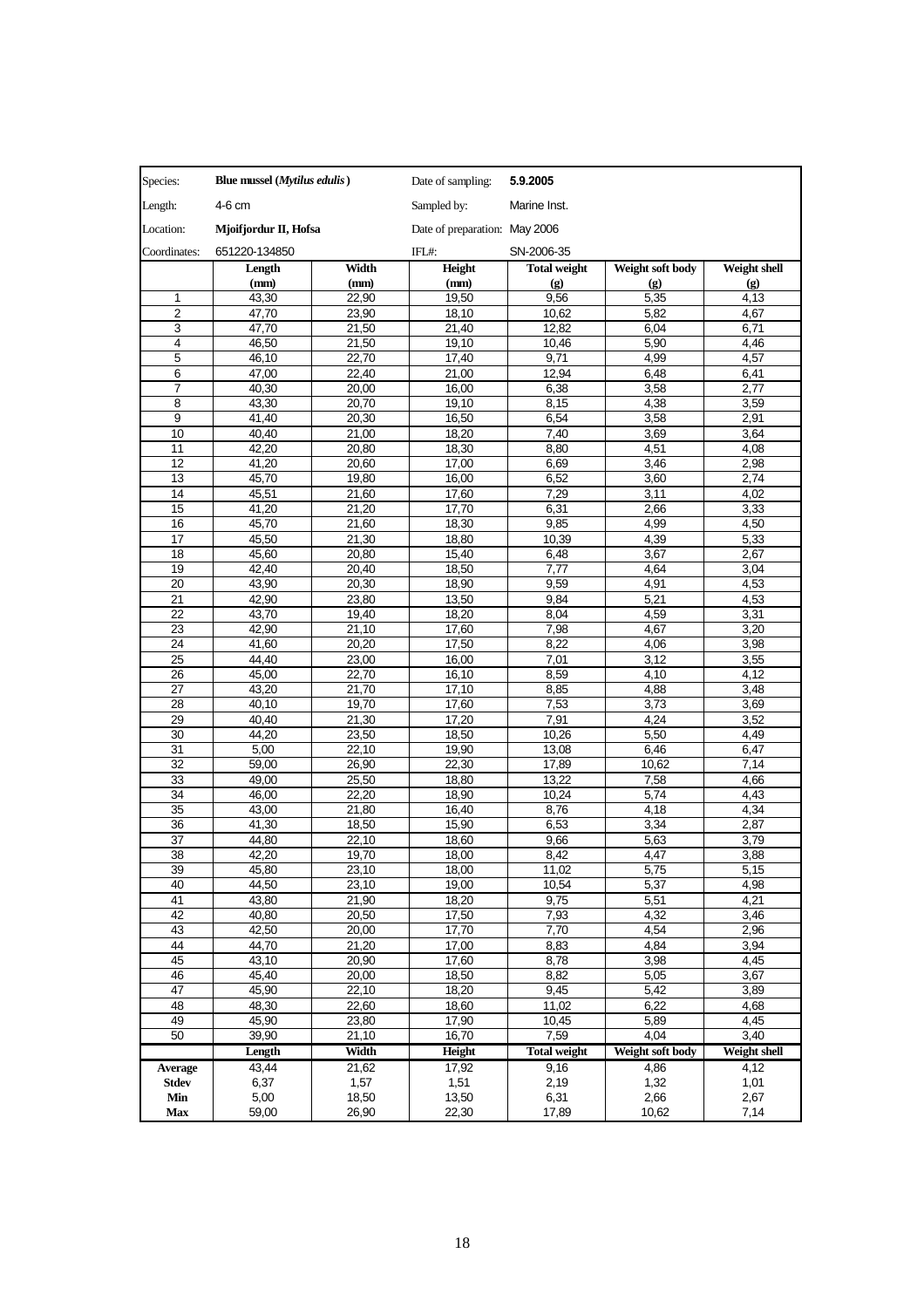| Species:       | Blue mussel (Mytilus edulis) |              | Date of sampling:             | 5.9.2005                    |                             |                     |
|----------------|------------------------------|--------------|-------------------------------|-----------------------------|-----------------------------|---------------------|
| Length:        | 4-6 cm                       |              | Sampled by:                   | Marine Inst.                |                             |                     |
| Location:      | Mjoifjordur III, Daltangi    |              | Date of preparation: May 2006 |                             |                             |                     |
| Coordinates:   | 651612-133430                |              | $IFL#$ :                      | SN-2006-36                  |                             |                     |
|                | Length                       | Width        | Height                        | <b>Total weight</b>         | Weight soft body            | Weight shell        |
|                | (mm)                         | (mm)         | (mm)                          | $\left( \mathbf{g} \right)$ | $\left( \mathbf{g} \right)$ | (g)                 |
| 1              | 47,6                         | 22,6         | 17,3                          | 9,77                        | 5,32                        | 4,32                |
| $\overline{2}$ | 46,4                         | 22,1         | 20,3                          | 12,13                       | 5,80                        | 6,28                |
| 3              | 41,3                         | 19,6         | 16,8                          | 7,12                        | 3,82                        | 3,11                |
| 4<br>5         | 45,5                         | 18,8<br>23,2 | 17,4<br>19,2                  | 8,65<br>9,35                | 3,18<br>3,99                | 4,90<br>4,99        |
| 6              | 47,7<br>39,9                 | 20,5         | 19,2                          | 9,96                        | 5,16                        | 4,62                |
| 7              | 40,3                         | 16,8         | 18,3                          | 6,66                        | 3,43                        | 3,08                |
| 8              | 42,1                         | 20,0         | 16,8                          | 7,18                        | 3,54                        | 3,61                |
| 9              | 42,8                         | 20,9         | 16,1                          | 7,58                        | 3,74                        | 3,55                |
| 10             | 41,5                         | 20,6         | 16,2                          | 6,43                        | 3,44                        | 2,67                |
| 11             | 48,1                         | 21,2         | 19,3                          | 12,26                       | 5,64                        | 6,51                |
| 12             | 48,6                         | 23,7         | 18,0                          | 11,12                       | 6,53                        | 4,60                |
| 13             | 49,2                         | 21,2         | 19,6                          | 11,45                       | 5,90                        | 5,49                |
| 14             | 47,2                         | 22,4         | 19,3                          | 10,94                       | 5,44                        | 5,43                |
| 15             | 40,6                         | 18,4         | 19,4                          | 7,49                        | 4,19                        | 3,25                |
| 16             | 42,9                         | 21,4         | 15,2                          | 7,03                        | 3,89                        | 3,13                |
| 17<br>18       | 40,7                         | 19,7         | 16,0                          | 8,08                        | 3,78<br>3,64                | 4,23                |
| 19             | 41,2<br>43,0                 | 20,0<br>21,4 | 17,9<br>17,3                  | 6,51<br>8,58                | 4,33                        | 2,90<br>4,22        |
| 20             | 39,4                         | 18,9         | 17,1                          | 6,99                        | 3,69                        | 3,26                |
| 21             | 43,7                         | 20,3         | 18,2                          | 9,33                        | 5,02                        | 4,30                |
| 22             | 46,7                         | 21,5         | 18,6                          | 9,03                        | 4,82                        | 4,12                |
| 23             | 43,1                         | 20,1         | 15,8                          | 6,82                        | 2,92                        | 3,85                |
| 24             | 44,0                         | 21,8         | 18,6                          | 10,01                       | 5,09                        | 4,86                |
| 25             | 39,8                         | 19,8         | 17,1                          | 7,06                        | 3,65                        | 3,36                |
| 26             | 49,9                         | 24,9         | 19,2                          | 11,99                       | 6,61                        | 5,35                |
| 27             | 38,6                         | 19,0         | 15,1                          | 6,26                        | 3,46                        | 2,74                |
| 28             | 40,4                         | 21,2         | 15,8                          | 7,44                        | 3,91                        | 3,49                |
| 29             | 42,6                         | 21,1         | 16,5                          | 7,72                        | 4,58                        | 3,12                |
| 30             | 43,4                         | 19,9         | 19,8                          | 10,40                       | 5,16                        | 5,15                |
| 31<br>32       | 48,5<br>42,7                 | 24,2<br>20,9 | 24,3<br>17,0                  | 17,55<br>7,83               | 7,35<br>4,35                | 10,12<br>3,45       |
| 33             | 42,9                         | 20,8         | 15,4                          | 5,12                        | 2,53                        | 2,58                |
| 34             | 39,6                         | 17,8         | 18,5                          | 7,94                        | 3,72                        | 4,2                 |
| 35             | 49,6                         | 21,5         | 21,9                          | 12,68                       | 7,20                        | 5,44                |
| 36             | 46,7                         | 21,8         | 20,1                          | 10,26                       | 5,41                        | 4,85                |
| 37             | 39,0                         | 20,2         | 15,8                          | 6,29                        | 3,11                        | 3,15                |
| 38             | 42,8                         | 20,9         | 17,3                          | 8,41                        | 4,20                        | 4,17                |
| 39             | 43,9                         | 21,5         | 17,3                          | 8,67                        | 5,11                        | 3,57                |
| 40             | 40,6                         | 20,4         | 18,1                          | 7,29                        | 3,53                        | 3,69                |
| 41             | 41,3                         | 23,3         | 18,8                          | 9,42                        | 5,65                        | 3,70                |
| 42             | 49,5                         | 26,2         | 20,3                          | 14,47                       | 7,92                        | 6,44                |
| 43<br>44       | 52,3<br>48,7                 | 25,8<br>21,2 | 17,9<br>20,7                  | 12,65                       | 7,28                        | 5,33                |
| 45             | 44,0                         | 21,5         | 19,6                          | 12,03<br>10,19              | 6,26<br>5,09                | 5,67<br>5,09        |
| 46             | 47,1                         | 21,8         | 18,4                          | 9,84                        | 5,96                        | 3,82                |
| 47             | 51,3                         | 24,3         | 21,3                          | 14,09                       | 8,05                        | 5,96                |
| 48             | 53,7                         | 24,7         | 21,7                          | 16,89                       | 8,51                        | 8,34                |
| 49             | 42,3                         | 19,1         | 14,1                          | 6,73                        | 3,68                        | 2,99                |
| 50             | 41,7                         | 18,7         | 16,4                          | 7,00                        | 3,97                        | 3,00                |
|                | Length                       | Width        | Height                        | <b>Total weight</b>         | Weight soft body            | <b>Weight shell</b> |
| <b>Average</b> | 44,3                         | 21,2         | 18,1                          | 9,33                        | 4,85                        | 4,40                |
| <b>Stdev</b>   | 3,8                          | 2,0          | 2,0                           | 2,75                        | 1,46                        | 1,46                |
| Min            | 38,6                         | 16,8         | 14,1                          | 5,12                        | 2,53                        | 2,58                |
| <b>Max</b>     | 53,7                         | 26,2         | 24,3                          | 17,55                       | 8,51                        | 10,12               |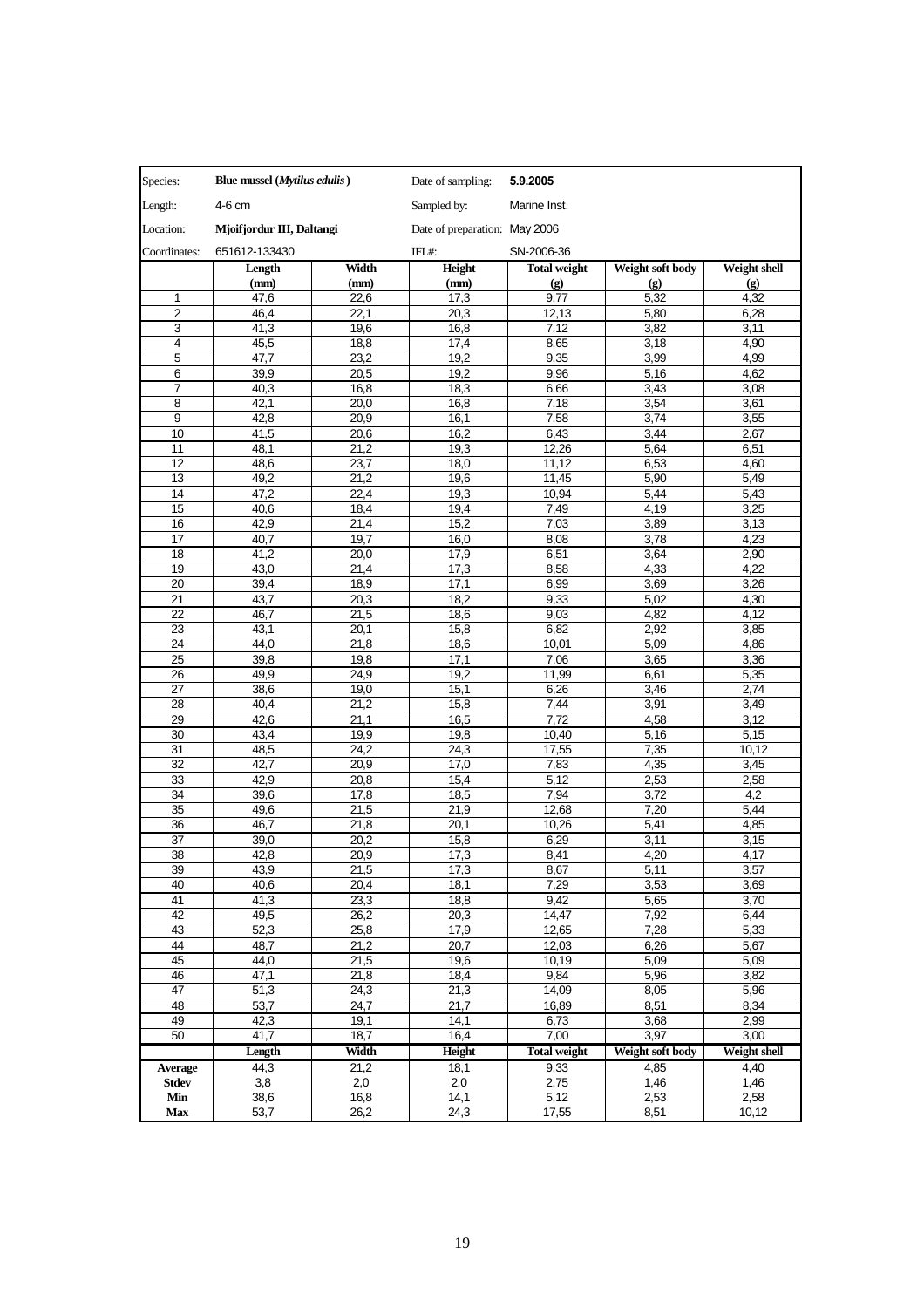| Species:       | Blue mussel ( <i>Mytilus edulis</i> ) |              | Date of sampling:             | 23.8.2005                   |                             |                             |
|----------------|---------------------------------------|--------------|-------------------------------|-----------------------------|-----------------------------|-----------------------------|
| Length:        | 4-6 cm                                |              | Sampled by:                   | Marine Inst.                |                             |                             |
| Location:      | Hvalstod, Hvalfjordur                 |              | Date of preparation: May 2006 |                             |                             |                             |
| Coordinates:   | 642383-212721                         |              | IFL#:                         | SN-2006-34                  |                             |                             |
|                | Length                                | Width        | Height                        | <b>Total weight</b>         | Weight soft body            | Weight shell                |
|                | (mm)                                  | (mm)         | (mm)                          | $\left( \mathbf{g} \right)$ | $\left( \mathbf{g} \right)$ | $\left( \mathbf{g} \right)$ |
| 1              | 49,3                                  | 24,4         | 21,7                          | 14,48                       | 7,34                        | 7,05                        |
| 2              | 40,1                                  | 20,8         | 17,6                          | 7,54                        | 4,45                        | 3,00                        |
| 3              | 41,8                                  | 20,7         | 17,3                          | 7,87                        | 4,24                        | 3,52                        |
| 4              | 42,4                                  | 21,5         | 18,1                          | 8,53                        | 4,74                        | 3,67                        |
| 5              | 45,0                                  | 22,0         | 19,3                          | 10,35                       | 5,37                        | 4,88                        |
| 6              | 56,1                                  | 25,5         | 20,1                          | 16,60                       | 8,88                        | 7,65                        |
| 7              | 59,5                                  | 27,3         | 24,4                          | 21,18                       | 11,66                       | 9,43                        |
| 8              | 55,7                                  | 27,9         | 20,8                          | 17,67                       | 9,88                        | 7,73                        |
| 9              | 55,2                                  | 26,7         | 22,8                          | 18,08                       | 10,30                       | 7,71                        |
| 10             | 50,0                                  | 24,4         | 21,5                          | 12,54                       | 7,24                        | 5,23                        |
| 11             | 59,3                                  | 26,3         | 27,2                          | 26,40                       | 12,37                       | 13,92                       |
| 12             | 44,5                                  | 22,4         | 17,5                          | 8,84                        | 5,27                        | 3,55                        |
| 13             | 46,8                                  | 23,8         | 20,5                          | 11.61                       | 6,62                        | 4,92                        |
| 14             | 46,5                                  | 21,8         | 19,9                          | 10,56<br>10,11              | 5,22<br>5,90                | 5,25<br>4,17                |
| 15<br>16       | 43,4<br>60,3                          | 24,1<br>25,1 | 19,3<br>23,7                  | 19,38                       | 11,93                       | 7,41                        |
| 17             | 59,1                                  | 25,2         | 23,1                          | 19,16                       | 10,86                       | 8,22                        |
| 18             | 61,0                                  | 24,5         | 23,1                          | 20,11                       | 11.72                       | 8,33                        |
| 19             | 43,3                                  | 21,4         | 17,3                          | 8,24                        | 4,64                        | 3,50                        |
| 20             | 41,2                                  | 21,9         | 15,9                          | 7,11                        | 4,00                        | 2,97                        |
| 21             | 56,5                                  | 24,7         | 27,5                          | 22,05                       | 11,77                       | 10,14                       |
| 22             | 52,0                                  | 27,3         | 20,3                          | 14,51                       | 8,00                        | 6,39                        |
| 23             | 47,1                                  | 22,6         | 17,3                          | 9,25                        | 5,25                        | 3,95                        |
| 24             | 42,4                                  | 22,1         | 18,3                          | 8,92                        | 4,85                        | 4,05                        |
| 25             | 45,8                                  | 21,5         | 22,0                          | 13,05                       | 6,99                        | 6,03                        |
| 26             | 40,5                                  | 22,0         | 16,6                          | 7,50                        | 4,35                        | 3,13                        |
| 27             | $\overline{41,0}$                     | 19,4         | 17,7                          | 7,32                        | 3,92                        | 3,37                        |
| 28             | 47,3                                  | 22,4         | 19,8                          | 11,52                       | 5,88                        | 5,59                        |
| 29             | 51,2                                  | 24.2         | 18,8                          | 12,86                       | 7,19                        | 5,64                        |
| 30             | 45,1                                  | 22,5         | 17,7                          | 8,93                        | 5,12                        | 3,82                        |
| 31             | 59,5                                  | 26,9         | 25,6                          | 22,39                       | 12,97                       | 9,33                        |
| 32             | 57,5                                  | 27,7         | 23,3                          | 20,11                       | 11,94                       | 8,01                        |
| 33             | 54,3                                  | 25,5         | 23,3                          | 16,95                       | 9,58                        | 7,3                         |
| 34             | 46,6                                  | 23,1         | 19,1                          | 9,57                        | 5,48                        | 4,04                        |
| 35             | 51,4                                  | 22,7         | 20,7                          | 12,66                       | 6,71                        | 5,91                        |
| 36             | 62,3                                  | 28,9         | 27,5                          | 29,70                       | 15,41                       | 14,14                       |
| 37             | 53,6                                  | 22,8         | 22,4                          | 15,50                       | 8,30                        | 7,24                        |
| 38             | 47,7                                  | 23,8         | 19,2                          | 10,60                       | 6,07                        | 4,46                        |
| 39<br>40       | 51,2<br>42,0                          | 24,9<br>22,2 | 21,9<br>16,5                  | 14,33<br>7,37               | 7,97<br>4,24                | 6,24<br>3,11                |
| 41             | 40,7                                  | 19,2         | 16,6                          | 6,49                        | 3,86                        | 2,60                        |
| 42             | 57,7                                  | 25,6         | 23,7                          | 18,56                       | 10,47                       | 7,94                        |
| 43             | 58,4                                  | 26,0         | 24,6                          | 22,27                       | 12,29                       | 9,96                        |
| 44             | 47,1                                  | 22,0         | 19,3                          | 11,05                       | 6,50                        | 4,55                        |
| 45             | 40,3                                  | 21,0         | 15,2                          | 6,45                        | 3,43                        | 2,90                        |
| 46             | 42,4                                  | 21,2         | 16,8                          | 7,81                        | 4,65                        | 3,08                        |
| 47             | 40,5                                  | 19,3         | 18,4                          | 7,24                        | 4,25                        | 2,95                        |
| 48             | 43,4                                  | 21,3         | 17,3                          | 8,07                        | 4,52                        | 3,50                        |
| 49             | 43,4                                  | 21,6         | 16,9                          | 7,46                        | 4,41                        | 3,04                        |
| 50             | 50,8                                  | 24,3         | 23,2                          | 14.68                       | 8,49                        | 6,17                        |
|                | Length                                | Width        | 18,0                          | <b>Total weight</b>         | Weight soft body            | <b>Weight shell</b>         |
| <b>Average</b> | 49,2                                  | 23,5         | 20,4                          | 13,23                       | 7,35                        | 5,81                        |
| <b>Stdev</b>   | 6,9                                   | 2,4          | 3,2                           | 5,75                        | 3,09                        | 2,73                        |
| Min            | 40,1                                  | 19,2         | 15,2                          | 6,45                        | 3,43                        | 2,60                        |
| <b>Max</b>     | 62,3                                  | 28,9         | 27,5                          | 29,70                       | 15,41                       | 14,14                       |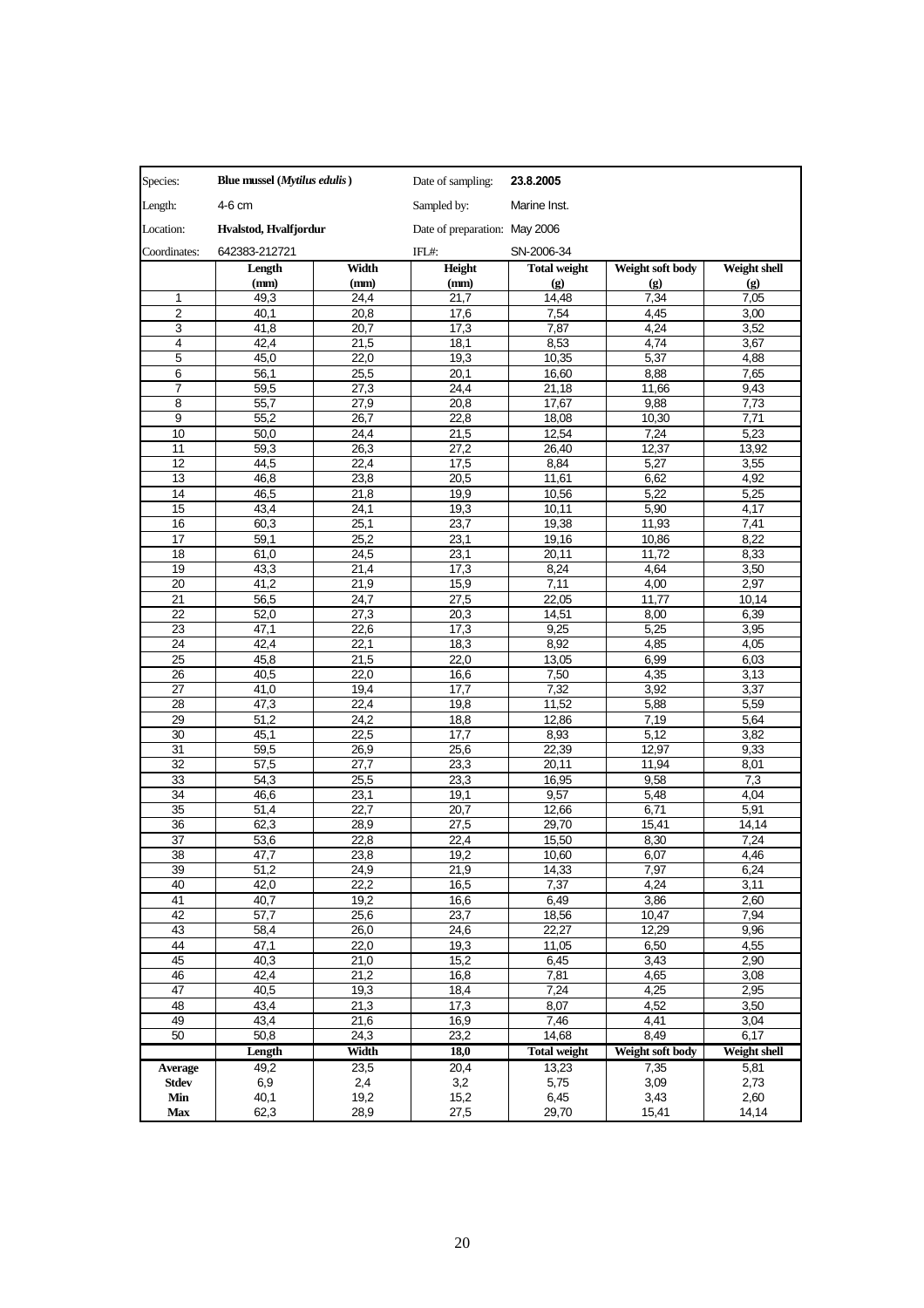| Sampled by:<br>4-6 cm<br>Marine Inst.<br>Dvergasteinn, Álftafjörður<br>Date of preparation: May 2006<br>655989-230215<br>Coordinates:<br>IFL#:<br>SN-2006-39<br>Height<br>Weight soft body<br>Width<br><b>Total weight</b><br>Weight shell<br>Length<br>(mm)<br>(mm)<br>(mm)<br>$\left( \mathbf{g} \right)$<br>$\left( \mathbf{g} \right)$<br>(g)<br>$\mathbf{1}$<br>53,5<br>24,6<br>24,0<br>19,09<br>8,46<br>9,96<br>$\overline{2}$<br>49,1<br>19,5<br>11,32<br>6,45<br>4,72<br>23,5<br>3<br>50,7<br>26,0<br>5,22<br>4,52<br>16,4<br>10,35<br>4<br>49,0<br>23,0<br>21,4<br>13,42<br>7,20<br>6,11<br>5<br>45,1<br>21,7<br>17,5<br>8,87<br>4,75<br>4,01<br>6<br>45,1<br>22,8<br>17,6<br>8,14<br>4,31<br>3,69<br>7<br>24,3<br>4,28<br>45,9<br>19,9<br>10,61<br>6,24<br>$\overline{24,7}$<br>11,29<br>7,09<br>4,11<br>8<br>50,4<br>20,1<br>9<br>5,77<br>48,2<br>24,8<br>21,2<br>13,34<br>7,32<br>10<br>40,0<br>20,6<br>16,3<br>6,29<br>3,60<br>2,60<br>11,97<br>4,59<br>11<br>49,8<br>26,1<br>19,7<br>7,34<br>4,94<br>12<br>48,1<br>23,3<br>21,0<br>11,96<br>7,00<br>13<br>4,74<br>47,7<br>22,0<br>20,4<br>10,61<br>5,82<br>4,58<br>14<br>48,0<br>23,6<br>19,3<br>11,27<br>6,62<br>2,47<br>15<br>42,9<br>20,3<br>15,7<br>6,60<br>4,03<br>58,1<br>26,2<br>16<br>24,8<br>22,80<br>12,02<br>10,66<br>17<br>51,6<br>22,8<br>26,3<br>16,19<br>7,47<br>8,61<br>25,2<br>5,62<br>18<br>51,3<br>21,0<br>13,87<br>8,18<br>49.9<br>24,1<br>12,78<br>5,09<br>19<br>21,9<br>7,66<br>46,8<br>22,9<br>8,99<br>20<br>17,7<br>5,34<br>3,61<br>7,06<br>21<br>19,6<br>16,6<br>3,71<br>3,26<br>40,6<br>22<br>40,4<br>18,5<br>16,7<br>6,29<br>3,53<br>2,62<br>24,2<br>11,62<br>4,64<br>23<br>49,6<br>20,2<br>6,91<br>24<br>46,4<br>23,1<br>17,8<br>8,07<br>4,93<br>3,09<br>25<br>48,3<br>24,2<br>19,6<br>12,17<br>6,62<br>5,45<br>26<br>5,83<br>2,94<br>2,73<br>42,5<br>22,0<br>15,1<br>27<br>21,7<br>15,2<br>6,36<br>3,53<br>2,77<br>41,8<br>44,5<br>22,6<br>19,2<br>10,41<br>5,66<br>4,75<br>28<br>29<br>22,2<br>16,2<br>7,22<br>3,75<br>3,27<br>43,1<br>30<br>43,2<br>21,4<br>18,2<br>8,50<br>4,42<br>3,73<br>31<br>47,1<br>26,0<br>19,0<br>11,21<br>5,80<br>5,20<br>32<br>48,3<br>22,1<br>5,57<br>4,52<br>18,2<br>10,17<br>33<br>8,72<br>44,5<br>22,3<br>17,3<br>4,98<br>3,38<br>34<br>55,0<br>25,8<br>22,0<br>14,96<br>8,78<br>6,06<br>43,6<br>20,5<br>6,21<br>35<br>16,6<br>3,06<br>2,99<br>7,25<br>2,81<br>36<br>43,3<br>20,0<br>16,5<br>4,39<br>37<br>25,2<br>13,99<br>7,75<br>6,21<br>43,8<br>19,3<br>38<br>46,3<br>22,4<br>17,4<br>8,25<br>5,04<br>3,13<br>39<br>42,5<br>6,86<br>4,20<br>20,9<br>16,6<br>2,61<br>40<br>44,1<br>21,1<br>19,1<br>88,50<br>5,26<br>3,57<br>41<br>44,6<br>21,3<br>17,1<br>8,07<br>4,72<br>3,29<br>42<br>19,9<br>7,21<br>4,72<br>50,0<br>23,4<br>12,05<br>43<br>44,0<br>22,3<br>17,6<br>8,94<br>4,61<br>4,10<br>44<br>23,8<br>20,7<br>12,63<br>7,01<br>5,56<br>49,8<br>45<br>45,9<br>21,6<br>17,1<br>8,62<br>5,21<br>3,32<br>46<br>48,8<br>22,4<br>21,2<br>9,16<br>4,10<br>5,02<br>47<br>7,15<br>43,0<br>20,3<br>17,7<br>4,06<br>3,01<br>48<br>50,1<br>25,8<br>19,1<br>13,31<br>7,90<br>5,30<br>49<br>43,3<br>17,4<br>7,94<br>4,86<br>3,12<br>21,1<br>6,15<br>4,29<br>50<br>46,5<br>23,5<br>19,9<br>10,46<br>Width<br><b>Total weight</b><br>Weight soft body<br><b>Weight shell</b><br>Length<br>Height<br>46,7<br>22,9<br>11,95<br>5,78<br>18,9<br>4,46<br><b>Average</b><br>3,8<br>1,9<br>11,55<br>1,79<br>1,72<br><b>Stdev</b><br>2,4<br>2,94<br>40,0<br>18,5<br>15,1<br>5,83<br>2,47<br>Min<br>58,1<br>26,2<br>26,3<br>12,02<br>10,66<br>Max<br>88,50 | Species:  | Blue mussel ( <i>Mytilus edulis</i> ) | Date of sampling: | 23.8.2005 |  |  |  |  |
|-------------------------------------------------------------------------------------------------------------------------------------------------------------------------------------------------------------------------------------------------------------------------------------------------------------------------------------------------------------------------------------------------------------------------------------------------------------------------------------------------------------------------------------------------------------------------------------------------------------------------------------------------------------------------------------------------------------------------------------------------------------------------------------------------------------------------------------------------------------------------------------------------------------------------------------------------------------------------------------------------------------------------------------------------------------------------------------------------------------------------------------------------------------------------------------------------------------------------------------------------------------------------------------------------------------------------------------------------------------------------------------------------------------------------------------------------------------------------------------------------------------------------------------------------------------------------------------------------------------------------------------------------------------------------------------------------------------------------------------------------------------------------------------------------------------------------------------------------------------------------------------------------------------------------------------------------------------------------------------------------------------------------------------------------------------------------------------------------------------------------------------------------------------------------------------------------------------------------------------------------------------------------------------------------------------------------------------------------------------------------------------------------------------------------------------------------------------------------------------------------------------------------------------------------------------------------------------------------------------------------------------------------------------------------------------------------------------------------------------------------------------------------------------------------------------------------------------------------------------------------------------------------------------------------------------------------------------------------------------------------------------------------------------------------------------------------------------------------------------------------------------------------------------------------------------------------------------------------------------------------------------------------------------------------------------------------------------------------------------------------------------------------------------------------------------------------------------------------------------------------------------------------------------------------------------------------|-----------|---------------------------------------|-------------------|-----------|--|--|--|--|
|                                                                                                                                                                                                                                                                                                                                                                                                                                                                                                                                                                                                                                                                                                                                                                                                                                                                                                                                                                                                                                                                                                                                                                                                                                                                                                                                                                                                                                                                                                                                                                                                                                                                                                                                                                                                                                                                                                                                                                                                                                                                                                                                                                                                                                                                                                                                                                                                                                                                                                                                                                                                                                                                                                                                                                                                                                                                                                                                                                                                                                                                                                                                                                                                                                                                                                                                                                                                                                                                                                                                                                         | Length:   |                                       |                   |           |  |  |  |  |
|                                                                                                                                                                                                                                                                                                                                                                                                                                                                                                                                                                                                                                                                                                                                                                                                                                                                                                                                                                                                                                                                                                                                                                                                                                                                                                                                                                                                                                                                                                                                                                                                                                                                                                                                                                                                                                                                                                                                                                                                                                                                                                                                                                                                                                                                                                                                                                                                                                                                                                                                                                                                                                                                                                                                                                                                                                                                                                                                                                                                                                                                                                                                                                                                                                                                                                                                                                                                                                                                                                                                                                         | Location: |                                       |                   |           |  |  |  |  |
|                                                                                                                                                                                                                                                                                                                                                                                                                                                                                                                                                                                                                                                                                                                                                                                                                                                                                                                                                                                                                                                                                                                                                                                                                                                                                                                                                                                                                                                                                                                                                                                                                                                                                                                                                                                                                                                                                                                                                                                                                                                                                                                                                                                                                                                                                                                                                                                                                                                                                                                                                                                                                                                                                                                                                                                                                                                                                                                                                                                                                                                                                                                                                                                                                                                                                                                                                                                                                                                                                                                                                                         |           |                                       |                   |           |  |  |  |  |
|                                                                                                                                                                                                                                                                                                                                                                                                                                                                                                                                                                                                                                                                                                                                                                                                                                                                                                                                                                                                                                                                                                                                                                                                                                                                                                                                                                                                                                                                                                                                                                                                                                                                                                                                                                                                                                                                                                                                                                                                                                                                                                                                                                                                                                                                                                                                                                                                                                                                                                                                                                                                                                                                                                                                                                                                                                                                                                                                                                                                                                                                                                                                                                                                                                                                                                                                                                                                                                                                                                                                                                         |           |                                       |                   |           |  |  |  |  |
|                                                                                                                                                                                                                                                                                                                                                                                                                                                                                                                                                                                                                                                                                                                                                                                                                                                                                                                                                                                                                                                                                                                                                                                                                                                                                                                                                                                                                                                                                                                                                                                                                                                                                                                                                                                                                                                                                                                                                                                                                                                                                                                                                                                                                                                                                                                                                                                                                                                                                                                                                                                                                                                                                                                                                                                                                                                                                                                                                                                                                                                                                                                                                                                                                                                                                                                                                                                                                                                                                                                                                                         |           |                                       |                   |           |  |  |  |  |
|                                                                                                                                                                                                                                                                                                                                                                                                                                                                                                                                                                                                                                                                                                                                                                                                                                                                                                                                                                                                                                                                                                                                                                                                                                                                                                                                                                                                                                                                                                                                                                                                                                                                                                                                                                                                                                                                                                                                                                                                                                                                                                                                                                                                                                                                                                                                                                                                                                                                                                                                                                                                                                                                                                                                                                                                                                                                                                                                                                                                                                                                                                                                                                                                                                                                                                                                                                                                                                                                                                                                                                         |           |                                       |                   |           |  |  |  |  |
|                                                                                                                                                                                                                                                                                                                                                                                                                                                                                                                                                                                                                                                                                                                                                                                                                                                                                                                                                                                                                                                                                                                                                                                                                                                                                                                                                                                                                                                                                                                                                                                                                                                                                                                                                                                                                                                                                                                                                                                                                                                                                                                                                                                                                                                                                                                                                                                                                                                                                                                                                                                                                                                                                                                                                                                                                                                                                                                                                                                                                                                                                                                                                                                                                                                                                                                                                                                                                                                                                                                                                                         |           |                                       |                   |           |  |  |  |  |
|                                                                                                                                                                                                                                                                                                                                                                                                                                                                                                                                                                                                                                                                                                                                                                                                                                                                                                                                                                                                                                                                                                                                                                                                                                                                                                                                                                                                                                                                                                                                                                                                                                                                                                                                                                                                                                                                                                                                                                                                                                                                                                                                                                                                                                                                                                                                                                                                                                                                                                                                                                                                                                                                                                                                                                                                                                                                                                                                                                                                                                                                                                                                                                                                                                                                                                                                                                                                                                                                                                                                                                         |           |                                       |                   |           |  |  |  |  |
|                                                                                                                                                                                                                                                                                                                                                                                                                                                                                                                                                                                                                                                                                                                                                                                                                                                                                                                                                                                                                                                                                                                                                                                                                                                                                                                                                                                                                                                                                                                                                                                                                                                                                                                                                                                                                                                                                                                                                                                                                                                                                                                                                                                                                                                                                                                                                                                                                                                                                                                                                                                                                                                                                                                                                                                                                                                                                                                                                                                                                                                                                                                                                                                                                                                                                                                                                                                                                                                                                                                                                                         |           |                                       |                   |           |  |  |  |  |
|                                                                                                                                                                                                                                                                                                                                                                                                                                                                                                                                                                                                                                                                                                                                                                                                                                                                                                                                                                                                                                                                                                                                                                                                                                                                                                                                                                                                                                                                                                                                                                                                                                                                                                                                                                                                                                                                                                                                                                                                                                                                                                                                                                                                                                                                                                                                                                                                                                                                                                                                                                                                                                                                                                                                                                                                                                                                                                                                                                                                                                                                                                                                                                                                                                                                                                                                                                                                                                                                                                                                                                         |           |                                       |                   |           |  |  |  |  |
|                                                                                                                                                                                                                                                                                                                                                                                                                                                                                                                                                                                                                                                                                                                                                                                                                                                                                                                                                                                                                                                                                                                                                                                                                                                                                                                                                                                                                                                                                                                                                                                                                                                                                                                                                                                                                                                                                                                                                                                                                                                                                                                                                                                                                                                                                                                                                                                                                                                                                                                                                                                                                                                                                                                                                                                                                                                                                                                                                                                                                                                                                                                                                                                                                                                                                                                                                                                                                                                                                                                                                                         |           |                                       |                   |           |  |  |  |  |
|                                                                                                                                                                                                                                                                                                                                                                                                                                                                                                                                                                                                                                                                                                                                                                                                                                                                                                                                                                                                                                                                                                                                                                                                                                                                                                                                                                                                                                                                                                                                                                                                                                                                                                                                                                                                                                                                                                                                                                                                                                                                                                                                                                                                                                                                                                                                                                                                                                                                                                                                                                                                                                                                                                                                                                                                                                                                                                                                                                                                                                                                                                                                                                                                                                                                                                                                                                                                                                                                                                                                                                         |           |                                       |                   |           |  |  |  |  |
|                                                                                                                                                                                                                                                                                                                                                                                                                                                                                                                                                                                                                                                                                                                                                                                                                                                                                                                                                                                                                                                                                                                                                                                                                                                                                                                                                                                                                                                                                                                                                                                                                                                                                                                                                                                                                                                                                                                                                                                                                                                                                                                                                                                                                                                                                                                                                                                                                                                                                                                                                                                                                                                                                                                                                                                                                                                                                                                                                                                                                                                                                                                                                                                                                                                                                                                                                                                                                                                                                                                                                                         |           |                                       |                   |           |  |  |  |  |
|                                                                                                                                                                                                                                                                                                                                                                                                                                                                                                                                                                                                                                                                                                                                                                                                                                                                                                                                                                                                                                                                                                                                                                                                                                                                                                                                                                                                                                                                                                                                                                                                                                                                                                                                                                                                                                                                                                                                                                                                                                                                                                                                                                                                                                                                                                                                                                                                                                                                                                                                                                                                                                                                                                                                                                                                                                                                                                                                                                                                                                                                                                                                                                                                                                                                                                                                                                                                                                                                                                                                                                         |           |                                       |                   |           |  |  |  |  |
|                                                                                                                                                                                                                                                                                                                                                                                                                                                                                                                                                                                                                                                                                                                                                                                                                                                                                                                                                                                                                                                                                                                                                                                                                                                                                                                                                                                                                                                                                                                                                                                                                                                                                                                                                                                                                                                                                                                                                                                                                                                                                                                                                                                                                                                                                                                                                                                                                                                                                                                                                                                                                                                                                                                                                                                                                                                                                                                                                                                                                                                                                                                                                                                                                                                                                                                                                                                                                                                                                                                                                                         |           |                                       |                   |           |  |  |  |  |
|                                                                                                                                                                                                                                                                                                                                                                                                                                                                                                                                                                                                                                                                                                                                                                                                                                                                                                                                                                                                                                                                                                                                                                                                                                                                                                                                                                                                                                                                                                                                                                                                                                                                                                                                                                                                                                                                                                                                                                                                                                                                                                                                                                                                                                                                                                                                                                                                                                                                                                                                                                                                                                                                                                                                                                                                                                                                                                                                                                                                                                                                                                                                                                                                                                                                                                                                                                                                                                                                                                                                                                         |           |                                       |                   |           |  |  |  |  |
|                                                                                                                                                                                                                                                                                                                                                                                                                                                                                                                                                                                                                                                                                                                                                                                                                                                                                                                                                                                                                                                                                                                                                                                                                                                                                                                                                                                                                                                                                                                                                                                                                                                                                                                                                                                                                                                                                                                                                                                                                                                                                                                                                                                                                                                                                                                                                                                                                                                                                                                                                                                                                                                                                                                                                                                                                                                                                                                                                                                                                                                                                                                                                                                                                                                                                                                                                                                                                                                                                                                                                                         |           |                                       |                   |           |  |  |  |  |
|                                                                                                                                                                                                                                                                                                                                                                                                                                                                                                                                                                                                                                                                                                                                                                                                                                                                                                                                                                                                                                                                                                                                                                                                                                                                                                                                                                                                                                                                                                                                                                                                                                                                                                                                                                                                                                                                                                                                                                                                                                                                                                                                                                                                                                                                                                                                                                                                                                                                                                                                                                                                                                                                                                                                                                                                                                                                                                                                                                                                                                                                                                                                                                                                                                                                                                                                                                                                                                                                                                                                                                         |           |                                       |                   |           |  |  |  |  |
|                                                                                                                                                                                                                                                                                                                                                                                                                                                                                                                                                                                                                                                                                                                                                                                                                                                                                                                                                                                                                                                                                                                                                                                                                                                                                                                                                                                                                                                                                                                                                                                                                                                                                                                                                                                                                                                                                                                                                                                                                                                                                                                                                                                                                                                                                                                                                                                                                                                                                                                                                                                                                                                                                                                                                                                                                                                                                                                                                                                                                                                                                                                                                                                                                                                                                                                                                                                                                                                                                                                                                                         |           |                                       |                   |           |  |  |  |  |
|                                                                                                                                                                                                                                                                                                                                                                                                                                                                                                                                                                                                                                                                                                                                                                                                                                                                                                                                                                                                                                                                                                                                                                                                                                                                                                                                                                                                                                                                                                                                                                                                                                                                                                                                                                                                                                                                                                                                                                                                                                                                                                                                                                                                                                                                                                                                                                                                                                                                                                                                                                                                                                                                                                                                                                                                                                                                                                                                                                                                                                                                                                                                                                                                                                                                                                                                                                                                                                                                                                                                                                         |           |                                       |                   |           |  |  |  |  |
|                                                                                                                                                                                                                                                                                                                                                                                                                                                                                                                                                                                                                                                                                                                                                                                                                                                                                                                                                                                                                                                                                                                                                                                                                                                                                                                                                                                                                                                                                                                                                                                                                                                                                                                                                                                                                                                                                                                                                                                                                                                                                                                                                                                                                                                                                                                                                                                                                                                                                                                                                                                                                                                                                                                                                                                                                                                                                                                                                                                                                                                                                                                                                                                                                                                                                                                                                                                                                                                                                                                                                                         |           |                                       |                   |           |  |  |  |  |
|                                                                                                                                                                                                                                                                                                                                                                                                                                                                                                                                                                                                                                                                                                                                                                                                                                                                                                                                                                                                                                                                                                                                                                                                                                                                                                                                                                                                                                                                                                                                                                                                                                                                                                                                                                                                                                                                                                                                                                                                                                                                                                                                                                                                                                                                                                                                                                                                                                                                                                                                                                                                                                                                                                                                                                                                                                                                                                                                                                                                                                                                                                                                                                                                                                                                                                                                                                                                                                                                                                                                                                         |           |                                       |                   |           |  |  |  |  |
|                                                                                                                                                                                                                                                                                                                                                                                                                                                                                                                                                                                                                                                                                                                                                                                                                                                                                                                                                                                                                                                                                                                                                                                                                                                                                                                                                                                                                                                                                                                                                                                                                                                                                                                                                                                                                                                                                                                                                                                                                                                                                                                                                                                                                                                                                                                                                                                                                                                                                                                                                                                                                                                                                                                                                                                                                                                                                                                                                                                                                                                                                                                                                                                                                                                                                                                                                                                                                                                                                                                                                                         |           |                                       |                   |           |  |  |  |  |
|                                                                                                                                                                                                                                                                                                                                                                                                                                                                                                                                                                                                                                                                                                                                                                                                                                                                                                                                                                                                                                                                                                                                                                                                                                                                                                                                                                                                                                                                                                                                                                                                                                                                                                                                                                                                                                                                                                                                                                                                                                                                                                                                                                                                                                                                                                                                                                                                                                                                                                                                                                                                                                                                                                                                                                                                                                                                                                                                                                                                                                                                                                                                                                                                                                                                                                                                                                                                                                                                                                                                                                         |           |                                       |                   |           |  |  |  |  |
|                                                                                                                                                                                                                                                                                                                                                                                                                                                                                                                                                                                                                                                                                                                                                                                                                                                                                                                                                                                                                                                                                                                                                                                                                                                                                                                                                                                                                                                                                                                                                                                                                                                                                                                                                                                                                                                                                                                                                                                                                                                                                                                                                                                                                                                                                                                                                                                                                                                                                                                                                                                                                                                                                                                                                                                                                                                                                                                                                                                                                                                                                                                                                                                                                                                                                                                                                                                                                                                                                                                                                                         |           |                                       |                   |           |  |  |  |  |
|                                                                                                                                                                                                                                                                                                                                                                                                                                                                                                                                                                                                                                                                                                                                                                                                                                                                                                                                                                                                                                                                                                                                                                                                                                                                                                                                                                                                                                                                                                                                                                                                                                                                                                                                                                                                                                                                                                                                                                                                                                                                                                                                                                                                                                                                                                                                                                                                                                                                                                                                                                                                                                                                                                                                                                                                                                                                                                                                                                                                                                                                                                                                                                                                                                                                                                                                                                                                                                                                                                                                                                         |           |                                       |                   |           |  |  |  |  |
|                                                                                                                                                                                                                                                                                                                                                                                                                                                                                                                                                                                                                                                                                                                                                                                                                                                                                                                                                                                                                                                                                                                                                                                                                                                                                                                                                                                                                                                                                                                                                                                                                                                                                                                                                                                                                                                                                                                                                                                                                                                                                                                                                                                                                                                                                                                                                                                                                                                                                                                                                                                                                                                                                                                                                                                                                                                                                                                                                                                                                                                                                                                                                                                                                                                                                                                                                                                                                                                                                                                                                                         |           |                                       |                   |           |  |  |  |  |
|                                                                                                                                                                                                                                                                                                                                                                                                                                                                                                                                                                                                                                                                                                                                                                                                                                                                                                                                                                                                                                                                                                                                                                                                                                                                                                                                                                                                                                                                                                                                                                                                                                                                                                                                                                                                                                                                                                                                                                                                                                                                                                                                                                                                                                                                                                                                                                                                                                                                                                                                                                                                                                                                                                                                                                                                                                                                                                                                                                                                                                                                                                                                                                                                                                                                                                                                                                                                                                                                                                                                                                         |           |                                       |                   |           |  |  |  |  |
|                                                                                                                                                                                                                                                                                                                                                                                                                                                                                                                                                                                                                                                                                                                                                                                                                                                                                                                                                                                                                                                                                                                                                                                                                                                                                                                                                                                                                                                                                                                                                                                                                                                                                                                                                                                                                                                                                                                                                                                                                                                                                                                                                                                                                                                                                                                                                                                                                                                                                                                                                                                                                                                                                                                                                                                                                                                                                                                                                                                                                                                                                                                                                                                                                                                                                                                                                                                                                                                                                                                                                                         |           |                                       |                   |           |  |  |  |  |
|                                                                                                                                                                                                                                                                                                                                                                                                                                                                                                                                                                                                                                                                                                                                                                                                                                                                                                                                                                                                                                                                                                                                                                                                                                                                                                                                                                                                                                                                                                                                                                                                                                                                                                                                                                                                                                                                                                                                                                                                                                                                                                                                                                                                                                                                                                                                                                                                                                                                                                                                                                                                                                                                                                                                                                                                                                                                                                                                                                                                                                                                                                                                                                                                                                                                                                                                                                                                                                                                                                                                                                         |           |                                       |                   |           |  |  |  |  |
|                                                                                                                                                                                                                                                                                                                                                                                                                                                                                                                                                                                                                                                                                                                                                                                                                                                                                                                                                                                                                                                                                                                                                                                                                                                                                                                                                                                                                                                                                                                                                                                                                                                                                                                                                                                                                                                                                                                                                                                                                                                                                                                                                                                                                                                                                                                                                                                                                                                                                                                                                                                                                                                                                                                                                                                                                                                                                                                                                                                                                                                                                                                                                                                                                                                                                                                                                                                                                                                                                                                                                                         |           |                                       |                   |           |  |  |  |  |
|                                                                                                                                                                                                                                                                                                                                                                                                                                                                                                                                                                                                                                                                                                                                                                                                                                                                                                                                                                                                                                                                                                                                                                                                                                                                                                                                                                                                                                                                                                                                                                                                                                                                                                                                                                                                                                                                                                                                                                                                                                                                                                                                                                                                                                                                                                                                                                                                                                                                                                                                                                                                                                                                                                                                                                                                                                                                                                                                                                                                                                                                                                                                                                                                                                                                                                                                                                                                                                                                                                                                                                         |           |                                       |                   |           |  |  |  |  |
|                                                                                                                                                                                                                                                                                                                                                                                                                                                                                                                                                                                                                                                                                                                                                                                                                                                                                                                                                                                                                                                                                                                                                                                                                                                                                                                                                                                                                                                                                                                                                                                                                                                                                                                                                                                                                                                                                                                                                                                                                                                                                                                                                                                                                                                                                                                                                                                                                                                                                                                                                                                                                                                                                                                                                                                                                                                                                                                                                                                                                                                                                                                                                                                                                                                                                                                                                                                                                                                                                                                                                                         |           |                                       |                   |           |  |  |  |  |
|                                                                                                                                                                                                                                                                                                                                                                                                                                                                                                                                                                                                                                                                                                                                                                                                                                                                                                                                                                                                                                                                                                                                                                                                                                                                                                                                                                                                                                                                                                                                                                                                                                                                                                                                                                                                                                                                                                                                                                                                                                                                                                                                                                                                                                                                                                                                                                                                                                                                                                                                                                                                                                                                                                                                                                                                                                                                                                                                                                                                                                                                                                                                                                                                                                                                                                                                                                                                                                                                                                                                                                         |           |                                       |                   |           |  |  |  |  |
|                                                                                                                                                                                                                                                                                                                                                                                                                                                                                                                                                                                                                                                                                                                                                                                                                                                                                                                                                                                                                                                                                                                                                                                                                                                                                                                                                                                                                                                                                                                                                                                                                                                                                                                                                                                                                                                                                                                                                                                                                                                                                                                                                                                                                                                                                                                                                                                                                                                                                                                                                                                                                                                                                                                                                                                                                                                                                                                                                                                                                                                                                                                                                                                                                                                                                                                                                                                                                                                                                                                                                                         |           |                                       |                   |           |  |  |  |  |
|                                                                                                                                                                                                                                                                                                                                                                                                                                                                                                                                                                                                                                                                                                                                                                                                                                                                                                                                                                                                                                                                                                                                                                                                                                                                                                                                                                                                                                                                                                                                                                                                                                                                                                                                                                                                                                                                                                                                                                                                                                                                                                                                                                                                                                                                                                                                                                                                                                                                                                                                                                                                                                                                                                                                                                                                                                                                                                                                                                                                                                                                                                                                                                                                                                                                                                                                                                                                                                                                                                                                                                         |           |                                       |                   |           |  |  |  |  |
|                                                                                                                                                                                                                                                                                                                                                                                                                                                                                                                                                                                                                                                                                                                                                                                                                                                                                                                                                                                                                                                                                                                                                                                                                                                                                                                                                                                                                                                                                                                                                                                                                                                                                                                                                                                                                                                                                                                                                                                                                                                                                                                                                                                                                                                                                                                                                                                                                                                                                                                                                                                                                                                                                                                                                                                                                                                                                                                                                                                                                                                                                                                                                                                                                                                                                                                                                                                                                                                                                                                                                                         |           |                                       |                   |           |  |  |  |  |
|                                                                                                                                                                                                                                                                                                                                                                                                                                                                                                                                                                                                                                                                                                                                                                                                                                                                                                                                                                                                                                                                                                                                                                                                                                                                                                                                                                                                                                                                                                                                                                                                                                                                                                                                                                                                                                                                                                                                                                                                                                                                                                                                                                                                                                                                                                                                                                                                                                                                                                                                                                                                                                                                                                                                                                                                                                                                                                                                                                                                                                                                                                                                                                                                                                                                                                                                                                                                                                                                                                                                                                         |           |                                       |                   |           |  |  |  |  |
|                                                                                                                                                                                                                                                                                                                                                                                                                                                                                                                                                                                                                                                                                                                                                                                                                                                                                                                                                                                                                                                                                                                                                                                                                                                                                                                                                                                                                                                                                                                                                                                                                                                                                                                                                                                                                                                                                                                                                                                                                                                                                                                                                                                                                                                                                                                                                                                                                                                                                                                                                                                                                                                                                                                                                                                                                                                                                                                                                                                                                                                                                                                                                                                                                                                                                                                                                                                                                                                                                                                                                                         |           |                                       |                   |           |  |  |  |  |
|                                                                                                                                                                                                                                                                                                                                                                                                                                                                                                                                                                                                                                                                                                                                                                                                                                                                                                                                                                                                                                                                                                                                                                                                                                                                                                                                                                                                                                                                                                                                                                                                                                                                                                                                                                                                                                                                                                                                                                                                                                                                                                                                                                                                                                                                                                                                                                                                                                                                                                                                                                                                                                                                                                                                                                                                                                                                                                                                                                                                                                                                                                                                                                                                                                                                                                                                                                                                                                                                                                                                                                         |           |                                       |                   |           |  |  |  |  |
|                                                                                                                                                                                                                                                                                                                                                                                                                                                                                                                                                                                                                                                                                                                                                                                                                                                                                                                                                                                                                                                                                                                                                                                                                                                                                                                                                                                                                                                                                                                                                                                                                                                                                                                                                                                                                                                                                                                                                                                                                                                                                                                                                                                                                                                                                                                                                                                                                                                                                                                                                                                                                                                                                                                                                                                                                                                                                                                                                                                                                                                                                                                                                                                                                                                                                                                                                                                                                                                                                                                                                                         |           |                                       |                   |           |  |  |  |  |
|                                                                                                                                                                                                                                                                                                                                                                                                                                                                                                                                                                                                                                                                                                                                                                                                                                                                                                                                                                                                                                                                                                                                                                                                                                                                                                                                                                                                                                                                                                                                                                                                                                                                                                                                                                                                                                                                                                                                                                                                                                                                                                                                                                                                                                                                                                                                                                                                                                                                                                                                                                                                                                                                                                                                                                                                                                                                                                                                                                                                                                                                                                                                                                                                                                                                                                                                                                                                                                                                                                                                                                         |           |                                       |                   |           |  |  |  |  |
|                                                                                                                                                                                                                                                                                                                                                                                                                                                                                                                                                                                                                                                                                                                                                                                                                                                                                                                                                                                                                                                                                                                                                                                                                                                                                                                                                                                                                                                                                                                                                                                                                                                                                                                                                                                                                                                                                                                                                                                                                                                                                                                                                                                                                                                                                                                                                                                                                                                                                                                                                                                                                                                                                                                                                                                                                                                                                                                                                                                                                                                                                                                                                                                                                                                                                                                                                                                                                                                                                                                                                                         |           |                                       |                   |           |  |  |  |  |
|                                                                                                                                                                                                                                                                                                                                                                                                                                                                                                                                                                                                                                                                                                                                                                                                                                                                                                                                                                                                                                                                                                                                                                                                                                                                                                                                                                                                                                                                                                                                                                                                                                                                                                                                                                                                                                                                                                                                                                                                                                                                                                                                                                                                                                                                                                                                                                                                                                                                                                                                                                                                                                                                                                                                                                                                                                                                                                                                                                                                                                                                                                                                                                                                                                                                                                                                                                                                                                                                                                                                                                         |           |                                       |                   |           |  |  |  |  |
|                                                                                                                                                                                                                                                                                                                                                                                                                                                                                                                                                                                                                                                                                                                                                                                                                                                                                                                                                                                                                                                                                                                                                                                                                                                                                                                                                                                                                                                                                                                                                                                                                                                                                                                                                                                                                                                                                                                                                                                                                                                                                                                                                                                                                                                                                                                                                                                                                                                                                                                                                                                                                                                                                                                                                                                                                                                                                                                                                                                                                                                                                                                                                                                                                                                                                                                                                                                                                                                                                                                                                                         |           |                                       |                   |           |  |  |  |  |
|                                                                                                                                                                                                                                                                                                                                                                                                                                                                                                                                                                                                                                                                                                                                                                                                                                                                                                                                                                                                                                                                                                                                                                                                                                                                                                                                                                                                                                                                                                                                                                                                                                                                                                                                                                                                                                                                                                                                                                                                                                                                                                                                                                                                                                                                                                                                                                                                                                                                                                                                                                                                                                                                                                                                                                                                                                                                                                                                                                                                                                                                                                                                                                                                                                                                                                                                                                                                                                                                                                                                                                         |           |                                       |                   |           |  |  |  |  |
|                                                                                                                                                                                                                                                                                                                                                                                                                                                                                                                                                                                                                                                                                                                                                                                                                                                                                                                                                                                                                                                                                                                                                                                                                                                                                                                                                                                                                                                                                                                                                                                                                                                                                                                                                                                                                                                                                                                                                                                                                                                                                                                                                                                                                                                                                                                                                                                                                                                                                                                                                                                                                                                                                                                                                                                                                                                                                                                                                                                                                                                                                                                                                                                                                                                                                                                                                                                                                                                                                                                                                                         |           |                                       |                   |           |  |  |  |  |
|                                                                                                                                                                                                                                                                                                                                                                                                                                                                                                                                                                                                                                                                                                                                                                                                                                                                                                                                                                                                                                                                                                                                                                                                                                                                                                                                                                                                                                                                                                                                                                                                                                                                                                                                                                                                                                                                                                                                                                                                                                                                                                                                                                                                                                                                                                                                                                                                                                                                                                                                                                                                                                                                                                                                                                                                                                                                                                                                                                                                                                                                                                                                                                                                                                                                                                                                                                                                                                                                                                                                                                         |           |                                       |                   |           |  |  |  |  |
|                                                                                                                                                                                                                                                                                                                                                                                                                                                                                                                                                                                                                                                                                                                                                                                                                                                                                                                                                                                                                                                                                                                                                                                                                                                                                                                                                                                                                                                                                                                                                                                                                                                                                                                                                                                                                                                                                                                                                                                                                                                                                                                                                                                                                                                                                                                                                                                                                                                                                                                                                                                                                                                                                                                                                                                                                                                                                                                                                                                                                                                                                                                                                                                                                                                                                                                                                                                                                                                                                                                                                                         |           |                                       |                   |           |  |  |  |  |
|                                                                                                                                                                                                                                                                                                                                                                                                                                                                                                                                                                                                                                                                                                                                                                                                                                                                                                                                                                                                                                                                                                                                                                                                                                                                                                                                                                                                                                                                                                                                                                                                                                                                                                                                                                                                                                                                                                                                                                                                                                                                                                                                                                                                                                                                                                                                                                                                                                                                                                                                                                                                                                                                                                                                                                                                                                                                                                                                                                                                                                                                                                                                                                                                                                                                                                                                                                                                                                                                                                                                                                         |           |                                       |                   |           |  |  |  |  |
|                                                                                                                                                                                                                                                                                                                                                                                                                                                                                                                                                                                                                                                                                                                                                                                                                                                                                                                                                                                                                                                                                                                                                                                                                                                                                                                                                                                                                                                                                                                                                                                                                                                                                                                                                                                                                                                                                                                                                                                                                                                                                                                                                                                                                                                                                                                                                                                                                                                                                                                                                                                                                                                                                                                                                                                                                                                                                                                                                                                                                                                                                                                                                                                                                                                                                                                                                                                                                                                                                                                                                                         |           |                                       |                   |           |  |  |  |  |
|                                                                                                                                                                                                                                                                                                                                                                                                                                                                                                                                                                                                                                                                                                                                                                                                                                                                                                                                                                                                                                                                                                                                                                                                                                                                                                                                                                                                                                                                                                                                                                                                                                                                                                                                                                                                                                                                                                                                                                                                                                                                                                                                                                                                                                                                                                                                                                                                                                                                                                                                                                                                                                                                                                                                                                                                                                                                                                                                                                                                                                                                                                                                                                                                                                                                                                                                                                                                                                                                                                                                                                         |           |                                       |                   |           |  |  |  |  |
|                                                                                                                                                                                                                                                                                                                                                                                                                                                                                                                                                                                                                                                                                                                                                                                                                                                                                                                                                                                                                                                                                                                                                                                                                                                                                                                                                                                                                                                                                                                                                                                                                                                                                                                                                                                                                                                                                                                                                                                                                                                                                                                                                                                                                                                                                                                                                                                                                                                                                                                                                                                                                                                                                                                                                                                                                                                                                                                                                                                                                                                                                                                                                                                                                                                                                                                                                                                                                                                                                                                                                                         |           |                                       |                   |           |  |  |  |  |
|                                                                                                                                                                                                                                                                                                                                                                                                                                                                                                                                                                                                                                                                                                                                                                                                                                                                                                                                                                                                                                                                                                                                                                                                                                                                                                                                                                                                                                                                                                                                                                                                                                                                                                                                                                                                                                                                                                                                                                                                                                                                                                                                                                                                                                                                                                                                                                                                                                                                                                                                                                                                                                                                                                                                                                                                                                                                                                                                                                                                                                                                                                                                                                                                                                                                                                                                                                                                                                                                                                                                                                         |           |                                       |                   |           |  |  |  |  |
|                                                                                                                                                                                                                                                                                                                                                                                                                                                                                                                                                                                                                                                                                                                                                                                                                                                                                                                                                                                                                                                                                                                                                                                                                                                                                                                                                                                                                                                                                                                                                                                                                                                                                                                                                                                                                                                                                                                                                                                                                                                                                                                                                                                                                                                                                                                                                                                                                                                                                                                                                                                                                                                                                                                                                                                                                                                                                                                                                                                                                                                                                                                                                                                                                                                                                                                                                                                                                                                                                                                                                                         |           |                                       |                   |           |  |  |  |  |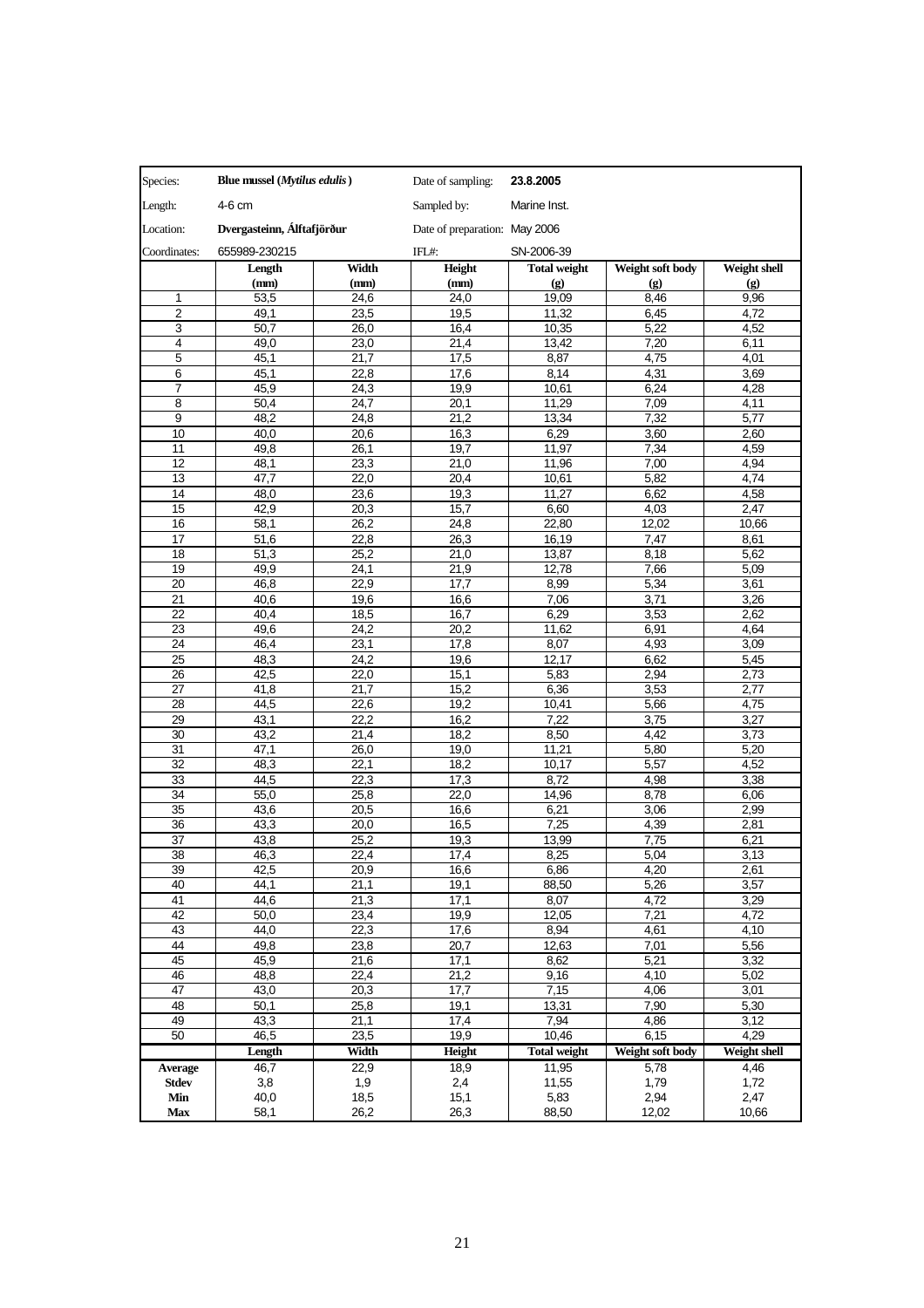| Species:            | Blue mussel ( <i>Mytilus edulis</i> ) |              | Date of sampling:             | 22.8.2005           |                             |                             |
|---------------------|---------------------------------------|--------------|-------------------------------|---------------------|-----------------------------|-----------------------------|
| Length:             | 4-6 cm                                |              | Sampled by:                   | Marine Inst.        |                             |                             |
| Location:           | Grímsey                               |              | Date of preparation: May 2006 |                     |                             |                             |
| Coordinates:        | 663300-180170                         |              | IFL#:                         | SN-2006-30          |                             |                             |
|                     | Length                                | Width        | Height                        | <b>Total weight</b> | Weight soft body            | Weight shell                |
|                     | (mm)                                  | (mm)         | (mm)                          | (g)                 | $\left( \mathbf{g} \right)$ | $\left( \mathbf{g} \right)$ |
| 1                   | 54,2                                  | 21,4         | 22,3                          | 19,44               | 9,36                        | 9,41                        |
| $\overline{2}$      | 52,2                                  | 23,9         | 21,0                          | 14,06               | 7,56                        | 6,29                        |
| 3                   | 52,0                                  | 24,5         | 27,2                          | 19,79               | 9,81                        | 9,81                        |
| 4                   | 48,1                                  | 23,0         | 20,8                          | 15,63               | 6,54                        | 8,70                        |
| 5                   | 58,2                                  | 27,2         | 25,4                          | 21.82               | 11.31                       | 10,18                       |
| 6                   | 51,2                                  | 23,8         | 22,9                          | 12,15               | 2,15                        | 8,88                        |
| $\overline{7}$<br>8 | 59,9<br>56,4                          | 30,5<br>25,5 | 25,0<br>21,2                  | 24,37<br>17,46      | 12,63<br>7,61               | 11,12<br>8,75               |
| 9                   | 56,7                                  | 25,3         | 21,1                          | 15,01               | 6,13                        | 7,31                        |
| 10                  | 52,7                                  | 25,4         | 23,8                          | 18,94               | 8,77                        | 9,54                        |
| 11                  | 57,3                                  | 25,3         | 22,5                          | 18,86               | 9,62                        | 8,84                        |
| 12                  | 51,0                                  | 25,9         | 20,3                          | 14,22               | 7,14                        | 6,78                        |
| 13                  | 57,0                                  | 27,7         | 22, 4                         | 19.38               | 10,34                       | 8,58                        |
| 14                  | 51,5                                  | 26,5         | 21,5                          | 16,35               | 8,87                        | 7,12                        |
| 15                  | 57,2                                  | 24,4         | 24,2                          | 19,90               | 9,45                        | 9,99                        |
| 16                  | 64,8                                  | 29,3         | 26,6                          | 20.51               | 7,64                        | 12.41                       |
| 17                  | 67,8                                  | 32,2         | 26,3                          | 28,44               | 11,10                       | 16,37                       |
| 18                  | 64,7                                  | 31,4         | 23,7                          | 20.78               | 10,23                       | 9,91                        |
| 19                  | 52,3                                  | 25,4         | 24,6                          | 15,45               | 7,05                        | 7,85                        |
| 20                  | 61,2                                  | 29,3         | 25,1                          | 18,96               | 8,90                        | 9,68                        |
| 21                  | 54,7                                  | 23,5         | 21,6                          | 15,18               | 8,42                        | 6,37                        |
| 22                  | 53,5                                  | 24,7         | 23,7                          | 19,90               | 9,21                        | 10,58                       |
| 23                  | 55,1                                  | 25,9         | 22,7                          | 18,38               | 9,03                        | 9,24                        |
| 24                  | 47,5                                  | 24,6         | 21,0                          | 11,76               | 5,21                        | 6,45                        |
| 25<br>26            | 47,1<br>55,4                          | 22,4<br>27,1 | 19,4<br>24,3                  | 12,40<br>17,86      | 5,44<br>9,01                | 6,38<br>8,64                |
| 27                  | 62,5                                  | 28,6         | 25,1                          | 22,41               | 12,69                       | 9,57                        |
| 28                  | 55,1                                  | 27,3         | 20,8                          | 17,68               | 8,21                        | 9,07                        |
| 29                  | 54,7                                  | 25,5         | 20,3                          | 14,63               | 7,40                        | 7,23                        |
| 30                  | 51,6                                  | 22,9         | 21,5                          | 13,12               | 7,39                        | 5,73                        |
| 31                  | 55,2                                  | 24,8         | 23,6                          | 16,96               | 7,10                        | 9,29                        |
| 32                  | 52,6                                  | 24,2         | 19,7                          | 14,51               | 5,77                        | 8,52                        |
| 33                  | 53,6                                  | 27,6         | 21,2                          | 16,66               | 8,21                        | 7,84                        |
| 34                  | 56,8                                  | 28,8         | 22,6                          | 18.77               | 8,65                        | 9,51                        |
| 35                  | 53,8                                  | 27,1         | 23,5                          | 16,80               | 7,99                        | 8,41                        |
| 36                  | 57,8                                  | 25,5         | 26,2                          | 23,19               | 10,58                       | 12,08                       |
| 37                  | 68,1                                  | 27,9         | 23,3                          | 17,56               | 8,06                        | 8,91                        |
| 38                  | 59,8                                  | 27,7         | 24,0                          | 19,01               | 8,7                         | 10,10                       |
| 39                  | 62,1                                  | 29,0         | 26,7                          | 21,34               | 9,33                        | 11,84                       |
| 40                  | 62,3                                  | 29,0         | 26,6                          | 23,30               | 10,75                       | 12,38                       |
| 41<br>42            | 51,4<br>52,4                          | 23,2<br>24,1 | 24,4<br>23,2                  | 14,76<br>14,14      | 6,58<br>5,69                | 7,87<br>8,09                |
| 43                  | 54,8                                  | 24,9         | 24,4                          | 19,24               | 8,52                        | 9,55                        |
| 44                  | 56,5                                  | 28,1         | 25,4                          | 17,97               | 8,35                        | 9,41                        |
| 45                  | 53,2                                  | 23,6         | 21,1                          | 14,66               | 6,01                        | 8,12                        |
| 46                  | 46,8                                  | 24,7         | 19,2                          | 11,24               | 4,60                        | 6,22                        |
| 47                  | 48,8                                  | 24,1         | 20,7                          | 12.25               | 560,00                      | 6,12                        |
| 48                  | 64,1                                  | 30,0         | 24,3                          | 20,19               | 10,05                       | 10,02                       |
| 49                  | 60,8                                  | 29,0         | 24,4                          | 22,35               | 12,40                       | 9,70                        |
| 50                  | 58,4                                  | 27,9         | 22,8                          | 21,80               | 11,07                       | 10,36                       |
|                     | Length                                |              | Height                        |                     | Weight soft body            | Weight shell                |
| <b>Average</b>      | 55,9                                  | 26,2         | 23,1                          | 17,83               | 19,45                       | 9,02                        |
| <b>Stdev</b>        | 5,1                                   | 2,5          | 2,1                           | 3,65                | 78,03                       | 1,96                        |
| Min                 | 46,8                                  | 21,4         | 19,2                          | 11,24               | 2,15                        | 5,73                        |
| Max                 | 68,1                                  | 32,2         | 27,2                          | 28,44               | 560,00                      | 16,37                       |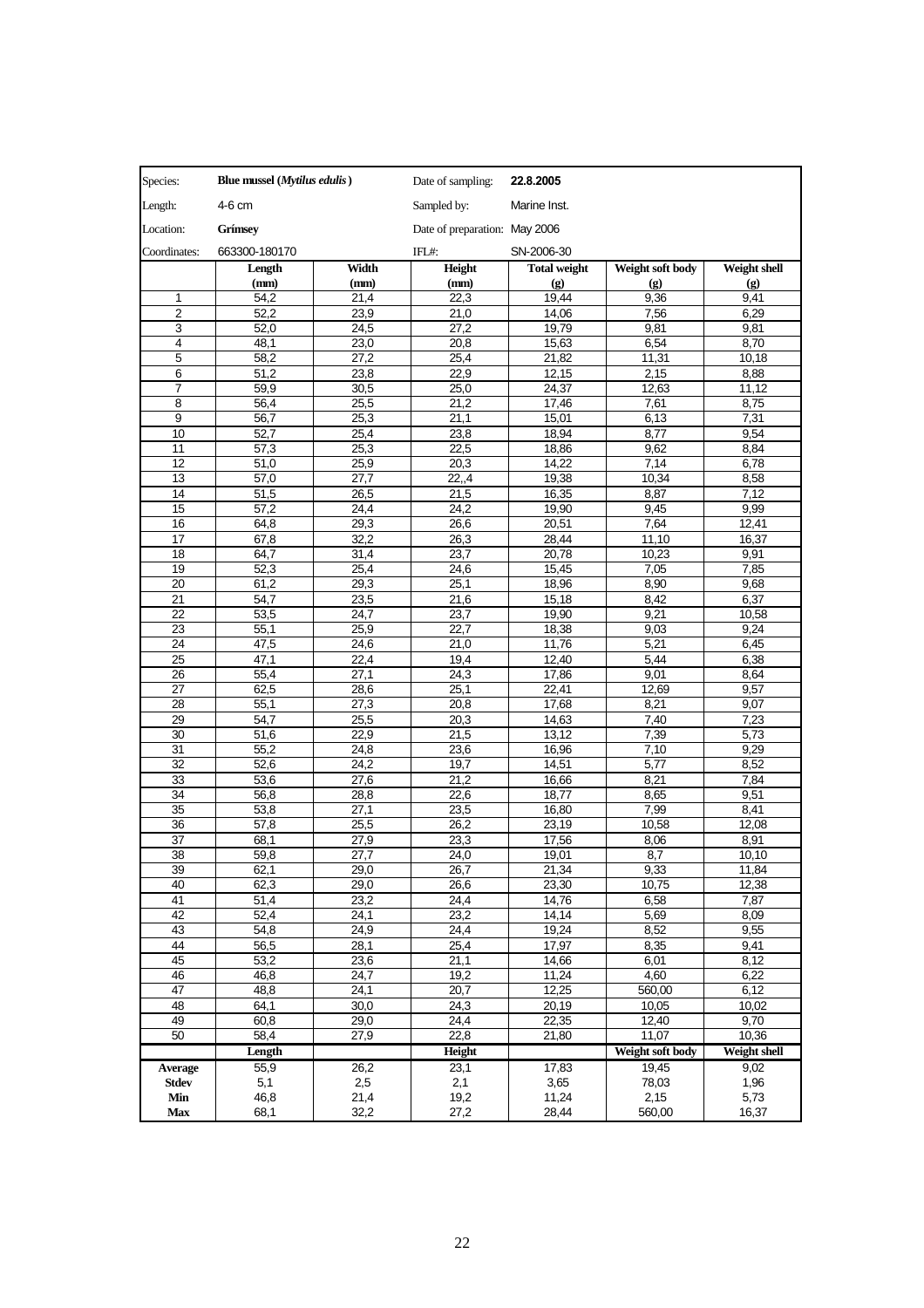**Appendix II.** 

**Biological measurements of Cod (***Gadus morhua***) 2006**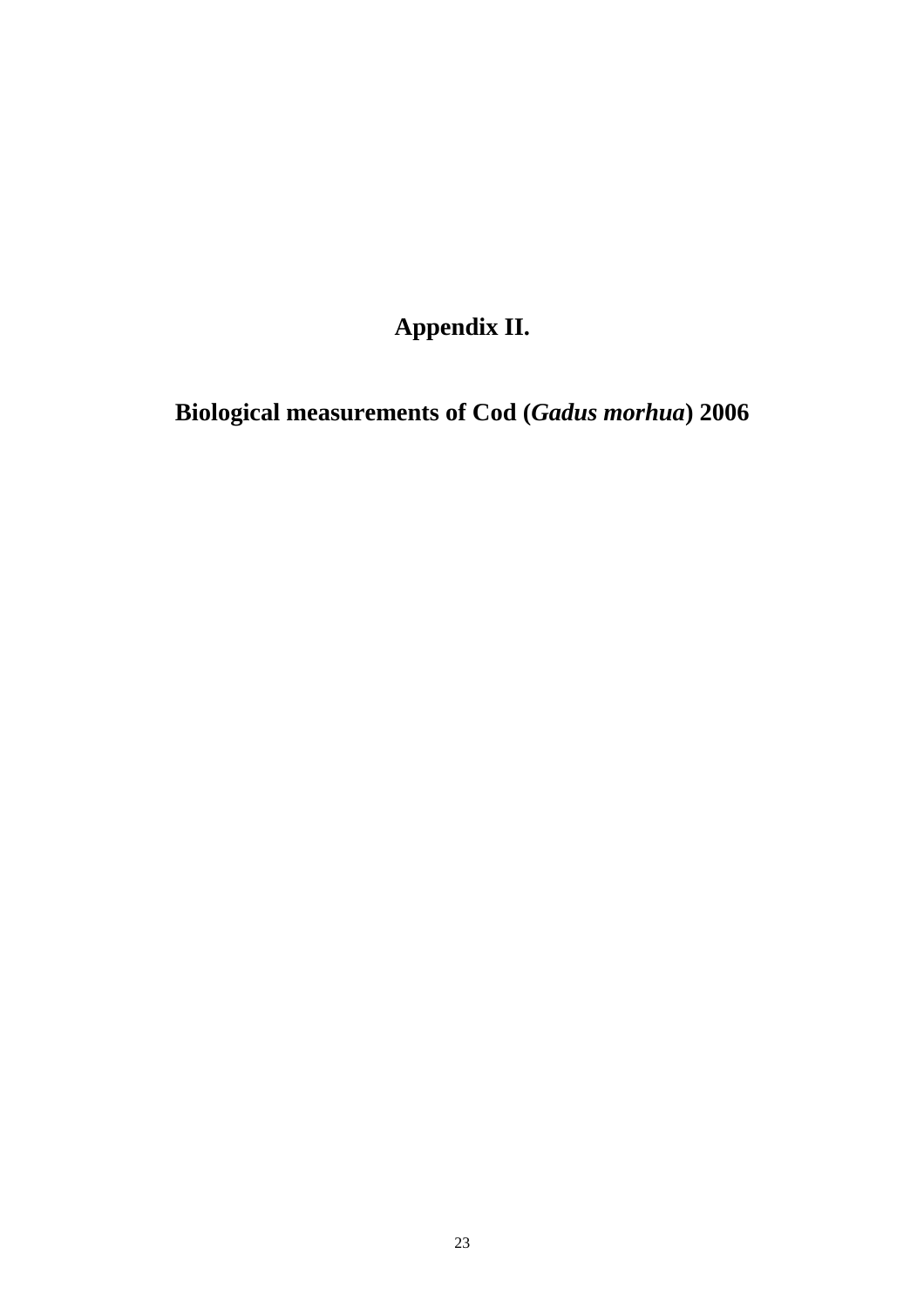| Species:           | Cod (Gadus Morhua)              |                |                     |               | exped./station |              |                | date             |                 | n                   |
|--------------------|---------------------------------|----------------|---------------------|---------------|----------------|--------------|----------------|------------------|-----------------|---------------------|
| Location:          | North-Northvest off Iceland (2) |                |                     |               | TP1-2006-25    |              | 665203 232958  | 3.3.2006         |                 | 25                  |
| Lenght:            | 30-45cm                         |                |                     |               |                |              |                |                  |                 |                     |
| Ship:              | Páll Pálsson ÍS-102             |                |                     |               |                |              |                |                  |                 |                     |
| Expd.leader:       | Jón Sólmundsson                 |                |                     |               |                |              |                |                  |                 |                     |
|                    |                                 |                |                     |               |                |              |                |                  |                 |                     |
|                    |                                 |                |                     |               |                |              |                |                  |                 |                     |
|                    |                                 |                |                     |               |                |              |                |                  |                 |                     |
| Group              | exped.-station                  | Weight jar     | Weight jar          | Weight        | Weight         | <b>Sex</b>   | Lenght         | Weight           | Weight          | Age                 |
|                    |                                 | <b>IFL</b>     | and liver           | liver         | ungutted       | 0=female     |                | gutted           | fillets         |                     |
|                    |                                 | g              | g                   | g             | fish, g        | $1 = male$   | $\mathbf{cm}$  | fish, g          | g               |                     |
|                    |                                 |                |                     |               |                |              |                |                  |                 |                     |
| H1                 | 25                              | 101,52         | 111,08              | 9,56          | 258            | 1            | 32,0           | 242,3            | 68              | 3                   |
|                    | 25                              | 102,69         | 117,52              | 14,83         | 287            | 1            | 32,0           | 252,9            | 61              | 3                   |
|                    | 25                              | 97,94          | 113,21              | 15,27         | 399            | 1            | 36,0           | 330,3            | 67              | 3                   |
|                    | 25                              | 97,78          | 113,48              | 15,70         | 337            | 1            | 34,0           | 302,0            | 77              | 3                   |
|                    | 25                              | 97,92          | 114,62              | 16,70         | 452            | 0            | 37,0           | 406,1            | 104             | 3                   |
|                    | 25                              | 110,64         | 128,91              | 18,27         | 540            | 0            | 38,0           | 449,2            | 116             | 3                   |
|                    | 25                              | 98,58          | 117,79              | 19,21         | 423            | 1            | 36,0           | 348,4            | 92              | 3                   |
|                    | 25                              | 98,16          | 118,01              | 19,85         | 516            | $\mathbf 0$  | 39,0           | 444,0            | 137             | 3                   |
|                    |                                 |                | Sum                 | 129,39        | 3212,0         |              | 284,0          | 2775,2           | 722,0           | 24,0                |
|                    |                                 |                | Average             | 16,17         | 401,5          |              | 35,5           | 346,9            | 90,3            | 3,0                 |
|                    |                                 |                | <b>STDEV</b>        | 3,25          | 102,2          |              | 2,6            | 80,6             | 27,0            | 0,0                 |
|                    |                                 |                | Min                 | 9,56          | 258,0          |              | 32,0           | 242,3            | 61,0            | 3                   |
|                    |                                 |                | Max                 | 19,85         | 540,0          |              | 39,0           | 449,2            | 137,0           | 3                   |
|                    |                                 |                |                     |               |                |              |                |                  |                 |                     |
| H <sub>2</sub>     | 25                              | 97,96          | 119,00              | 21,04         | 683            | 0            | 42,0           | 565,3            | 150             | 3                   |
|                    | 25                              | 97,87          | 121,03              | 23,16         | 552            | 0            | 39,0           | 464,1            | 138             | 4                   |
|                    | 25                              | 97,52          | 122,44              | 24,92         | 383            | 1            | 35,0           | 334,2            | 99              | 3                   |
|                    | 25                              | 98,79          | 123,96              | 25,17         | 463            | 1            | 36,0           | 382,0            | 93              | 3                   |
|                    | 25<br>25                        | 98,43<br>98,93 | 127,86              | 29,43         | 463            | 0<br>1       | 36,0           | 372,7            | 127             | 3<br>3              |
|                    |                                 |                | 128,70              | 29,77         | 515            |              | 38,0           | 431,7            | 104             |                     |
|                    |                                 |                | Sum                 | 153,49        | 3059,0         |              | 226,0          | 2550,0           | 711,0           | 19,0                |
|                    |                                 |                | Average             | 25,58         | 509,8          |              | 37,7           | 425,0            | 118,5           | 3,2                 |
|                    |                                 |                | <b>STDEV</b><br>Min | 3,45<br>21,04 | 102,2<br>383,0 |              | 2,6<br>35,0    | 82,6<br>334,2    | 23,2<br>93,0    | 0,4<br>3            |
|                    |                                 |                | Max                 | 29,77         | 683,0          |              | 42,0           | 565,3            | 150,0           | 4                   |
|                    |                                 |                |                     |               |                |              |                |                  |                 |                     |
| H <sub>3</sub>     | 25                              | 98,36          | 129,56              | 31,20         | 598            | 0            | 39,0           | 485,9            | 132             | 3                   |
|                    | 25                              | 98,49          | 129,76              | 31,27         | 592            | 0            | 40,0           | 497,4            | 293             | 3                   |
|                    | 25                              | 106,90         | 140,72              | 33,82         | 574            | $\mathbf{1}$ | 40,0           | 500,9            | 147             | 3                   |
|                    | 25                              | 98,04          | 136,04              | 38,00         | 699            | 0            | 42,0           | 542,5            | 136             | 4                   |
|                    |                                 |                | Sum                 | 134,29        | 2463,00        |              | 161,0          | 2026,7           | 708,0           | 13,0                |
|                    |                                 |                | Average             | 33,57         | 615,75         |              | 40,3           | 506,7            | 177,0           | 3,3                 |
|                    |                                 |                | <b>STDEV</b>        | 3,19          | 56,43          |              | 1,3            | 24,7             | 77,6            | 0,5                 |
|                    |                                 |                | Min                 | 31,20         | 574,00         |              | 39,0           | 485,9            | 132,0           | 3                   |
|                    |                                 |                | Max                 | 38,00         | 699,00         |              | 42,0           | 542,5            | 293,0           | 4                   |
|                    |                                 |                |                     |               |                |              |                |                  |                 |                     |
| H 4                | 25                              | 111,04         | 151,25              | 40,21         | 560            | 0            | 40,0           | 466,0            | 120             | 4                   |
|                    | 25                              | 101,45         | 143,82              | 42,37         | 604            | 1            | 38,0           | 464,2            | 135             | 3                   |
|                    | 25                              | 99,09          | 142,59              | 43,50         | 610            | 1            | 39,0           | 494,5            | 173             | 3                   |
|                    | 25                              | 102,30         | 146,18              | 43,88         | 633            | 1            | 41,0           | 549,3            | 130             | 4                   |
|                    | 25                              | 98,65          | 148,20              | 49,55         | 726            | 1            | 42,0           | 586,3            | 122             | 4                   |
|                    | 25                              | 98,45          | 148,38              | 49,93         | 555            | 0            | 40,0           | 478,3            | 137             | 4                   |
|                    |                                 |                | Sum                 | 269,44        | 3688,0         |              | 240,0          | 3038,6           | 817,0           | 22,0                |
|                    |                                 |                | Average             | 44,91         | 614,7          |              | 40,0           | 506,4            | 136,2           | 3,7                 |
|                    |                                 |                | <b>STDEV</b>        | 3,96          | 62,3           |              | 1,4            | 50,1             | 19,3            | $_{0,5}$            |
|                    |                                 |                | Min                 | 40,21         | 555,0          |              | 38,0           | 464,2            | 120,0           | 3                   |
|                    |                                 |                | Max                 | 49,93         | 726,0          |              | 42,0           | 586,3            | 173,0           | 4                   |
|                    |                                 |                |                     |               |                |              |                |                  |                 |                     |
| H 5                | 25                              | 99,20          | 159,16              | 59,96         | 751            | 0            | 43,0           | 628,4            | 336             | 4                   |
|                    |                                 |                |                     |               |                |              |                |                  |                 |                     |
| H1, H2, H3, H4, H5 |                                 |                | Sum                 | 746,57        | 13173,0        |              | 954,00         | 11018,90         | 3294,00         | 82,0                |
|                    |                                 |                | Average             | 29,86         | 526,9          |              | 38,16          | 440,76           | 131,76          | 3,3                 |
|                    |                                 |                | <b>STDEV</b>        | 13,18         | 130,7          |              | 3,00           | 100,91           | 62,11           | 0,5                 |
|                    |                                 |                | Min<br>Max          | 9,56<br>59,96 | 258,0<br>751,0 |              | 32,00<br>43,00 | 242,30<br>628,40 | 61,00<br>336,00 | 3<br>$\overline{4}$ |
|                    |                                 |                |                     |               |                |              |                |                  |                 |                     |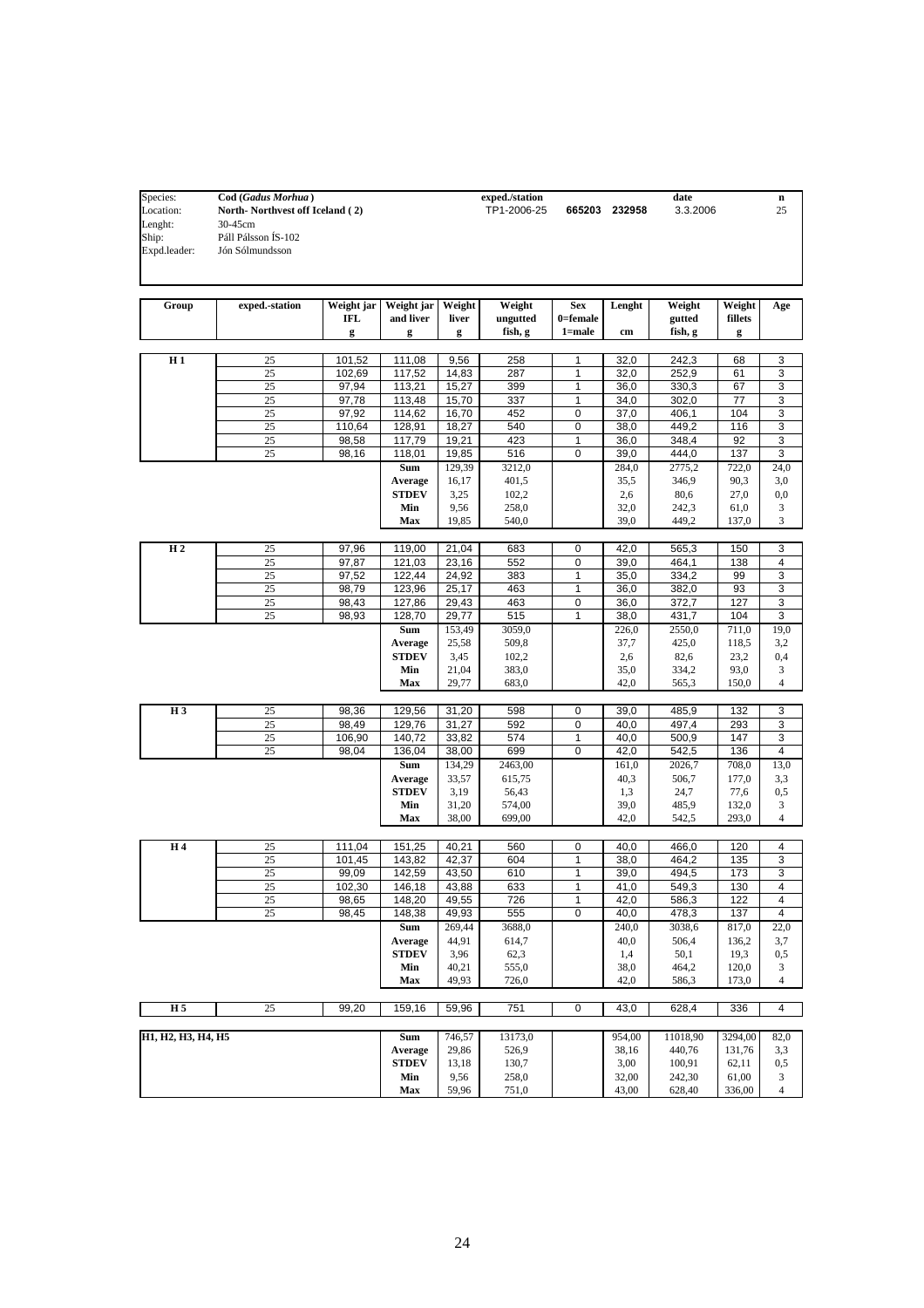| Species:                                                                                              | Cod (Gadus Morhua)             |            |                         |               | exped./station                                                        |                |                   | date          |               | $\bf n$             |
|-------------------------------------------------------------------------------------------------------|--------------------------------|------------|-------------------------|---------------|-----------------------------------------------------------------------|----------------|-------------------|---------------|---------------|---------------------|
| Location:                                                                                             | North-Northwest of Iceland (1) |            |                         |               | B3-2006-105                                                           |                | 665997 164980     | 3.3.2006      |               | $10\,$              |
| Lenght:                                                                                               | 30-45cm                        |            |                         |               | B3-2006-109                                                           |                | 665997 182118     | 4.3.2006      |               | 15                  |
| Ship:                                                                                                 | Bjarni Sæmundsson              |            |                         |               |                                                                       |                | 665997 175263     |               |               | 25                  |
| Expd.leader:                                                                                          | Björn Ævar Steinsson           |            |                         |               |                                                                       |                |                   |               |               |                     |
| Group                                                                                                 | exped.-station                 | Weight jar | Weight jar              | Weight        | Weight                                                                | <b>Sex</b>     | Lenght            | Weight        | Weight        | Age                 |
|                                                                                                       |                                | IFL        | and liver               | liver         | ungutted                                                              | 0=female       |                   | gutted        | fillets       |                     |
|                                                                                                       |                                | g          | g                       | g             | fish, g                                                               | $1 = male$     | cm                | fish, g       | g             |                     |
|                                                                                                       |                                |            |                         |               |                                                                       |                |                   |               |               |                     |
| H1                                                                                                    | 105                            | 98,72      | 102,78                  | 4,06          | 260                                                                   | 0              | 31,0              | 233           | 54            | 3                   |
|                                                                                                       | 105                            | 98,62      | 102,74                  | 4,12          | 305                                                                   | $\mathbf{1}$   | 33,0              | 265           | 73            | 3                   |
|                                                                                                       | 105                            | 102,79     | 108,37                  | 5,58          | 538                                                                   | $\mathbf{1}$   | $\overline{4}1,0$ | 469           | 112           | 4                   |
|                                                                                                       | 109                            | 98,48      | 104,06                  | 5,58          | 343                                                                   | 1              | 35,0              | 308           | 81            | 3                   |
|                                                                                                       | 109                            | 98,92      | 105,33                  | 6,41          | 251                                                                   | $\mathbf{1}$   | 33,0              | 216           | 51            | 3                   |
|                                                                                                       | 105                            | 107,06     | 114,03                  | 6,97          | 405                                                                   | 1              | 38,0              | 361           | 100           | 3                   |
|                                                                                                       |                                |            | Sum                     | 32,72         | 2102,0                                                                |                | 211,0             | 1852,0        | 471,0         | 19,0                |
|                                                                                                       |                                |            | Average                 | 5,45          | 350,3                                                                 |                | 35,2              | 308,7         | 78,5          | 3,2                 |
|                                                                                                       |                                |            | <b>STDEV</b>            | 1,18          | 108,0                                                                 |                | 3,7               | 94,5          | 24,4          | 0,4                 |
|                                                                                                       |                                |            | Min                     | 4,06<br>6,97  | 251,0                                                                 |                | 31,0              | 216,0         | 51,0          | 3<br>$\overline{4}$ |
|                                                                                                       |                                |            | Max                     |               | 538,0                                                                 |                | 41,0              | 469,0         | 112,0         |                     |
| H <sub>2</sub>                                                                                        | 109                            | 97,68      | 107,39                  | 9,71          | 530                                                                   | 0              | 37,0              | 373           | 90            | 3                   |
|                                                                                                       | 109                            | 97,74      | 108,33                  | 10,59         | 395                                                                   | $\mathbf 0$    | 37,0              | 346           | 89            | 3                   |
|                                                                                                       | 109                            | 98,13      | 109,43                  | 11,30         | 552                                                                   | $\mathbf{1}$   | 38,0              | 405           | 109           | 3                   |
|                                                                                                       | 105                            | 101,86     | 113,81                  | 11,95         | 695                                                                   | $\overline{0}$ | 42,0              | 599           | 146           | 4                   |
|                                                                                                       | 109                            | 99,26      | 111,31                  | 12,05         | 392                                                                   | $\pmb{0}$      | 37,0              | 346           | 91            | 3                   |
|                                                                                                       | 105                            | 102,44     | 117,89                  | 15,45         | 564                                                                   | 0              | 42,0              | 505           | 126           | 4                   |
|                                                                                                       |                                |            | Sum                     | 71,05         | 3128,0                                                                |                | 233,0             | 2574,0        | 651,0         | 20,0                |
|                                                                                                       |                                |            | Average                 | 11,84         | 521,3                                                                 |                | 38,8              | 429,0         | 108,5         | 3,3                 |
|                                                                                                       |                                |            | <b>STDEV</b>            | 1,97          | 114,6                                                                 |                | 2,5               | 102,1         | 23,4          | $_{0,5}$            |
|                                                                                                       |                                |            | Min                     | 9,71          | 392,0                                                                 |                | 37,0              | 346,0         | 89,0          | 3                   |
|                                                                                                       |                                |            | Max                     | 15,45         | 695,0                                                                 |                | 42,0              | 599,0         | 146,0         | $\overline{4}$      |
|                                                                                                       |                                |            |                         |               |                                                                       |                |                   |               |               |                     |
| $H_3$                                                                                                 | 105                            | 98,03      | 115,40                  | 17,37         | 500                                                                   | 1              | 41,0              | 434           | 103           | 6                   |
|                                                                                                       | 109                            | 98,76      | 116,15                  | 17,39         | 458                                                                   | 1              | 38,0              | 395           | 101           | 3                   |
|                                                                                                       | 105                            | 97,96      | 116,47                  | 18,51         | 642                                                                   | $\overline{1}$ | 43,0              | 571           | 166           | 4                   |
|                                                                                                       | 105                            | 97,73      | 117,3                   | 19,57         | 662                                                                   | 1              | 43,0              | 576           | 193           | 4                   |
|                                                                                                       | 109                            | 98,79      | 119,21                  | 20,42         | 494                                                                   | 1              | 39,0              | 426           | 112           | 3                   |
|                                                                                                       |                                |            | Sum                     | 93,26         | 2756,0                                                                |                | 204,0             | 2402,0        | 675,0         | 20,0                |
|                                                                                                       |                                |            | Average<br><b>STDEV</b> | 18,65         | 551,2<br>93,7                                                         |                | 40,8<br>2,3       | 480,4<br>86,2 | 135,0<br>41,9 | 4,0<br>1,2          |
|                                                                                                       |                                |            | Min                     | 1,34<br>17,37 | 458,0                                                                 |                | 38,0              | 395,0         | 101,0         | 3                   |
|                                                                                                       |                                |            | Max                     | 20,42         | 662,0                                                                 |                | 43,0              | 576,0         | 193,0         | 6                   |
|                                                                                                       |                                |            |                         |               |                                                                       |                |                   |               |               |                     |
| H <sub>4</sub>                                                                                        | 105                            | 97,80      | 118,94                  | 21,14         | 730                                                                   | 1              | 44,0              | 652           | 180           | 4                   |
|                                                                                                       | 109                            | 97,91      | 120,72                  | 22,81         | 450                                                                   | $\mathbf 0$    | 38,0              | 392           | 95            | 3                   |
|                                                                                                       | 109                            | 102,94     | 125,98                  | 23,04         | 586                                                                   | $\pmb{0}$      | 42,0              | 516           | 151           | 3                   |
|                                                                                                       | 109                            | 98,20      | 121,53                  | 23,33         | 660                                                                   | $\mathbf{1}$   | 42,0              | 557           | 172           | 4                   |
|                                                                                                       | 109                            | 98,48      | 122,02                  | 23,54         | 534                                                                   | $\mathbf{1}$   | 40,0              | 461           | 121           | 3                   |
|                                                                                                       | 109                            | 98,56      | 122,79                  | 24,23         | 520                                                                   | $\overline{0}$ | 41,0              | 448           | 130           | 4                   |
|                                                                                                       |                                |            | Sum                     | 138,09        | 3480,0                                                                |                | 247,0             | 3026,0        | 849,0         | 21,0                |
|                                                                                                       |                                |            | Average                 | 23,02         | 580,0                                                                 |                | 41,2              | 504,3         | 141,5         | 3,5                 |
|                                                                                                       |                                |            | <b>STDEV</b>            | 1,04          | 101,5                                                                 |                | 2,0               | 92,1          | 32,3          | 0,5                 |
|                                                                                                       |                                |            | Min                     | 21,14         | 450,0                                                                 |                | 38,0              | 392,0         | 95,0          | 3                   |
|                                                                                                       |                                |            | Max                     | 24,23         | 730,0                                                                 |                | 44,0              | 652,0         | 180,0         | $\overline{4}$      |
| H <sub>5</sub>                                                                                        | 109                            | 102,86     | 137,14                  | 34,28         | 461                                                                   | $\overline{0}$ | 39,0              | 385           | 97            | 4                   |
|                                                                                                       |                                |            |                         |               |                                                                       |                |                   |               |               |                     |
| H <sub>6</sub>                                                                                        | 109                            | 98,88      | 145,10                  | 46,22         | 646                                                                   | $\overline{0}$ | 44,0              | 531           | 98            | 4                   |
|                                                                                                       |                                |            |                         |               |                                                                       |                |                   |               |               |                     |
| $\overline{u_1}$ $\overline{u_2}$ $\overline{u_3}$ $\overline{u_4}$ $\overline{u_5}$ $\overline{u_6}$ |                                |            |                         |               | $\mathbb{R}$ m $115.62$ $12572.0$ $1079.0$ $10770.0$ $2941.0$ $99.00$ |                |                   |               |               |                     |

| H <sub>1</sub> , H <sub>2</sub> , H <sub>3</sub> , H <sub>4</sub> , H <sub>5</sub> , H <sub>6</sub> | Sum          | 415.62 | 12573,0 | 978.0                 | 10770.0 | 2841.0       | 88.00 |
|-----------------------------------------------------------------------------------------------------|--------------|--------|---------|-----------------------|---------|--------------|-------|
|                                                                                                     | Average      | 16.62  | 502,9   | 39,1                  | 430.8   | 122<br>113.0 | 3.52  |
|                                                                                                     | <b>STDEV</b> | 9.95   | 132,6   | $\sim$ $\sim$<br>ر. ر | 114.6   | 37.1         | 0.71  |
|                                                                                                     | Min          | 4.06   | 251,0   | 31.0                  | 216.0   | 51.0         | 3,00  |
|                                                                                                     | Max          | 46.22  | 730,0   | 44.0                  | 652.0   | 193.0        | 6,00  |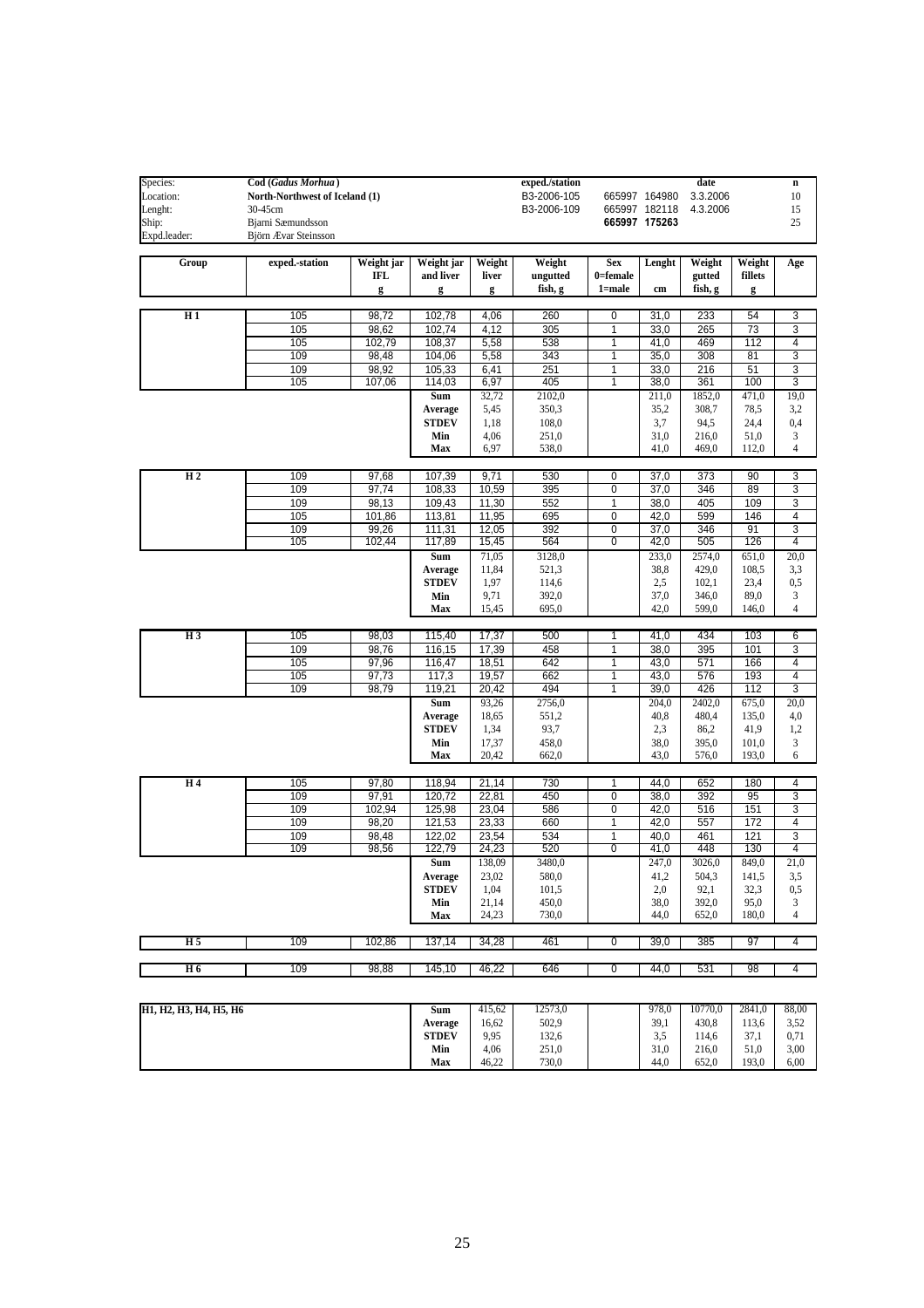| Species:               | Cod (Gadus Morhua)          |                  |                              |                | exped./station |                             |              | date           |                | n                       |
|------------------------|-----------------------------|------------------|------------------------------|----------------|----------------|-----------------------------|--------------|----------------|----------------|-------------------------|
| Location:              | <b>Northeast of Iceland</b> |                  |                              |                | TBR1-2006-40   | 661680                      | 125283       | 5.3.2006       |                | 25                      |
| Lenght:                | 30-45cm                     |                  |                              |                |                |                             |              |                |                |                         |
| Ship:                  | Brettingur NS-50            |                  |                              |                |                |                             |              |                |                |                         |
| Expd.leader:           | Valur Bogason               |                  |                              |                |                |                             |              |                |                |                         |
| Group                  | exped.-station              |                  | Weight jar Weight jar Weight |                | Weight         | <b>Sex</b>                  | Lenght       | Weight         | Weight         | Age                     |
|                        |                             | <b>IFL</b>       | and liver                    | liver          | ungutted       | $0 =$ female                |              | gutted         | fillets        |                         |
|                        |                             | g                | g                            | g              | fish, g        | 1=male                      | cm           | fish, g        | g              |                         |
|                        |                             |                  |                              |                |                |                             |              |                |                |                         |
| H1                     | 40                          | 98,52            | 101,94                       | 3,42           | 268            | 1                           | 32           | 244            | 178            | 3                       |
|                        | 40                          | 98,72            | 103,44                       | 4,72           | 210            | 1                           | 30           | 189            | 49             | 3                       |
|                        | 40                          | 101,95           | 107,46                       | 5,51           | 301            | 1                           | 33           | 271            | 60             | 3                       |
|                        | 40<br>40                    | 107,36           | 113,28                       | 5,92<br>9,73   | 390<br>483     | 1<br>1                      | 36<br>40     | 356            | 89<br>114      | 3<br>3                  |
|                        |                             | 98,97            | 108,70<br>Sum                | 29,30          | 1652,0         |                             | 171,0        | 437<br>1497,0  | 490,0          | 15,0                    |
|                        |                             |                  | Average                      | 5,86           | 330,4          |                             | 34,2         | 299,4          | 98,0           | 3,0                     |
|                        |                             |                  | <b>STDEV</b>                 | 2,36           | 107,3          |                             | 3,9          | 97,7           | 51,4           | $_{0,0}$                |
|                        |                             |                  | Min                          | 3,42           | 210,0          |                             | 30,0         | 189,0          | 49,0           | 3                       |
|                        |                             |                  | Max                          | 9,73           | 483,0          |                             | 40,0         | 437,0          | 178,0          | 3                       |
|                        |                             |                  |                              |                |                |                             |              |                |                |                         |
| H <sub>2</sub>         | 40                          | 102,96           | 115,10                       | 12,14          | 659            | 0                           | 45           | 600            | 165            | 4                       |
|                        | 40                          | 102,46           | 115,67                       | 13,21          | 545            | $\mathbf{1}$                | 42           | 495            | 139            | 4                       |
|                        | 40<br>40                    | 98,22            | 113,38<br>131,01             | 15,16          | 637            | 1                           | 45<br>44     | 575            | 148            | 4<br>4                  |
|                        | 40                          | 112,08<br>106,29 | 125,58                       | 18,93<br>19,29 | 684<br>554     | 0<br>0                      | 40           | 619<br>496     | 181<br>153     | 4                       |
|                        |                             |                  | Sum                          | 78,73          | 3079,0         |                             | 216,0        | 2785,0         | 786,0          | 20,0                    |
|                        |                             |                  | Average                      | 15,75          | 615,8          |                             | 43,2         | 557,0          | 157,2          | 4,0                     |
|                        |                             |                  | <b>STDEV</b>                 | 3,26           | 62,8           |                             | 2,2          | 58,3           | 16,3           | $_{0,0}$                |
|                        |                             |                  | Min                          | 12,14          | 545,0          |                             | 40,0         | 495,0          | 139,0          | 4                       |
|                        |                             |                  | <b>Max</b>                   | 19,29          | 684,0          |                             | 45,0         | 619,0          | 181,0          | $\overline{4}$          |
|                        |                             |                  |                              |                |                |                             |              |                |                |                         |
| H <sub>3</sub>         | 40<br>40                    | 97,84            | 118,82                       | 20,98          | 651            | 0                           | 43           | 586            | 154            | 4                       |
|                        | 40                          | 107,54<br>106,68 | 129,46<br>131,47             | 21,92<br>24,79 | 566<br>617     | $\mathbf 0$<br>$\mathbf{1}$ | 41<br>42     | 502<br>548     | 211<br>160     | 5<br>4                  |
|                        | 40                          | 97,94            | 123,23                       | 25,29          | 662            | $\mathbf{1}$                | 44           | 594            | 188            | $\overline{4}$          |
|                        | 40                          | 98,36            | 125,73                       | 27,37          | 548            | $\mathbf{1}$                | 42           | 481            | 148            | $\overline{4}$          |
|                        | 40                          | 98,92            | 128,09                       | 29,17          | 621            | $\mathbf 0$                 | 43           | 550            | 147            | $\overline{\mathbf{4}}$ |
|                        | 40                          | 106,58           | 136,33                       | 29,75          | 616            | 0                           | 42           | 548            | 202            | 4                       |
|                        |                             |                  | Sum                          | 179,27         | 4281,0         |                             | 297,0        | 3809,0         | 1210,0         | 29,0                    |
|                        |                             |                  | Average                      | 25,61          | 611,6          |                             | 42,4         | 544,1          | 172,9          | 4,1                     |
|                        |                             |                  | <b>STDEV</b>                 | 3,38           | 41,5           |                             | 1,0          | 41,0           | 26,9           | 0,4                     |
|                        |                             |                  | Min                          | 20,98          | 548,0          |                             | 41,0         | 481,0          | 147,0          | 4<br>5                  |
|                        |                             |                  | Max                          | 29,75          | 662,0          |                             | 44,0         | 594,0          | 211,0          |                         |
| H <sub>4</sub>         | 40                          | 107,30           | 139,12                       | 31,82          | 614            | 1                           | 42           | 533            | 135            | 4                       |
|                        | 40                          | 107,39           | 139,46                       | 32,07          | 739            | 0                           | 45           | 653            | 174            | 4                       |
|                        | 40                          | 98,76            | 131,39                       | 32,63          | 601            | 1                           | 42           | 515            | 126            | 4                       |
|                        | 40                          | 106,96           | 144,54                       | 37,58          | 744            | 1                           | 43           | 647            | 195            | 4                       |
|                        |                             |                  | <b>Sum</b>                   | 134,10         | 2698,0         |                             | 172,0        | 2348,0         | 630,0          | 16,0                    |
|                        |                             |                  | Average                      | 33,53          | 674,5          |                             | 43,0         | 587,0          | 157,5          | 4,0                     |
|                        |                             |                  | <b>STDEV</b>                 | 2,72           | 77,6           |                             | 1,4          | 73,2           | 32,5           | 0,0                     |
|                        |                             |                  | Min<br><b>Max</b>            | 31,82<br>37,58 | 601,0<br>744,0 |                             | 42,0<br>45,0 | 515,0<br>653,0 | 126,0<br>195,0 | 4<br>4                  |
|                        |                             |                  |                              |                |                |                             |              |                |                |                         |
| H <sub>5</sub>         | 40                          | 97,72            | 139,82                       | 42,10          | 629            | 1                           | 42           | 542            | 153            | 4                       |
|                        | 40                          | 97,54            | 145,71                       | 48,17          | 688            | $\mathbf{1}$                | 43           | 589            | 190            | $\overline{4}$          |
|                        |                             |                  | Sum                          | 90,27          | 1317,0         |                             | 85,0         | 1131,0         | 343,0          | 8,0                     |
|                        |                             |                  | Average                      | 45,14          | 658,5          |                             | 42,5         | 565,5          | 171,5          | 4,0                     |
|                        |                             |                  | <b>STDEV</b>                 | 4,29           | 41,7           |                             | 0,7          | 33,2           | 26,2           | $_{0,0}$                |
|                        |                             |                  | Min<br>Max                   | 42,10<br>48,17 | 629,0<br>688,0 |                             | 42,0<br>43,0 | 542,0<br>589,0 | 153,0<br>190,0 | 4,0<br>4,0              |
|                        |                             |                  |                              |                |                |                             |              |                |                |                         |
| H <sub>6</sub>         | 40                          | 98,22            | 153,87                       | 55,65          | 731            | 1                           | 44           | 620            | 174            | 4                       |
|                        | 40                          | 102,05           | 159,12                       | 57,07          | 662            | 1                           | 44           | 557            | 181            | $\overline{4}$          |
|                        |                             |                  | Sum                          | 112,72         | 1393,0         |                             | 88,0         | 1177,0         | 355,0          | 8,0                     |
|                        |                             |                  | Average                      | 56,36          | 696,5          |                             | 44,0         | 588,5          | 177,5          | 4,0                     |
|                        |                             |                  | <b>STDEV</b>                 | 1,00           | 48,8           |                             | 0,0          | 44,5           | 4,9            | 0,0                     |
|                        |                             |                  | Min<br>Max                   | 55,65          | 662,0          |                             | 44,0         | 557,0          | 174,0          | 4,0                     |
|                        |                             |                  |                              | 57,07          | 731,0          |                             | 44,0         | 620,0          | 181,0          | 4,0                     |
| Н1, Н2, Н3, Н4, Н5, Н6 |                             |                  | Sum                          | 624,39         | 14420,00       |                             | 1029,00      | 12747,00       | 3814,00        | 96,00                   |
|                        |                             |                  | Average                      | 24,98          | 576,80         |                             | 41,16        | 509,88         | 152,56         | 3,84                    |
|                        |                             |                  | <b>STDEV</b>                 | 15,15          | 143,50         |                             | 4,08         | 123,18         | 40,72          | 0,47                    |
|                        |                             |                  | Min                          | 3,42           | 210,00         |                             | 30,00        | 189,00         | 49,00          | 3,00                    |
|                        |                             |                  | Max                          | 57,07          | 744,00         |                             | 45,00        | 653,00         | 211,00         | 5,00                    |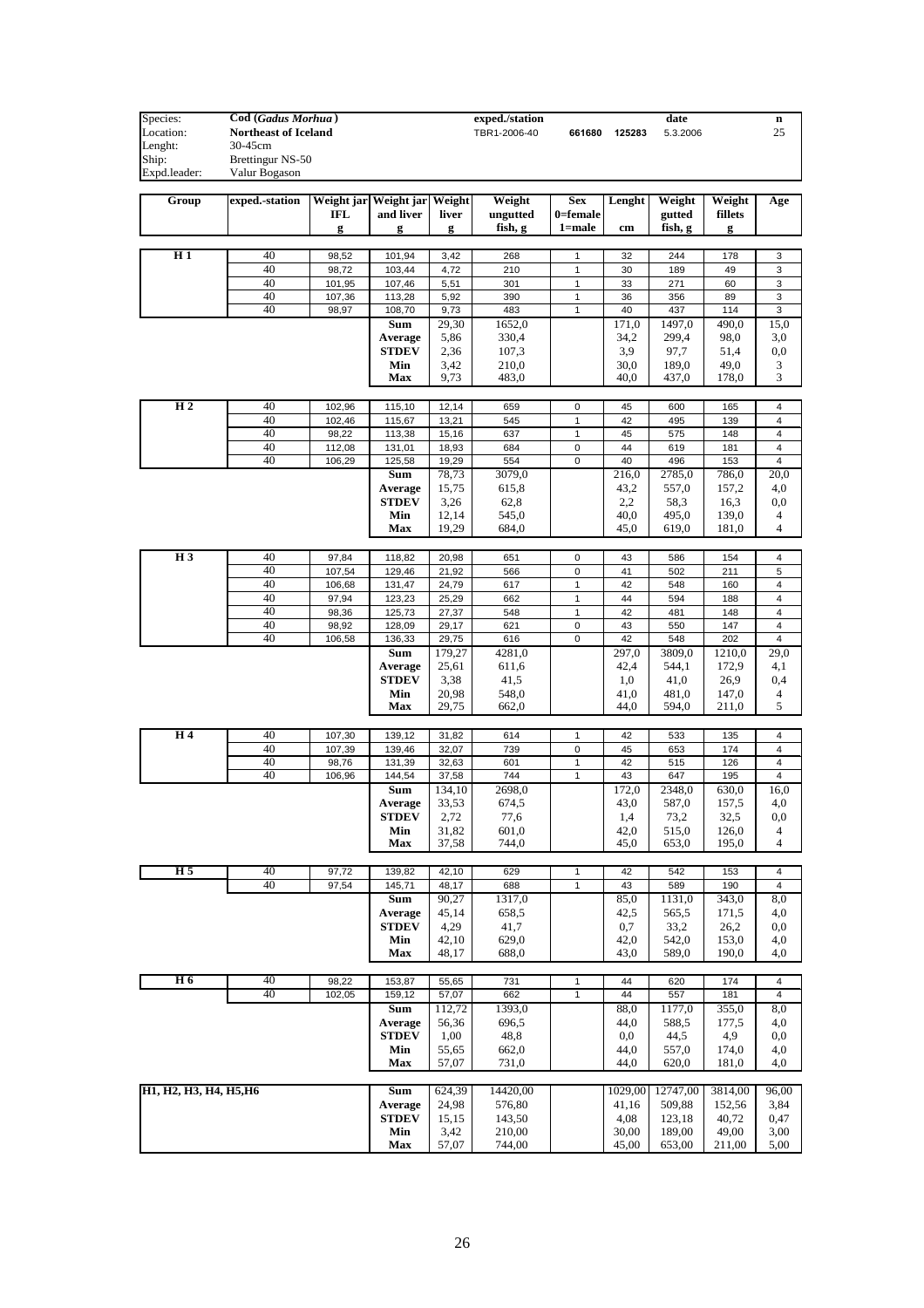# **Appendix III.**

# **Quality assurance in metal analysis and persistent organochlorines analysis**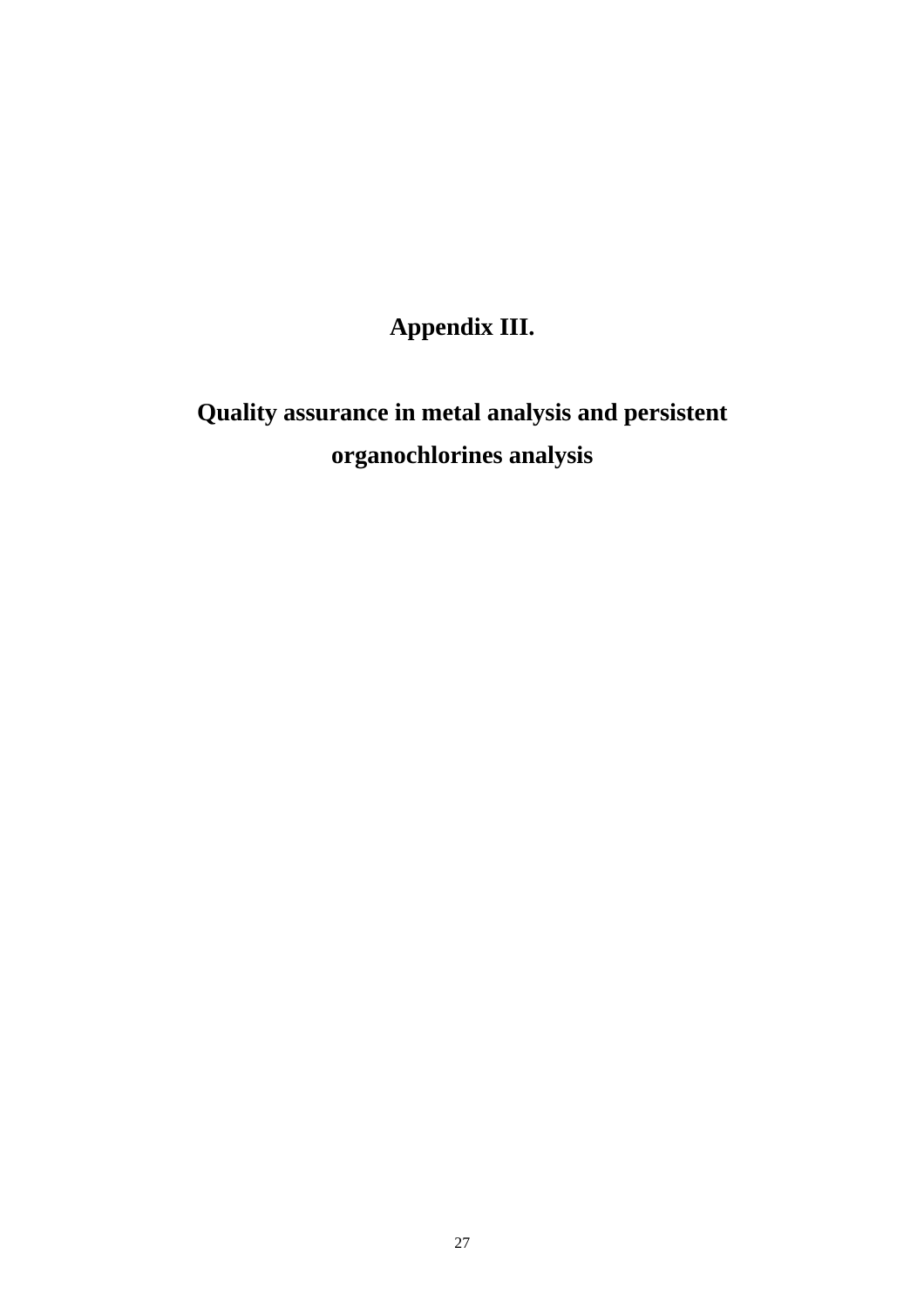| Analyte        |                  | QTM72BT       | I Z-scorel | <b>Mussel Tissue</b> | I Z-score*I | TORT-2          | I Z-score*I | Recovery,% | <b>MLOD**</b> |
|----------------|------------------|---------------|------------|----------------------|-------------|-----------------|-------------|------------|---------------|
|                |                  | Quasimeme R46 |            | ERM-CE278            |             | <b>NRCC</b>     |             |            |               |
|                |                  | $\mu$ g/g     |            | mg/kg                |             | mg/kg           |             |            | mg/kg         |
| As             |                  |               |            |                      |             |                 |             |            | 0,3           |
|                | <b>Measured</b>  | 4,140         |            | $6.29 \pm 0.29$      |             | $20.4 \pm 0.8$  |             |            |               |
|                | <b>Certified</b> | 3,425         | 1,60       | $6.07 \pm 0.13$      | 0,29        | $21,6 \pm 1,8$  | 0,44        | 104,1      |               |
| C <sub>d</sub> |                  |               |            |                      |             |                 |             |            | 0,03          |
|                | <b>Measured</b>  | 0,1283        |            | $0.35 \pm 0.03$      |             | $26.7 \pm 1.6$  |             |            |               |
|                | <b>Certified</b> | 0,1255        | 0,10       | $0.348 \pm 0.007$    | 0,05        | $26,7 \pm 0,6$  | 0,00        | 94,4       |               |
| Cu             |                  |               |            |                      |             |                 |             |            | 0,6           |
|                | <b>Measured</b>  | 0,2396        |            | $9.11 \pm 0.68$      |             | $85.7 \pm 5.8$  |             |            |               |
|                | <b>Certified</b> | 0,2703        | $-0,80$    | $9.45 \pm 0.13$      | 0,29        | $106 \pm 10$    | 1,5         | 93,1       |               |
| Hg             |                  |               |            |                      |             |                 |             |            | 0,03          |
|                | <b>Measured</b>  | 0,0443        |            | $0.208 \pm 0.007$    |             | $0.30 \pm 0.01$ |             |            |               |
|                | <b>Certified</b> | 0,0355        | 0,60       | $0,196 \pm 0,009$    | 0,49        | $0,27 \pm 0,03$ | 0,88        | 100,4      |               |
| Pb             |                  |               |            |                      |             |                 |             |            | 0,03          |
|                | <b>Measured</b>  | 0,4726        |            | $1.99 \pm 0.07$      |             | $0.30 \pm 0.02$ |             |            |               |
|                | <b>Certified</b> | 0,3884        | 1,60       | $2.00 \pm 0.04$      | 0,04        | $0,35 \pm 0,13$ | 1,14        | 95,5       |               |
| <b>Se</b>      |                  |               |            |                      |             |                 |             |            | 0,3           |
|                | <b>Measured</b>  | 0,9969        |            | $1.92 \pm 0.11$      |             | $6.75 \pm 0.98$ |             |            |               |
|                | <b>Certified</b> | 0,7968        | 1,90       | $1.84 \pm 0.10$      | 0,35        | $5,63 \pm 0,67$ | 1,59        | 105,2      |               |
| Zn             |                  |               |            |                      |             |                 |             |            | 1,5           |
|                | <b>Measured</b>  | 23,510        |            | $84.7 \pm 4.5$       |             | $176 \pm 9$     |             |            |               |
|                | <b>Certified</b> | 21,761        | 0,50       | $83.1 \pm 1.7$       | 0,14        | $180 \pm 6$     | 0,17        | 101,9      |               |

**Table 2. Results for trace metals in certified reference materials and recoveries of additions to tissue homogenates of blue mussel** *(Mytilus edulis)* **for the year 2005.**

\* Z-score ((mesarured value-certified value)/certified value\*0,125)

\*\* MLOD is on dry weight basis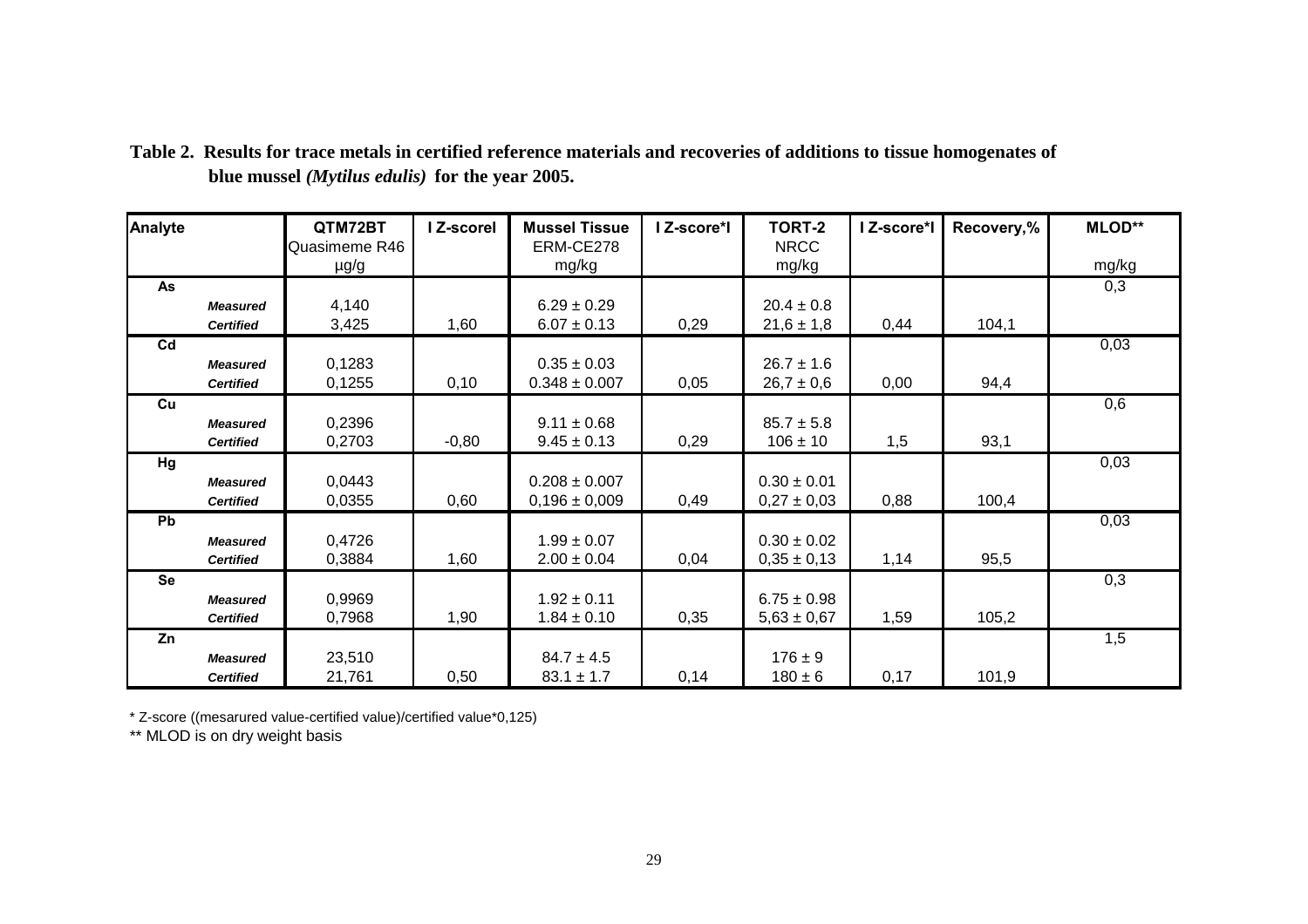|                       | Table 3. Results for trace metals in certified reference materials and recoveries of additions to tissue homogenates of |
|-----------------------|-------------------------------------------------------------------------------------------------------------------------|
| cod for the year 2006 |                                                                                                                         |

| Analyte   |                  | DORM-2            | I Z-scorel | DOLT-3            | I Z-score*I | <b>TORT-2</b>   | I Z-score*I | Recovery,% | <b>MLOD**</b> |
|-----------|------------------|-------------------|------------|-------------------|-------------|-----------------|-------------|------------|---------------|
|           |                  | NRC-CNRC          |            | NRC-CNRC          |             | <b>NRCC</b>     |             |            |               |
|           |                  | mg/kg             |            | mg/kg             |             | mg/kg           |             |            | mg/kg         |
| As        |                  |                   |            |                   |             |                 |             |            | 0,3           |
|           | <b>Measured</b>  | $19.6 \pm 0.6$    |            | $11.0 \pm 0.5$    |             | $22.4 \pm 0.4$  |             |            |               |
|           | <b>Certified</b> | $18.0 \pm 1.1$    | 0,71       | $10.2 \pm 0.5$    | 0,62        | $21,6 \pm 1,8$  | 0,29        | 92,8       |               |
| Cd        |                  |                   |            |                   |             |                 |             |            | 0,03          |
|           | <b>Measured</b>  | $0.045 \pm 0.002$ |            | $18.9 \pm 1.0$    |             | $26.2 \pm 0.4$  |             |            |               |
|           | <b>Certified</b> | $0.043 \pm 0.008$ | 0,37       | $19.4 \pm 0.6$    | 0,22        | $26,7 \pm 0,6$  | 0,15        | 93,5       |               |
| Cu        |                  |                   |            |                   |             |                 |             |            | 0,6           |
|           | <b>Measured</b>  | $2.25 \pm 0.21$   |            | $29.9 \pm 0.8$    |             | $97.7 \pm 2.8$  |             |            |               |
|           | <b>Certified</b> | $2.34 \pm 0.16$   | 0,3        | $31.2 \pm 1.0$    | 0,33        | $106 \pm 10$    | 0,63        | 108,6      |               |
| Hg        |                  |                   |            |                   |             |                 |             |            | 0,03          |
|           | <b>Measured</b>  | $5.1 \pm 0.4$     |            | $3.51 \pm 0.25$   |             | $0.35 \pm 0.05$ |             |            |               |
|           | <b>Certified</b> | $4.64 \pm 0.26$   | 0,79       | $3.37 \pm 0.14$   | 0,33        | $0,27 \pm 0,03$ | 2,4         | 96,4       |               |
| <b>Pb</b> |                  |                   |            |                   |             |                 |             |            | 0,03          |
|           | <b>Measured</b>  | $0.064 \pm 0.005$ |            | $0.30 \pm 0.04$   |             | $0.26 \pm 0.02$ |             |            |               |
|           | <b>Certified</b> | $0.065 \pm 0.007$ | 0,12       | $0.319 \pm 0.045$ | 0,47        | $0,35 \pm 0,13$ | 2,05        | 90,1       |               |
| <b>Se</b> |                  |                   |            |                   |             |                 |             |            | 0,3           |
|           | <b>Measured</b>  | $1.43 \pm 0.05$   |            | $7.4 \pm 0.4$     |             | $6.1 \pm 0.1$   |             |            |               |
|           | <b>Certified</b> | $1.4 \pm 0.09$    | 0,17       | $7.06 \pm 0.48$   | 0,38        | $5,63 \pm 0,67$ | 0,67        | 92,4       |               |
| Zn        |                  |                   |            |                   |             |                 |             |            | 1,5           |
|           | <b>Measured</b>  | $23.0 \pm 1.7$    |            | $85.7 \pm 4.1$    |             | $173 \pm 5$     |             |            |               |
|           | <b>Certified</b> | $25.6 \pm 2.3$    | 0,81       | $86.6 \pm 2.4$    | 0,08        | $180 \pm 6$     | 0,31        | 89,9       |               |

\* Z-score ((mesarured value-certified value)/certified value\*0,125)

\*\* MLOD is on dry weight basis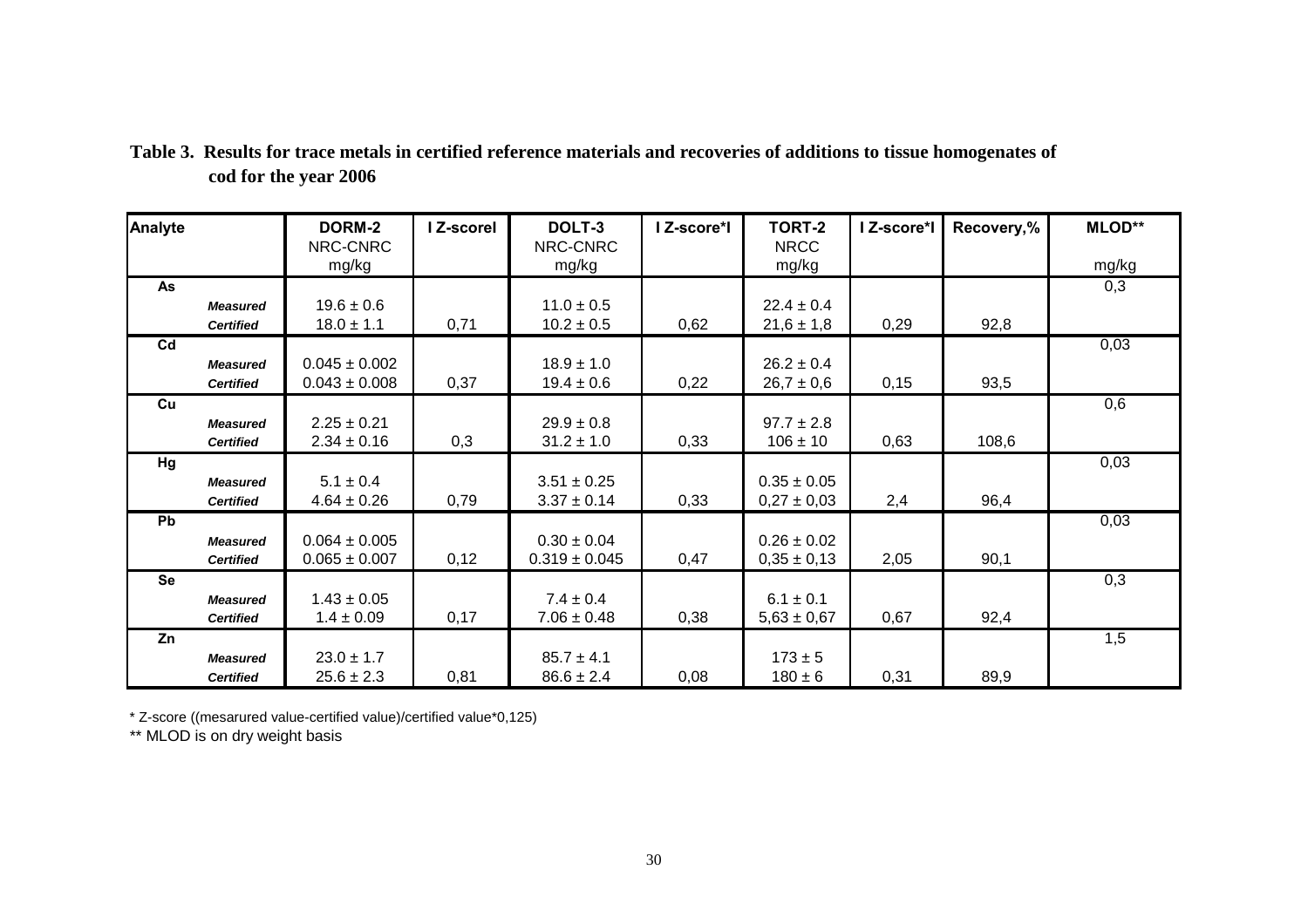| <b>Blue mussel 2005</b> |            |                                                                                                                |         |         |         |       |           | assign |         |         |           |
|-------------------------|------------|----------------------------------------------------------------------------------------------------------------|---------|---------|---------|-------|-----------|--------|---------|---------|-----------|
| chemical                | <b>CRM</b> | weight basis                                                                                                   | anal. 1 | anal. 2 | anal. 3 | mean  | <b>SD</b> | value  | time    | Z       | Det. Lim. |
|                         |            |                                                                                                                |         |         |         |       |           |        |         |         |           |
| <b>CB28</b>             | QOR076BT   | wet weight                                                                                                     | 0,24    | 0,22    | 0,22    | 0,23  | 0,01      | 0,20   | 2 weeks | 0,53    | 0,17      |
| <b>CB31</b>             | QOR076BT   | wet weight                                                                                                     | 0,19    | 0,18    | 0,18    | 0,18  | 0,01      | 0,18   | 2 weeks | 0,07    | 0,14      |
| <b>CB52</b>             | QOR076BT   | wet weight                                                                                                     | 0,54    | 0,51    | 0,53    | 0,53  | 0,02      | 0,51   | 2 weeks | 0,19    | 0,04      |
| <b>CB101</b>            | QOR076BT   | wet weight                                                                                                     | 2,45    | 2,40    | 2,65    | 2,50  | 0,13      | 2,35   | 2 weeks | 0,47    | 0,05      |
| <b>CB105</b>            | QOR076BT   | wet weight                                                                                                     | 0,49    | 0,39    | 0,45    | 0,44  | 0,05      | 0,40   | 2 weeks | 0,58    | 0,05      |
| <b>CB118</b>            | QOR076BT   | wet weight                                                                                                     | 1,89    | 1,83    | 1,92    | 1,88  | 0,05      | 1,80   | 2 weeks | 0,32    | 0,06      |
| <b>CB138</b>            | QOR076BT   | wet weight                                                                                                     | 4,83    | 4,31    | 4,42    | 4,52  | 0,27      | 4,28   | 2 weeks | 0,43    | 0,07      |
| <b>CB153</b>            | QOR076BT   | wet weight                                                                                                     | 7,27    | 6,78    | 7,43    | 7,16  | 0,34      | 6,87   | 2 weeks | 0,33    | 0,06      |
| <b>CB156</b>            | QOR076BT   | wet weight                                                                                                     | 0,21    | 0,18    | 0,21    | 0,20  | 0,02      | 0,19   | 2 weeks | 0,20    | 0,05      |
| <b>CB180</b>            | QOR076BT   | wet weight                                                                                                     | 0,53    | 0,48    | 0,51    | 0,51  | 0,03      | 0,45   | 2 weeks | 0,70    | 0,05      |
|                         |            |                                                                                                                |         |         |         |       |           |        |         |         |           |
| <b>HCB</b>              | QOR076BT   | wet weight                                                                                                     | 0,08    | 0,07    | 0,07    | 0,07  | 0,01      | 0,07   | 2 weeks | 0,10    | 0,01      |
|                         |            |                                                                                                                |         |         |         |       |           |        |         |         |           |
| a-HCH                   | QOR076BT   | wet weight                                                                                                     | 0,04    | 0,04    | 0,05    | 0,04  | 0,01      | 0,05   | 2 weeks | $-0,27$ | 0,04      |
| <b>b-HCH</b>            | QOR076BT   | wet weight                                                                                                     | 0,02    | 0,02    | 0,01    | 0,02  | 0,01      | 0,03   | 2 weeks | $-0,89$ | 0,20      |
| $g$ -HCH                | QOR076BT   | wet weight                                                                                                     | 0,06    | 0,05    | 0,06    | 0,06  | 0,01      | 0,06   | 2 weeks | $-0,11$ | 0,01      |
|                         |            |                                                                                                                |         |         |         |       |           |        |         |         |           |
| pp'-DDE                 | QOR076BT   | wet weight                                                                                                     | 1,23    | 1,30    | 1,29    | 1,27  | 0,04      | 1,18   | 2 weeks | 0,54    | 0,03      |
| pp'-DDD                 | QOR076BT   | wet weight                                                                                                     | 0,55    | 0,51    | 0,53    | 0,53  | 0,02      | 0,51   | 2 weeks | 0,23    | 0,05      |
| pp'-DDT                 | QOR076BT   | wet weight                                                                                                     | 0,02    | 0,02    | 0,02    | 0,02  | 0,00      | 0.27   | 2 weeks | $\star$ | 0,05      |
| op'-DDT                 | QOR076BT   | wet weight                                                                                                     | 0,11    | 0,09    | 0,09    | 0, 10 | 0,01      | 0,09   | 2 weeks | $\star$ | 0,10      |
|                         |            |                                                                                                                |         |         |         |       |           |        |         |         |           |
| transn-chlor            | QOR076BT   | wet weight                                                                                                     | 0,13    | 0,11    | 0,11    | 0,12  | 0,01      | 0,11   | 2 weeks | 0,26    | 0,05      |
|                         |            |                                                                                                                |         |         |         |       |           |        |         |         |           |
|                         |            | * "assigned value" only "indicative". Quasimeme does not assign %error and thus Z-score can not be calculated. |         |         |         |       |           |        |         |         |           |
|                         |            |                                                                                                                |         |         |         |       |           |        |         |         |           |
|                         |            | a- og g-chlordane, oxychlordane and toxaphenes are not certified in this sample by quasimeme                   |         |         |         |       |           |        |         |         |           |
|                         |            |                                                                                                                |         |         |         |       |           |        |         |         |           |
|                         |            |                                                                                                                |         |         |         |       |           |        |         |         |           |

**Table 4. Qualilative assurance. Persistent organochlorines (ng/g ww) in a certified mussel sample from quasimeme, that were analysed with the mussel samples from 2005.**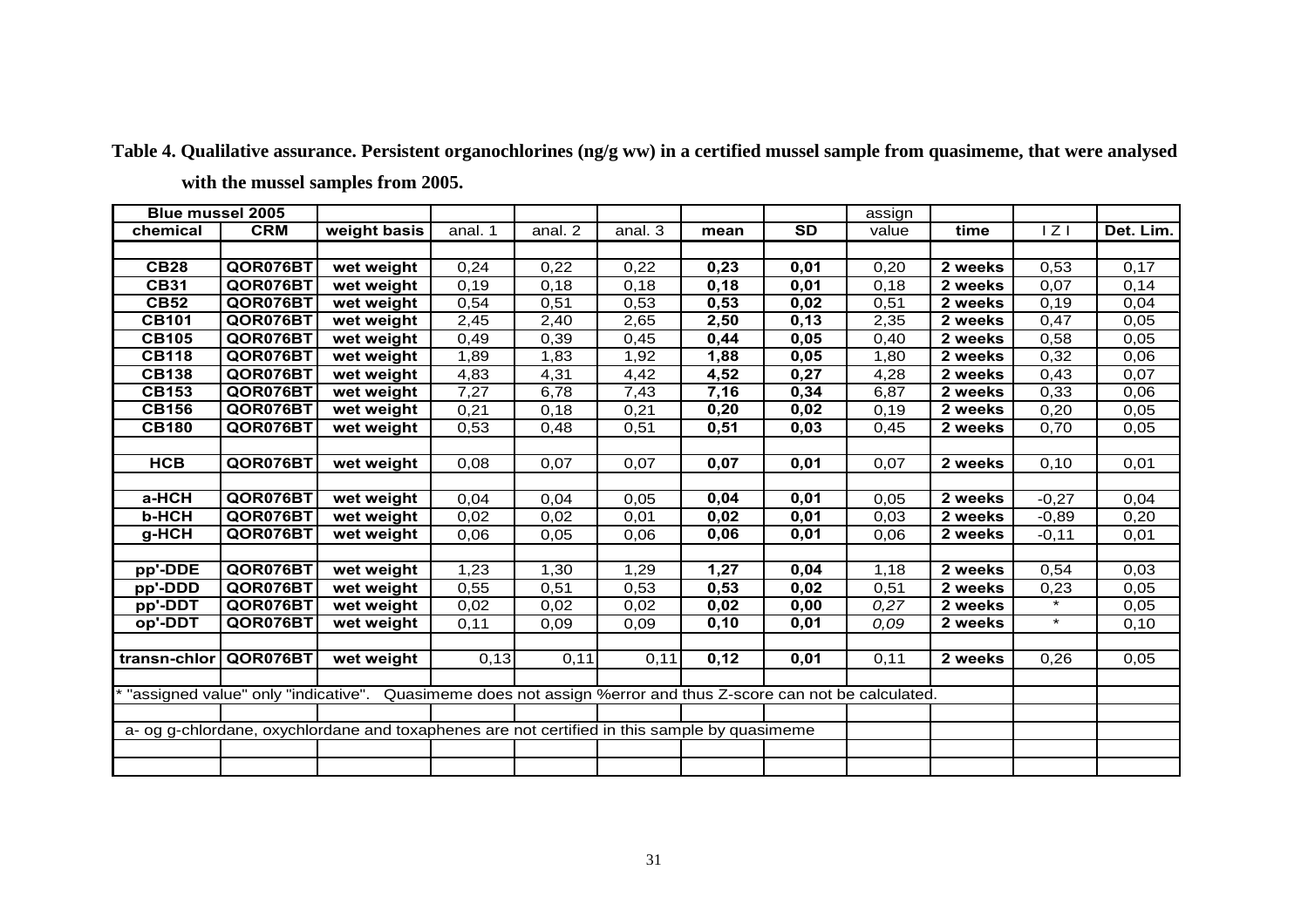| Cod liver 2005 |            |                                                                                                              |         |                  |                      |      |                        | assign   |         |                  |                   |
|----------------|------------|--------------------------------------------------------------------------------------------------------------|---------|------------------|----------------------|------|------------------------|----------|---------|------------------|-------------------|
| chemical       | <b>CRM</b> | weight basis                                                                                                 | anal. 1 | anal. 2          | anal. $\overline{3}$ | mean | $\overline{\text{SD}}$ | value    | time    | $ \overline{Z} $ | Det. Lim.         |
|                |            |                                                                                                              |         |                  |                      |      |                        |          |         |                  |                   |
| CB28           | QOR063BT   | wet weight                                                                                                   | 12,1    | 12,6             | 13,3                 | 12,7 | 0,60                   | 11,8     | 3 weeks | 0.58             | 0,20              |
| <b>CB31</b>    | QOR063BT   | wet weight                                                                                                   | 3,86    | 4,18             | 4,89                 | 4,31 | 0,53                   | 4,04     | 3 weeks | 0,49             | 0,20              |
| <b>CB52</b>    | QOR063BT   | wet weight                                                                                                   | 26,5    | 26,4             | 29,3                 | 27,4 | 1,66                   | 25,8     | 3 weeks | 0,50             | 0,10              |
| <b>CB101</b>   | QOR063BT   | wet weight                                                                                                   | 94,5    | 93,0             | 111                  | 99,4 | 9,82                   | 96,6     | 3 weeks | 0,23             | $0,1\overline{7}$ |
| <b>CB105</b>   | QOR063BT   | wet weight                                                                                                   | 41,3    | 42,9             | $\overline{47,5}$    | 43,9 | 3,22                   | 41,1     | 3 weeks | 0,55             | 0,05              |
| <b>CB118</b>   | QOR063BT   | wet weight                                                                                                   | 141     | 135              | 144                  | 140  | 4,45                   | 139      | 3 weeks | 0,07             | 0.05              |
| <b>CB138</b>   | QOR063BT   | wet weight                                                                                                   | 256     | $\overline{274}$ | 296                  | 275  | 20,0                   | 259      | 3 weeks | 0,50             | 0,05              |
| <b>CB153</b>   | QOR063BT   | wet weight                                                                                                   | 359     | 377              | 304                  | 346  | 38,2                   | 359      | 3 weeks | $-0,28$          | 0,05              |
| <b>CB156</b>   | QOR063BT   | wet weight                                                                                                   | 19,0    | 19,6             | 21,4                 | 20,0 | 1,24                   | 19.21    | 3 weeks | 0,33             | 0.05              |
| <b>CB180</b>   | QOR063BT   | wet weight                                                                                                   | 74,1    | 78,7             | 88,1                 | 80,3 | 7,12                   | 77,6     | 3 weeks | 0,27             | 0,05              |
|                |            |                                                                                                              |         |                  |                      |      |                        |          |         |                  |                   |
| <b>HCB</b>     | QOR063BT   | wet weight                                                                                                   | 10,9    | 10,2             | 10,7                 | 10,6 | 0,33                   | 10,4     | 3 weeks | 0.17             | 0,02              |
|                |            |                                                                                                              |         |                  |                      |      |                        |          |         |                  |                   |
| a-HCH          | QOR063BT   | wet weight                                                                                                   | 1,90    | 1,86             | 1,99                 | 1,92 | 0,07                   | 1,92     | 3 weeks | $-0,01$          | 0.05              |
| <b>b-HCH</b>   | QOR063BT   | wet weight                                                                                                   | 1,50    | 1,57             | 1,63                 | 1,57 | 0,07                   | 1,88     | 3 weeks | $-1,10$          | 0,20              |
| g-HCH          | QOR063BT   | wet weight                                                                                                   | 0,13    | 0,19             | 0,13                 | 0,15 | 0,03                   | $1,49*$  | 3 weeks |                  | 0,05              |
|                |            |                                                                                                              |         |                  |                      |      |                        |          |         |                  |                   |
| pp'-DDE        | QOR063BT   | wet weight                                                                                                   | 155     | 160              | 171                  | 162  | 8,10                   | 155      | 3 weeks | 0,33             | 0, 10             |
| pp'-DDD        | QOR063BT   | wet weight                                                                                                   | 39,8    | 39,2             | 42,6                 | 40,6 | 1,83                   | 39,27    | 3 weeks | 0,26             | 0,10              |
| pp'-DDT        | QOR063BT   | wet weight                                                                                                   | 0,49    | 0,66             | 0,49                 | 0,55 | 0,10                   | $6,39*$  | 3 weeks |                  | 0,20              |
| op'-DDT        | QOR063BT   | wet weight                                                                                                   | 0,44    | 0,50             | 0,72                 | 0,55 | 0, 15                  | $28,52*$ | 3 weeks |                  | 0,20              |
|                |            |                                                                                                              |         |                  |                      |      |                        |          |         |                  |                   |
| transn-chlor   | QOR063BT   | wet weight                                                                                                   | 18,5    | 18,5             | 21,1                 | 19,4 | 1,48                   | 17,89    | 3 weeks | 0,64             | 0.05              |
|                |            |                                                                                                              |         |                  |                      |      |                        |          |         |                  |                   |
|                |            | "assigned value" only "indicative". Quasimeme does not assign %error and thus Z-score can not be calculated. |         |                  |                      |      |                        |          |         |                  |                   |
|                |            |                                                                                                              |         |                  |                      |      |                        |          |         |                  |                   |
|                |            | a- og g-chlordane, oxychlordane and toxaphenes are not certified in this sample by quasimeme                 |         |                  |                      |      |                        |          |         |                  |                   |
|                |            |                                                                                                              |         |                  |                      |      |                        |          |         |                  |                   |
|                |            |                                                                                                              |         |                  |                      |      |                        |          |         |                  |                   |

**Table 5. Qualilative assurance. Persistent organochlorines (ng/g ww) in a certified cod liver sample from quasimeme, that were analysed with the cod liver samples from 2006.**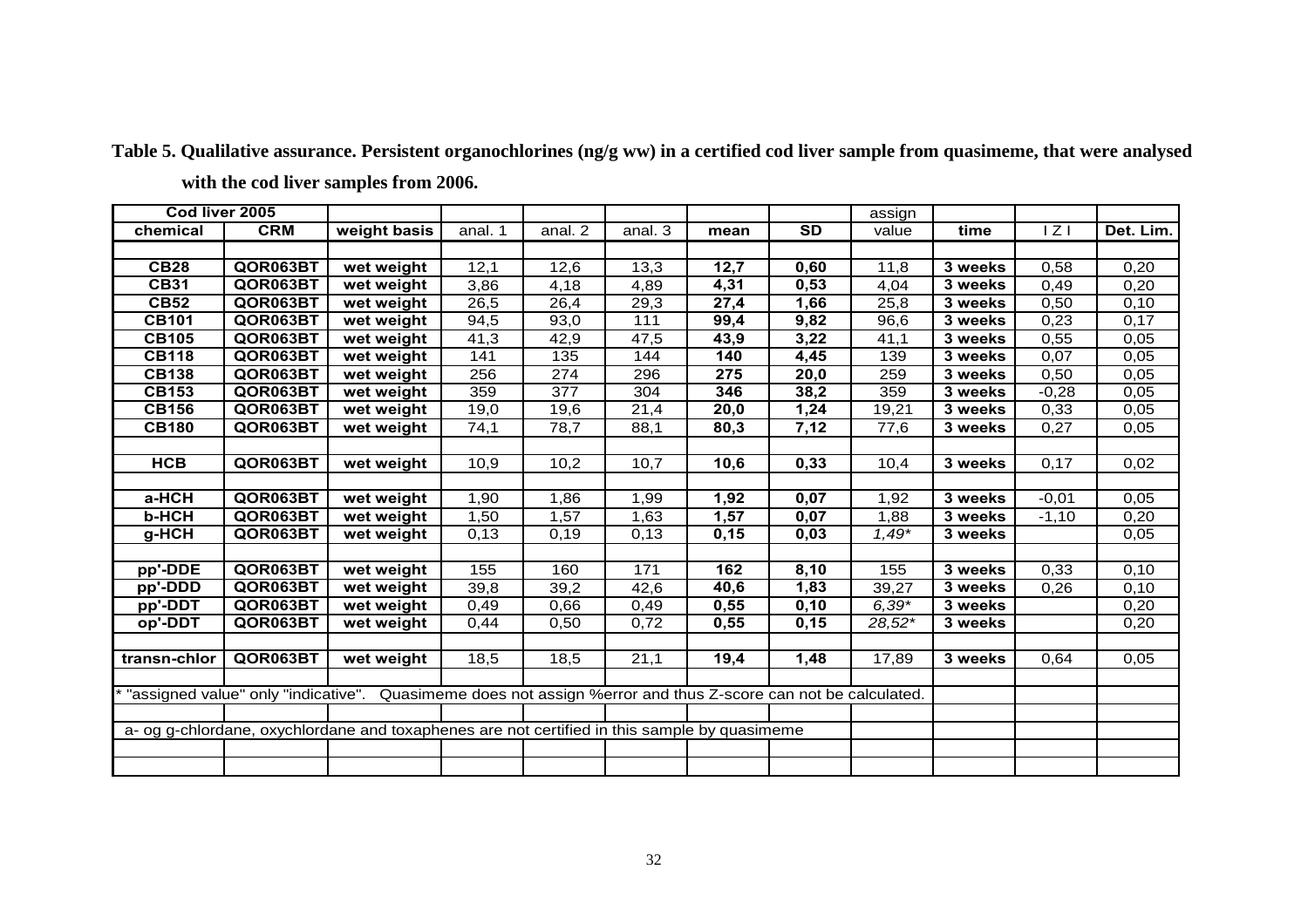|                |                     | <b>Detection limits</b> |
|----------------|---------------------|-------------------------|
| chemical       | mussel ng/sample dw | Cod liver ng/sample ww  |
| a-HCH          | 0,038               | 0,05                    |
| <b>HCB</b>     | 0,010               | 0,02                    |
| b-HCH          | 0,200               | 0,20                    |
| g-HCH          | 0,010               | 0,05                    |
| <b>PCB-31</b>  | 0,140               | 0,20                    |
| <b>PCB-28</b>  | 0,166               | 0,20                    |
| <b>PCB-52</b>  | 0,036               | 0,10                    |
| oxychlordane   | 0,050               | 0,17                    |
| gamma-Chl.     | 0,050               | 0,05                    |
| <b>PCB-101</b> | 0,052               | 0,17                    |
| alfa-Chl.      | 0,050               | 0,05                    |
| transnonachlor | 0,050               | 0,05                    |
| 4,4'-DDE       | 0,050               | 0,10                    |
| tox $26$       | 0,020               | 0,10                    |
| <b>PCB-118</b> | 0,055               | 0,05                    |
| 4,4'-DDD       | 0,046               | 0,10                    |
| $2,4'-DDT$     | 0,050               | 0,20                    |
| <b>PCB-153</b> | 0,061               | 0,05                    |
| <b>PCB-105</b> | 0,050               | 0,05                    |
| 4,4'-DDT       | 0,050               | 0,20                    |
| <b>PCB-138</b> | 0,071               | 0,05                    |
| $\text{to}$ 50 | 0,050               | 0,10                    |
| <b>PCB-156</b> | 0,050               | 0,05                    |
| <b>PCB-180</b> | 0,050               | 0,05                    |
| $\text{to} 62$ | 0,050               | 0,12                    |
| <b>PCB-170</b> | 0,050               | 0,05                    |
| PBDE-47        | 0,100               | 0,20                    |
| PBDE-99        | 0,100               | 0,20                    |

# **Table 6. Detection limits\* (ng/g)**

\*detection limits are 3 x std of blanks, or 3 x noise level or higher when other peaks interfer.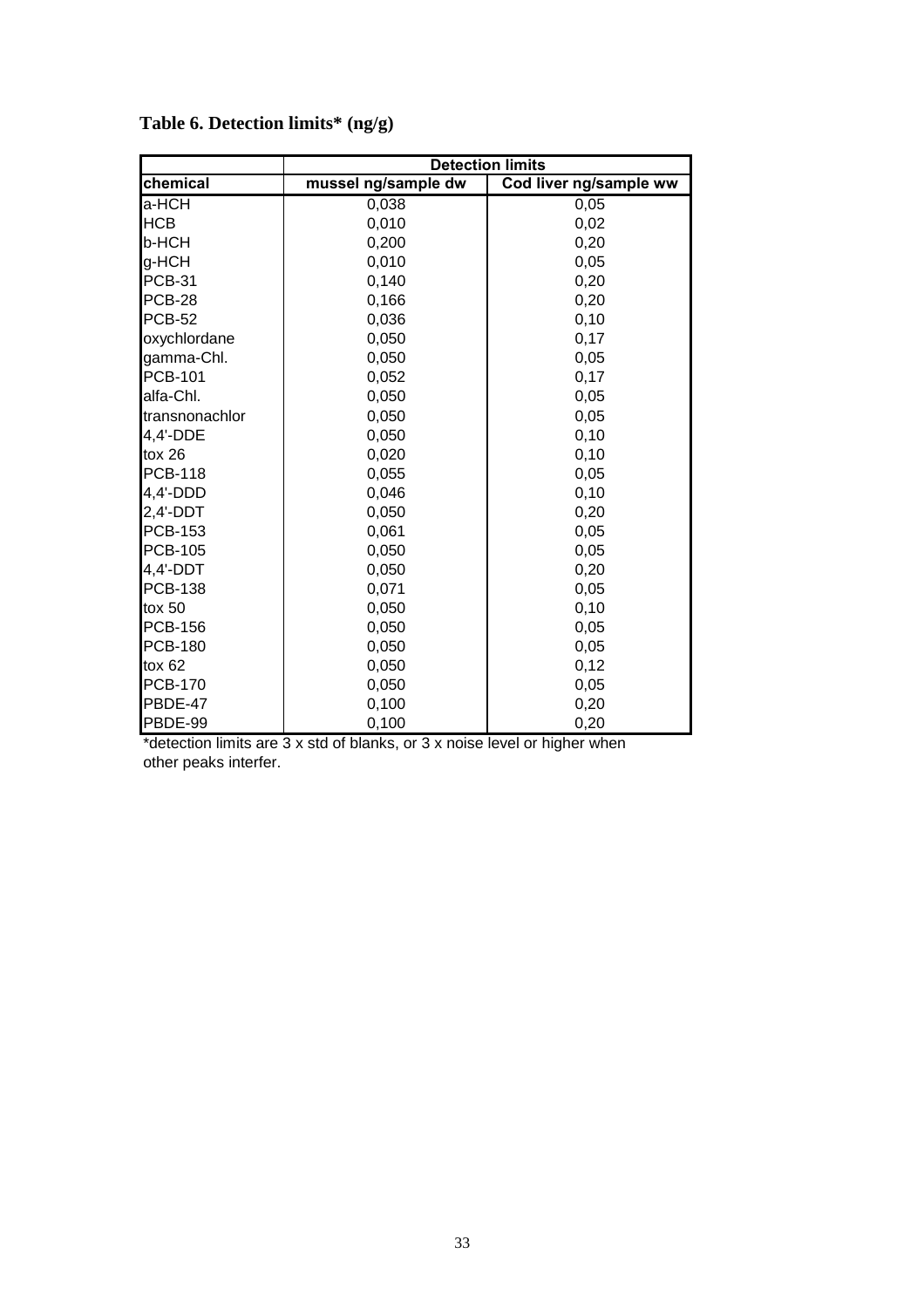**Appendix IV.** 

**Results of trace metal analysis for Blue mussel (***Mytilus edulis***) 2005 and Cod (***Gadus Morhua***) 2006**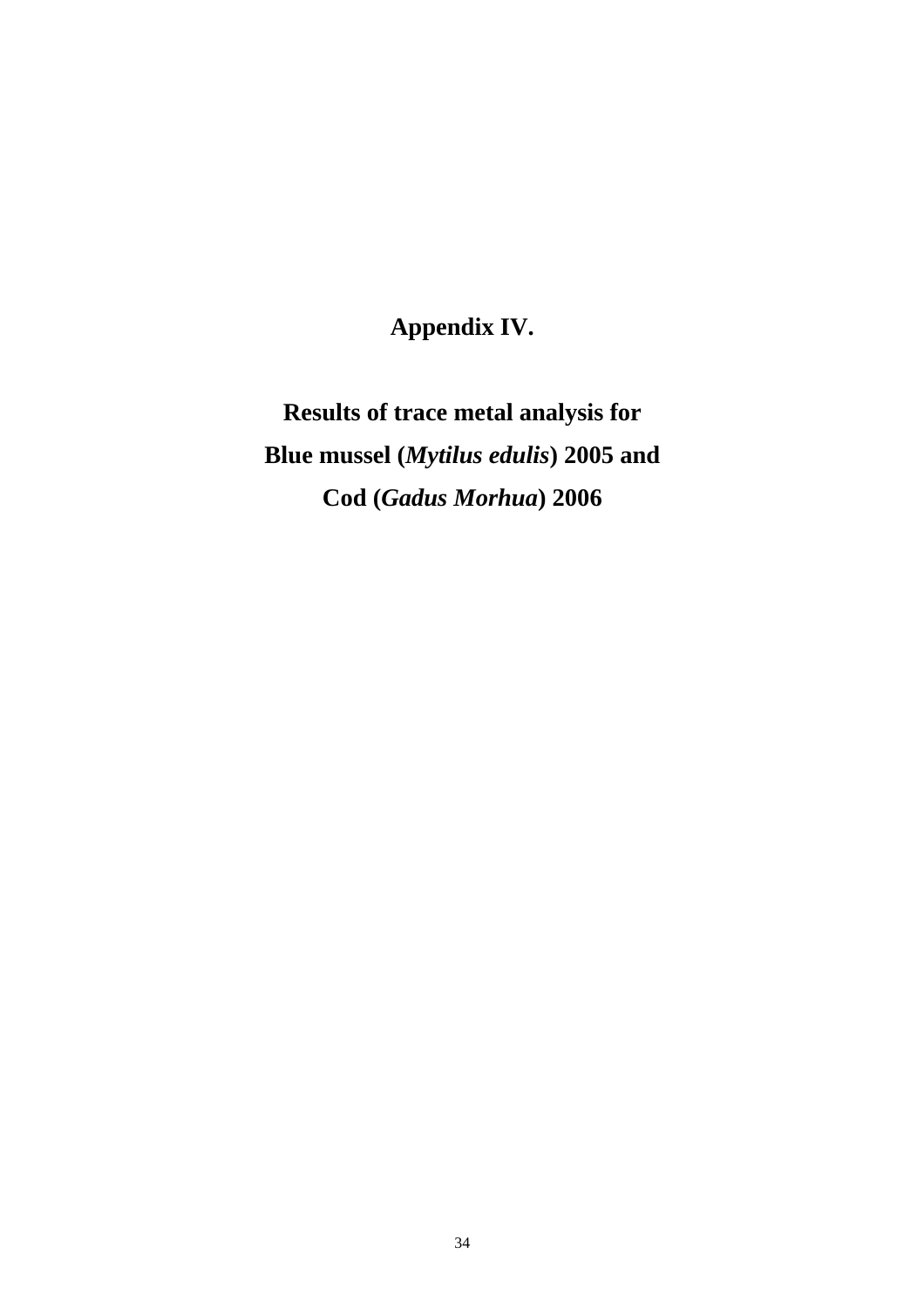| <b>Samples</b>                        |      | Fat  |              | Dry matter |       | Pb, mg/kg |      | Cd, mg/kg |      | Cu, mg/kg |       | Zn, mg/kg |      | As, mg/kg |      | Se, mg/kg |       | Hg, mg/kg |
|---------------------------------------|------|------|--------------|------------|-------|-----------|------|-----------|------|-----------|-------|-----------|------|-----------|------|-----------|-------|-----------|
|                                       | $\%$ |      | $\%$         |            | dw    |           | dw   |           | dw   |           | dw    |           | dw   |           | dw   |           | dw    |           |
| Grímsey 05                            | 0,4  | 0,06 | 9,1          | 0.08       | 0,658 | 0,032     | 4,73 | 0,26      | 5,17 | 0,21      | 186,1 | 8,7       | 12,4 | 0,6       | 3,38 | 0,28      | 0,096 | 0,009     |
| Hvassahraun 05                        | 0.3  | 0.00 | 7,2          | 0.05       | 0,248 | 0,018     | .65  | 0,12      | 6,53 | 1,03      | 125,2 | 8,8       | 15,8 | 0.9       | 3,47 | 0,12      | 0,064 | 0,003     |
| Hvítanes, Hvalfjörður 05              | 1,3  | 0,06 | 15,6         | 0,21       | 0,256 | 0,022     | .95  | 0.08      | 10,4 | 0,3       | 107,5 | 3,4       | 7,60 | 0,24      | 3,24 | 0,22      | 0,050 | 0,018     |
| Eyri, Hvalfjördur 05                  | 0.7  | 0.00 | 12           | 0,06       | 0,069 | 0,015     | 1,09 | 0.03      | 6,21 | 0,26      | 126,4 | 2,8       | 9,14 | 0,27      | 3,37 | 0,40      | 0,046 | 0,012     |
| Hvalstöd, Hvalfjörður 05              | 1,0  | 0.02 | 13,4         | 0,03       | 0,065 | 0,017     | 1,30 | 0,05      | 5,11 | 0.33      | 90,4  | 2,2       | 6,62 | 0,11      | 2,71 | 0,21      | 0,050 | 0,013     |
| Mjóifjörður, Hofsá 05                 | 0.3  | 0.02 | $\mathbf{r}$ | 0.01       | 0,527 | 0,199     | 4,10 | 0,13      | 8,23 | 0.88      | 205,4 | 6,4       | 13,3 | 0.5       | 4,07 | 0,34      | 0,099 | 0,003     |
| Mjóifjörður, Dalatangi 05             | 0,2  | 0,05 | 7,7          | 0,09       | 0,198 | 0,008     | 2,57 | 0,20      | 6,86 | 0,45      | 189,3 | 9,5       | 20,8 | 1,1       | 2,79 | 0,20      | 0,149 | 0,010     |
| Mjóifjörður, head 05                  | 0.5  | 0,07 | 8,7          | 0,04       | 0,111 | 0,003     | 2,77 | 0,12      | 6,57 | 0,24      | 135,1 | 5,3       | 11,6 | 0,4       | 4,06 | 0,29      | 0,064 | 0,007     |
| <b>Úlfsá, Skutulsfjördur 05</b>       | 0.3  | 0.03 | 5,6          | 0,06       | 0,542 | 0,021     | 1,47 | 0,01      | 6,09 | 0,13      | 124,4 | 2,2       | 63,3 | 1.7       | 3,15 | 0,18      | 0,126 | 0,005     |
| Dvergasteinn, Alftafjördur 05         | 0.4  | 0.04 | 9,7          | 0,02       | 0,122 | 0,009     | 3,90 | 0,10      | 5,21 | 0,16      | 100,1 | 1,6       | 14,0 | 0,2       | 4,23 | 0,06      | 0,054 | 0,003     |
| Straumur, Straumsvík 05               | 0.6  | 0.01 | 9,6          | 0.01       | 0,119 | 0,003     | .99  | 0,11      | 4,43 | 0,24      | 95,0  | 3,5       | 8,31 | 0,31      | 2,72 | 0,16      | 0,038 | 0,003     |
|                                       |      |      |              |            |       |           |      |           |      |           |       |           |      |           |      |           |       |           |
| Limit of detection for samples (MLOD) |      |      |              |            | 0.03  |           | 0.03 |           | 0,60 |           | 1,5   |           | 0,3  |           | 0.30 |           | 0.03  |           |

**Table 7. Results of trace metals in Blue mussel** *(Mytilus edulis)* **2005 (dw)**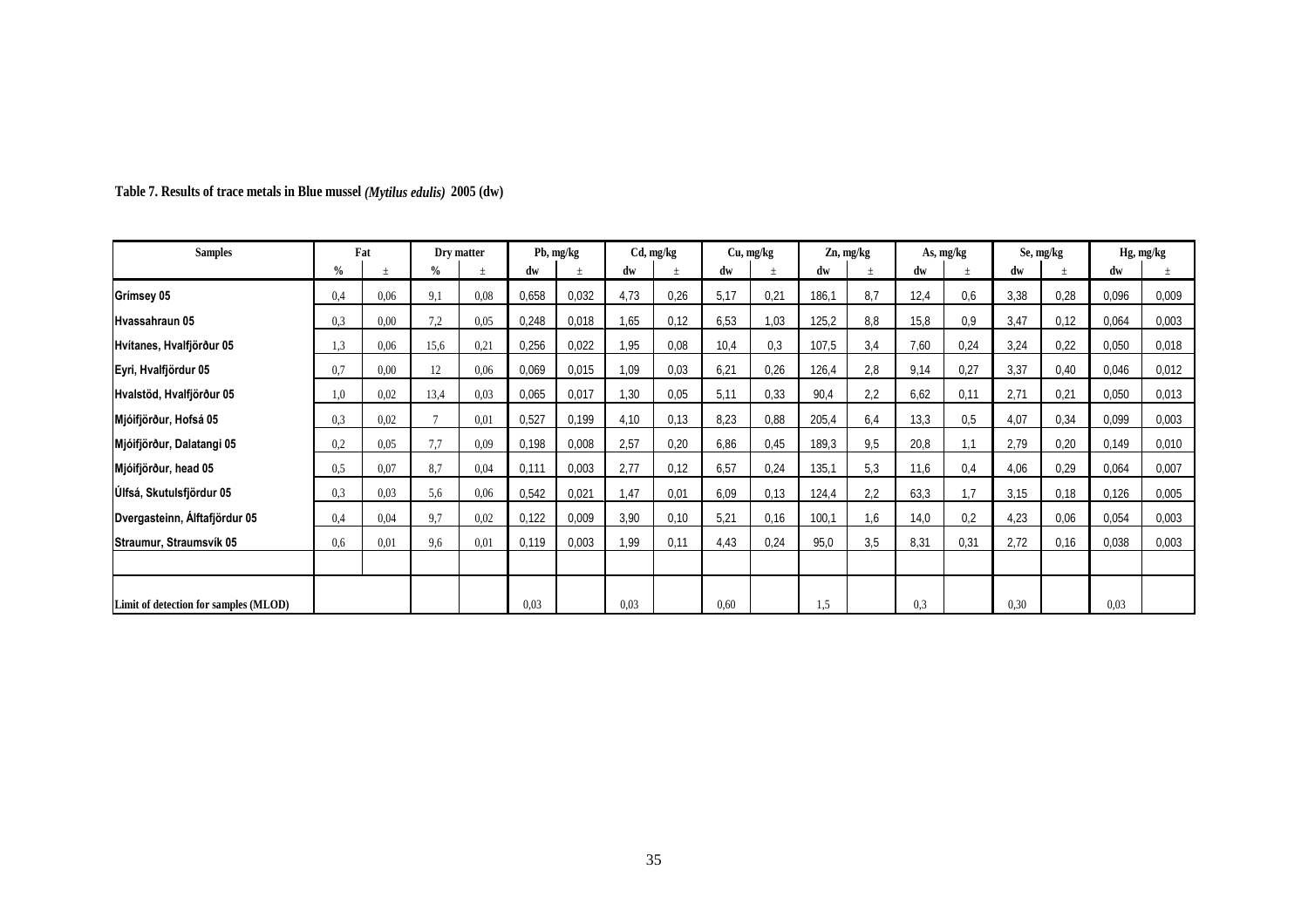| Sample                                                   |         | Fat % |                | Dry matter % |           | $Pb, \mu g/g$ | $Cd, \mu g/g$ |       | $Cu, \mu g/g$ |      | $Zn, \mu g/g$ |       | As, $\mu$ g/g |       | $Se, \mu g/g$ |       | $Hg\#$ , $\mu$ g/g | Dry matter % |       | Fat %  |       | Hg, ng/g |       |
|----------------------------------------------------------|---------|-------|----------------|--------------|-----------|---------------|---------------|-------|---------------|------|---------------|-------|---------------|-------|---------------|-------|--------------------|--------------|-------|--------|-------|----------|-------|
|                                                          |         | Liver | $\pm$          | Liver        | $\pm$     | Liver         | Liver         | $\pm$ | Liver         | $+$  | Liver         | $\pm$ | Liver         | $\pm$ | Liver         | $\pm$ | Liver<br>$\pm$     | Flesh*       | $\pm$ | Flesh* | $\pm$ | $Flesh*$ | $\pm$ |
| <b>COD N-NW (1) 06</b>                                   |         |       |                |              |           |               |               |       |               |      |               |       |               |       |               |       |                    |              |       |        |       |          |       |
|                                                          | Group 1 | 21,1  | N <sub>A</sub> | 42,3         | <b>NA</b> | ${}_{< 0.03}$ | 0,501         | 0,014 | 4,93          | 0.06 | 24,5          | 0,4   | 12,3          | 0,2   | 1.69          | 0.05  |                    |              |       |        |       |          |       |
|                                                          | Group 2 | 41,0  | 0,41           | 59,5         | 0,38      | < 0.03        | 0,483         | 0,013 | 4,02          | 0,16 | 18,1          | 0,5   | 10,4          | 0,2   | 1,22          | 0,04  |                    |              |       |        |       |          |       |
|                                                          | Group 3 | 45,5  | 0,78           | 57,70        | 0,31      | < 0.03        | 0,251         | 0,012 | 3,56          | 0,10 | 15,6          | 0.6   | 6,26          | 0,25  | 1.01          | 0.05  |                    |              |       |        |       |          |       |
|                                                          | Group 4 | 52,0  | 0,33           | 62,6         | 0,08      | ${}_{<0.03}$  | 0,229         | 0,019 | 2,69          | 0,21 | 13,1          | 1,0   | 5,78          | 0,37  | 0,812         | 0,084 |                    |              |       |        |       |          |       |
|                                                          | Group 5 | 70.7  | <b>NA</b>      | 86.7         | <b>NA</b> | < 0.03        | 0,118         | 0,006 | 1,86          | 0.09 | 9,07          | 0,45  | 5,41          | 0.08  | 0.449         | 0,014 |                    |              |       |        |       |          |       |
|                                                          | Group 6 | 54,6  | 0,73           | 69,6         | 0.62      | < 0.03        | 0,179         | 0,008 | 1,19          | 0,22 | 10.1          | 0.5   | 3,58          | 0,22  | 0.605         | 0,034 |                    |              |       |        |       |          |       |
|                                                          | Average |       |                |              |           |               | 0,294         |       | 3,043         |      | 15,08         |       | 7.296         |       | 0,965         |       | 19,8               | 19.0         | 0,4   | 0.08   |       | 0.187    | 0,008 |
| $\overline{COD} \overline{N} \cdot \overline{NW}$ (2) 06 |         |       |                |              |           |               |               |       |               |      |               |       |               |       |               |       |                    |              |       |        |       |          |       |
|                                                          | Group 1 | 50,5  | 0,30           | 63,4         | 0,09      | ${}_{< 0.03}$ | 0,272         | 0,011 | 2,41          | 0,15 | 12,1          | 0.5   | 5,48          | 0,25  | 0,677         | 0,044 |                    |              |       |        |       |          |       |
|                                                          | Group 2 | 57,9  | 0,25           | 67.5         | 0,28      | < 0.03        | 0,202         | 0,001 | 2,34          | 0,23 | 9,91          | 0.32  | 5.09          | 0,14  | 0.586         | 0,039 |                    |              |       |        |       |          |       |
|                                                          | Group 3 | 62,8  | 3,94           | 81,6         | 0,57      | < 0.03        | 0,148         | 0,018 | 1,47          | 0,15 | 9,28          | 0.81  | 4,92          | 0,16  | 0,502         | 0,048 |                    |              |       |        |       |          |       |
|                                                          | Group 4 | 65,9  | 1,02           | 75,0         | 0,23      | ${}_{< 0.03}$ | 0,104         | 0,006 | 1,56          | 0,16 | 8,44          | 0,37  | 5,13          | 0,19  | 0,455         | 0,014 |                    |              |       |        |       |          |       |
|                                                          | Group 5 | 59.6  | 0,73           | 70.0         | 0,16      | ${}_{< 0.03}$ | 0,105         | 0.003 | 2.83          | 0.09 | 8.83          | 0,29  | 4.67          | 0.22  | 0.409         | 0,027 |                    |              |       |        |       |          |       |
|                                                          | Average |       |                |              |           |               | 0,166         |       | 2,122         |      | 9,707         |       | 5.057         |       | 0,526         |       | 19,7               | 19,2         | 0,4   | 0.11   | 0.1   | 0.198    | 0,037 |
| COD NE 06                                                |         |       |                |              |           |               |               |       |               |      |               |       |               |       |               |       |                    |              |       |        |       |          |       |
|                                                          | Group 1 | 23,0  | <b>NA</b>      | 42,8         | <b>NA</b> | < 0.03        | 0,350         | 0,006 | 4,54          | 0,11 | 23,7          | 0,4   | 9,09          | 0,16  | 1,91          | 0,05  |                    |              |       |        |       |          |       |
|                                                          | Group 2 | 42,3  | 1,23           | 55,5         | 0,18      | ${}_{< 0.03}$ | 0,389         | 0,029 | 4,42          | 0,37 | 18,4          | 1,4   | 7,90          | 0,71  | 1,34          | 0,12  |                    |              |       |        |       |          |       |
|                                                          | Group 3 | 58,0  | 0,24           | 68.3         | 0,41      | < 0.03        | 0,189         | 0,011 | 2,94          | 0,29 | 12,7          | 0.6   | 5,01          | 0,2   | 0.788         | 0,051 |                    |              |       |        |       |          |       |
|                                                          | Group 4 | 60,6  | 0,01           | 69.8         | 0,36      | ${}_{< 0.03}$ | 0,208         | 0,005 | 2,24          | 0,04 | 11,5          | 0,4   | 4,52          | 0,18  | 0,700         | 0,013 |                    |              |       |        |       |          |       |
|                                                          | Group 5 | 64,6  | 1,38           | 79,9         | 0,01      | ${}< 0.03$    | 0,107         | 0,004 | 2,79          | 0,34 | 8,47          | 0,26  | 4,20          | 0,25  | 0,412         | 0,022 |                    |              |       |        |       |          |       |
|                                                          | Group 6 | 63,7  | 0,01           | 72,7         | 0,34      | < 0.03        | 0,105         | 0,008 | 2,46          | 0,12 | 8.80          | 0,43  | 5,27          | 0,20  | 0.509         | 0,039 |                    |              |       |        |       |          |       |
|                                                          | Average |       |                |              |           |               | 0,225         |       | 3,232         |      | 13,923        |       | 5.998         |       | 0.942         |       | 13,4               | 19.0         | 0,4   | 0.10   |       | 0.134    | 0,006 |
| Average of                                               |         |       |                |              |           |               | 0,23          |       | 2.84          |      | 13,09         |       | 6.18          |       | 0.83          |       | 17,63              |              |       |        |       | 0.17     |       |
| all measurements                                         |         |       |                |              |           |               |               |       |               |      |               |       |               |       |               |       |                    |              |       |        |       |          |       |
| Limit of detection for samples (MLOD)                    |         |       |                |              |           | 0,03          | 0,030         |       | 0,60          |      | 1.5           |       | 0,3           |       | 0,30          |       | 0,03               |              |       |        |       | 0,03     |       |

#### **Table 8. Results of trace metals in liver and flesh of Cod (***Gadus morhua* **) 2006 (ww)**

# was pooled into one sample \*flesh was pooled into one sample †NA: not available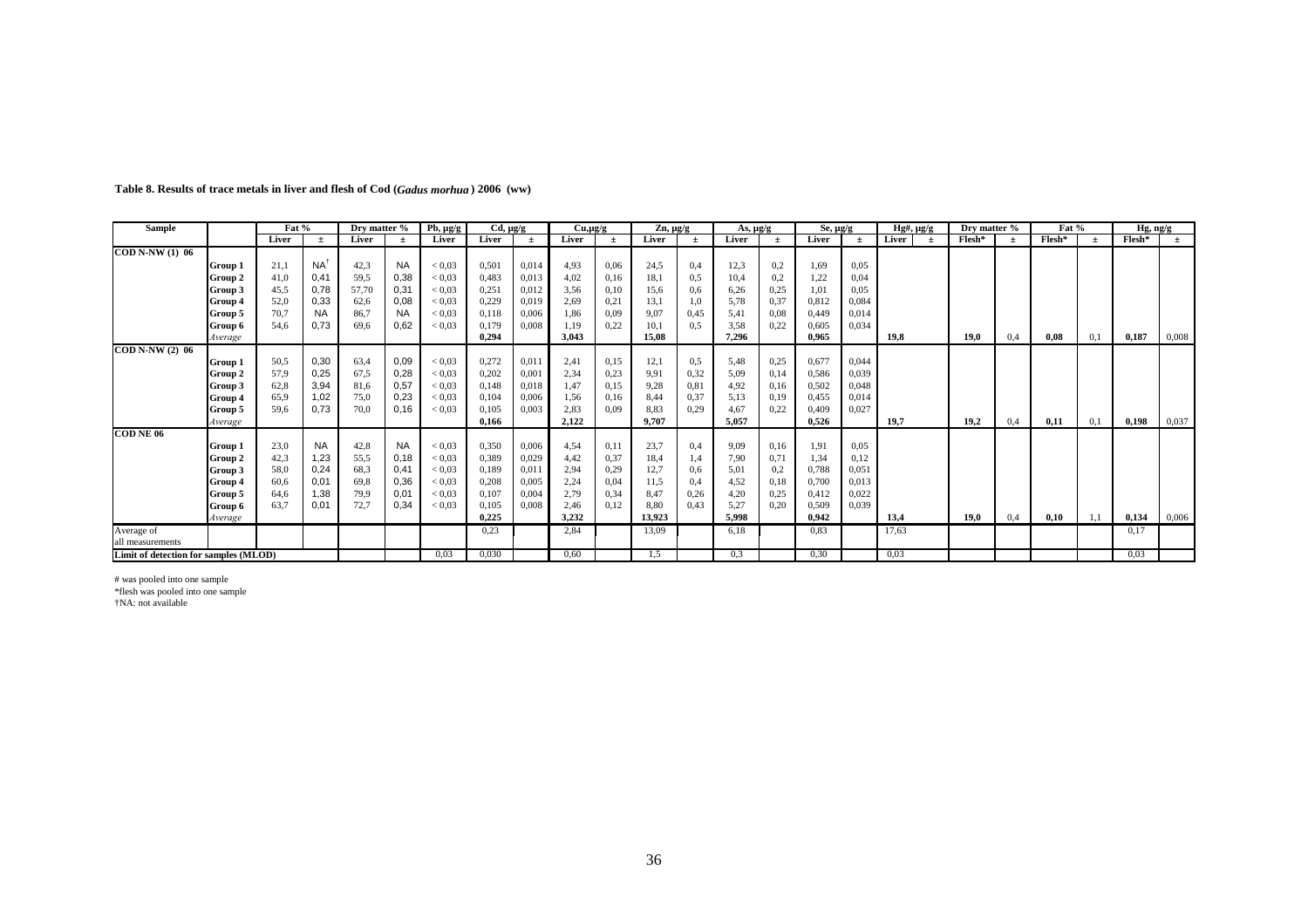**Appendix V.** 

**Results of organochlorine analysis for Blue mussel (***Mytilus edulis***) 2005 and Cod (***Gadus morhua***) 2006**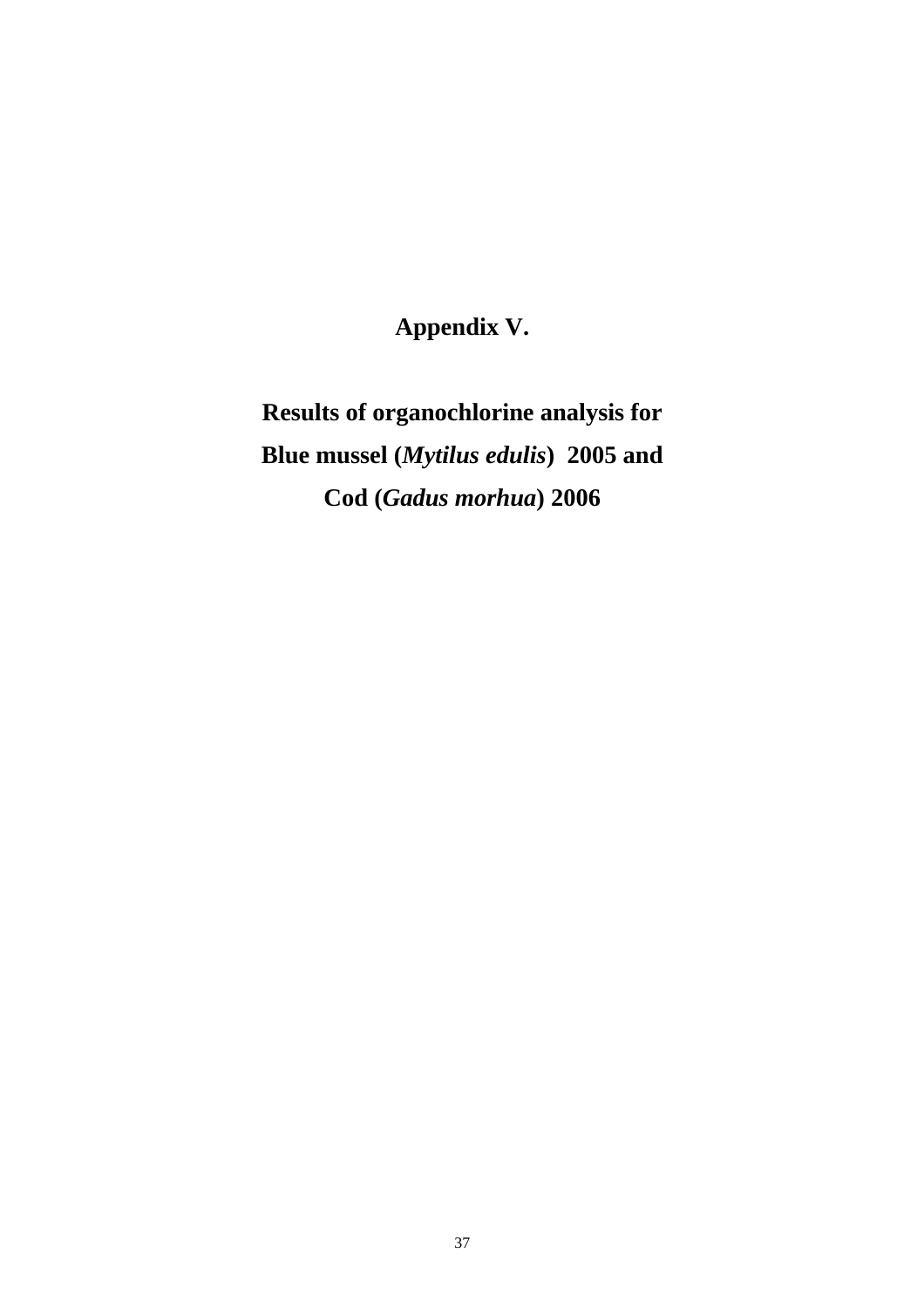|                   | Grímsey 05        | Ulfsá 05      | <b>Dvergasteinn 05</b> | Mjóifj. Dalat.05 | Mjóifj. Bryggja 05 | Mjóifj. Innst 05 | Hvalfj. Hvítan. 05 | Hvalfj. Hvalst. 05 |
|-------------------|-------------------|---------------|------------------------|------------------|--------------------|------------------|--------------------|--------------------|
|                   |                   |               |                        |                  |                    |                  |                    |                    |
|                   |                   |               |                        |                  |                    |                  |                    |                    |
| PCB <sub>28</sub> | 0,29              | 0,28          | 50,17                  | 0,34             | 0,72               | 0,29             | 0,27               | 0,24               |
| PCB31             | 0,19              | 0,25          | 50,14                  | 0,25             | 0,68               | 0,29             | 0,16               | 0,18               |
| PCB52             | 0,20              | 0,58          | 0,24                   | 0,37             | 0,75               | 0,31             | 0,21               | 0,28               |
| <b>PCB101</b>     | 0,21              | 1,00          | 0,97                   | 0,74             | 1,11               | 0,19             | 0,60               | 0,93               |
| <b>PCB105</b>     | 0,10              | 0,31          | 0,40                   | 0,32             | 0,09               | 0,08             | 0,17               | 0,25               |
| <b>PCB118</b>     | 0,12              | 0,79          | 0,97                   | 0,58             | 1,01               | 0,08             | 0,61               | 0,89               |
| <b>PCB138</b>     | 0,24              | 1,14          | 1,05                   | 0,80             | 4,44               | 0,30             | 1,32               | 1,90               |
| <b>PCB153</b>     | 0,40              | 1,48          | 1,09                   | 0,90             | 4,86               | 0,42             | 1,67               | 2,47               |
| <b>PCB156</b>     | 50,05             | 0,13          | 0,13                   | 0,11             | 0, 18              | 50,05            | 0,06               | 0, 10              |
| <b>PCB170</b>     | 50,05             | 0,07          | 50,05                  | 50,05            | 0,23               | 50,05            | 0,05               | 0,09               |
| <b>PCB180</b>     | 50,05             | 0,07          | 50,05                  | 50,05            | 0,99               | 50,05            | 0,19               | 0,40               |
|                   |                   |               |                        |                  |                    |                  |                    |                    |
| $\Sigma$ 3PCB**   | 0,76              | 3,41          | 3,10                   | 2,29             | 10,3               | 0,80             | 3,60               | 5,26               |
| <b>HCB</b>        | 0,13              | 0, 19         | 0,05                   | 0,10             | 0,22               | 0,10             | 0, 15              | 0,32               |
|                   |                   |               |                        |                  |                    |                  |                    |                    |
| a-HCH             | 0,37              | 0,29          | 0,28                   | 0,46             | 0,44               | 0,47             | 0,50               | 0,75               |
| <b>b-HCH</b>      | 50,2              | $\sqrt{50,2}$ | $\sqrt{50,2}$          | 50,2             | $\overline{50,2}$  | 50,2             | 50,2               | $\sqrt{50,2}$      |
| g-HCH             | 0,21              | 0,14          | 50,1                   | 0,39             | 0,30               | 0,35             | 0,23               | 0,31               |
|                   |                   |               |                        |                  |                    |                  |                    |                    |
| p,p'-DDE          | 0,67              | 0,84          | 0,38                   | 0,44             | 1,98               | 0,39             | 0,72               | 0,90               |
| p,p'-DDD          | 0,09              | 0,11          | 0,06                   | 50,05            | 0,31               | 0,10             | 0,15               | 0,14               |
| p,p'-DDT          | < 0, 05           | 0,12          | < 0, 05                | < 0, 05          | 0,40               | $0,05$           | < 0,05             | $0,05$             |
| o,p'-DDT          | 50,2              | 50,2          | 50,2                   | 50,2             | 0,37               | 50,2             | $\sqrt{50,2}$      | 50,2               |
|                   |                   |               |                        |                  |                    |                  |                    |                    |
| PCB153/DDE        | 0,6               | 1,8           | 2,9                    | 2,0              | 2,5                | 1,1              | 2,3                | 2,8                |
|                   |                   |               |                        |                  |                    |                  |                    |                    |
| transnonachlor    | 0,25              | 0,31          | 0,28                   | 0,31             | 0,65               | 0.24             | 0,24               | 0,37               |
| a-chlordan        | 50,05             | 0,17          | 0, 19                  | 0,13             | 0,47               | 0,24             | 0,24               | 0,34               |
| g-chlordan        | 50,05             | 50,05         | 0,05                   | 50,05            | 0, 15              | 0,06             | 50,05              | 0,08               |
| oxychlordan       | 50,05             | 50,05         | 50,05                  | 50,05            | 50,05              | 50,05            | 50,05              | 50,05              |
|                   |                   |               |                        |                  |                    |                  |                    |                    |
| <b>Tox-26</b>     | 0,20              | 0,19          | 0,25                   | 0,19             | 0,51               | 0,23             | 0, 19              | 0,31               |
| <b>Tox-50</b>     | 0,34              | 0,32          | 0,48                   | 0,38             | 1,09               | 0,50             | 0,36               | 0,46               |
| <b>Tox-62</b>     | 0,06              | 0,05          | 0,07                   | 0,06             | 0,15               | 0,10             | 50,05              | < 0.05             |
|                   |                   |               |                        |                  |                    |                  |                    |                    |
| PBDE-47           | < 0.1             | $0,1$         | $0,1$                  | <0.1             | 50,1               | < 0.1            | < 0, 1             | <0,1               |
| PBDE-99           | $\overline{50,1}$ | 50,1          | 50,1                   | 50,1             | $0,1$              | 50,1             | $\overline{50,1}$  | 50,1               |
| % extracted fat   | 0,30              | 0,22          | 0,34                   | 0,26             | 0,31               | 0,32             | 1,3                | 0,79               |
| % fat (IFL)       | 0,4               | 0,3           | 0,4                    | 0,2              | 0,3                | 0,5              | 1,3                | $\overline{1,0}$   |
| % dw (IFL)        | 9,1               | 5,6           | 9,7                    | 7,7              | 7,0                | 8,7              | 15,6               | 13,4               |
|                   |                   |               |                        |                  |                    |                  |                    |                    |

# **Table 9. Persistent organochlorines in Blue mussel (Mytulis edulis, ng/g dw) 2005.**

\*PCB # 118, 138 and 153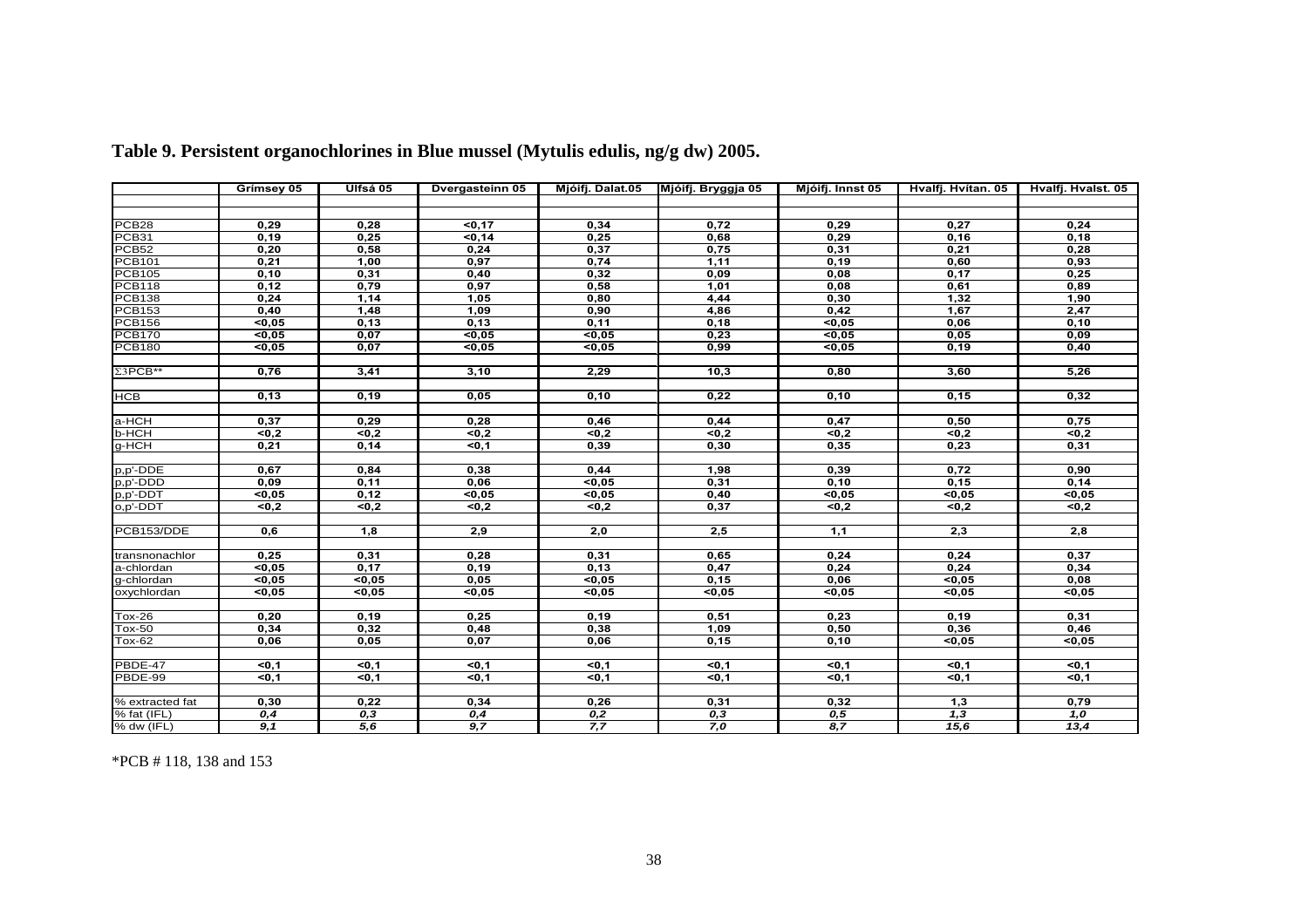|                   | Hvalfj. Eyri 05 |                   | Hyassahraun 05    |       | <b>Straumur 05</b> |                   |                   |  |  |
|-------------------|-----------------|-------------------|-------------------|-------|--------------------|-------------------|-------------------|--|--|
|                   |                 | A                 | в                 | mean* | A                  | в                 | mean**            |  |  |
|                   |                 |                   |                   |       |                    |                   |                   |  |  |
| PCB <sub>28</sub> | 0,21            | 0,21              | 0,23              | 0,22  | 0,26               | 0,30              | 0.28              |  |  |
| PCB31             | 0,18            | 0,28              | 0,28              | 0,28  | 0,23               | 0,28              | 0,26              |  |  |
| PCB <sub>52</sub> | 0,28            | 0,38              | 0,38              | 0,38  | 0,39               | O,44              | 0,41              |  |  |
| <b>PCB101</b>     | 0,95            | 0,53              | 0,49              | 0,51  | 0,99               | 1,13              | 1,06              |  |  |
| <b>PCB105</b>     | 0,27            | 0,08              | 0,09              | 0.09  | 0.27               | 0,31              | 0.29              |  |  |
| <b>PCB118</b>     | 0,91            | 0,25              | 0,27              | 0,26  | 0,84               | 0,98              | 0,91              |  |  |
| <b>PCB138</b>     | 1,89            | 0,46              | 0,67              | 0,56  | 1,99               | 2,31              | 2,15              |  |  |
| <b>PCB153</b>     | 2,27            | 0.67              | 0,83              | 0.75  | 2.29               | 2.72              | 2,51              |  |  |
| <b>PCB156</b>     | 0, 10           | 0,07              | 0,07              | 0,07  | 0, 13              | 0,12              | 0, 12             |  |  |
| <b>PCB170</b>     | <0.05           | <0.05             | <0,05             | <0.05 | 0,06               | 0,05              | 0,05              |  |  |
| <b>PCB180</b>     | 0,13            | <0.05             | <0.05             | 50,05 | 0, 14              | O, 1O             | 0,12              |  |  |
|                   |                 |                   |                   |       |                    |                   |                   |  |  |
| $\Sigma$ 3PCB**   | 5,07            | 1,37              | 1,77              | 1,57  | 5,12               | 6,01              | 5,56              |  |  |
| <b>HCB</b>        | 0,17            | 0,07              | 0,08              | 0,07  | 0,13               | 0, 15             | 0,14              |  |  |
|                   |                 |                   |                   |       |                    |                   |                   |  |  |
| a-HCH             | 0.42            | 0.29              | 0.27              | 0,28  | 0.43               | 0,47              | 0.45              |  |  |
| <b>b-HCH</b>      | < 0,2           | <0.2              | <0.2              | 50,2  | <0,2               | <0.2              | $\overline{50.2}$ |  |  |
| $q-HCH$           | 0,25            | 0.29              | 0,32              | 0,31  | 0.28               | 0,36              | 0,32              |  |  |
|                   |                 |                   |                   |       |                    |                   |                   |  |  |
| p,p'-DDE          | 0,87            | 0,52              | 0,43              | 0,48  | 0,91               | 1,02              | 0,96              |  |  |
| p,p'-DDD          | 0.24            | 0.09              | 0.07              | 0.08  | 0.32               | 0.41              | 0.36              |  |  |
| p,p'-DDT          | 0,06            | O, 1O             | 0,06              | 0,08  | 0,41               | 0,53              | 0,47              |  |  |
| o,p'-DDT          | <0.2            | <0.2              | <0.2              | <0.2  | 0,32               | 0,35              | 0.34              |  |  |
|                   |                 |                   |                   |       |                    |                   |                   |  |  |
|                   | 2,6             | 1,3               | 1,9               | 1,6   | $\overline{2,5}$   | 2,7               | $\overline{2,6}$  |  |  |
|                   |                 |                   |                   |       |                    |                   |                   |  |  |
| transnonachlor    | 0.29            | 0,15              | 0, 14             | 0.14  | 0,25               | 0,28              | 0.26              |  |  |
| a-chlordan        | 0.28            | 0.11              | 0.11              | 0.11  | 0.26               | 0,28              | 0.27              |  |  |
| g-chlordan        | 0,06            | <0,05             | <0,05             | 50,05 | <0.05              | <0,05             | < 0.05            |  |  |
| oxychlordan       | 50,05           | <0.05             | <0.05             | 50,05 | <0.05              | <0.05             | 50,05             |  |  |
| $Tox-26$          | 0,32            | 0,12              | 0,12              | 0,12  | 0,29               | 0,32              | 0,31              |  |  |
| $Tox-50$          | 0,44            | 0,22              | 0,21              | 0,21  | 0,49               | 0,53              | 0,51              |  |  |
| $Tox-62$          | 0.05            | 0,07              | <0.05             | 50,06 | 0,06               | 0, 10             | 0,08              |  |  |
|                   |                 |                   |                   |       |                    |                   |                   |  |  |
| <b>PBDE-47</b>    | < 0, 1          | <0,1              | $<$ 0,1           | < 0.1 | <0,1               | $<$ O, 1          | <0.1              |  |  |
| PBDE-99           | < 0.1           | $\overline{50,1}$ | $\overline{50,1}$ | 30.1  | $\overline{50,1}$  | $\overline{50,1}$ | 30.1              |  |  |
|                   |                 |                   |                   |       |                    |                   |                   |  |  |
| % extracted fat   | 0,64            | 0,22              | 0,19              | 0,21  | 0,50               | 0,51              | 0,51              |  |  |
| % fat (IFL)       | 0.7             |                   |                   | 0,3   |                    |                   | 0.6               |  |  |
| % dw $(IFL)$      | 12,0            |                   |                   | 7,2   |                    |                   | $\overline{9,6}$  |  |  |

**Table 9. cont. Persistent organochlorines in Blue mussel (Mytulis edulis, ng/g dw) 2005.** 

\*PCB # 118, 138 and 153

\*\*Mean of two analysis A and B performed one week apart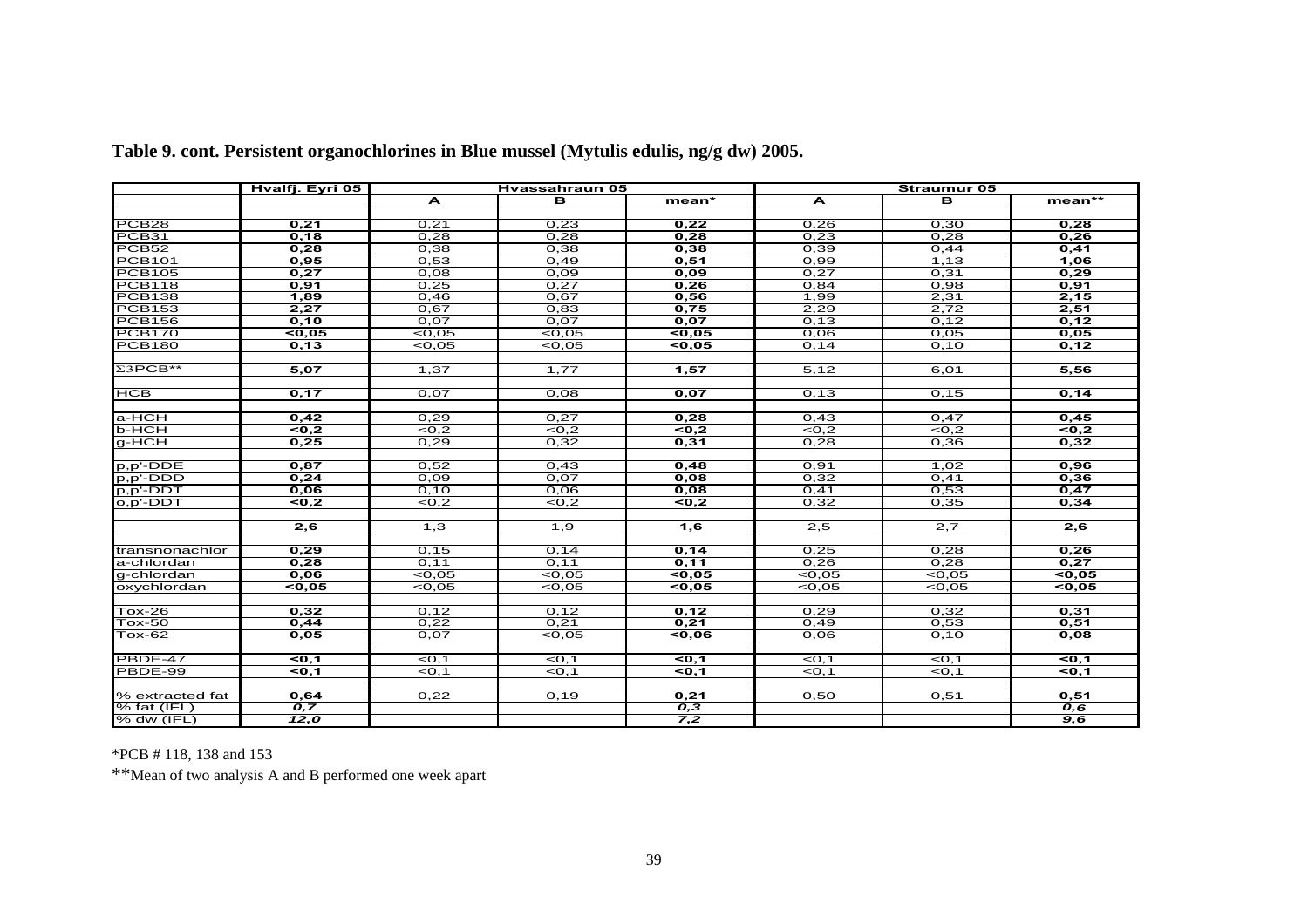|                   | $COD N-WW(2)$    |                  | $COD N-NW(2)$    | $COD N-NW(2)$    |                  | COD N-NW(2) COD N-NW(2) COD N-NW(2) |                  |
|-------------------|------------------|------------------|------------------|------------------|------------------|-------------------------------------|------------------|
|                   | <b>H1</b>        | H2A              | H2B              | $H2***$          | <b>H3</b>        | H4                                  | <b>H5</b>        |
|                   |                  |                  |                  |                  |                  |                                     |                  |
| PCB <sub>28</sub> | 1,5              | 1,6              | $\overline{2,6}$ | 2,1              | 1,4              | 1,5                                 | 1,6              |
| PCB31             | 1,1              | 1,1              | 1,4              | 1,2              | 1,1              | 1,0                                 | 0,98             |
| PCB <sub>52</sub> | $\overline{4,6}$ | $\overline{4,9}$ | 5,0              | $\overline{4,9}$ | 3,9              | 5,0                                 | 4,6              |
| <b>PCB101</b>     | 6,8              | 7,5              | 9,2              | 8,4              | 5,5              | 5,8                                 | 6,2              |
| <b>PCB105</b>     | 2,4              | 2,5              | 3,0              | 2,8              | 2,3              | 2,3                                 | 2,2              |
| <b>PCB118</b>     | 6,9              | 7,0              | 7,0              | 7,0              | 5,1              | 6,1                                 | 5,6              |
| <b>PCB138</b>     | 14,0             | 15,7             | 15,8             | 15,8             | 12,0             | 13,5                                | 14,4             |
| <b>PCB153</b>     | 17,3             | 20,2             | 21,5             | 20,9             | 14,1             | 14,5                                | 15,2             |
| <b>PCB156</b>     | 1,4              | 1,3              | 1,4              | $\overline{1,3}$ | 0,90             | 1,1                                 | 1,03             |
| <b>PCB170</b>     | 1,3              | 1,3              | 1,2              | 1,2              | 0,85             | 1,0                                 | 1,1              |
| <b>PCB180</b>     | $\overline{4,3}$ | $\overline{4,3}$ | $\overline{4,5}$ | $\overline{4,4}$ | 2,8              | 3,0                                 | 3,4              |
|                   |                  |                  |                  |                  |                  |                                     |                  |
| $\Sigma$ 7PCB*    | 55,3             | 61,2             | 65,7             | 63,4             | 44,9             | 49,4                                | 50,9             |
|                   |                  |                  |                  |                  |                  |                                     |                  |
| <b>HCB</b>        | 15,7             | 15,8             | 15,2             | 15,5             | 14,9             | 16,9                                | 15,2             |
|                   |                  |                  |                  |                  |                  |                                     |                  |
| a-HCH             | 3,2              | $\overline{3,5}$ | $\overline{3,8}$ | 3,6              | 3,6              | $\overline{3,7}$                    | $\overline{3,7}$ |
| b-HCH             | 0,68             | 0,76             | 0,68             | 0,72             | 0,52             | 0,80                                | 0,84             |
| $g$ -HCH          | 0,67             | 0,70             | 0,72             | 0,71             | 0,67             | 0,73                                | 0,76             |
|                   |                  |                  |                  |                  |                  |                                     |                  |
| $p, p'$ -DDE      | 36,9             | 38,3             | 39,9             | 39,1             | 29,0             | 29,4                                | 27,1             |
| p,p'-DDD          | 11,7             | 13,3             | 13,4             | 13,3             | 11,2             | 12,1                                | 11,7             |
| p,p'-DDT          | 10,3             | 11,8             | 11,8             | 11,8             | 8,8              | 10,6                                | 10,0             |
| o,p'-DDT          | 2,8              | 2,6              | 4,3              | 3,5              | $\overline{1,2}$ | 3,8                                 | 4,1              |
|                   |                  |                  |                  |                  |                  |                                     |                  |
| $\Sigma$ DDT      | 61,6             | 66,0             | 69,3             | 67,7             | 50,2             | 55,9                                | 52,9             |
|                   |                  |                  |                  |                  |                  |                                     |                  |
| transnonachlor    | 17,9             | 18,4             | 20,3             | 19,3             | 14,8             | 16,9                                | 16,5             |
| a-chlordan        | 17,8             | 18,2             | 20,2             | 19,2             | 14,7             | 18,0                                | 17,1             |
| g-chlordan        | $\overline{5,8}$ | $\overline{5,8}$ | 6,8              | 6,3              | $\overline{4,8}$ | $\overline{5,8}$                    | $\overline{5,7}$ |
| oxychlordan       | $\overline{3,4}$ | $\overline{3,5}$ | $\overline{4,2}$ | $\overline{3,8}$ | 3,1              | 3,5                                 | 3,4              |
|                   |                  |                  |                  |                  |                  |                                     |                  |
| $\Sigma$ CHL      | 44,9             | 45,9             | 51,5             | 48,7             | 37,4             | 44,3                                | 42,8             |
|                   |                  |                  |                  |                  |                  |                                     |                  |
| $Tox-26$          | 16,9             | 18,0             | 19,7             | 18,9             | 15,5             | 18,3                                | 17,8             |
| $Tox-50$          | 32,1             | 35,3             | 35,7             | 35,5             | 29,6             | 32,8                                | 31,4             |
| <b>Tox-62</b>     | 10,7             | 12,4             | 13,4             | 12,9             | 10,2             | 12,3                                | 11,6             |
|                   |                  |                  |                  |                  |                  |                                     |                  |
| % extracted fat   | 51,3             | 56,9             | 56,9             | 56,9             | 55,8             | 59,3                                | 55,4             |
|                   |                  |                  |                  |                  |                  |                                     |                  |

**Table 10. Persistent organochlorines in cod liver from 2006 (ng/g ww).** 

\*PCB # 28, 52, 101, 118, 138, 153 and 180

\*\*Mean of two different analysis performed one week apart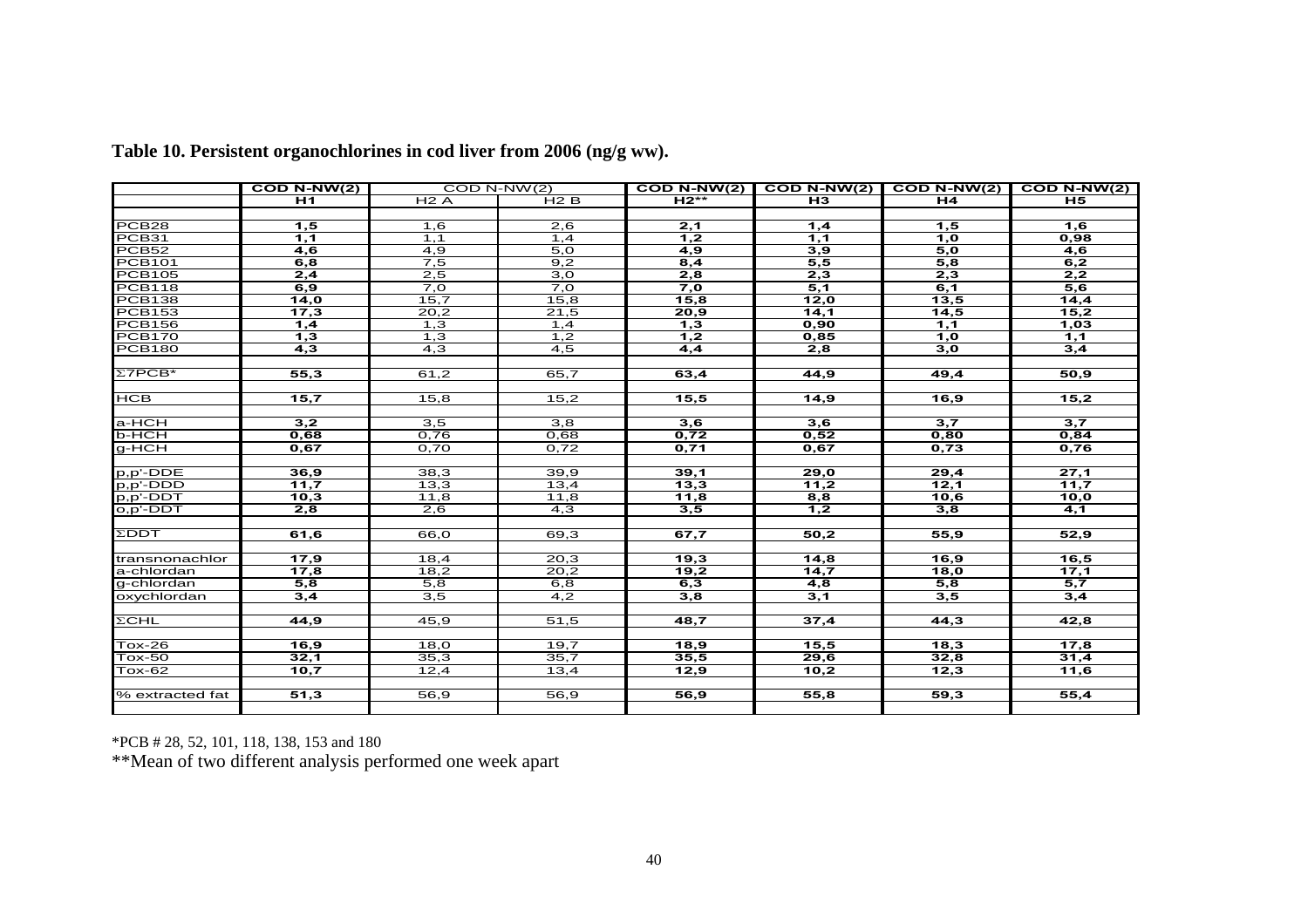|                   | $\overline{COD N\text{-}NW(1)}$ | $COD N-NW(1)$    |                  | $COD N-NW(1)$ | $COD N-NW(1)$    |                  | COD N-NW(1) COD N-NW(1) COD N-NW(1) |                  |
|-------------------|---------------------------------|------------------|------------------|---------------|------------------|------------------|-------------------------------------|------------------|
|                   | H1                              | H <sub>2</sub>   | H <sub>3</sub> A | H3B           | $H3**$           | H <sub>4</sub>   | <b>H5</b>                           | H6               |
|                   |                                 |                  |                  |               |                  |                  |                                     |                  |
| PCB <sub>28</sub> | 1,0                             | 2,7              | 1,8              | 1,6           | 1,7              | 2,0              | 1,6                                 | 2,0              |
| PCB31             | 0,39                            | $\overline{1,2}$ | 1,0              | 0,84          | 0,93             | 0,90             | 1,1                                 | $\overline{1,3}$ |
| PCB52             | 3,3                             | 8,0              | 4,7              | 4,0           | $\overline{4,4}$ | $\overline{5,7}$ | 5,6                                 | 6,4              |
| <b>PCB101</b>     | 7,4                             | 15,6             | 10,2             | 8,8           | 9,5              | 9,7              | 7,6                                 | 9,3              |
| <b>PCB105</b>     | 3,3                             | 6,6              | 3,8              | 4,0           | 3,9              | 3,6              | 2,6                                 | 2,7              |
| <b>PCB118</b>     | 9,0                             | 9,1              | $\overline{5,3}$ | 5,6           | 5,5              | 6,3              | 3,8                                 | 5,4              |
| <b>PCB138</b>     | 15,8                            | 29,8             | 19,7             | 20,2          | 19,9             | 17,2             | 12,2                                | 17,9             |
| <b>PCB153</b>     | 24,2                            | 42,6             | 30,0             | 32,3          | 31,2             | 23,3             | 16,8                                | 22,4             |
| <b>PCB156</b>     | 1,4                             | 2,6              | 1,5              | 1,4           | 1,5              | 1,6              | 0,99                                | 1,5              |
| <b>PCB170</b>     | 1.7                             | 2,8              | 2,0              | 2,6           | 2,3              | 1,5              | 0.79                                | 1.8              |
| <b>PCB180</b>     | $\overline{5,7}$                | 9,7              | 7,2              | 7,4           | 7,3              | 5,1              | 2,9                                 | 6,0              |
|                   |                                 |                  |                  |               |                  |                  |                                     |                  |
| $\Sigma$ 7PCB*    | 66,2                            | 117,5            | 78,9             | 79,9          | 79,4             | 69,3             | 50,4                                | 69,5             |
|                   |                                 |                  |                  |               |                  |                  |                                     |                  |
| <b>HCB</b>        | $\overline{4,0}$                | 15,3             | 10,5             | 9,4           | 9,9              | 15,3             | 13,2                                | 14,8             |
|                   |                                 |                  |                  |               |                  |                  |                                     |                  |
| a-HCH             | 2,0                             | 4,4              | 3,6              | 3,6           | 3,6              | 4,0              | 5,1                                 | 4,3              |
| b-HCH             | 0,44                            | 0,92             | 0,70             | 0,46          | 0.58             | 0,73             | 0,95                                | 0,80             |
| g-HCH             | 0,44                            | 1,1              | 0,86             | 0,78          | 0.82             | 0,93             | 1,2                                 | 0,98             |
|                   |                                 |                  |                  |               |                  |                  |                                     |                  |
| p,p'-DDE          | 38,9                            | 74,5             | 41,2             | 45,9          | 43,5             | 40,1             | 30,0                                | 46,8             |
| p,p'-DDD          | 9,2                             | 18,6             | 10,4             | 9,6           | 10,0             | 14,3             | 12,5                                | 14,1             |
| p,p'-DDT          | 9,7                             | 18,5             | 10,5             | 9,2           | 9,9              | 13,1             | 8,7                                 | 13,1             |
| o,p'-DDT          | 4,2                             | 10,1             | 3,9              | 3,9           | 3,9              | 6,8              | 5,1                                 | 8,8              |
|                   |                                 |                  |                  |               |                  |                  |                                     |                  |
| ΣDDT              | 62,0                            | 121,7            | 65,9             | 68,5          | 67,2             | 74,2             | 56,3                                | 82,9             |
|                   |                                 |                  |                  |               |                  |                  |                                     |                  |
| transnonachlor    | 20,3                            | 40,6             | 23,3             | 23,9          | 23,6             | 23,4             | 16,8                                | 21,0             |
| a-chlordan        | 13,9                            | 29.7             | 16,6             | 15,4          | 16,0             | 21,5             | 19,6                                | 21,4             |
| g-chlordan        | 3,9                             | 8,6              | 5,1              | 4,3           | $\overline{4,7}$ | 6,9              | 6, 5                                | $7,\overline{2}$ |
| oxychlordan       | 3,2                             | 7,0              | $\overline{4,5}$ | 5,1           | $\overline{4,8}$ | $\overline{4,5}$ | $\overline{3,7}$                    | 4,5              |
|                   |                                 |                  |                  |               |                  |                  |                                     |                  |
| $\Sigma$ CHL      | 41,3                            | 85,9             | 49,5             | 48,6          | 49,1             | 56,3             | 46.5                                | 54,2             |
|                   |                                 |                  |                  |               |                  |                  |                                     |                  |
| $Tox-26$          | 16,3                            | 34,2             | 18,6             | 18,9          | 18,8             | 23,2             | 19,1                                | 22,7             |
| <b>Tox-50</b>     | 25,3                            | 49,7             | 28,3             | 30,8          | 29,5             | 37,4             | 34,1                                | 38,8             |
| <b>Tox-62</b>     | 8,9                             | 15,1             | 9,5              | 9,5           | 9,5              | 12,8             | 9,6                                 | 13,7             |
|                   |                                 |                  |                  |               |                  |                  |                                     |                  |
| % úrhlutuð fita   | 24,9                            | 41,6             | 46,2             | 46,4          | 46,3             | 51,4             | 66,2                                | 55,1             |
|                   |                                 |                  |                  |               |                  |                  |                                     |                  |

**Table 10. cont. Persistent organochlorines in cod liver from 2006 (ng/g ww).** 

\*PCB # 28, 52, 101, 118, 138, 153 and 180

\*\*Mean of two different analysis performed one week apart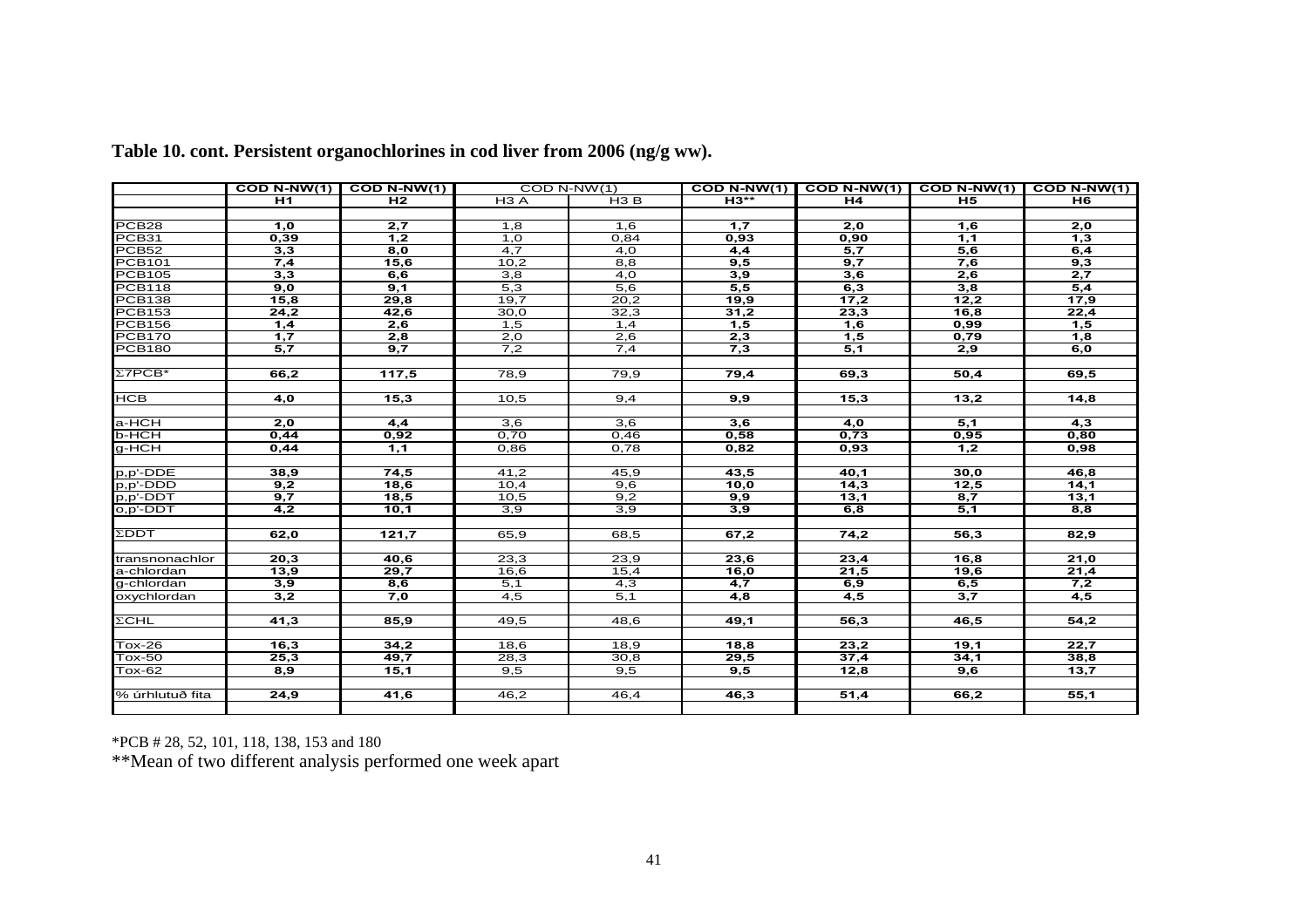|                   | <b>COD NE</b>    | <b>COD NE</b>    | <b>COD NE</b>    |                  | <b>COD NE</b>    | <b>COD NE</b>    | <b>COD NE</b>    | <b>COD NE</b>     |
|-------------------|------------------|------------------|------------------|------------------|------------------|------------------|------------------|-------------------|
|                   | $\overline{H1}$  | H <sub>2</sub>   | $H_3$            | H4A              | H4B              | $H4***$          | H <sub>5</sub>   | H <sub>6</sub>    |
|                   |                  |                  |                  |                  |                  |                  |                  |                   |
| PCB <sub>28</sub> | 1,3              | 2,2              | 2,1              | 2,1              | 2,3              | 2,2              | 1,8              | 1,9               |
| PCB31             | 0,34             | 0,76             | 0,85             | 1,2              | 1,3              | 1,2              | 1,2              | 0,89              |
| PCB <sub>52</sub> | 4,1              | 6,7              | 6,3              | 6,2              | 6,0              | 6,1              | $\overline{5,2}$ | $\overline{5,7}$  |
| <b>PCB101</b>     | 8,1              | 12,9             | 10,0             | 10,1             | 10,3             | 10,2             | 7,1              | 7,7               |
| <b>PCB105</b>     | 3,8              | 4,7              | 3,4              | 3,3              | 3,7              | 3,5              | 2,5              | 2,5               |
| <b>PCB118</b>     | 8,6              | 12,6             | 9,2              | 9,2              | 9,0              | 9,1              | 5,8              | 7,5               |
| <b>PCB138</b>     | 14,5             | 20,4             | 17,2             | 18,2             | 17,3             | 17,7             | 12,3             | 14,8              |
| <b>PCB153</b>     | 22,3             | 30,0             | 20,3             | 21,2             | 20,1             | 20,6             | 16,0             | 19,1              |
| <b>PCB156</b>     | 1,6              | 2,2              | 1,8              | 1,7              | 1,6              | 1,6              | 1,0              | 1,4               |
| <b>PCB170</b>     | 1,5              | 2,1              | 1,5              | 1,5              | 1,5              | 1,5              | 0,71             | 1,1               |
| <b>PCB180</b>     | $\overline{4,3}$ | 6.7              | $\overline{4,9}$ | $\overline{4.7}$ | $\overline{4,8}$ | $\overline{4,7}$ | 2,7              | 3,6               |
|                   |                  |                  |                  |                  |                  |                  |                  |                   |
| $\Sigma$ 7PCB*    | 63,2             | 91,3             | 70,0             | 71,5             | 69,7             | 70,6             | 50,8             | 60,4              |
|                   |                  |                  |                  |                  |                  |                  |                  |                   |
| <b>HCB</b>        | 7,4              | 14,3             | 16,1             | 17,4             | 14,0             | 15,7             | 17,0             | $\overline{16,6}$ |
|                   |                  |                  |                  |                  |                  |                  |                  |                   |
| a-HCH             | $\overline{1,9}$ | $\overline{3,7}$ | 5,1              | 5,0              | 4,5              | $\overline{4,8}$ | $\overline{5,6}$ | 5,1               |
| <b>b-HCH</b>      | 0,27             | 0,69             | 0,98             | 0,96             | 0,85             | 0,91             | 0,76             | 1,0               |
| g-HCH             | 0,47             | 0,86             | 1,2              | 1,2              | 1,1              | 1,16             | 1,3              | 1,2               |
|                   |                  |                  |                  |                  |                  |                  |                  |                   |
| p,p'-DDE          | 42,4             | 53,9             | 41,2             | 45,0             | 42,0             | 43,5             | 27,5             | 33,7              |
| p,p'-DDD          | 8,5              | 16,1             | 14,3             | 14,5             | 13,1             | 13,8             | 11,7             | 13,2              |
| p,p'-DDT          | 3,0              | 14,2             | 14,4             | 14,3             | 13,1             | 13,7             | 9,4              | 12,2              |
| o,p'-DDT          | 4,0              | 7,0              | 7,2              | 9,9              | 9,0              | 9,5              | 5,9              | 6,7               |
|                   |                  |                  |                  |                  |                  |                  |                  |                   |
| <b>ZDDT</b>       | 57,9             | 91,3             | 77,0             | 83,6             | 77,2             | 80,4             | 54,4             | 65,7              |
|                   |                  |                  |                  |                  |                  |                  |                  |                   |
| transnonachlor    | 21,2             | 29,3             | 23,0             | 23,5             | 22,3             | 22,9             | 16,2             | 19,4              |
| a-chlordan        | 15,7             | 24,4             | 22,6             | 24,1             | 22,2             | 23,2             | 18,6             | 21,3              |
| g-chlordan        | 3,8              | 6,6              | 7,0              | 7,5              | 7,1              | 7,3              | 6, 5             | 6,9               |
| oxychlordan       | $\overline{3,1}$ | 5,0              | 3,8              | 4,0              | $\overline{4,1}$ | 4,0              | 3,4              | 3,6               |
|                   |                  |                  |                  |                  |                  |                  |                  |                   |
| $\Sigma$ CHL      | 43,9             | 65,3             | 56,4             | 59.0             | 55.7             | 57,4             | 44,7             | 51,1              |
|                   |                  |                  |                  |                  |                  |                  |                  |                   |
| <b>Tox-26</b>     | 17,4             | 27,0             | 23,4             | 23,2             | 21.3<br>37,6     | 22,2             | 19,3             | 21,4              |
| <b>Tox-50</b>     | 24,3             | 42,1             | 41,4             | 40,7             |                  | 39,1             | 32,9             | 37,0              |
| <b>Tox-62</b>     | 7,1              | 12,1             | 16,2             | 17,1             | 14,2             | 15,7             | 14,6             | 15,6              |
|                   |                  |                  |                  |                  |                  |                  |                  |                   |
| % úrhlutuð fita   | 23,0             | 42,7             | 58,6             | 59,0             | 58,4             | 58,7             | 64,4             | 62,5              |
|                   |                  |                  |                  |                  |                  |                  |                  |                   |

**Table 10. cont. Persistent organochlorines in cod liver from 2006 (ng/g ww).** 

\*PCB # 28, 52, 101, 118, 138, 153 and 180

\*\*Mean of two different analysis performed one week apart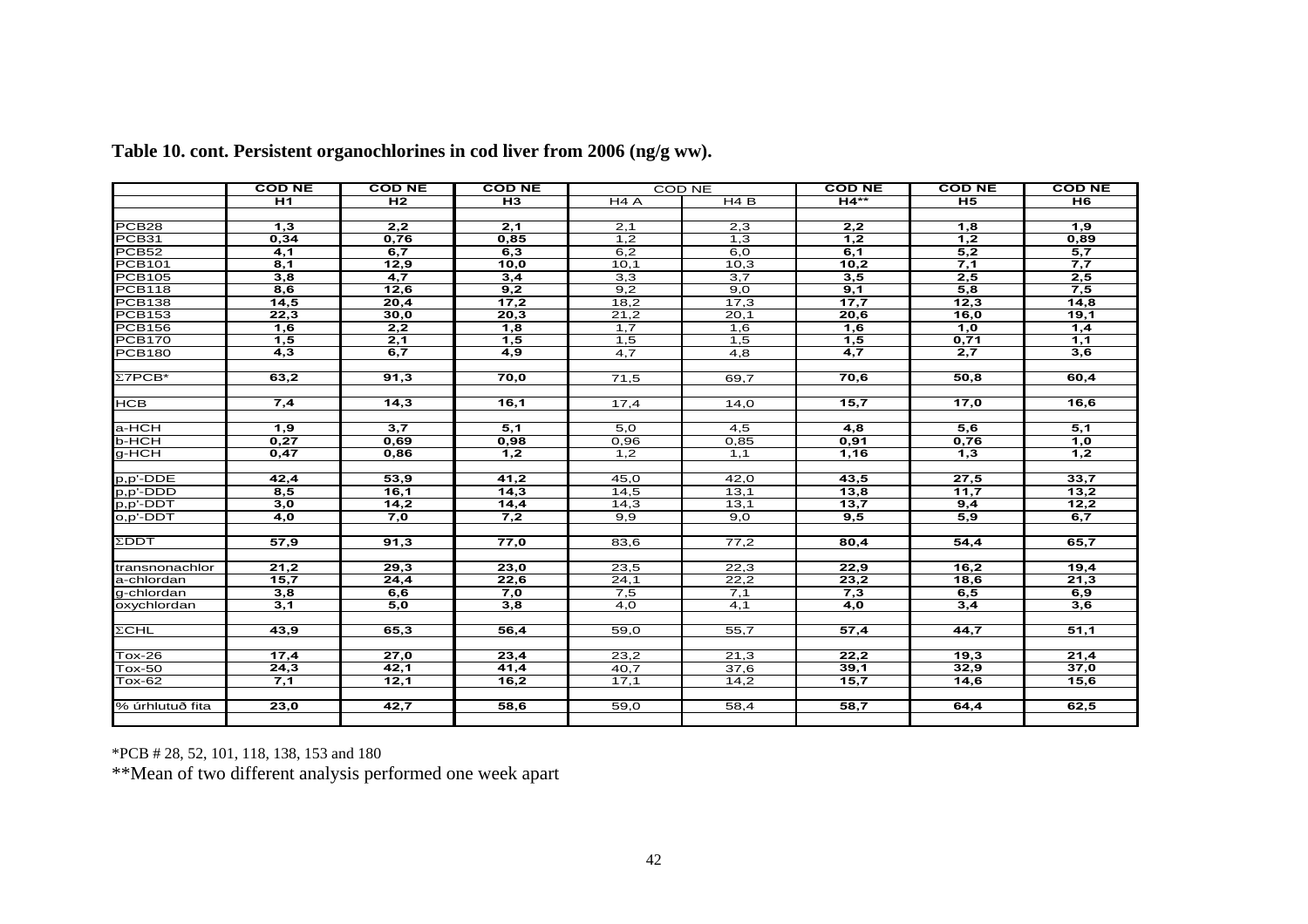# **Appendix VI.**

**Graphs of biological variation in Cod (***Gadus morhua***) 1990-2006**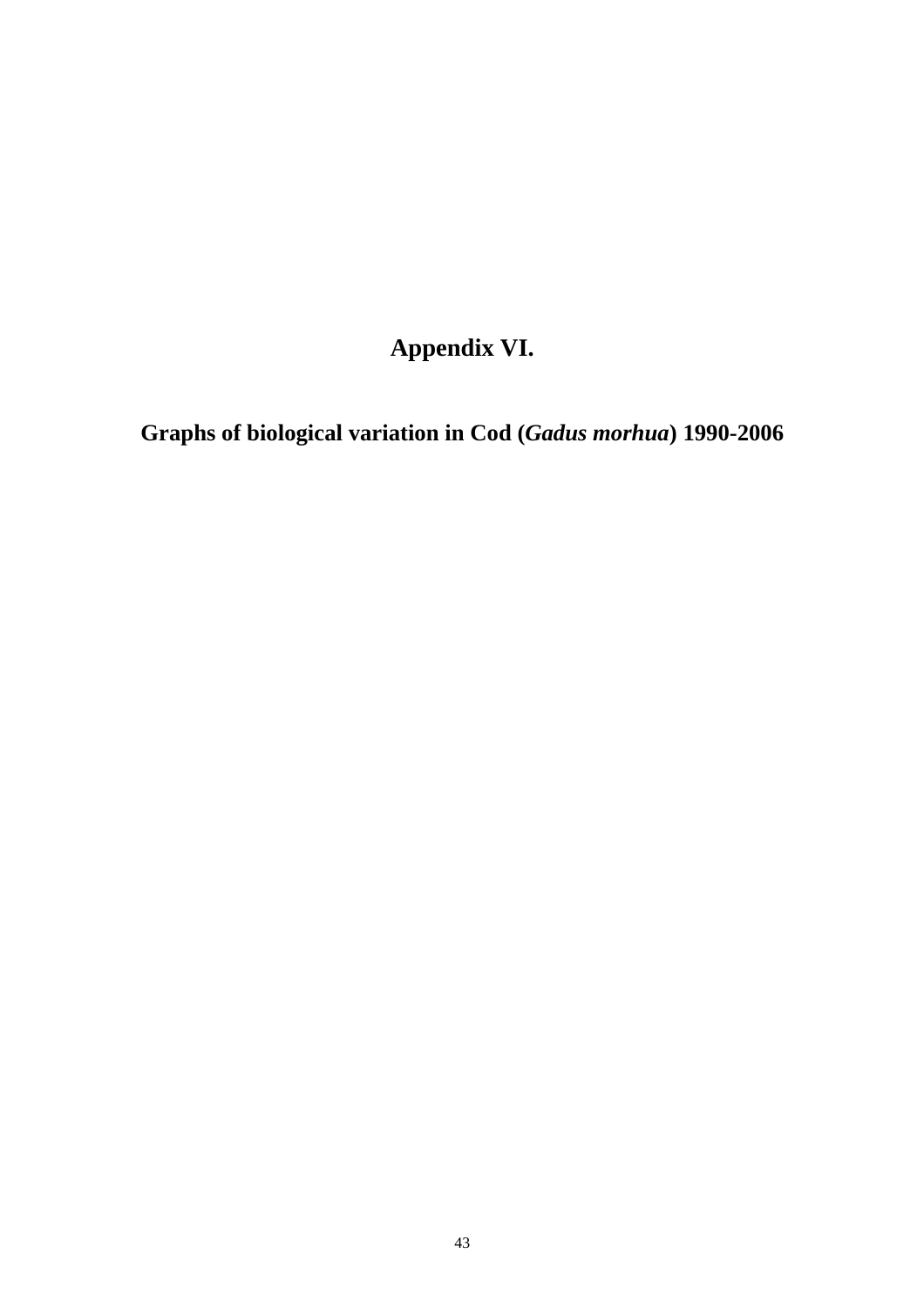

#### **Biological variation in 30-45 cm Cod (Gadus morhua) from Icelandic waters in March 1990-2006**

*Figure 2a. Average age in 30-45 cm Cod (Gadus morhua) from Icelandic waters in March 1990-2006.The red dots represent the average values.* 



*Figure 2b. Average weight ungutted Cod (Gadus morhua), 30-45 cm, from Icelandic waters in March 1990-2006.The red dots represent the average values.*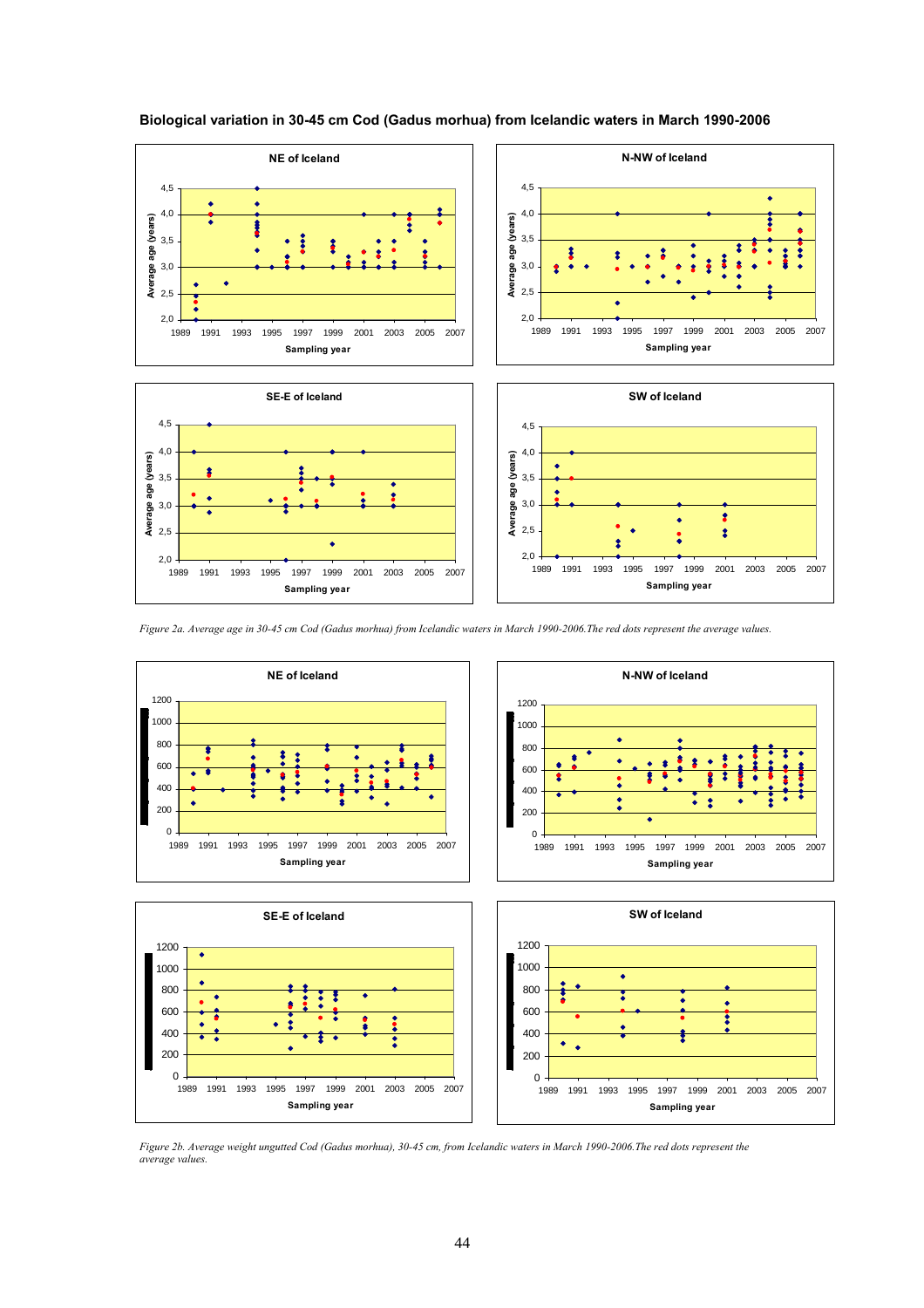

**SE-E of Iceland**

1989 1991 1993 1995 1997 1999 2001 2003 2005 2007 **Sampling year**

**Average fat in liver (%)**

Average fat in liver (%)

**Average weight liver (g)**

Average weight liver (g)

#### **Biological variation in 30-45 cm Cod (Gadus morhua) from Icelandic waters in March 1990-2006**



1989 1991 1993 1995 1997 1999 2001 2003 2005 2007 **Sampling year**

**N-NW of Iceland**

*Figure 2c. Average weight liver of Cod (Gadus morhua), 30-45 cm, from Icelandic waters in March 1990-2006.The red dots represent the average values.* 







*Figure 2d. Average fat (%) in liver of Cod (Gadus morhua), 30-45 cm, from Icelandic waters in March 1990-2006.The red dots represent the average values.*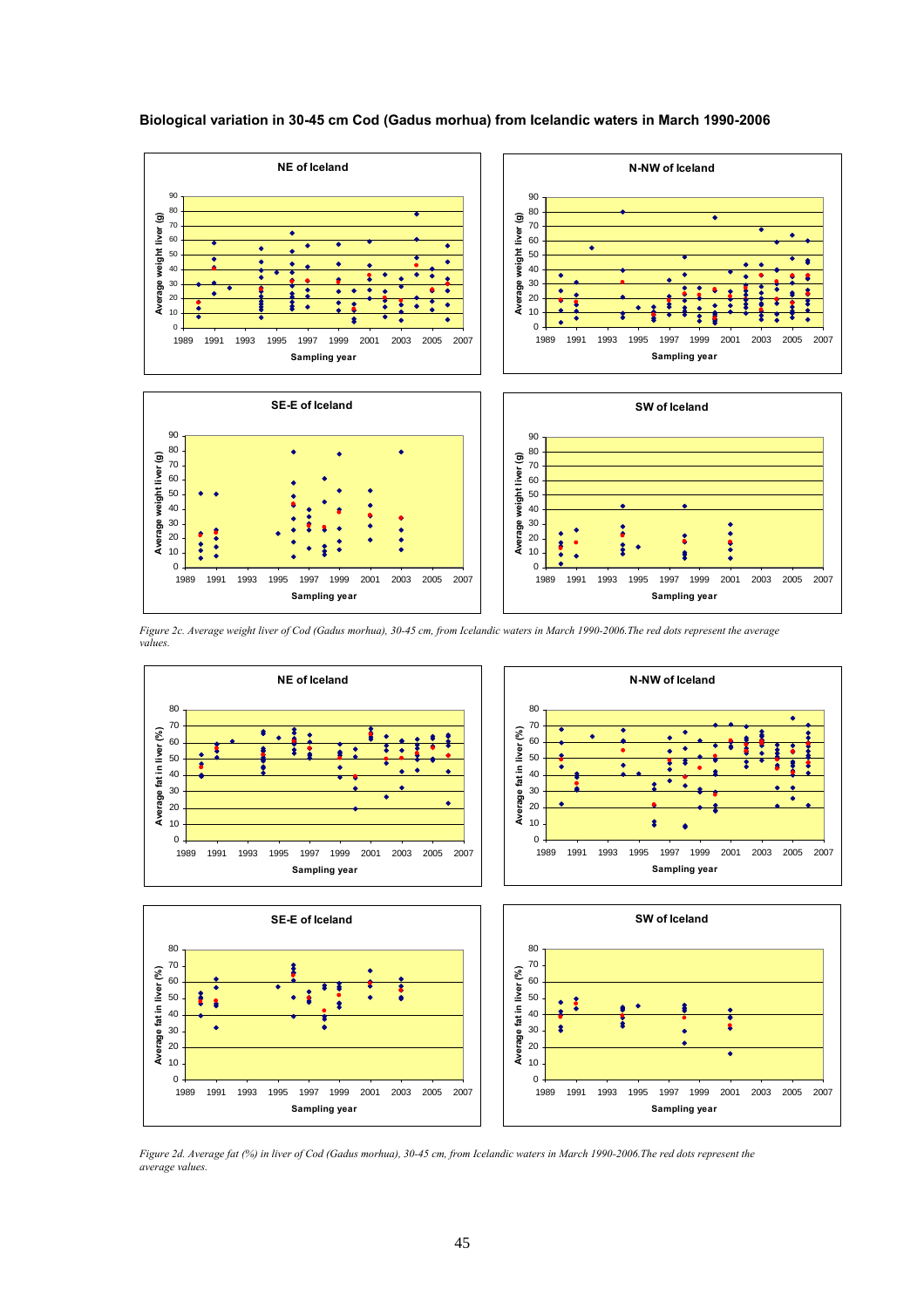# **Appendix VII.**

**Graphs of metals and organic compounds in Blue mussel (***Mytilus edulis***) 1990-2005**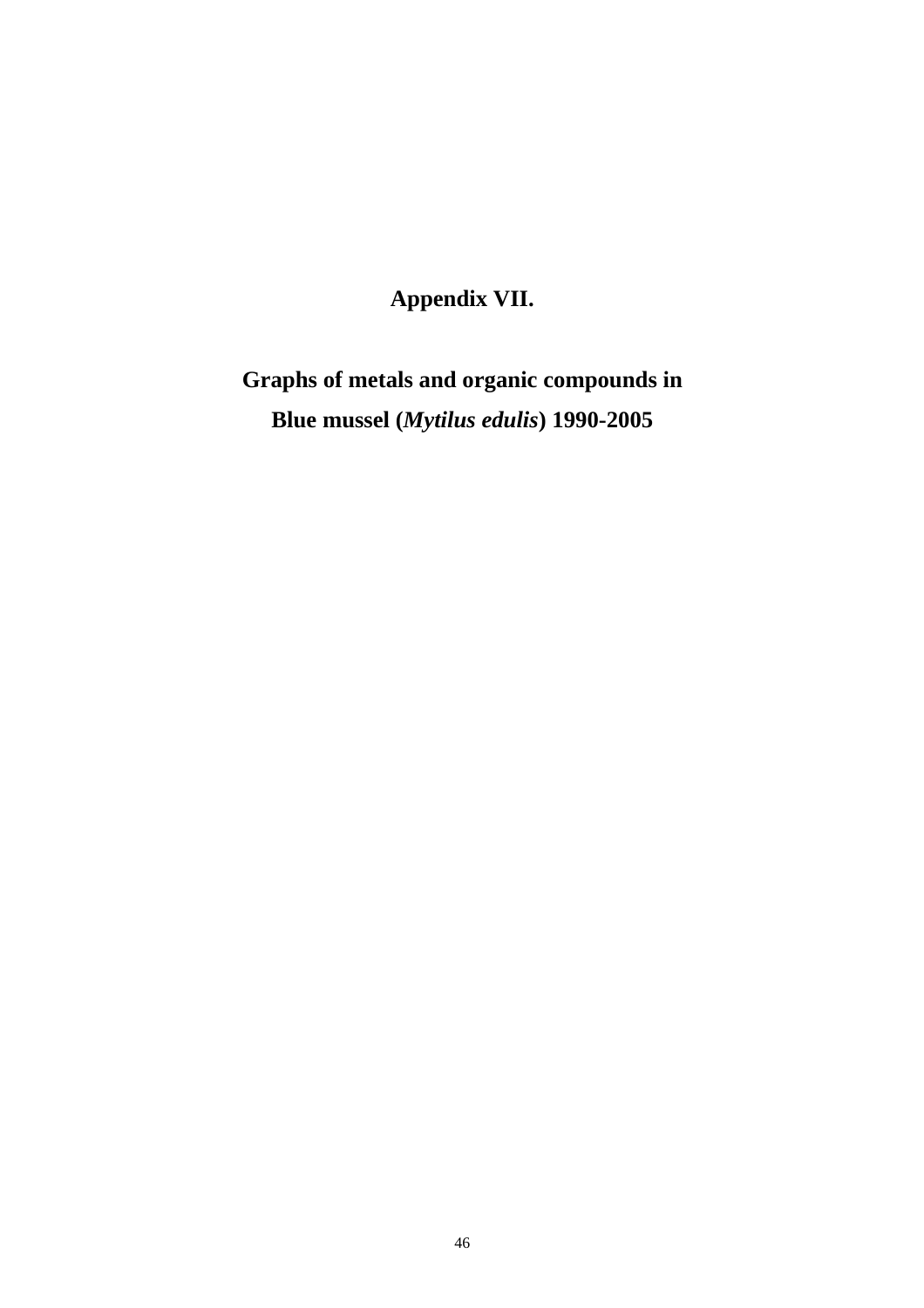

*Figure 3a. Cadmium and copper concentration (dw) in Blue mussel ( Mytilus edulis) around Iceland 1990-2005. Red line indicates ICES 90 75% baseline (11).*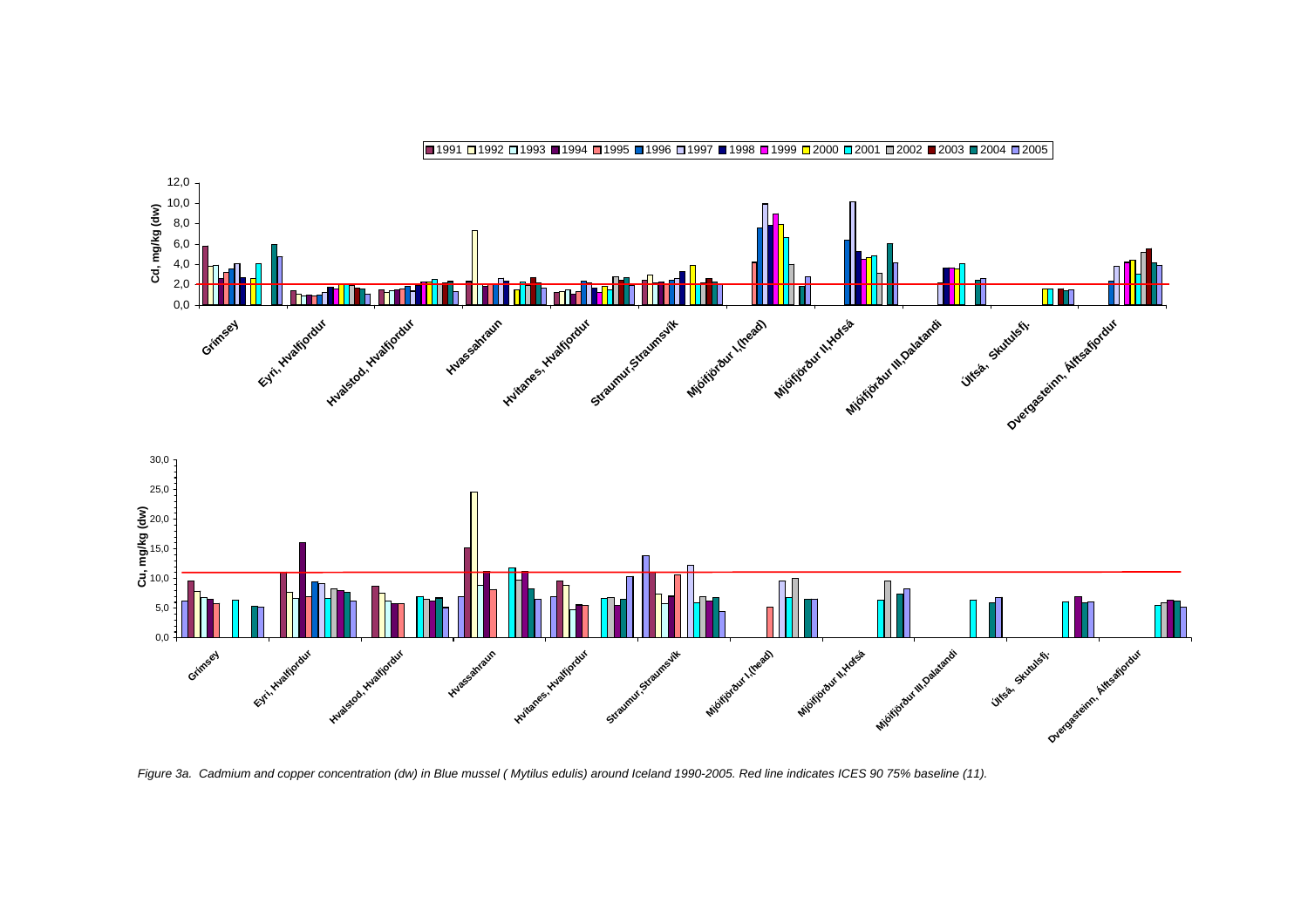

*Figure 3b. Zinc and mercury concentration (dw) in Blue mussel ( Mytilus edulis) around Iceland 1990-2005. Red line indicates ICES 90 75% baseline (11).*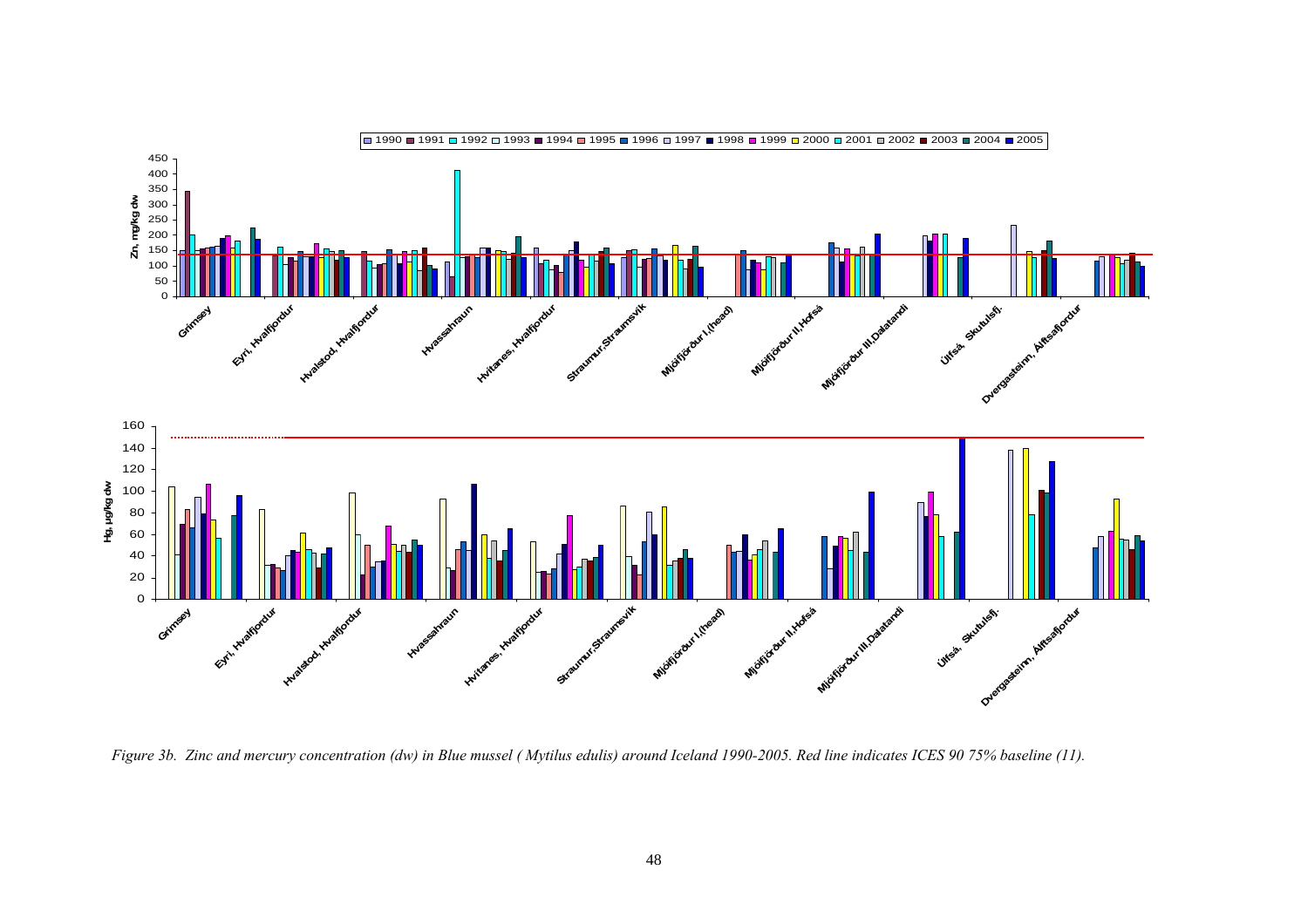

*Figure 3c. Arsenic and selenium concentration (dw) in Blue mussel ( Mytilus edulis) around Iceland 1990-2005.*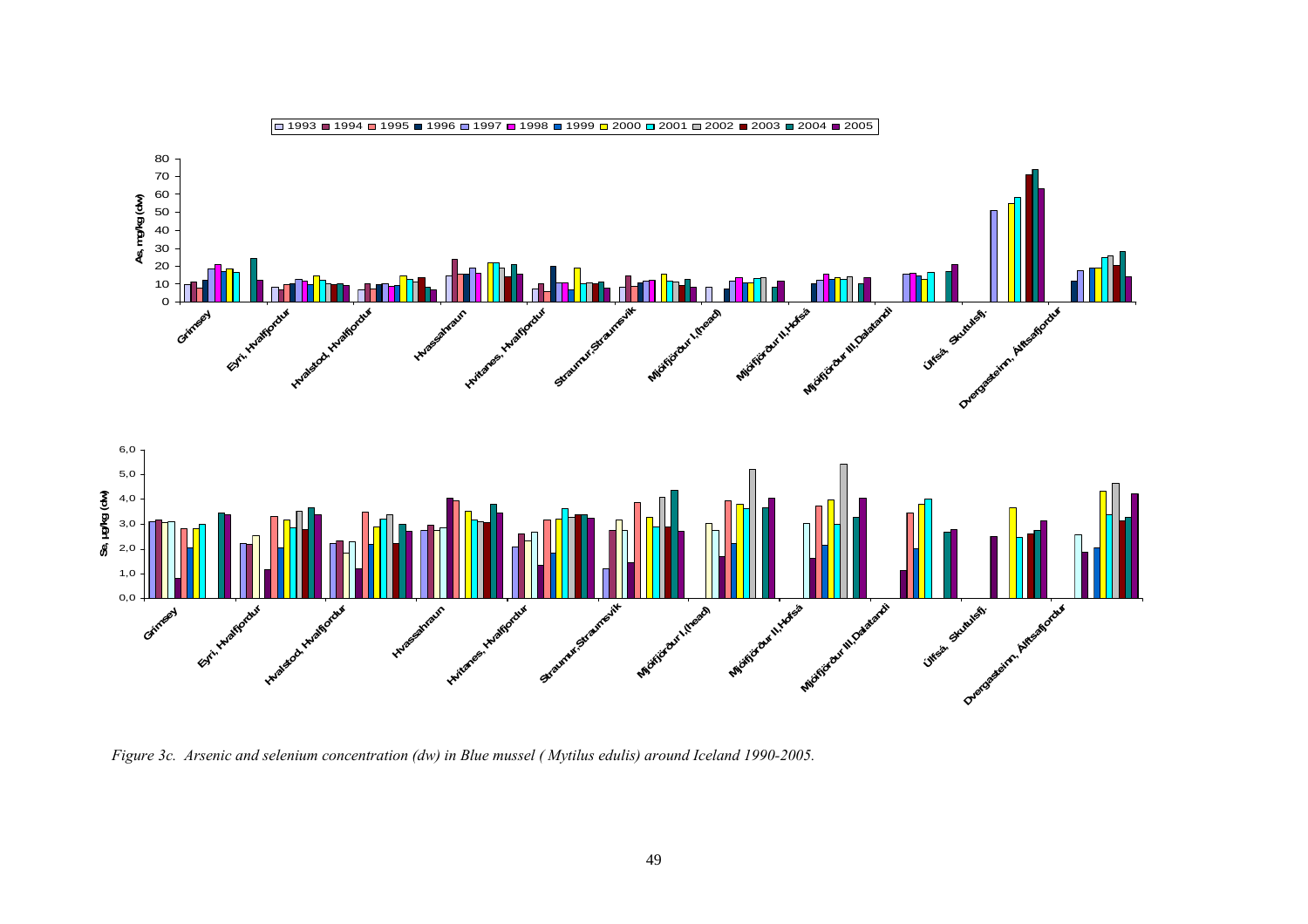

*Figure 4a. Concentration of heavy metals (dry weight) in Blue mussel from different sampling sites around Iceland, 1991-2005.*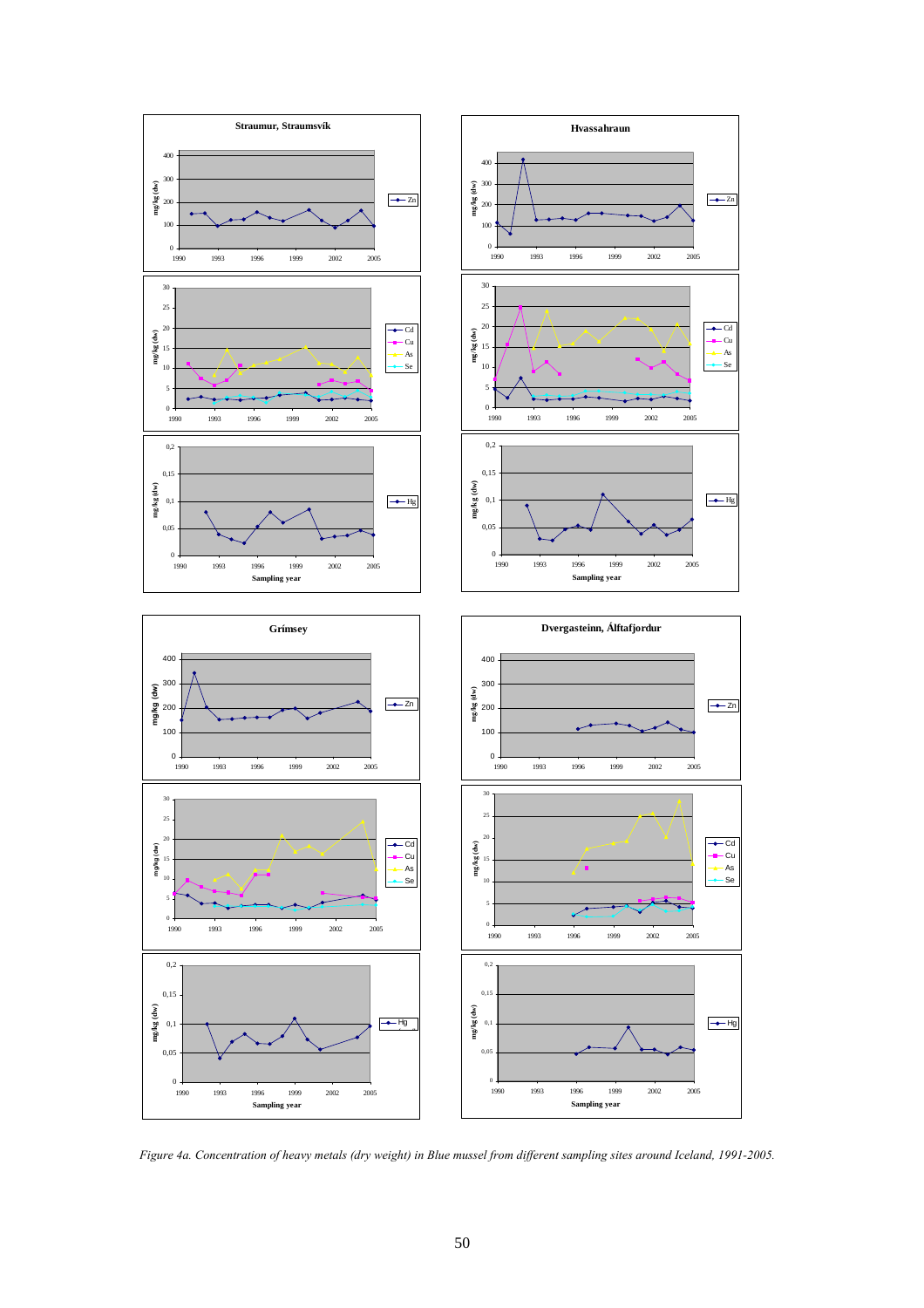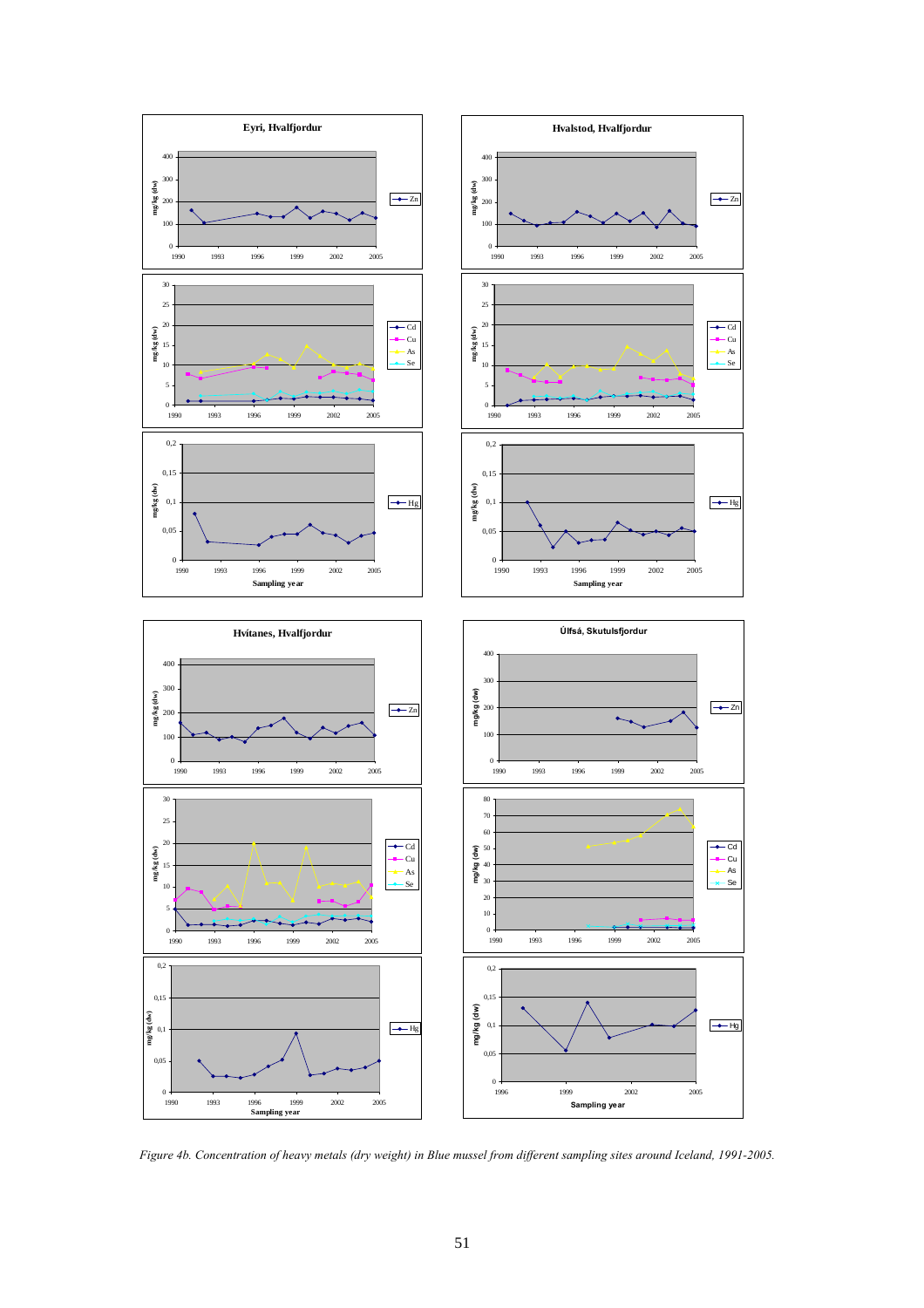

**Sampling year**



*Figure 4c. Concentration of heavy metals (dry weight) in Blue mussel from different sampling sites around Iceland, 1991-2005.*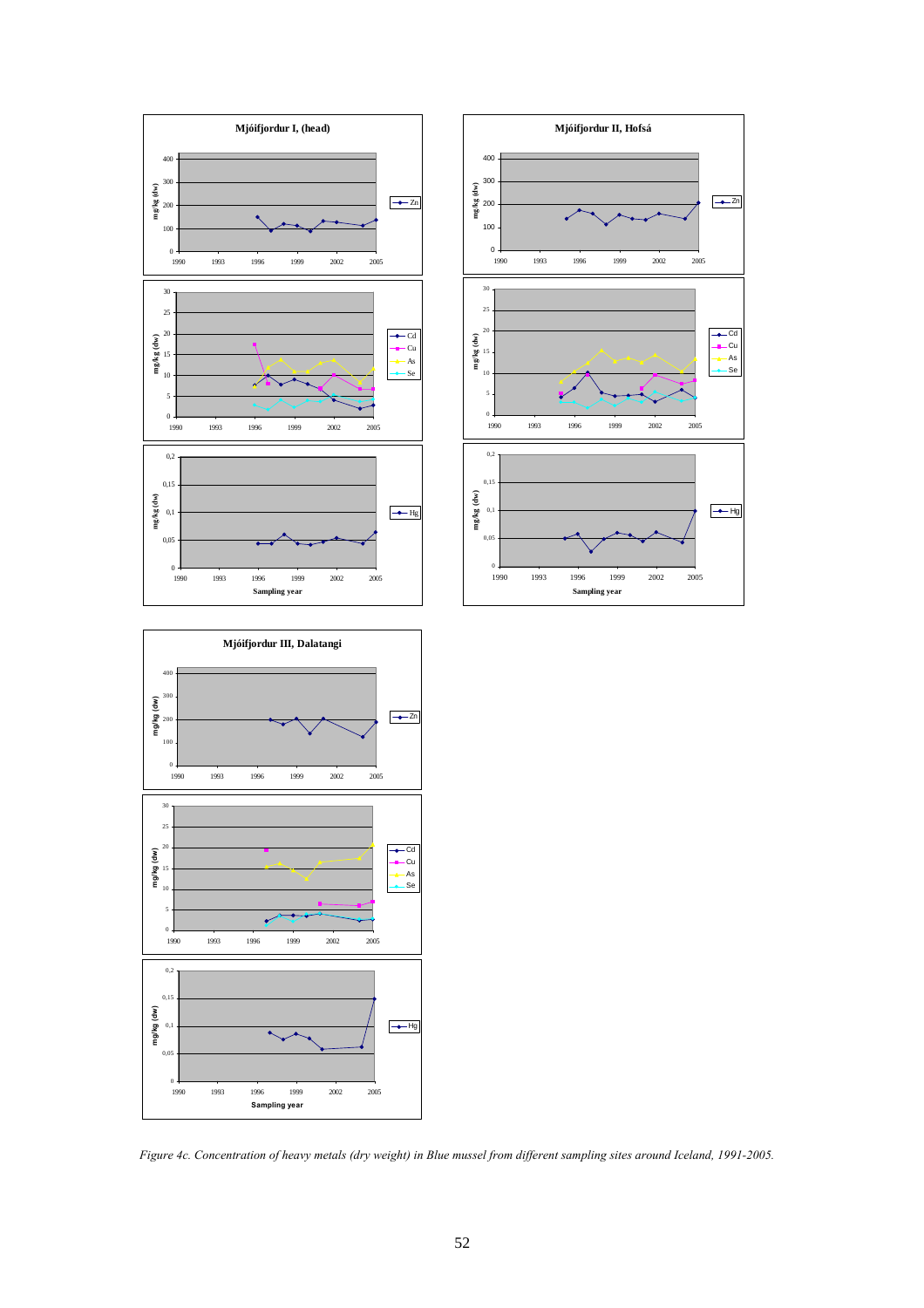

*Figure 5a. Concentration of organochlorine compounds (dw) in Blue mussel (Mytilus edulis) at different locations 1991-2005.*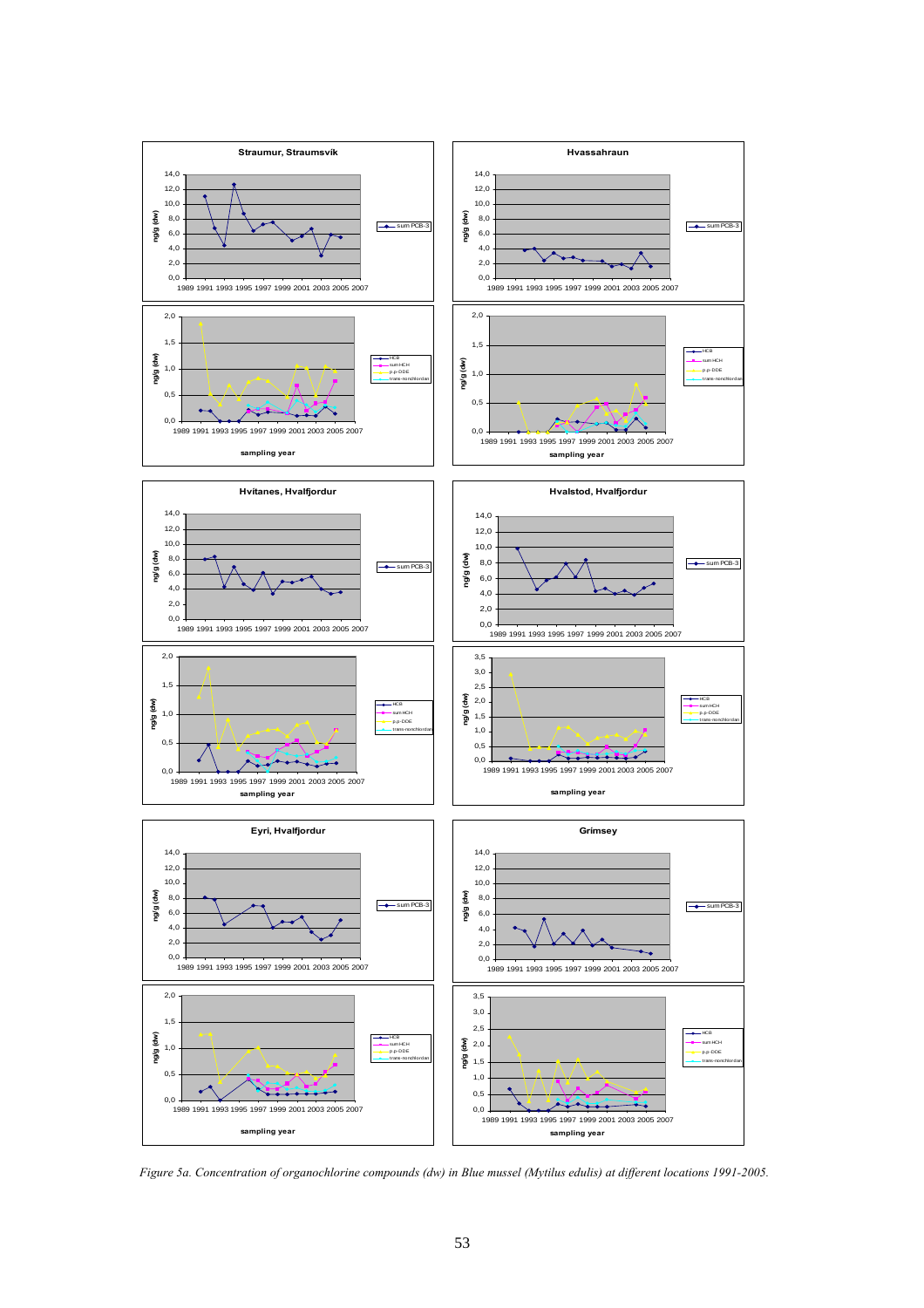

*Figure 5b. Concentration of organochlorine compounds (dw) in Blue mussel (Mytilus edulis) at different locations 1991-2005.*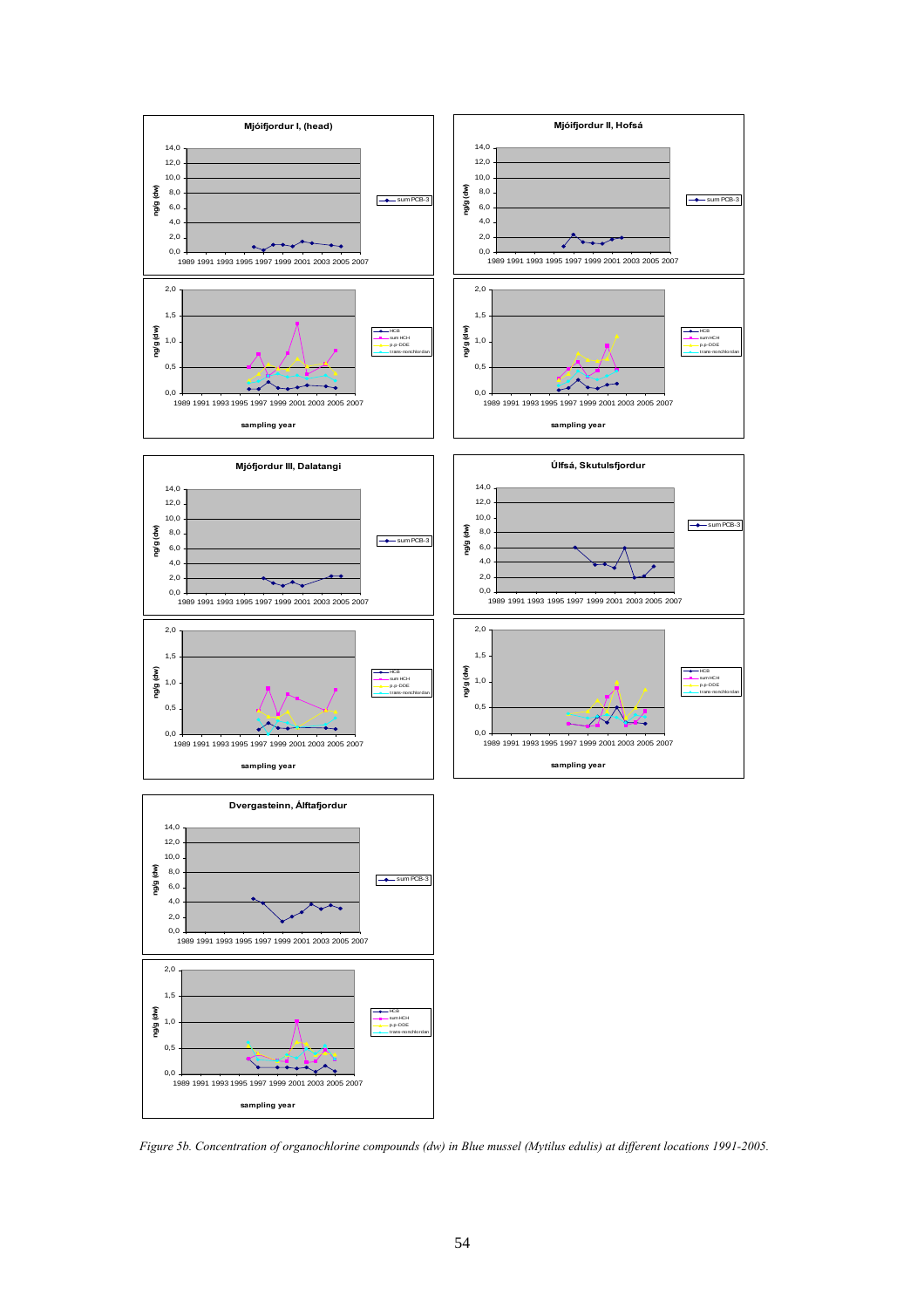# **Appendix VIII.**

**Graphs of metals and organic compounds in Cod (***Gadus morhua***) 1990-2006**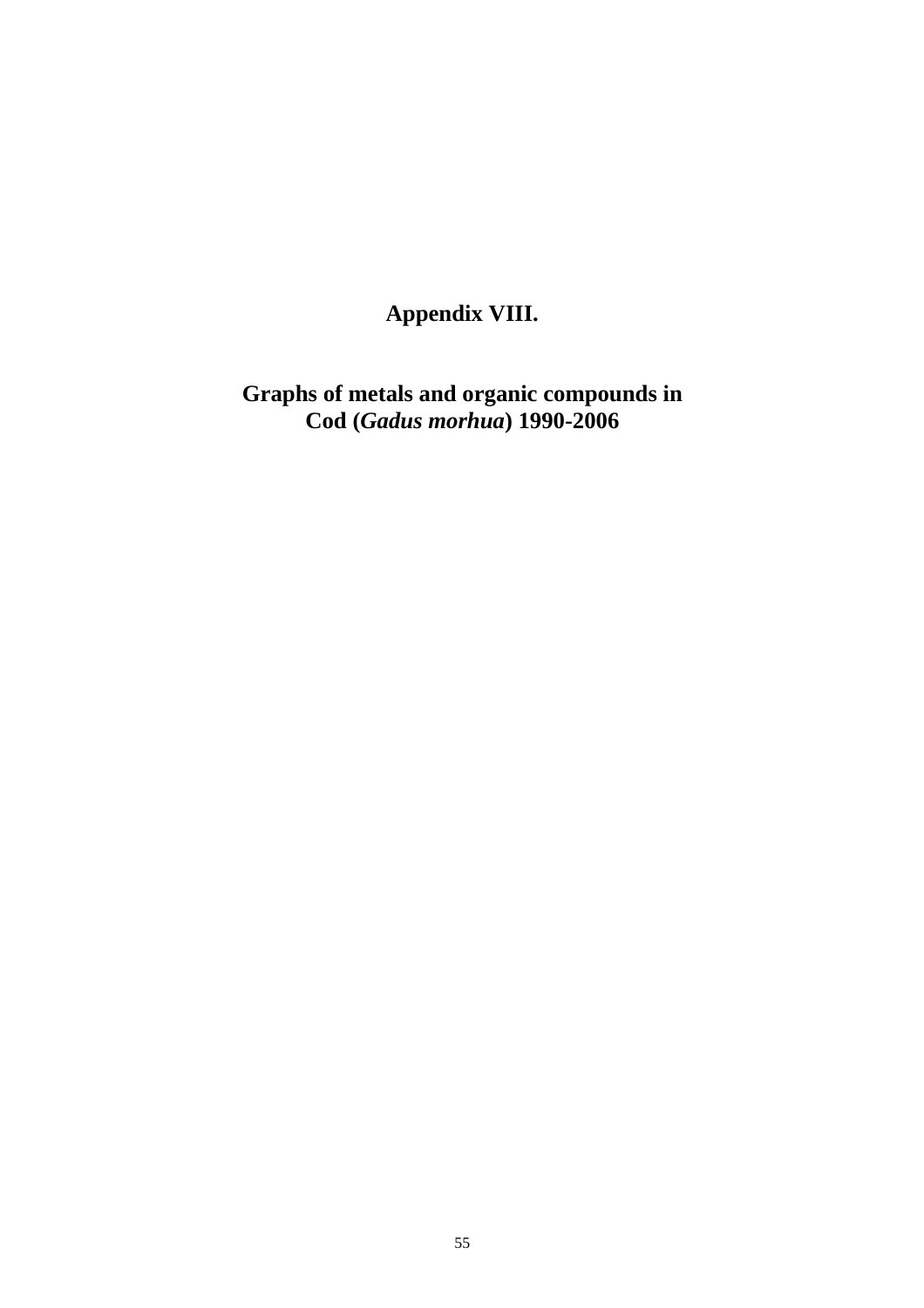

*Figure 6a. Heavy metal concentration (ww) in livers of 30-45cm cod (Gadus morhua) from Icelandic waters in March 1990-2006.*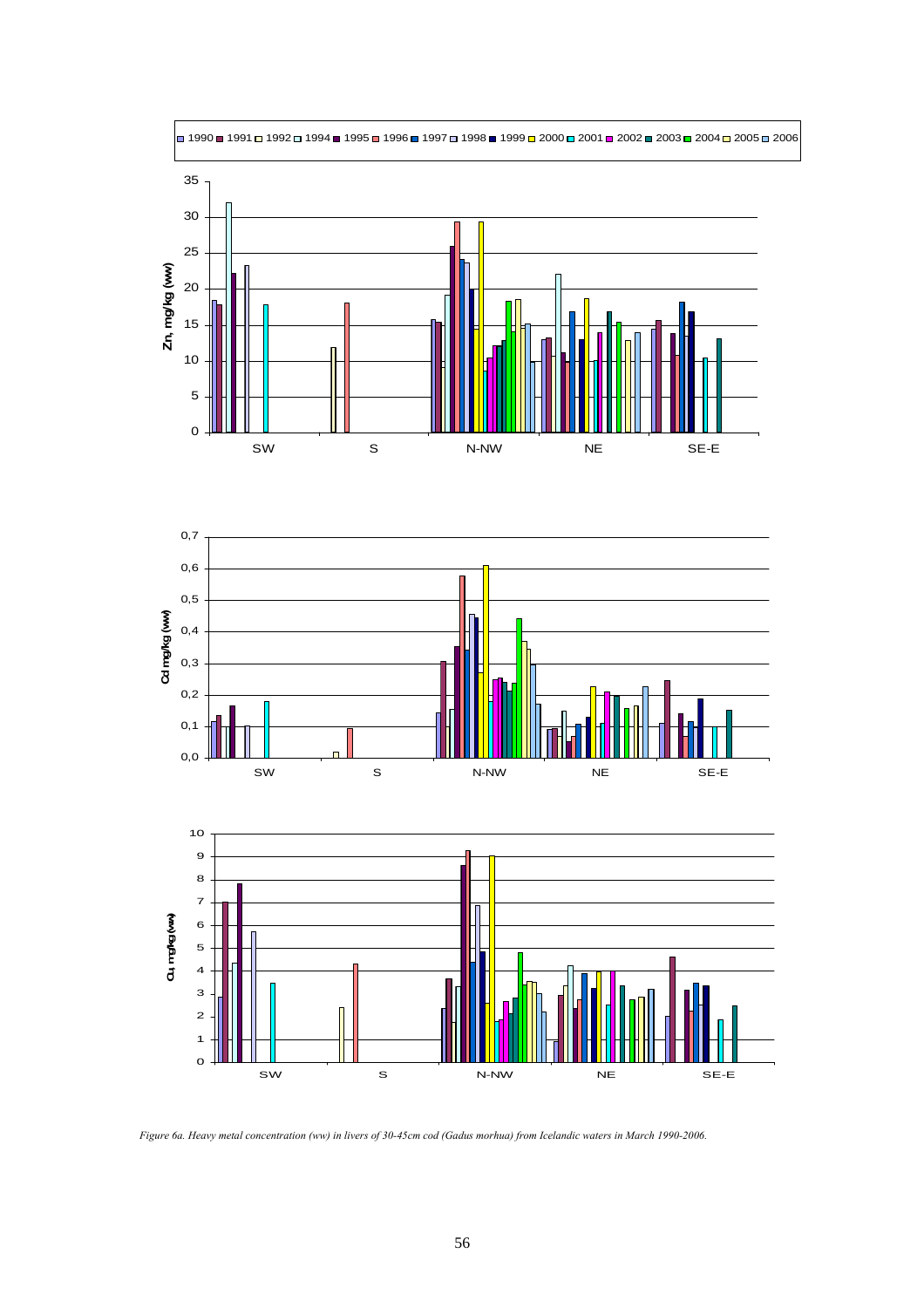

*Figure 6b. Heavy metal concentration (ww) in livers of 30-45cm cod (Gadus morhua) from Icelandic waters in March 1990-2006. Mercury (Hg) was analysed in the flesh.*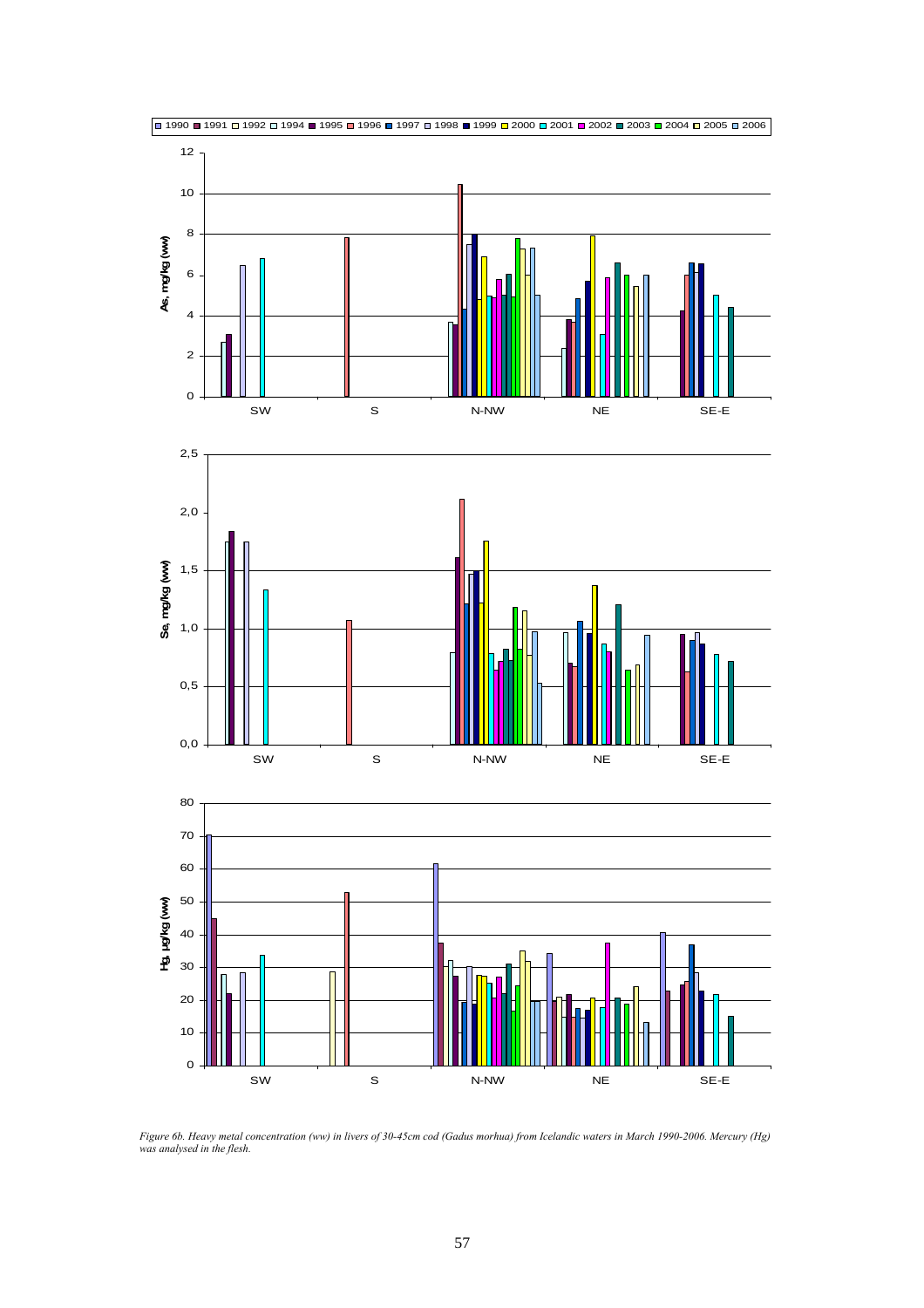

*Figure 7a. Average concentration of Zinc (ww) in livers of 30-45 cm Cod (Gadus morhua) from different locations in Icelandic waters in March 1990-2006.* 



*Figure 7b. Average concentration of Copper (ww) in livers of 30-45 cm Cod (Gadus morhua) from different locations in Icelandic waters in March 1990-2006.*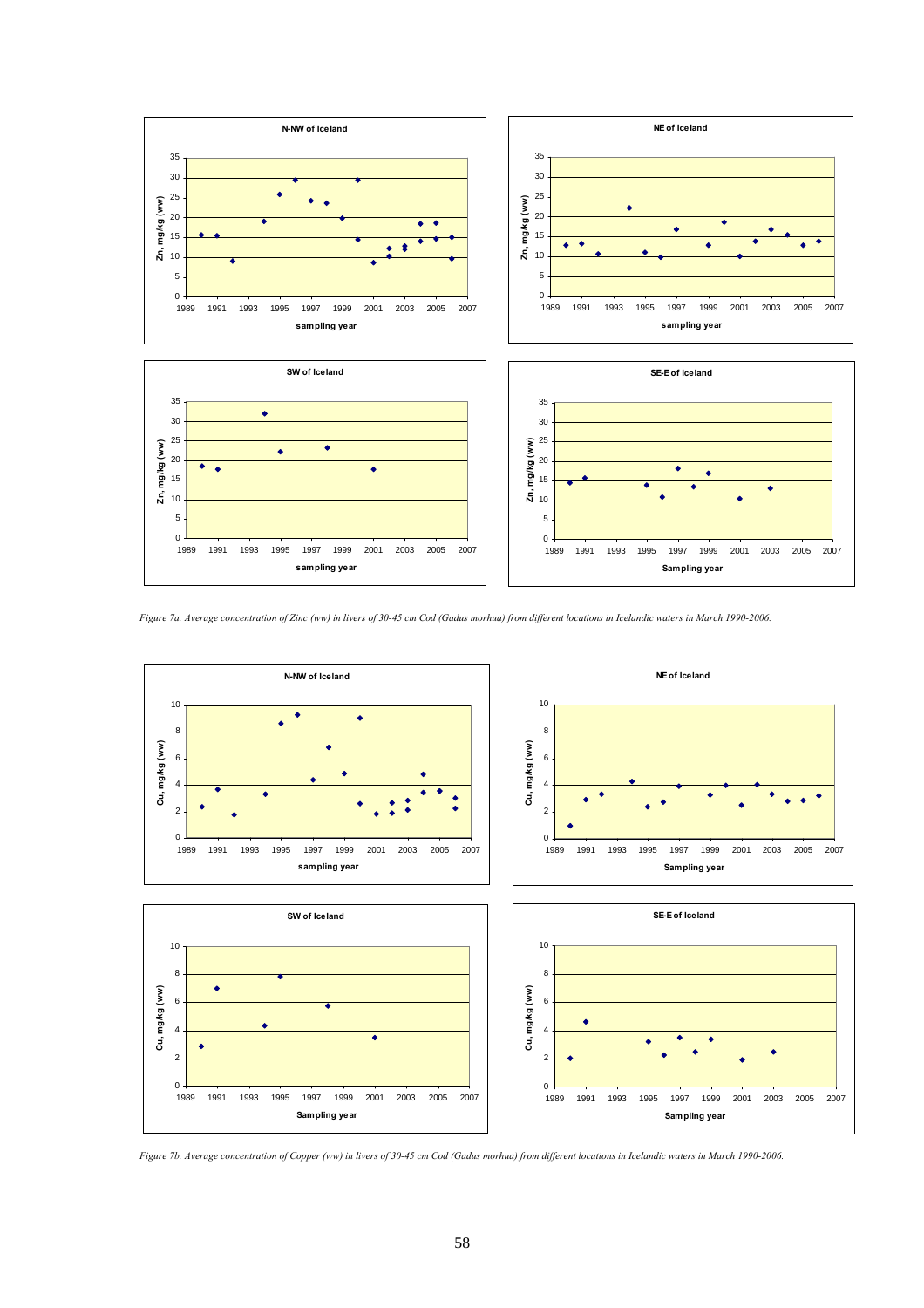

*Figure 7c. Average concentration of Cadmium (ww) in livers of 30-45 cm Cod (Gadus morhua) from different locations in Icelandic waters in March 1990-2006.* 



*Figure 7d. Average concentration of Arsenic (ww) in livers of 30-45 cm Cod (Gadus morhua) from different locations in Icelandic waters in March 1990-2006.*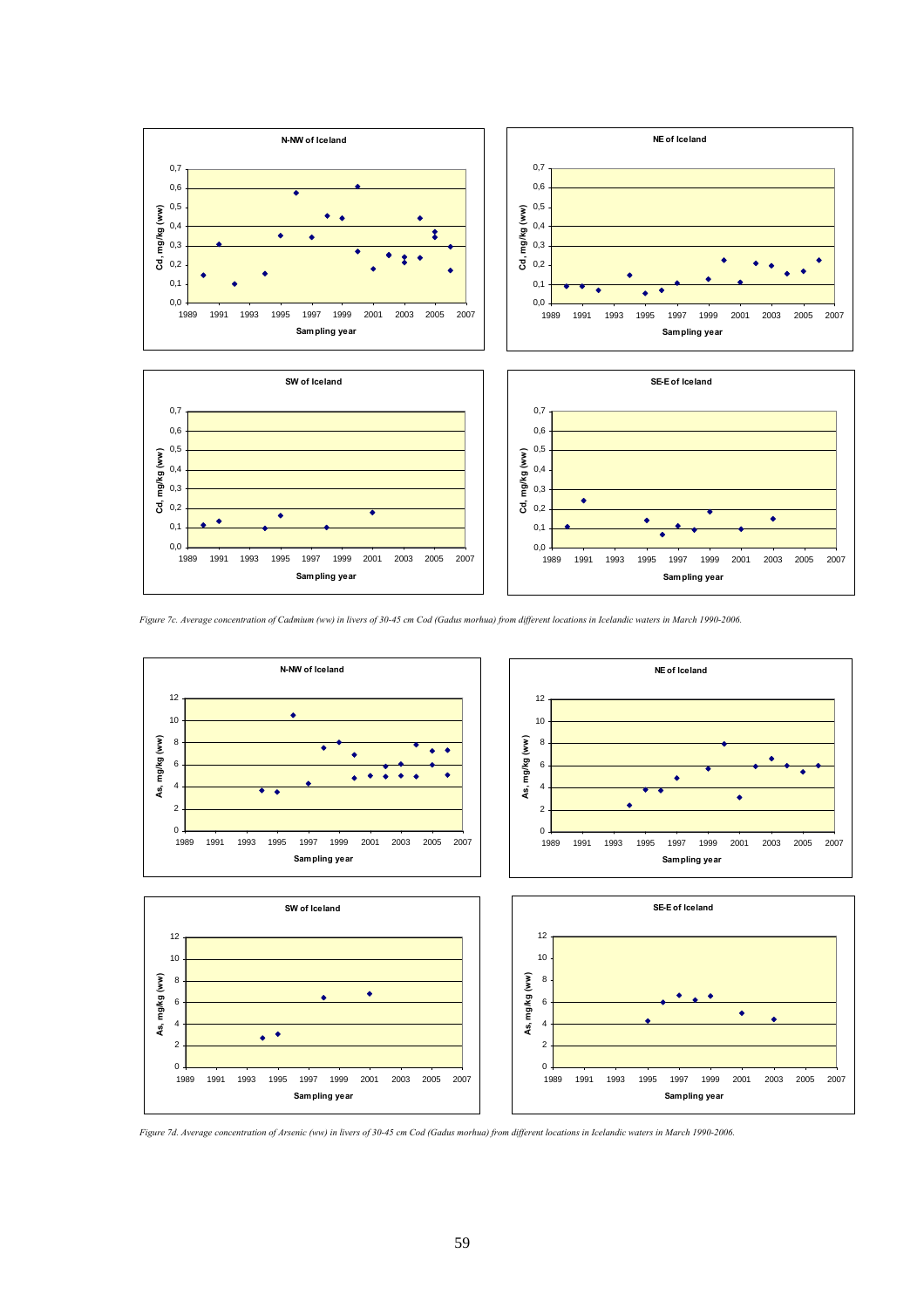

*Figure 7e. Average concentration of Selenium (ww) in livers of 30-45 cm Cod (Gadus morhua) from different locations in Icelandic waters in March 1990-2006.* 









*Figure 7f. Average concentration of Mercury (ww) in flesh of 30-45 cm Cod (Gadus morhua) from different locations in Icelandic waters in March 1990-2006.*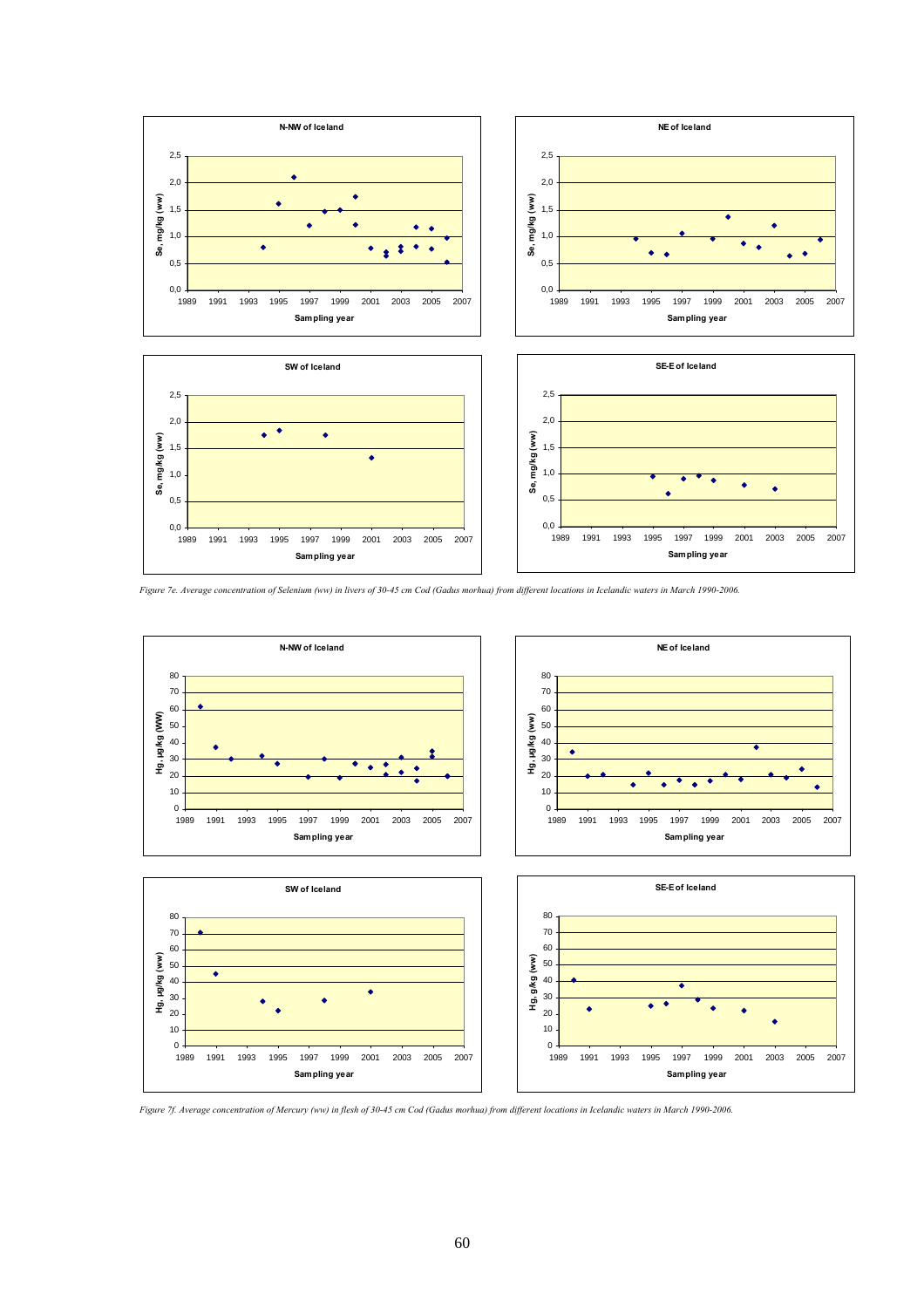









*Figure 8. Average concentration of organochlorine compounds (ww) in livers of 30-45 cm Cod (Gadus morhua) from different locations in Icelandic waters in March 1991-2006.*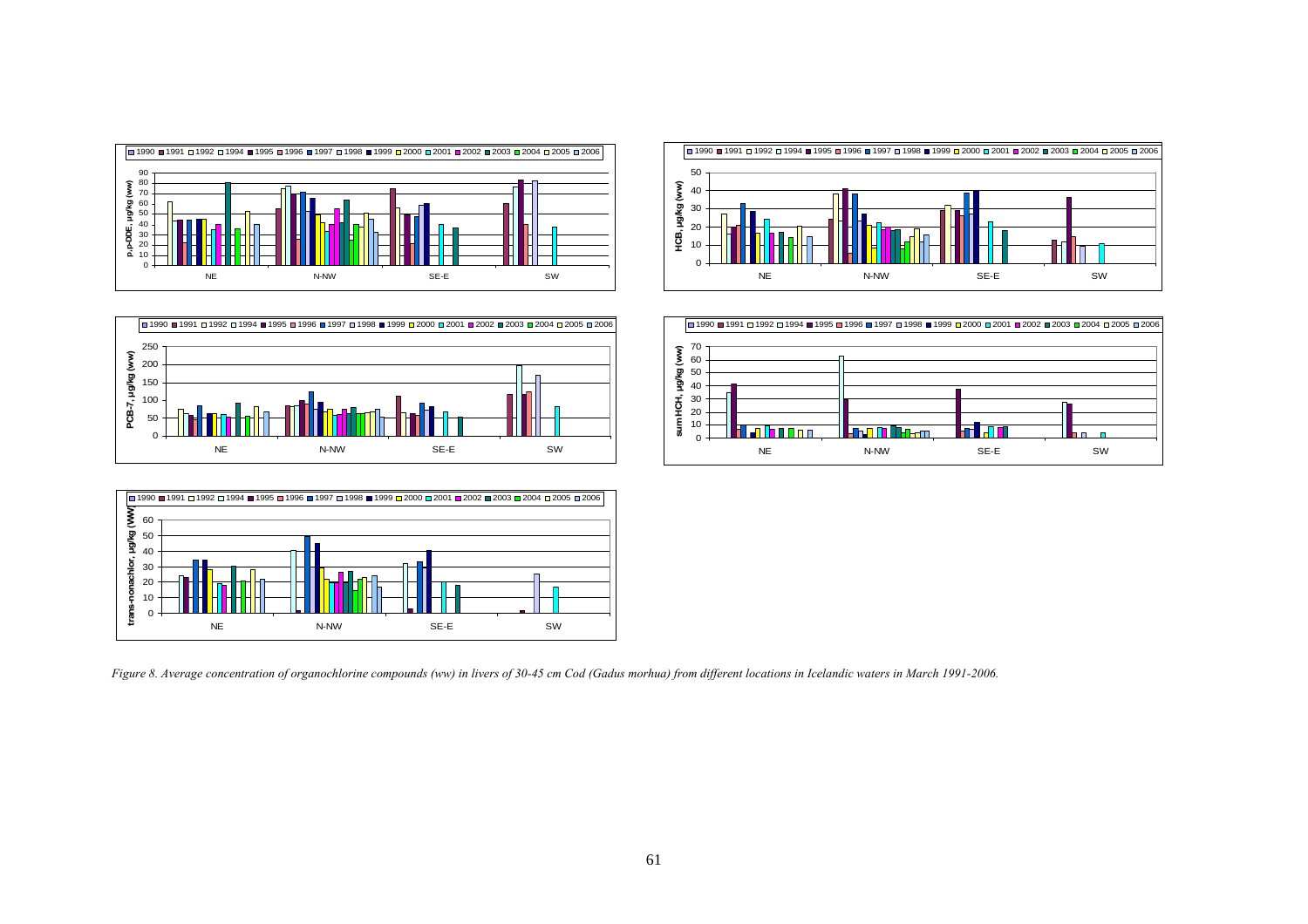

*Figure 9a. Average concentration of ∑PCB-7 (ww) in livers of 30-45 cm Cod (Gadus morhua) from different locations in Icelandic waters in March 1991-2006.* 



*Figure 9b. Average concentration of HCB (ww) in livers of 30-45 cm Cod (Gadus morhua) from different locations in Icelandic waters in March 1991-2006.*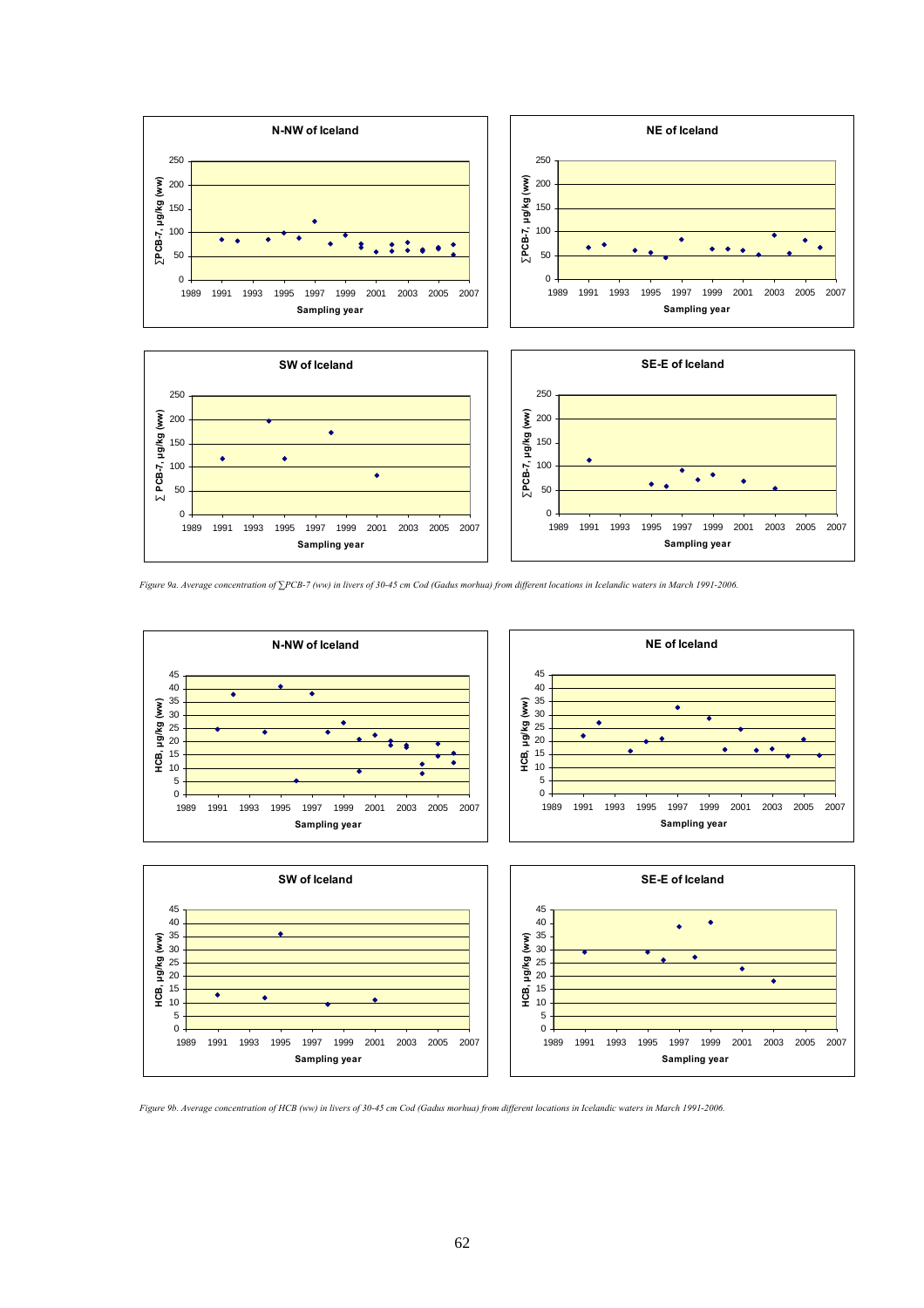

*Figure 9c. Average concentration of DDE (ww) in livers of 30-45 cm Cod (Gadus morhua) from different locations in Icelandic waters in March 1991-2006.* 



*Figure 9d. Average concentration of ∑HCH (ww) in livers of 30-45 cm Cod (Gadus morhua) from different locations in Icelandic waters in March 1991-2006.*